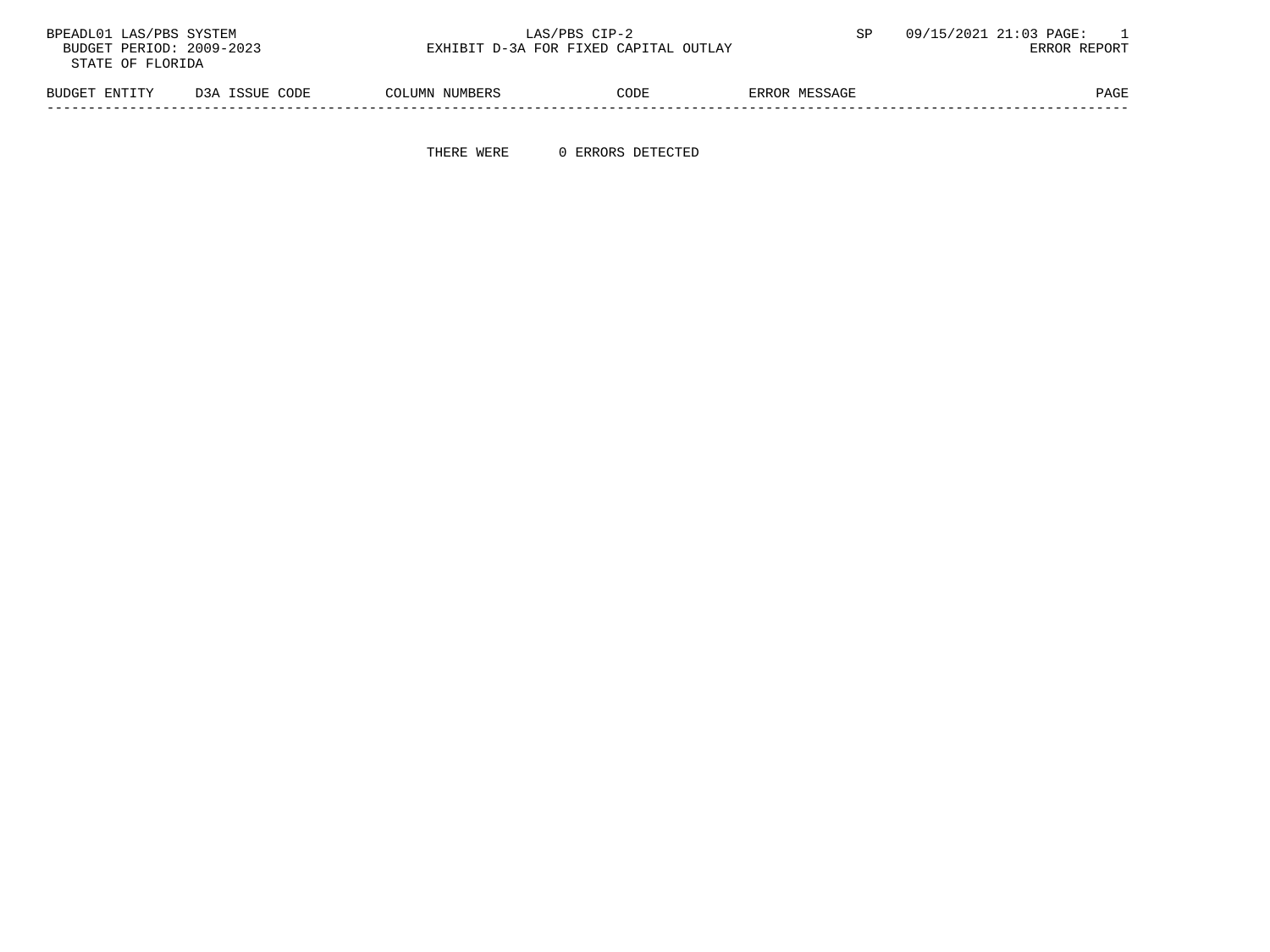| STATE OF FLORIDA                                                                                                                                                                                                                                                                                                                                                                                                                                                                                                                                                                                                                                                                                                                                                                                                                                       |           |     |                       |                                                                                                                                                |  |                       |                       |         |        |                                                                                                   |
|--------------------------------------------------------------------------------------------------------------------------------------------------------------------------------------------------------------------------------------------------------------------------------------------------------------------------------------------------------------------------------------------------------------------------------------------------------------------------------------------------------------------------------------------------------------------------------------------------------------------------------------------------------------------------------------------------------------------------------------------------------------------------------------------------------------------------------------------------------|-----------|-----|-----------------------|------------------------------------------------------------------------------------------------------------------------------------------------|--|-----------------------|-----------------------|---------|--------|---------------------------------------------------------------------------------------------------|
|                                                                                                                                                                                                                                                                                                                                                                                                                                                                                                                                                                                                                                                                                                                                                                                                                                                        |           | POS | COL A03<br>AMOUNT POS | COL A06<br>AGY REQUEST AG FCO PLAN AG FCO PLAN AG FCO PLAN AG FCO PLAN<br>FY 2022-23 FY 2023-24 FY 2024-25 FY 2025-26 FY 2026-27<br>AMOUNT POS |  | COL A07<br>AMOUNT POS | COL A08<br>AMOUNT POS | COL A09 | AMOUNT | CODES                                                                                             |
| ENVIR PROTECTION, DEPT OF<br>PGM: STATE LANDS<br>LAND ADMIN AND MGMT<br>NATURAL RESOURCES/ENVIRON<br>LAND RESOURCES<br>CAPITAL IMPROVEMENT PLAN<br>DEBT SERVICE<br>FIXED CAPITAL OUTLAY<br>DEBT SERVICE                                                                                                                                                                                                                                                                                                                                                                                                                                                                                                                                                                                                                                                |           |     |                       |                                                                                                                                                |  |                       |                       |         |        | 37000000<br>37100000<br>37100400<br>14<br>1402.00.00.00<br>9900000<br>990D000<br>080000<br>089070 |
| LAND ACQUISITION TF                                                                                                                                                                                                                                                                                                                                                                                                                                                                                                                                                                                                                                                                                                                                                                                                                                    | $-$ STATE |     |                       | $11,055,563-82,149,850$ 82,137,850                                                                                                             |  |                       | 65,211,100            |         |        | 44,781,850 2423 1                                                                                 |
|                                                                                                                                                                                                                                                                                                                                                                                                                                                                                                                                                                                                                                                                                                                                                                                                                                                        |           |     |                       |                                                                                                                                                |  |                       |                       |         |        |                                                                                                   |
| Issue Description:<br>This issue requests a reduction of \$11,055,563 in funding for debt service payments on Florida Forever bonds. Debt<br>service is based on the required payment of bond principal, a variable interest rate and fiscal agent fees established by<br>the Division of Bond Finance within the State Board of Administration.<br>The recurring base budget for debt service in Fiscal Year 2022-23 is \$113,423,172 with a projected need of \$102,367,609                                                                                                                                                                                                                                                                                                                                                                          |           |     |                       |                                                                                                                                                |  |                       |                       |         |        |                                                                                                   |
| for a difference of \$11,055,563 in excess appropriation.<br>Issue Background:<br>Debt Service allows for Florida Forever funding that is used to purchase conservation lands and facilitate water resource<br>development as authorized under Section 259.105, F.S. and pursuant to Section 11(e), Article VII of the State<br>Constitution and, on or after July 1, 2015, to also finance or refinance the acquisition and improvement of land, water<br>areas and related property interests as provided in Section 28, Article X of the State Constitution. Funds are adjusted<br>annually to pay debt service on Florida Forever bond series issued in prior fiscal years and to comply with Sections<br>201.15(1) and (3)(a), F.S. Pursuant to Section 215.618, F.S., the issuance of Florida Forever bonds, are not to exceed<br>\$5.3 billion. |           |     |                       |                                                                                                                                                |  |                       |                       |         |        |                                                                                                   |
| Benefit and/or Impact:<br>This will align the Department of Environmental Protection's budget with the anticipated need for ongoing debt service<br>payments.                                                                                                                                                                                                                                                                                                                                                                                                                                                                                                                                                                                                                                                                                          |           |     |                       |                                                                                                                                                |  |                       |                       |         |        |                                                                                                   |
| ESTIMATED EXPENDITURES - FIXED<br>CAPITAL OUTLAY<br>FIXED CAPITAL OUTLAY                                                                                                                                                                                                                                                                                                                                                                                                                                                                                                                                                                                                                                                                                                                                                                               |           |     |                       |                                                                                                                                                |  |                       |                       |         |        | 990I000<br>080000                                                                                 |

| SERVICE<br>DEBT        |           |             | 089070 |  |
|------------------------|-----------|-------------|--------|--|
| ACQUISITION TF<br>LAND | $-$ STATE | 113,423,172 | 2421   |  |
|                        |           | ___         |        |  |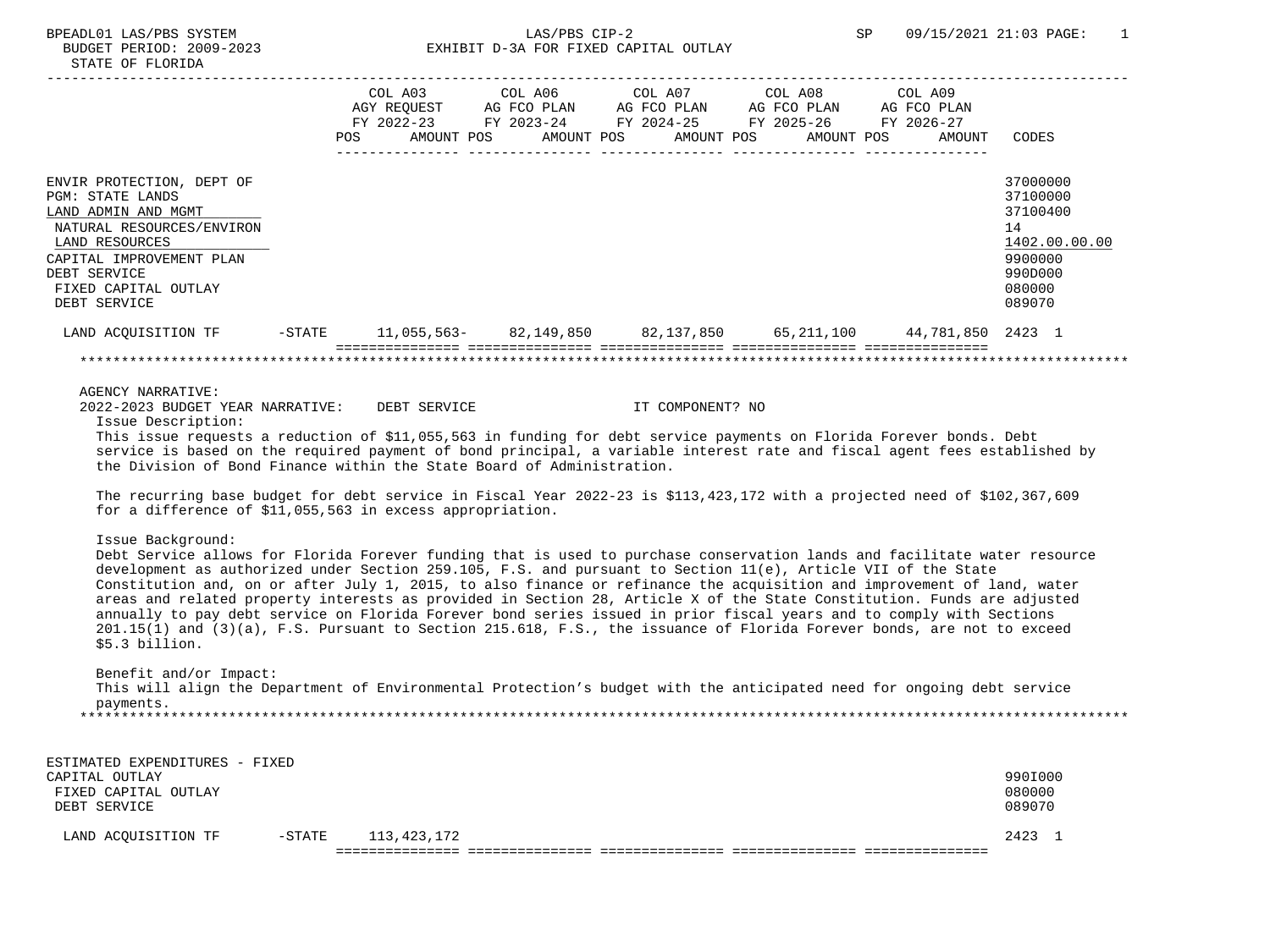|                           |           |     | COL A03                   | COL A06                   |  | COL A07                                                            |  | COL A08                   |  | COL A09                   |               |
|---------------------------|-----------|-----|---------------------------|---------------------------|--|--------------------------------------------------------------------|--|---------------------------|--|---------------------------|---------------|
|                           |           |     | AGY REOUEST<br>FY 2022-23 | AG FCO PLAN<br>FY 2023-24 |  | AG FCO PLAN<br>FY 2024-25                                          |  | AG FCO PLAN<br>FY 2025-26 |  | AG FCO PLAN<br>FY 2026-27 |               |
|                           |           | POS | AMOUNT POS                | AMOUNT POS                |  | AMOUNT POS                                                         |  | AMOUNT POS                |  | AMOUNT                    | CODES         |
| ENVIR PROTECTION, DEPT OF |           |     |                           |                           |  |                                                                    |  |                           |  |                           | 37000000      |
| <b>PGM: STATE LANDS</b>   |           |     |                           |                           |  |                                                                    |  |                           |  |                           | 37100000      |
| LAND ADMIN AND MGMT       |           |     |                           |                           |  |                                                                    |  |                           |  |                           | 37100400      |
| NATURAL RESOURCES/ENVIRON |           |     |                           |                           |  |                                                                    |  |                           |  |                           | 14            |
| LAND RESOURCES            |           |     |                           |                           |  |                                                                    |  |                           |  |                           | 1402.00.00.00 |
| CAPITAL IMPROVEMENT PLAN  |           |     |                           |                           |  |                                                                    |  |                           |  |                           | 9900000       |
| LAND ACQUISITION          |           |     |                           |                           |  |                                                                    |  |                           |  |                           | 990L000       |
| FIXED CAPITAL OUTLAY      |           |     |                           |                           |  |                                                                    |  |                           |  |                           | 080000        |
| LAND ACO, ENVIR/UNIO, STW |           |     |                           |                           |  |                                                                    |  |                           |  |                           | 084108        |
| LAND ACOUISITION TF       | $-$ STATE |     |                           |                           |  | 75,000,000    75,000,000    75,000,000    75,000,000    75,000,000 |  |                           |  |                           | 2423 1        |
|                           |           |     |                           |                           |  |                                                                    |  |                           |  |                           |               |
| AGENCY NARRATIVE:         |           |     |                           |                           |  |                                                                    |  |                           |  |                           |               |

 2022-2023 BUDGET YEAR NARRATIVE: LAND ACQ, ENVIR/UNIQ, STW IT COMPONENT? NO Issue Description:

 This issue requests \$75 million in funding for the Florida Forever land acquisition program in the Division of State Lands. These funds are needed for the acquisition of rare and sensitive lands, including Everglades restoration, greenways and trails, to assist communities in protecting important natural resources, providing recreational opportunities and public beach access.

 The requested resources will allow achievement of the Florida Forever goals and improvements in their associated performance measures, found in Section 259.105(4), F.S. These goals include:

- ~ ensuring that sufficient quantities of water areas are available to meet the current and future needs of natural systems and citizens of the state
- ~ mitigating the effects of natural disasters and floods in developed areas (including coastal areas)
- ~ protecting, restoring and maintaining the quality and natural functions of land, water and wetland systems of the state
- $\sim$  enhancing the coordination and completion of land acquisition projects
- ~ increasing the protection of Florida's biodiversity at the species, natural community and landscape levels
- ~ preserving significant archaeological or historic sites
- $\sim$  increasing natural resource-based public recreational and educational opportunities
- ~ increasing the amount of open space in urban areas
- $\sim$  increasing the amount of forestland available for sustainable management of natural resources

 Other Personal Services and related land acquisition services may be utilized in association with the activities of these programs.

## Issue Background:

 Florida Forever is Florida's premier conservation and recreation land acquisition program, a blueprint for conserving natural resources and renewing Florida's commitment to conserve the state's natural and cultural heritage. Florida Forever replaces Preservation 2000 (P2000), the largest public land acquisition program of its kind in the United States. With approximately 10 million acres managed for conservation in Florida, more than 2.6 million acres were purchased under the Florida Forever and P2000 programs.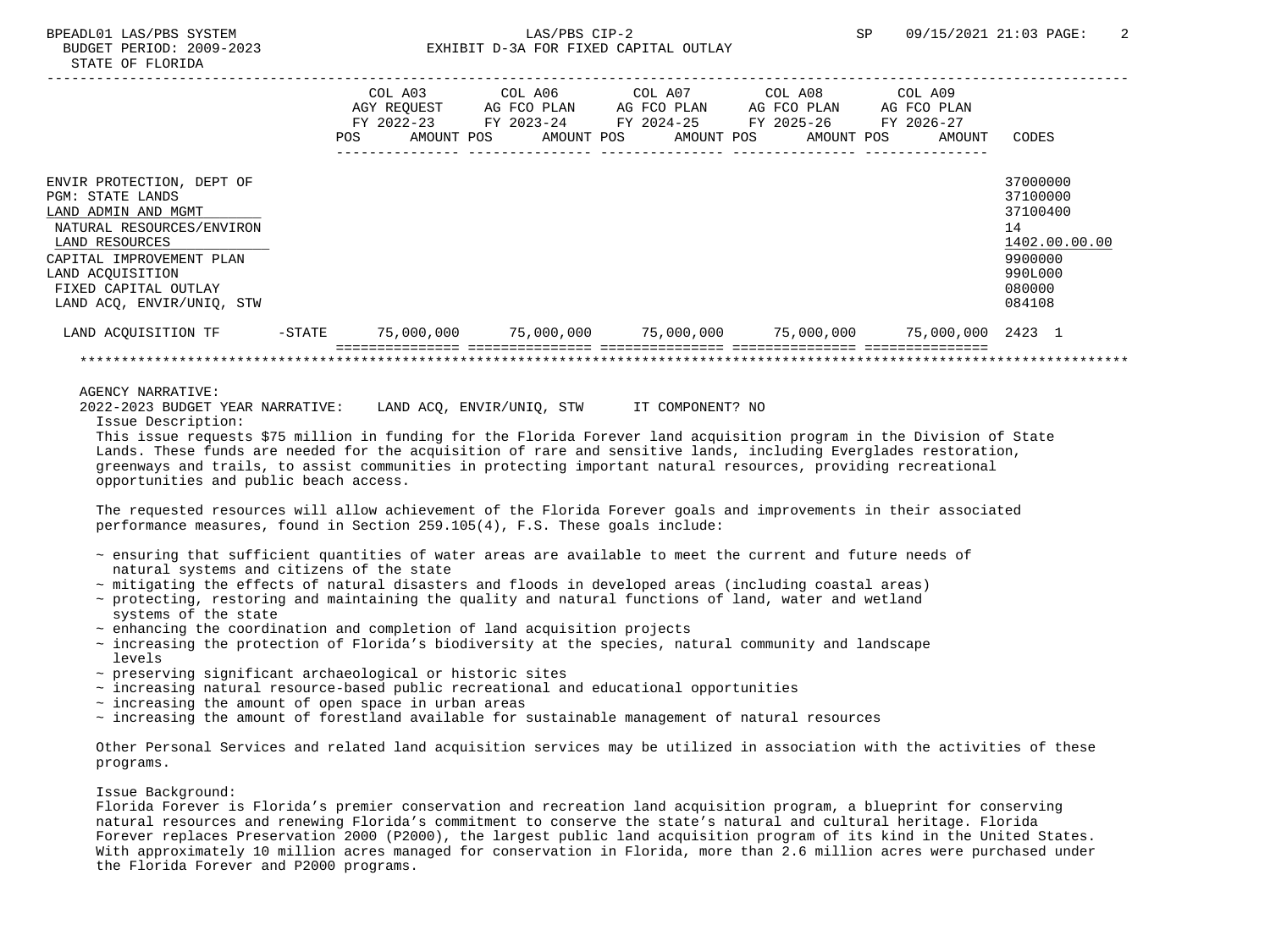# BPEADL01 LAS/PBS SYSTEM SALLAS/PBS CIP-2 SP 09/15/2021 21:03 PAGE: 3 BUDGET PERIOD: 2009-2023 EXHIBIT D-3A FOR FIXED CAPITAL OUTLAY

|                                                                                                                                                                     | COL A03<br>AGY REOUEST<br>FY 2022-23<br>AMOUNT POS<br>POS | COL A06<br>AG FCO PLAN<br>FY 2023-24<br>AMOUNT POS | COL A07<br>AG FCO PLAN<br>FY 2024-25<br>AMOUNT POS | COL A08<br>AG FCO PLAN<br>FY 2025-26<br>AMOUNT POS | COL A09<br>AG FCO PLAN<br>FY 2026-27<br>AMOUNT | CODES                                                                         |
|---------------------------------------------------------------------------------------------------------------------------------------------------------------------|-----------------------------------------------------------|----------------------------------------------------|----------------------------------------------------|----------------------------------------------------|------------------------------------------------|-------------------------------------------------------------------------------|
| ENVIR PROTECTION, DEPT OF<br>PGM: STATE LANDS<br>LAND ADMIN AND MGMT<br>NATURAL RESOURCES/ENVIRON<br>LAND RESOURCES<br>CAPITAL IMPROVEMENT PLAN<br>LAND ACOUISITION |                                                           |                                                    |                                                    |                                                    |                                                | 37000000<br>37100000<br>37100400<br>14<br>1402.00.00.00<br>9900000<br>990L000 |

Benefit and/or Impact:

 The acquisition of conservation lands contributes to the primary economic driver of Florida's economy - tourism, because they provide essential ecosystem services such as clean air, clean and sufficient water, flood control, coastal buffering during storms, and increased recreational opportunities. These lands are vital for filtering and replenishing Florida's aquifers - the source for 90 percent of our drinking water. Conservation lands protect crucial habitat that help maintain both commercial and recreational fisheries. They also provide a window into Florida's lifestyle and quality of life and can be viewed as amenities available to homeowners and business employees. An increased priority for lands acquired is given to those acquisitions which achieve a combination of conservation goals including support of local and state parks and protecting Florida's water resources and natural groundwater recharge.

Florida Strategic Plan for Economic Development:

- (G2) Lead the nation in global competitiveness as a location for talent, business, innovation and tourism.
- #3.4 Ensure the availability of workforce housing, the future supply and quality of water, telecommunications and energy to meet Florida's economic and quality of life goals.
- #6.1 Create and sustain vibrant, safe, healthy and resilient communities that attract workers, residents, businesses and visitors.
- #6.3 Ensure Florida's fish, wildlife, natural resources and environment are sustained and enhanced as a component of future growth plans and development decisions.
- #6.4 Promote, protect and preserve Florida's rich historical and cultural heritage.

\*\*\*\*\*\*\*\*\*\*\*\*\*\*\*\*\*\*\*\*\*\*\*\*\*\*\*\*\*\*\*\*\*\*\*\*\*\*\*\*\*\*\*\*\*\*\*\*\*\*\*\*\*\*\*\*\*\*\*\*\*\*\*\*\*\*\*\*\*\*\*\*\*\*\*\*\*\*\*\*\*\*\*\*\*\*\*\*\*\*\*\*\*\*\*\*\*\*\*\*\*\*\*\*\*\*\*\*\*\*\*\*\*\*\*\*\*\*\*\*\*\*\*\*\*\*\*

| LAND ACOUISITION- FCT |        |            |            |            |            |                   | 084112 |  |
|-----------------------|--------|------------|------------|------------|------------|-------------------|--------|--|
| LAND ACOUISITION TF   | -STATE | 15,000,000 | 15,000,000 | 15,000,000 | 15,000,000 | 15,000,000 2423 1 |        |  |
|                       |        |            |            |            |            |                   |        |  |

### AGENCY NARRATIVE:

2022-2023 BUDGET YEAR NARRATIVE: LAND ACQUISITION- FCT IT COMPONENT? NO

Issue Description:

 This issue requests \$15 million for the Florida Communities Trust (FCT) Parks and Open Space Program. This program provides funding to local governments and eligible non-profit environmental organizations for the acquisition of community-based parks, open space and greenways that further outdoor recreation and natural resource protection needs.

 The requested resources will allow achievement of the Florida Forever goals and improvements in their associated performance measures, found in Section 259.105(4), F.S. These goals include:

~ ensuring that sufficient quantities of water areas are available to meet the current and future needs of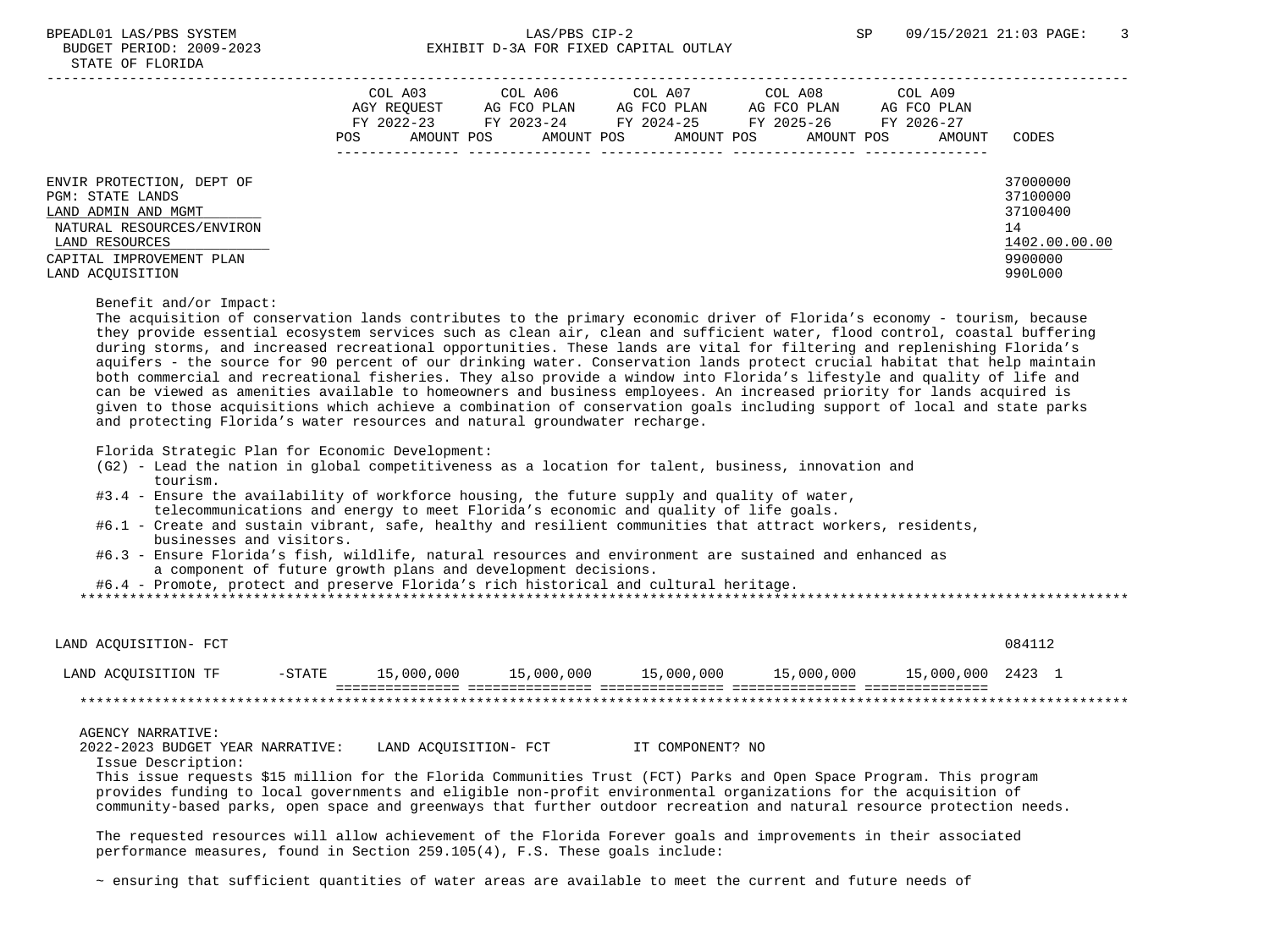|                                                                                                                                                                     | COL A03<br>AGY REOUEST<br>FY 2022-23<br>POS | COL A06<br>AG FCO PLAN<br>FY 2023-24<br>AMOUNT POS<br>AMOUNT POS | COL A07<br>AG FCO PLAN<br>FY 2024-25<br>AMOUNT POS | COL A08<br>AG FCO PLAN<br>FY 2025-26<br>AMOUNT POS | COL A09<br>AG FCO PLAN<br>FY 2026-27<br>AMOUNT | CODES                                                                         |
|---------------------------------------------------------------------------------------------------------------------------------------------------------------------|---------------------------------------------|------------------------------------------------------------------|----------------------------------------------------|----------------------------------------------------|------------------------------------------------|-------------------------------------------------------------------------------|
| ENVIR PROTECTION, DEPT OF<br>PGM: STATE LANDS<br>LAND ADMIN AND MGMT<br>NATURAL RESOURCES/ENVIRON<br>LAND RESOURCES<br>CAPITAL IMPROVEMENT PLAN<br>LAND ACOUISITION |                                             |                                                                  |                                                    |                                                    |                                                | 37000000<br>37100000<br>37100400<br>14<br>1402.00.00.00<br>9900000<br>990L000 |

natural systems and citizens of the state

- ~ mitigating the effects of natural disasters and floods in developed areas (including coastal areas)
- ~ protecting, restoring and maintaining the quality and natural functions of land, water and wetland systems of the state
- $\sim$  enhancing the coordination and completion of land acquisition projects
- ~ increasing the protection of Florida's biodiversity at the species, natural community and landscape levels
- ~ preserving significant archaeological or historic sites
- $\sim$  increasing natural resource-based public recreational and educational opportunities
- $\sim$  increasing the amount of open space in urban areas
- ~ increasing the amount of forestland available for sustainable management of natural resources

 Other Personal Services employees and related land acquisition services may be utilized in association with the activities of these programs.

## Issue Background:

 The FCT program is part of Florida Forever which is Florida's premier conservation and recreation land acquisition program, a blueprint for conserving natural resources and renewing Florida's commitment to conserve the state's natural and cultural heritage. Florida Forever replaces Preservation 2000 (P2000), the largest public land acquisition program of its kind in the United States. With approximately 10 million acres managed for conservation in Florida, more than 2.6 million acres were purchased under the Florida Forever and P2000 programs which have included FCT.

# Benefit and/or Impact:

 FCT's Parks and Open Space Florida Forever grant program is a state land acquisition grant program that provides funding to local governments and eligible non-profit environmental organizations for acquisition of community-based parks, open space and greenways that further outdoor recreation and natural resource protection needs identified in local government comprehensive plans. The preservation of green space, including parks, open space, beaches and natural areas, is an important factor in creating livable communities. In 1989, the FCT was created to help local governments meet this need. Matching and full grants for land acquisition projects are provided to communities through an annual competitive application cycle. FCT provides local governments the opportunity to leverage local dollars with state dollars, optimizing conservation benefits. This program also encourages and fosters both public and public-private partnerships in land acquisition initiatives.

Florida Strategic Plan for Economic Development:

- (G2) Lead the nation in global competitiveness as a location for talent, business, innovation and tourism.
- #3.4 Ensure the availability of workforce housing, the future supply and quality of water, telecommunications and energy to meet Florida's economic and quality of life goals.
- #6.1 Create and sustain vibrant, safe, healthy and resilient communities that attract workers, residents, businesses and visitors.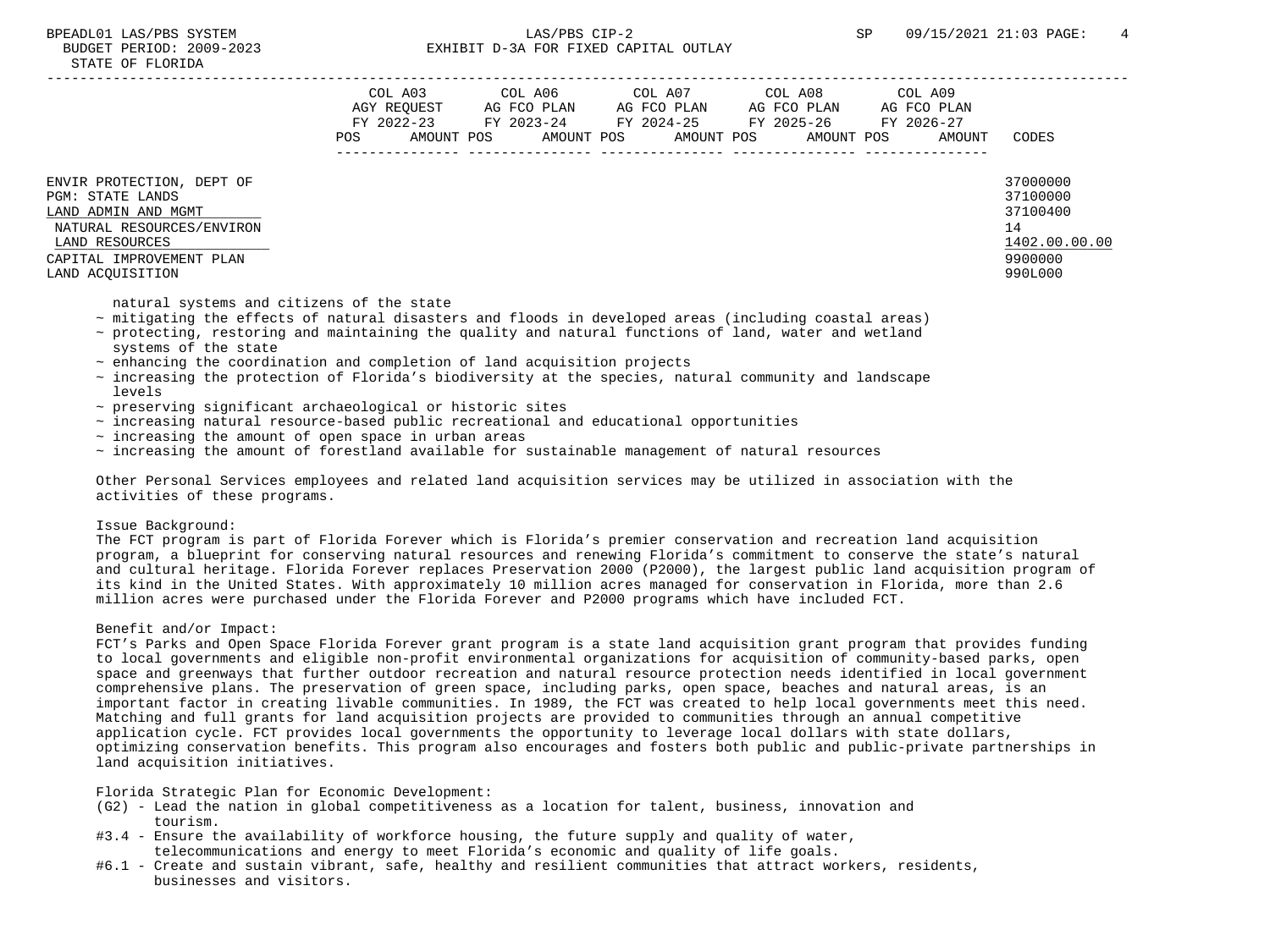|                                                                                                                                                                                                                                                                   |            | COL A03     | COL A06     | COL A07               | COL A08     | COL A09     |               |
|-------------------------------------------------------------------------------------------------------------------------------------------------------------------------------------------------------------------------------------------------------------------|------------|-------------|-------------|-----------------------|-------------|-------------|---------------|
|                                                                                                                                                                                                                                                                   |            | AGY REOUEST | AG FCO PLAN | AG FCO PLAN           | AG FCO PLAN | AG FCO PLAN |               |
|                                                                                                                                                                                                                                                                   |            | FY 2022-23  | FY 2023-24  | FY 2024-25 FY 2025-26 |             | FY 2026-27  |               |
|                                                                                                                                                                                                                                                                   | <b>POS</b> | AMOUNT POS  | AMOUNT POS  | AMOUNT POS            | AMOUNT POS  | AMOUNT      | CODES         |
|                                                                                                                                                                                                                                                                   |            |             |             |                       |             |             |               |
| ENVIR PROTECTION, DEPT OF                                                                                                                                                                                                                                         |            |             |             |                       |             |             | 37000000      |
| <b>PGM: STATE LANDS</b>                                                                                                                                                                                                                                           |            |             |             |                       |             |             | 37100000      |
| LAND ADMIN AND MGMT                                                                                                                                                                                                                                               |            |             |             |                       |             |             | 37100400      |
| NATURAL RESOURCES/ENVIRON                                                                                                                                                                                                                                         |            |             |             |                       |             |             | 14            |
| LAND RESOURCES                                                                                                                                                                                                                                                    |            |             |             |                       |             |             | 1402.00.00.00 |
| CAPITAL IMPROVEMENT PLAN                                                                                                                                                                                                                                          |            |             |             |                       |             |             | 9900000       |
|                                                                                                                                                                                                                                                                   |            |             |             |                       |             |             |               |
| LAND ACQUISITION                                                                                                                                                                                                                                                  |            |             |             |                       |             |             | 990L000       |
| #6.3 - Ensure Florida's fish, wildlife, natural resources and environment are sustained and enhanced as<br>a component of future growth plans and development decisions.<br>#6.4 - Promote, protect and preserve Florida's rich historical and cultural heritage. |            |             |             |                       |             |             |               |
| NFWF/DEEPWATER HORIZON                                                                                                                                                                                                                                            |            |             |             |                       |             |             | 087126        |

## GRANTS AND DONATIONS TF  $-$  STATE  $15,000,000$  =============== =============== =============== =============== =============== \*\*\*\*\*\*\*\*\*\*\*\*\*\*\*\*\*\*\*\*\*\*\*\*\*\*\*\*\*\*\*\*\*\*\*\*\*\*\*\*\*\*\*\*\*\*\*\*\*\*\*\*\*\*\*\*\*\*\*\*\*\*\*\*\*\*\*\*\*\*\*\*\*\*\*\*\*\*\*\*\*\*\*\*\*\*\*\*\*\*\*\*\*\*\*\*\*\*\*\*\*\*\*\*\*\*\*\*\*\*\*\*\*\*\*\*\*\*\*\*\*\*\*\*\*\*\*

#### AGENCY NARRATIVE:

 2022-2023 BUDGET YEAR NARRATIVE: NFWF/DEEPWATER HORIZON IT COMPONENT? NO Issue Description:

 This issue requests \$15 million in spending authority to administer and implement the National Fish and Wildlife Foundation (NFWF) funded projects from the Deepwater Horizon (DWH) oil spill incident. The funding will be received by the state from the Gulf Environmental Benefit Fund to support projects benefiting the natural resources of the Gulf Coast that were impacted by the oil spill. Types of natural resource restoration projects on these marine and coastal environments could include: land acquisition, water quality, critical habitat restoration, fish and wildlife population monitoring and management and enhancing the resiliency of coastal resources and communities.

 The requested spending authority will be used to purchase approximately 32,000 acres in the Apalachicola River Florida Forever Project, ranked #1 in the Critical Natural Lands category on the 2021 Florida Forever Priority List. In addition to the \$15 million requested, \$16 million of available NFWF spending authority in the Division of Water Restoration Assistance's budget will also be used towards the \$31 million grant. The grant award is pending NFWF approval. In the unlikely event the grant is not approved, the requested spending authority will be used towards other land acquisitions approved by NFWF.

 NFWF funds may be used for administrative purposes, Other Personal Services and land acquisition services related to the grant.

#### Issue Background:

 In 2013, a U.S. District Court approved two plea agreements resolving the criminal cases against British Petroleum (BP) and Transocean, the main responsible parties of the DWH incident. The agreements direct funds to the NFWF to fund projects benefiting the natural resources of the Gulf Coast that were impacted by the DWH oil spill incident. NFWF will carry out the plea agreement through its Gulf Environmental Benefit Fund (GEBF). NFWF consults with the Florida Fish and Wildlife Conservation Commission and the Department of Environmental Protection (Department), as well as other federal agencies, to identify projects in Florida to be funded. The Department plans to submit a proposal to NFWF for the current funding consideration and may submit additional projects in subsequent funding cycles. NFWF typically announces funding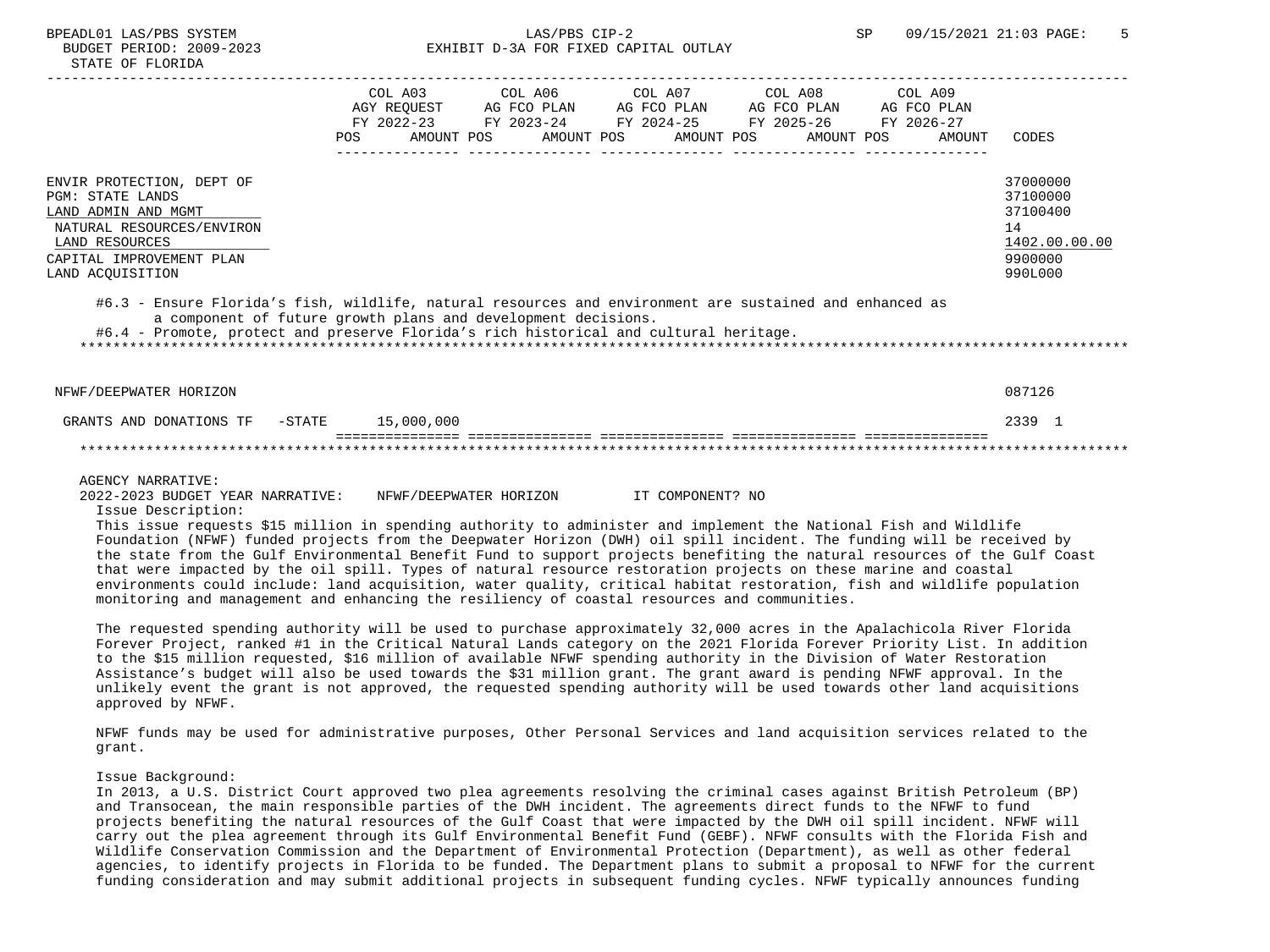# BPEADL01 LAS/PBS SYSTEM CIP-2 5 SP 09/15/2021 21:03 PAGE: 6 BUDGET PERIOD: 2009-2023 EXHIBIT D-3A FOR FIXED CAPITAL OUTLAY

|                                                                                                                                                                     | COL A03<br>AGY REOUEST<br>FY 2022-23<br>AMOUNT POS<br>POS | COL A06<br>AG FCO PLAN<br>FY 2023-24<br>AMOUNT POS | COL A07<br>AG FCO PLAN<br>FY 2024-25<br>AMOUNT POS | COL A08<br>AG FCO PLAN<br>FY 2025-26<br>AMOUNT POS | COL A09<br>AG FCO PLAN<br>FY 2026-27<br>AMOUNT | CODES                                                                         |
|---------------------------------------------------------------------------------------------------------------------------------------------------------------------|-----------------------------------------------------------|----------------------------------------------------|----------------------------------------------------|----------------------------------------------------|------------------------------------------------|-------------------------------------------------------------------------------|
| ENVIR PROTECTION, DEPT OF<br>PGM: STATE LANDS<br>LAND ADMIN AND MGMT<br>NATURAL RESOURCES/ENVIRON<br>LAND RESOURCES<br>CAPITAL IMPROVEMENT PLAN<br>LAND ACOUISITION |                                                           |                                                    |                                                    |                                                    |                                                | 37000000<br>37100000<br>37100400<br>14<br>1402.00.00.00<br>9900000<br>990L000 |

 in November during each funding cycle. NFWF will fund some of the selected restoration projects through funding agreements with the Department. The funds will be made available in accordance with the plea agreements with BP and Transocean and NFWF has received all \$356 million allocated to the state of Florida under the terms of the plea agreements.

#### Benefit and/or Impact:

 NFWF funding focuses on projects that "remedy harm to natural resources where there has been injury to, or destruction of, loss of, or loss of use of those resources" because of the DWH incident. This includes projects that restore and maintain the ecological functions of landscape-scale coastal habitats and projects that restore and maintain the ecological integrity of priority coastal bays and estuaries and may include projects such as hydrologic restoration and water quality improvement projects.

Florida Strategic Plan for Economic Development:

- #5.3 Strengthen local, regional and statewide partnerships to accomplish Florida's economic and quality of life and quality places goals.
- #6.3 Ensure Florida's fish, wildlife, natural resources and environment are sustained and enhanced as a component of future growth plans and development decisions.

#6.4 - Promote, protect and preserve Florida's rich historical and cultural heritage.

| TOTAL: LAND ACOUISITION |             |             |             |             |                  | 990L000       |
|-------------------------|-------------|-------------|-------------|-------------|------------------|---------------|
| TOTAL ISSUE             | 105,000,000 | 90,000,000  | 90,000,000  | 90,000,000  | 90,000,000       |               |
|                         |             |             |             |             |                  |               |
| TOTAL: LAND RESOURCES   |             |             |             |             |                  | 1402.00.00.00 |
| BY FUND TYPE            |             |             |             |             |                  |               |
| TRUST FUNDS             | 207,367,609 | 172,149,850 | 172,137,850 | 155,211,100 | 134,781,850 2000 |               |
|                         |             |             |             |             |                  |               |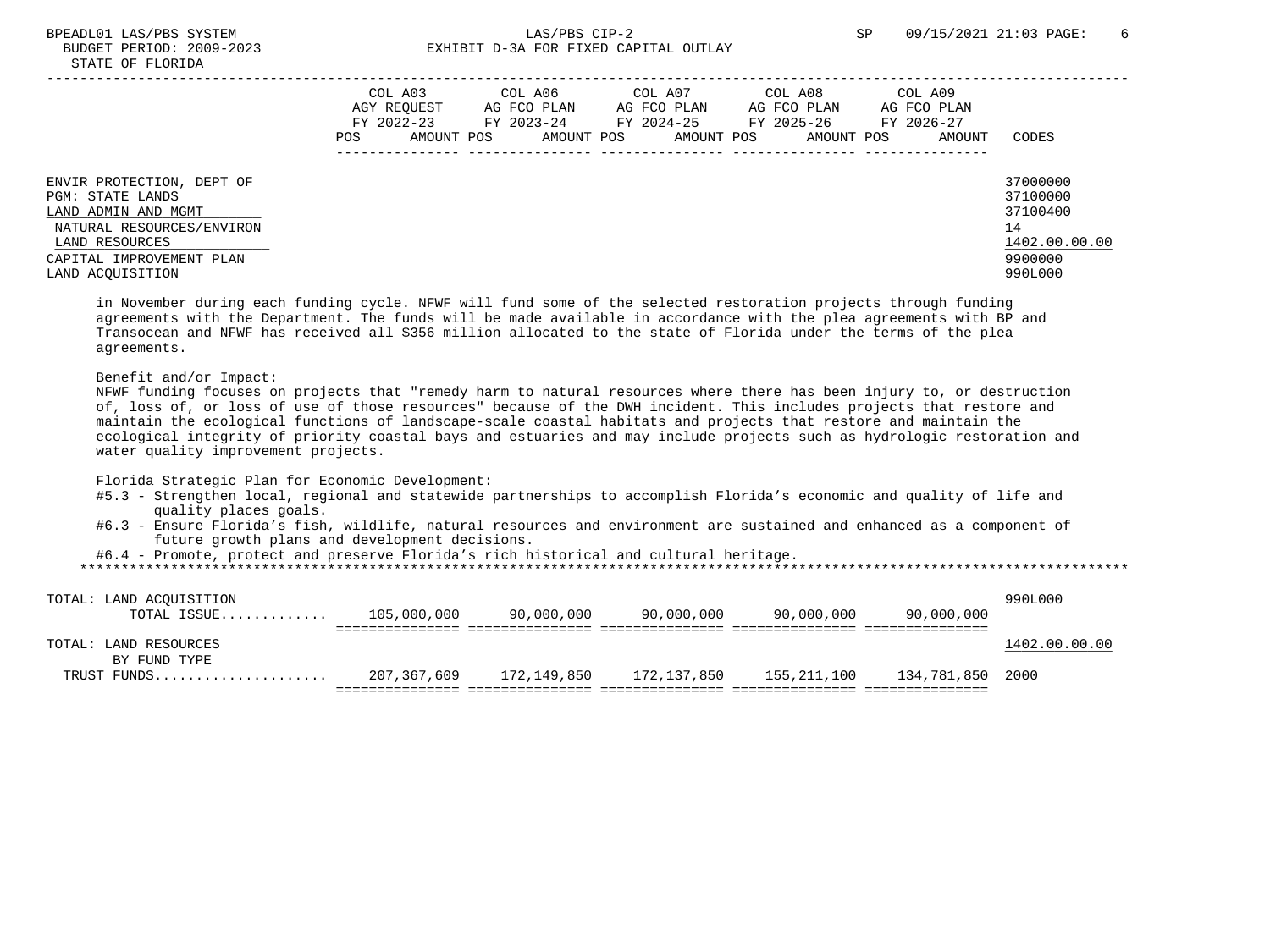|                                                                                                                                                                                                                                      |                   | POS | COL A03<br>AGY REOUEST<br>FY 2022-23<br>AMOUNT POS | COL A06 COL A07 COL A08<br>AG FCO PLAN<br>FY 2023-24 | AG FCO PLAN | AG FCO PLAN<br>FY 2024-25 FY 2025-26<br>AMOUNT POS AMOUNT POS AMOUNT POS | COL A09<br>AG FCO PLAN<br>FY 2026-27                     | AMOUNT | CODES                                                                                             |
|--------------------------------------------------------------------------------------------------------------------------------------------------------------------------------------------------------------------------------------|-------------------|-----|----------------------------------------------------|------------------------------------------------------|-------------|--------------------------------------------------------------------------|----------------------------------------------------------|--------|---------------------------------------------------------------------------------------------------|
| ENVIR PROTECTION, DEPT OF<br>PGM: WATER POL/ECO RESTORE<br>WATER POL/ECOSYSTEMS RESTO<br>NATURAL RESOURCES/ENVIRON<br>WATER RESOURCES<br>CAPITAL IMPROVEMENT PLAN<br>DEBT SERVICE<br>FIXED CAPITAL OUTLAY<br>DEBT SERVICE-SAVE EVERG |                   |     |                                                    |                                                      |             |                                                                          |                                                          |        | 37000000<br>37200000<br>37200100<br>14<br>1403.00.00.00<br>9900000<br>990D000<br>080000<br>089080 |
| LAND ACQUISITION TF                                                                                                                                                                                                                  | $-\mathtt{STATE}$ |     |                                                    |                                                      |             |                                                                          | 7,689-22,684,763 22,688,263 16,113,113 16,119,413 2423 1 |        |                                                                                                   |

 2022-2023 BUDGET YEAR NARRATIVE: DEBT SERVICE-SAVE EVERG IT COMPONENT? NO Issue Description:

 This issue requests a reduction of (\$7,689) in recurring funding for debt service payments on Everglades bonds authorized in Section 215.619, F.S. The purpose of the issuance of Everglades restoration bonds is to finance/refinance the cost of acquisition and improvement of land, water areas and related property interest and resources to implement the Comprehensive Everglades Restoration Plan, the Lake Okeechobee Watershed Protection Plan, the Caloosahatchee River Watershed Protection Plan, St. Lucie River and Florida Keys Area of Critical Care Concern protection program.

 The recurring base budget for FY 2022-23 is \$22,708,745 with a projected need of \$22,701,056, for a difference of (\$7,689) in excess appropriation.

Issue Background:

 The 2000 Legislature created the Everglades Restoration Act to restore the health and vitality of the Florida Everglades. Everglades Restoration Bonds may be issued in amounts of up to \$100 million per fiscal year through FY 2019-20, and in greater annual amounts upon request by the Department of Environmental Protection (Department) to achieve cost savings or accelerate land purchases. In addition, up to \$50 million per fiscal year may be issued specifically for funding the Florida Keys Area of Critical State Concern protection program.

 Benefit and/or Impact: This will align the Department's budget with the anticipated need for ongoing debt service payments.

 The restoration of the Everglades will improve the ecological health of over 2.4 million acres of south Florida ecosystem, including Lake Okeechobee, the Everglades and Florida Bay, through the restoration, protection and preservation of more natural water flows; improved water quality and hydroperiods; improved habitat conditions for listed species; ensuring a more reliable supply of water; improving flood control capabilities; and resulting in direct and indirect improvements to the economy. This issue will ensure the future supply and quality of water to meet Florida's economic and quality of life goals.

Florida Strategic Plan for Economic Development:

 #5.3 - Strengthen local, regional and statewide partnerships to accomplish Florida's economic and quality of life and quality places goals. \*\*\*\*\*\*\*\*\*\*\*\*\*\*\*\*\*\*\*\*\*\*\*\*\*\*\*\*\*\*\*\*\*\*\*\*\*\*\*\*\*\*\*\*\*\*\*\*\*\*\*\*\*\*\*\*\*\*\*\*\*\*\*\*\*\*\*\*\*\*\*\*\*\*\*\*\*\*\*\*\*\*\*\*\*\*\*\*\*\*\*\*\*\*\*\*\*\*\*\*\*\*\*\*\*\*\*\*\*\*\*\*\*\*\*\*\*\*\*\*\*\*\*\*\*\*\*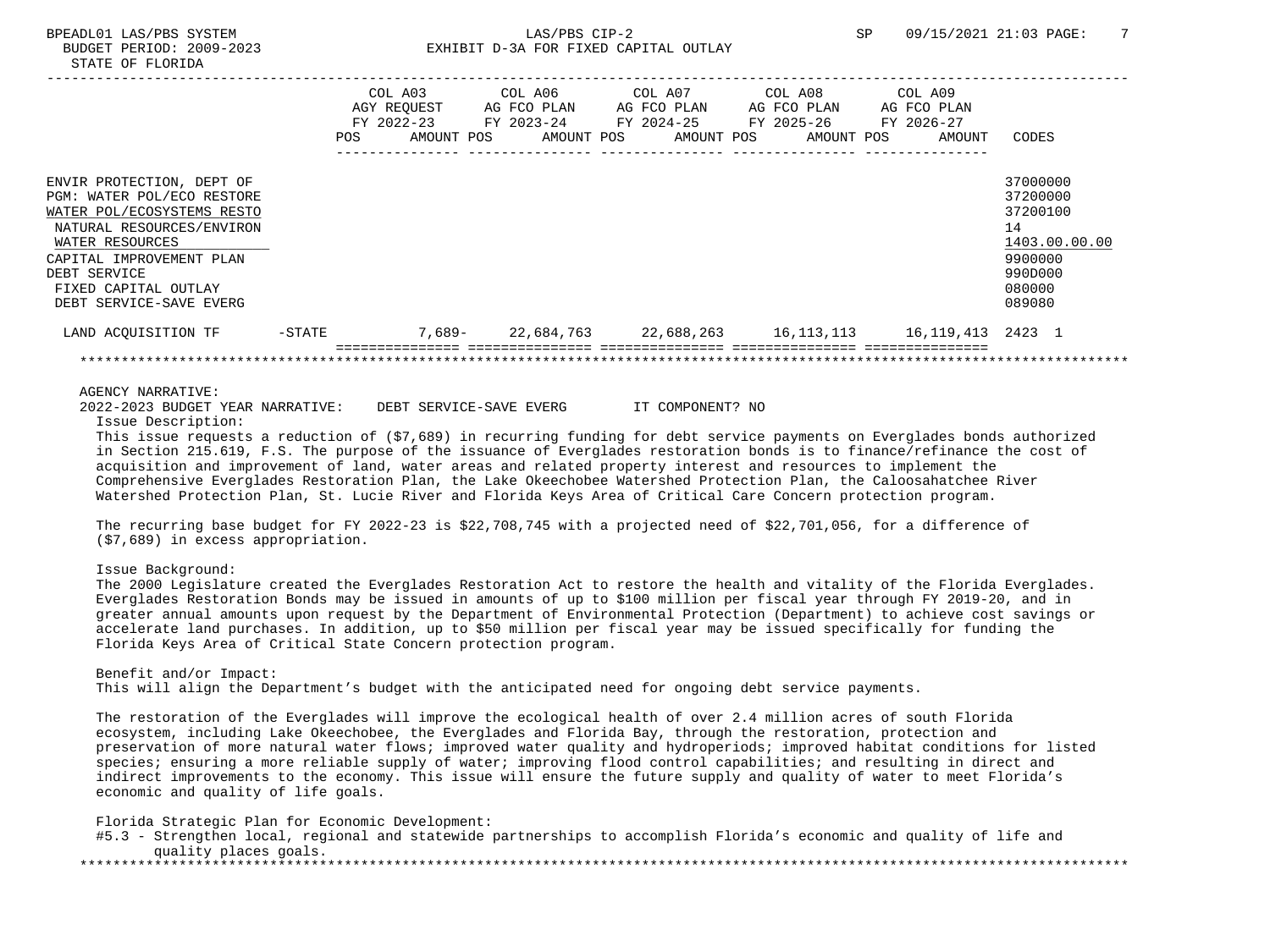# BPEADL01 LAS/PBS SYSTEM SALLAS/PBS CIP-2 SP 09/15/2021 21:03 PAGE: 8 BUDGET PERIOD: 2009-2023 EXHIBIT D-3A FOR FIXED CAPITAL OUTLAY

|                                                                                                                                                                                                                                                   |           | COL A03 COL A06 COL A07 COL A08 COL A09<br>AGY REQUEST AG FCO PLAN AG FCO PLAN AG FCO PLAN<br>FY 2022-23 FY 2023-24 FY 2024-25 FY 2025-26 FY 2026-27<br>POS | AMOUNT POS AMOUNT POS AMOUNT POS AMOUNT POS     |  |  | AG FCO PLAN<br>AMOUNT | CODES                                                                                             |
|---------------------------------------------------------------------------------------------------------------------------------------------------------------------------------------------------------------------------------------------------|-----------|-------------------------------------------------------------------------------------------------------------------------------------------------------------|-------------------------------------------------|--|--|-----------------------|---------------------------------------------------------------------------------------------------|
| ENVIR PROTECTION, DEPT OF<br>PGM: WATER POL/ECO RESTORE<br>WATER POL/ECOSYSTEMS RESTO<br>NATURAL RESOURCES/ENVIRON<br>WATER RESOURCES<br>CAPITAL IMPROVEMENT PLAN<br>ENVIRONMENTAL PROJECTS<br>G/A-LOC GOV/NONST ENT-FCO<br>$G/A$ - RED TIDE MGMT |           |                                                                                                                                                             |                                                 |  |  |                       | 37000000<br>37200000<br>37200100<br>14<br>1403.00.00.00<br>9900000<br>990E000<br>140000<br>140893 |
| GENERAL REVENUE FUND                                                                                                                                                                                                                              | $-$ STATE |                                                                                                                                                             | $5,000,000$ $5,000,000$ $5,000,000$ $5,000,000$ |  |  | 5,000,000 1000 1      |                                                                                                   |
|                                                                                                                                                                                                                                                   |           |                                                                                                                                                             |                                                 |  |  |                       |                                                                                                   |
| AGENCY NARRATIVE:<br>2022-2023 BUDGET YEAR NARRATIVE: G/A - RED TIDE MGMT TT COMPONENT? NO<br>Issue Description:<br>This issue requests \$5 million to assist county governments with their responses to emergency biological debris              |           |                                                                                                                                                             |                                                 |  |  |                       |                                                                                                   |

 conditions associated with red tide events that may impact the public health, Florida's environment and fragile ecosystems, including beaches and wildlife.

## Issue Background:

 In FY 2017-18 under Executive Orders #18-191 Algal Blooms and #18-221 Red Tide, the Department of Environmental Protection (Department) expended over \$12.6 million to assist twelve county governments experiencing the effects of red tide and algal blooms.

 In FY 2021-22 the Gulf Coast of Florida is experiencing another red tide event. To assist the affected counties the Department currently has two agreements in process totaling over \$6 million in estimated need to respond to this latest emergency.

## Benefit and/or Impact:

 Florida's beaches and coasts play an important role in the local and state economy, bringing in tourists and sport fishing enthusiasts from all over the world, driving two robust industries. In addition to those industries, our beaches also play a significant role in the real estate industry. The presence of red tide and biological debris associated with red tide has a negative impact on these industries. By having funding readily available, the Department will be able to address biological debris more rapidly and reduce the impacts to Florida's coastal environments as well as the economic impacts associated with these red tide and algal bloom events.

Florida Strategic Plan for Economic Development:

#3.1 - Enhance and protect accessibility and participation of a cross-representation of parties in an integrated planning, review and development process (e.g., workforce, development, natural resources and land use, housing, military, infrastructure and transportation).

 #4.2 - Ensure state, regional and local agencies provide collaborative and timely customer service to businesses and workers.

 #5.3 - Strengthen local, regional and statewide partnerships to accomplish Florida's economic and quality of life & quality places goals.

 #6.3 - Ensure Florida's fish, wildlife, natural resources and environment are sustained and enhanced as a component of future growth plans and development decisions.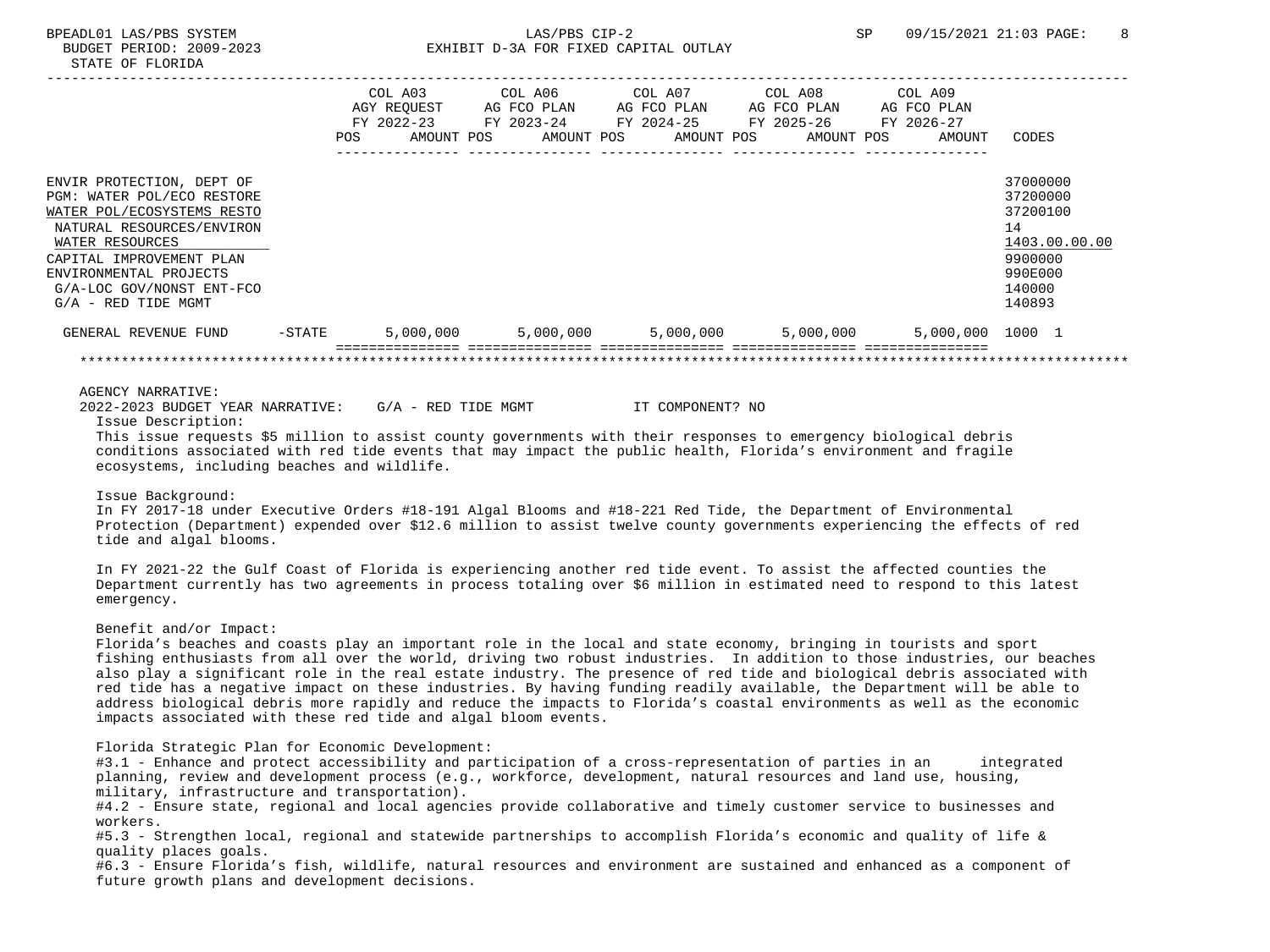# BPEADL01 LAS/PBS SYSTEM SALLAS/PBS CIP-2 SP 09/15/2021 21:03 PAGE: 9 BUDGET PERIOD: 2009-2023 EXHIBIT D-3A FOR FIXED CAPITAL OUTLAY

|                                              | COL A03<br>AGY REOUEST<br>FY 2022-23 |            | COL A06<br>AG FCO PLAN<br>FY 2023-24 |            | COL A07<br>AG FCO PLAN<br>FY 2024-25 FY 2025-26 |            | COL A08<br>AG FCO PLAN |  | COL A09<br>AG FCO PLAN<br>FY 2026-27 |                     |  |
|----------------------------------------------|--------------------------------------|------------|--------------------------------------|------------|-------------------------------------------------|------------|------------------------|--|--------------------------------------|---------------------|--|
|                                              | POS.                                 | AMOUNT POS |                                      | AMOUNT POS |                                                 | AMOUNT POS | AMOUNT POS             |  | AMOUNT                               | CODES               |  |
| ENVIR PROTECTION, DEPT OF                    |                                      |            |                                      |            |                                                 |            |                        |  |                                      | 37000000            |  |
| PGM: WATER POL/ECO RESTORE                   |                                      |            |                                      |            |                                                 |            |                        |  |                                      | 37200000            |  |
| WATER POL/ECOSYSTEMS RESTO                   |                                      |            |                                      |            |                                                 |            |                        |  |                                      | 37200100            |  |
| NATURAL RESOURCES/ENVIRON<br>WATER RESOURCES |                                      |            |                                      |            |                                                 |            |                        |  |                                      | 14<br>1403.00.00.00 |  |
| CAPITAL IMPROVEMENT PLAN                     |                                      |            |                                      |            |                                                 |            |                        |  |                                      | 9900000             |  |
| ENVIRONMENTAL PROJECTS                       |                                      |            |                                      |            |                                                 |            |                        |  |                                      | 990E000             |  |

G/A-INNOVATIVE TECH 140895 LAND ACQUISITION TF -STATE 10,000,000 10,000,000 10,000,000 10,000,000 10,000,000 2423 1 =============== =============== =============== =============== =============== \*\*\*\*\*\*\*\*\*\*\*\*\*\*\*\*\*\*\*\*\*\*\*\*\*\*\*\*\*\*\*\*\*\*\*\*\*\*\*\*\*\*\*\*\*\*\*\*\*\*\*\*\*\*\*\*\*\*\*\*\*\*\*\*\*\*\*\*\*\*\*\*\*\*\*\*\*\*\*\*\*\*\*\*\*\*\*\*\*\*\*\*\*\*\*\*\*\*\*\*\*\*\*\*\*\*\*\*\*\*\*\*\*\*\*\*\*\*\*\*\*\*\*\*\*\*\*

#### AGENCY NARRATIVE:

 2022-2023 BUDGET YEAR NARRATIVE: G/A-INNOVATIVE TECH IT COMPONENT? NO Issue Description:

 This issue requests \$10 million to continue funding for innovative technologies which address harmful algal blooms and nutrient enrichment of Florida's lakes, rivers and estuaries.

 As part of Florida's systematic and aggressive response to reduce nutrient inputs into our State's waterways and to combat harmful algal blooms (a symptom of eutrophication), the Department of Environmental Protection (Department) will be funding innovative technologies and tools to provide an improved response and greater protection of the environment and public health.

Issue Background:

 In 2016, the Department formed a team of state, federal and local government experts to evaluate technologies best suited to treat blue-green algal blooms. With the understanding gained from that evaluation the Department solicited innovative technologies in 2018. Also, in 2018, the Department partnered with local governments and lead statewide efforts in algae clean-up activities after the Governor declared an emergency order and directed the Department to establish a grant program to aid significantly impacted communities. Furthermore, to enhance existing technologies and programs implemented to combat excess nutrients and eutrophication in our waterbodies, the Department obtained additional feedback through a Request for Information (RFI) to greater understand the costs and associated requirements for scalable methods to combat or clean up current and future nutrient enrichment of canals and to restore freshwater bodies and estuaries in Florida to prevent future harmful algal blooms. In 2019, the Blue Green Algae Task Force was established to support key funding and restoration initiatives, such as prioritizing solutions and making recommendations to expedite nutrient reductions in Lake Okeechobee and the downstream estuaries. This funding will be utilized in accordance with direction from the Blue Green Algae Task Force.

 These efforts have prepared the Department to effectively implement an aggressive innovative technologies pilot program that will treat nutrient enrichment in our waterbodies, as well as, combat harmful algal blooms.

 Benefit and/or Impact: Harmful algal blooms have affected the State's waterbodies and resulted in millions of dollars in economic loss. Having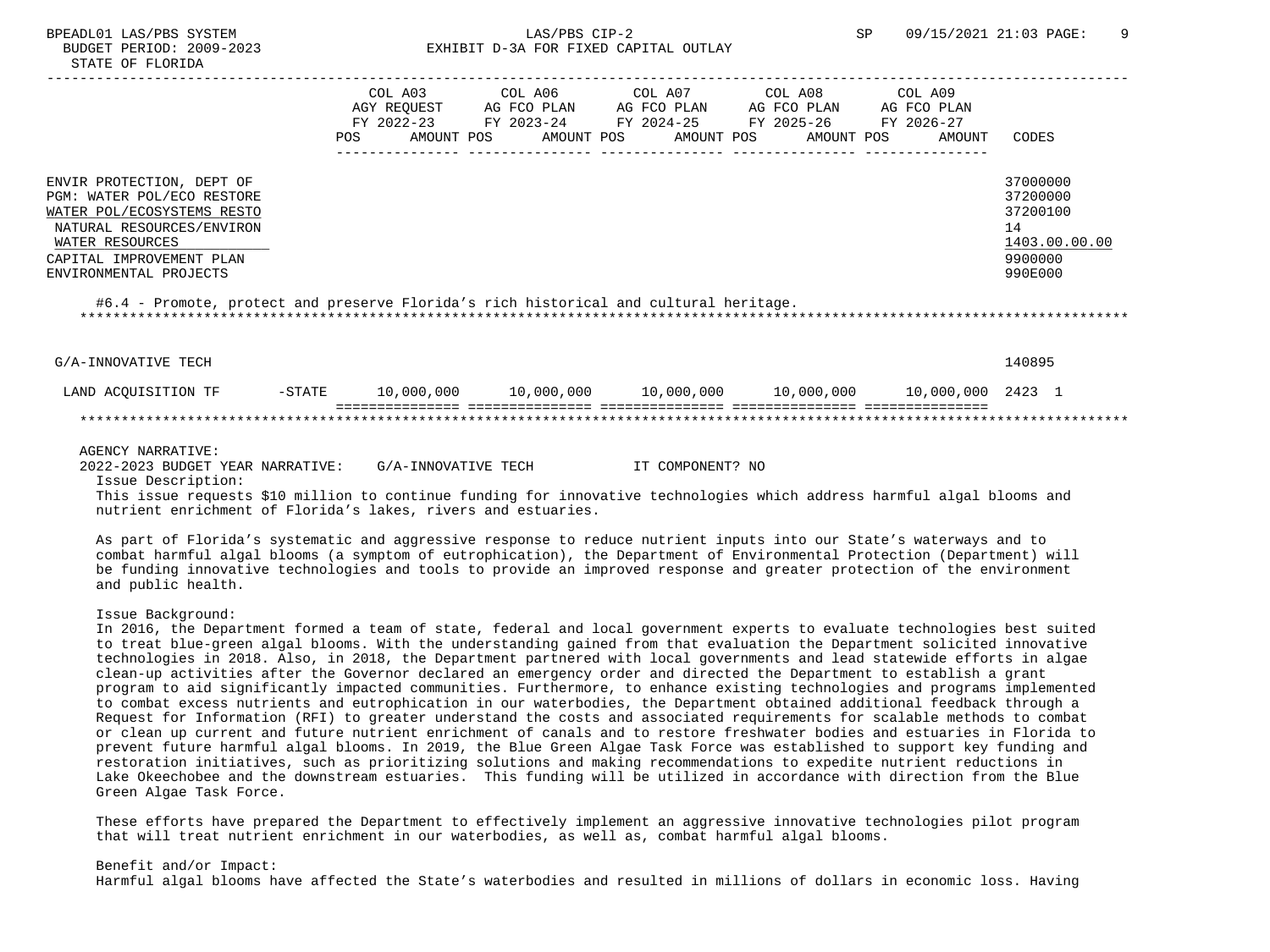|                                                                                                                                                                                             |             | COL A03    |             | COL A06    | COL A07     | COL A08     |  | COL A09     |                                                                               |
|---------------------------------------------------------------------------------------------------------------------------------------------------------------------------------------------|-------------|------------|-------------|------------|-------------|-------------|--|-------------|-------------------------------------------------------------------------------|
|                                                                                                                                                                                             | AGY REOUEST |            | AG FCO PLAN |            | AG FCO PLAN | AG FCO PLAN |  | AG FCO PLAN |                                                                               |
|                                                                                                                                                                                             |             | FY 2022-23 |             | FY 2023-24 | FY 2024-25  | FY 2025-26  |  | FY 2026-27  |                                                                               |
|                                                                                                                                                                                             | POS         | AMOUNT POS |             | AMOUNT POS | AMOUNT POS  | AMOUNT POS  |  | AMOUNT      | CODES                                                                         |
| ENVIR PROTECTION, DEPT OF<br>PGM: WATER POL/ECO RESTORE<br>WATER POL/ECOSYSTEMS RESTO<br>NATURAL RESOURCES/ENVIRON<br>WATER RESOURCES<br>CAPITAL IMPROVEMENT PLAN<br>ENVIRONMENTAL PROJECTS |             |            |             |            |             |             |  |             | 37000000<br>37200000<br>37200100<br>14<br>1403.00.00.00<br>9900000<br>990E000 |

 the ability to deploy innovative technologies will ensure that Florida is on the leading edge of using science to guide restoration. These grant funds will provide opportunities for the Department to partner with local governments and research institutions to pilot innovative technologies (including biological and chemical methods) that remove nutrients from water or remove algae from water bodies. Pilot studies will allow scaling-up from laboratory studies to in-situ, real-world trials. Based on the knowledge gained from previous evaluations and solicitations the Department is prepared to fund and direct real-world trials that will not have negative environmental impacts on the waterbody, as well as, targeted to meet the specific restoration needs of each category of impacted waterbody.

Florida Strategic Plan for Economic Development:

- #3.1 Enhance and protect accessibility and participation of a cross-representation of parties in an integrated planning, review and development process (e.g., workforce, development, natural resources and land use, housing, military, infrastructure and transportation).
- #4.2 Ensure state, regional and local agencies provide collaborative and timely customer service to businesses and workers.
- #5.3 Strengthen local, regional and statewide partnerships to accomplish Florida's economic and quality of life and quality places goals.
- #6.3 Ensure Florida's fish, wildlife, natural resources and environment are sustained and enhanced as a component of future growth plans and development decisions.

#6.4 - Promote, protect and preserve Florida's rich historical and cultural heritage.

\*\*\*\*\*\*\*\*\*\*\*\*\*\*\*\*\*\*\*\*\*\*\*\*\*\*\*\*\*\*\*\*\*\*\*\*\*\*\*\*\*\*\*\*\*\*\*\*\*\*\*\*\*\*\*\*\*\*\*\*\*\*\*\*\*\*\*\*\*\*\*\*\*\*\*\*\*\*\*\*\*\*\*\*\*\*\*\*\*\*\*\*\*\*\*\*\*\*\*\*\*\*\*\*\*\*\*\*\*\*\*\*\*\*\*\*\*\*\*\*\*\*\*\*\*\*\*

| EVERGLADES RESTORATION |           |             |             |             |             |                    | 141117 |  |
|------------------------|-----------|-------------|-------------|-------------|-------------|--------------------|--------|--|
| LAND ACOUISITION TF    | $-$ STATE | 256.623.196 | 204,000,000 | 204,000,000 | 204,000,000 | 204,000,000 2423 1 |        |  |
|                        |           |             |             |             |             |                    |        |  |

AGENCY NARRATIVE:

 2022-2023 BUDGET YEAR NARRATIVE: EVERGLADES RESTORATION IT COMPONENT? YES Issue Description:

 This issue requests \$256,623,196 to continue funding the Comprehensive Everglades Restoration Plan, the Central Everglades Planning Project (CEPP), Restoration Strategies and the Everglades Long-Term Plan. Funds will be used for planning, engineering, design, construction and land acquisition required for project implementation. These funds are key to restoration of the Everglades and other critical south Florida ecosystems such as the Caloosahatchee and St. Lucie Estuaries including the Indian River Lagoon and Florida Bay.

 In FY 2022-23, the recurring appropriation is \$96 million, of which \$32 million will be used for Restoration Strategies Regional Water Quality Plan and \$64 million for Everglades Agricultural Area Reservoir Project. The Department of Environmental Protection (Department) is requesting additional funding of \$256,623,196 for a total of \$352,623,196.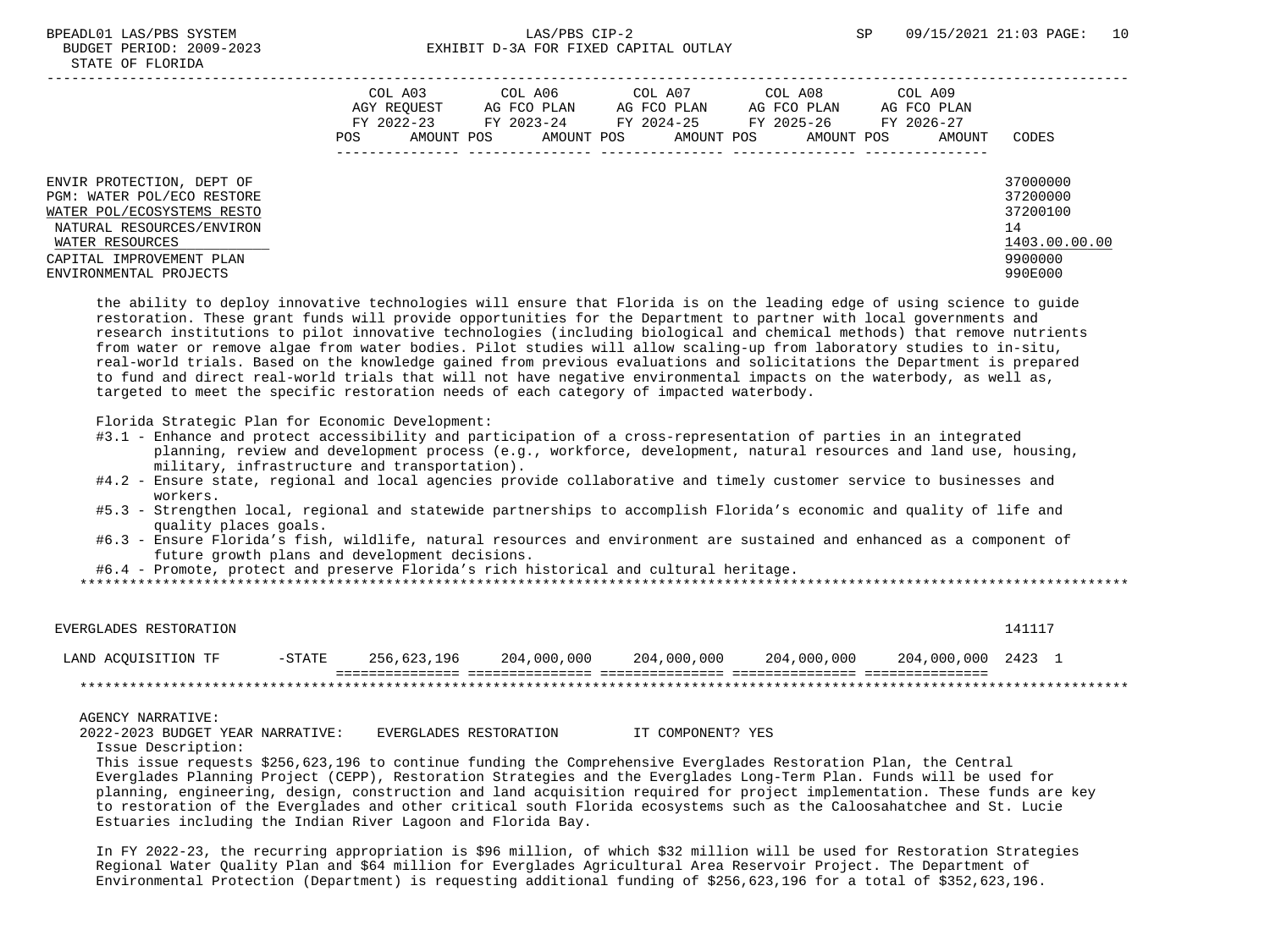|                                                                                                                                                                                             | POS | COL A03<br>AGY REOUEST<br>FY 2022-23<br>AMOUNT POS | COL A06<br>AG FCO PLAN<br>FY 2023-24<br>AMOUNT POS | COL A07<br>AG FCO PLAN<br>FY 2024-25<br>AMOUNT POS | COL A08<br>AG FCO PLAN<br>FY 2025-26<br>AMOUNT POS | COL A09<br>AG FCO PLAN<br>FY 2026-27<br>AMOUNT | CODES                                                                         |
|---------------------------------------------------------------------------------------------------------------------------------------------------------------------------------------------|-----|----------------------------------------------------|----------------------------------------------------|----------------------------------------------------|----------------------------------------------------|------------------------------------------------|-------------------------------------------------------------------------------|
| ENVIR PROTECTION, DEPT OF<br>PGM: WATER POL/ECO RESTORE<br>WATER POL/ECOSYSTEMS RESTO<br>NATURAL RESOURCES/ENVIRON<br>WATER RESOURCES<br>CAPITAL IMPROVEMENT PLAN<br>ENVIRONMENTAL PROJECTS |     |                                                    |                                                    |                                                    |                                                    |                                                | 37000000<br>37200000<br>37200100<br>14<br>1403.00.00.00<br>9900000<br>990E000 |

 Pursuant to Chapter 2013-59, L.O.F., \$32 million was mandated for the Restoration Strategies Regional Water Quality Plan beginning in FY 2013-14 through FY 2023-24.

## Issue Background:

 The Comprehensive Everglades Restoration Plan (CERP) is the Congressionally authorized plan for the largest environmental restoration program in history. Upon Congressional authorization in 2000, the federal government and the state of Florida entered into a 50/50 partnership to restore, protect and preserve water resources in central and southern Florida, including the Everglades. CERP was originally enacted by the State of Florida in 2001 and requires the State to actively participate in Everglades restoration. The funds provided previously have been key to satisfying the legislative requirements and meeting the State's obligation under the federal partnership.

#### Benefit and/or Impact:

 The funds being requested are necessary to meet the current construction schedules for many important CERP projects, including C-43 Reservoir, Everglades Agricultural Area Reservoir, CEPP, Lake O Watershed Restoration Project, Biscayne Bay Coastal Wetlands Project and Southeastern Everglades Ecosystem Restoration project. This request includes funding for critical land acquisition needed for implementation of CERP projects, which are critical to restoring the Everglades as well as providing some reduction of the harmful discharges the St. Lucie and Caloosahatchee estuaries. The state's Everglades restoration plans will have a direct impact on the regional economy through the creation of jobs and contracting opportunities. It is estimated that for every dollar invested in Everglades restoration, \$4.04 dollars are generated.

Florida Strategic Plan for Economic Development:

- #5.3 Strengthen local, regional and statewide partnerships to accomplish Florida's economic and quality of life and quality places goals.
- #5.4 Provide local, regional and statewide assistance for the protection, provision and resiliency of resources and infrastructure.
- #6.3 Ensure Florida's fish, wildlife, natural resources and environment are sustained and enhanced as component of future growth plans and development decisions.

\*\*\*\*\*\*\*\*\*\*\*\*\*\*\*\*\*\*\*\*\*\*\*\*\*\*\*\*\*\*\*\*\*\*\*\*\*\*\*\*\*\*\*\*\*\*\*\*\*\*\*\*\*\*\*\*\*\*\*\*\*\*\*\*\*\*\*\*\*\*\*\*\*\*\*\*\*\*\*\*\*\*\*\*\*\*\*\*\*\*\*\*\*\*\*\*\*\*\*\*\*\*\*\*\*\*\*\*\*\*\*\*\*\*\*\*\*\*\*\*\*\*\*\*\*\*\*

 N EVERGLADES/ESTUARIES PRT 141118 LAND ACQUISITION TF -STATE 43,400,000 100,000,000 50,000,000 50,000,000 50,000,000 2423 1 =============== =============== =============== =============== =============== \*\*\*\*\*\*\*\*\*\*\*\*\*\*\*\*\*\*\*\*\*\*\*\*\*\*\*\*\*\*\*\*\*\*\*\*\*\*\*\*\*\*\*\*\*\*\*\*\*\*\*\*\*\*\*\*\*\*\*\*\*\*\*\*\*\*\*\*\*\*\*\*\*\*\*\*\*\*\*\*\*\*\*\*\*\*\*\*\*\*\*\*\*\*\*\*\*\*\*\*\*\*\*\*\*\*\*\*\*\*\*\*\*\*\*\*\*\*\*\*\*\*\*\*\*\*\* AGENCY NARRATIVE:

 2022-2023 BUDGET YEAR NARRATIVE: N EVERGLADES/ESTUARIES PRT IT COMPONENT? YES Issue Description: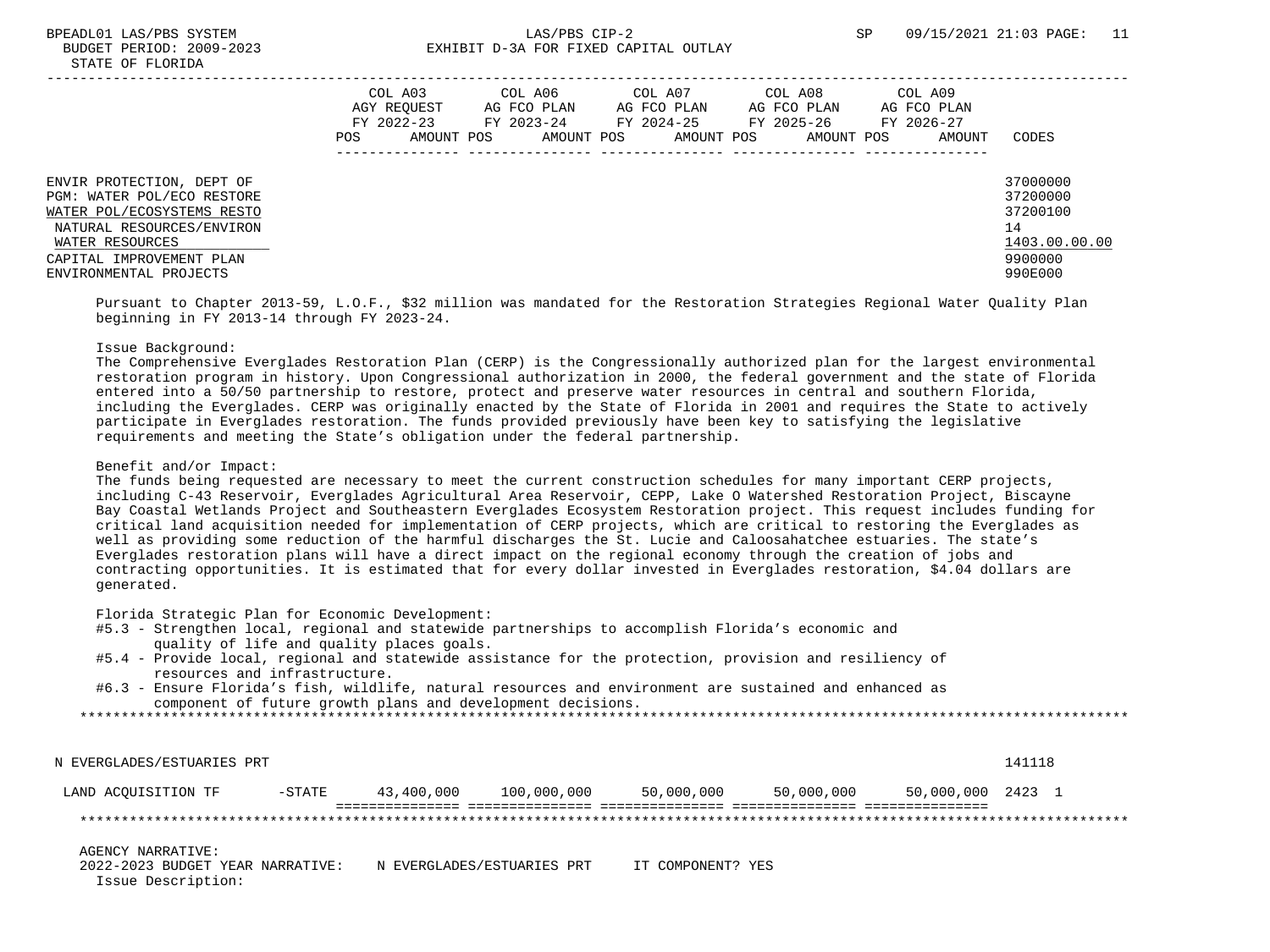|                                                                                                                                                                                             | POS. | COL A03<br>AGY REOUEST<br>FY 2022-23<br>AMOUNT POS | COL A06<br>AG FCO PLAN<br>FY 2023-24<br>AMOUNT POS | COL A07<br>AG FCO PLAN<br>FY 2024-25<br>AMOUNT POS | COL A08<br>AG FCO PLAN<br>FY 2025-26<br>AMOUNT POS | COL A09<br>AG FCO PLAN<br>FY 2026-27<br>AMOUNT | CODES                                                                         |
|---------------------------------------------------------------------------------------------------------------------------------------------------------------------------------------------|------|----------------------------------------------------|----------------------------------------------------|----------------------------------------------------|----------------------------------------------------|------------------------------------------------|-------------------------------------------------------------------------------|
| ENVIR PROTECTION, DEPT OF<br>PGM: WATER POL/ECO RESTORE<br>WATER POL/ECOSYSTEMS RESTO<br>NATURAL RESOURCES/ENVIRON<br>WATER RESOURCES<br>CAPITAL IMPROVEMENT PLAN<br>ENVIRONMENTAL PROJECTS |      |                                                    |                                                    |                                                    |                                                    |                                                | 37000000<br>37200000<br>37200100<br>14<br>1403.00.00.00<br>9900000<br>990E000 |

 This issue requests \$43,400,000 to continue funding the South Florida Water Management District's implementation of the Northern Everglades and Estuaries Protection Program (NEEPP), as set forth in Section 373.4595, F.S. This statute mandates the South Florida Water Management District, the Department of Environmental Protection (Department) and the Florida Department of Agriculture and Consumer Services establish a restoration and protection program for Lake Okeechobee.

 Funds will be used for implementation of projects that are critical for Everglades Restoration and assist with capturing basin runoff and regulatory releases from Lake Okeechobee and reducing harmful discharges to the Caloosahatchee and St. Lucie Estuaries and moving water to the Everglades.

 In FY 2022-2023, the recurring appropriation is \$29,876,213. The Department is requesting an additional \$43,400,000 for a total of \$73,276,213.

Issue Background:

 In May 2007, the Florida Legislature passed the Northern Everglades and Estuaries Protection Plan which expanded the existing Lake Okeechobee Protection Act to include the Caloosahatchee and the St. Lucie Rivers and Estuaries. The primary goal of the legislation is to restore and protect the state surface water resource by addressing water quality, quantity timing and distribution of water to the natural system.

Benefit and/or Impact:

It is estimated that for every dollar invested in Everglades restoration; \$4.04 dollars are generated.

Florida Strategic Plan for Economic Development:

- #5.3 Strengthen local, regional and statewide partnerships to accomplish Florida's economic and quality of life and quality places goals.
- #5.4 Provide local, regional and statewide assistance for the protection, provision and resiliency of resources and infrastructure.
- #6.3 Ensure Florida's fish, wildlife, natural resources and environment are sustained and enhanced as a component of future growth plans and development decisions.

| G/A - ALT WATER SUPPLY |          |            |            |            |            |                 | 141138 |  |
|------------------------|----------|------------|------------|------------|------------|-----------------|--------|--|
| LAND ACOUISITION TF    | $-STATE$ | 40,000,000 | 40,000,000 | 40,000,000 | 40,000,000 | 40,000,000 2423 |        |  |
|                        |          |            |            |            |            |                 |        |  |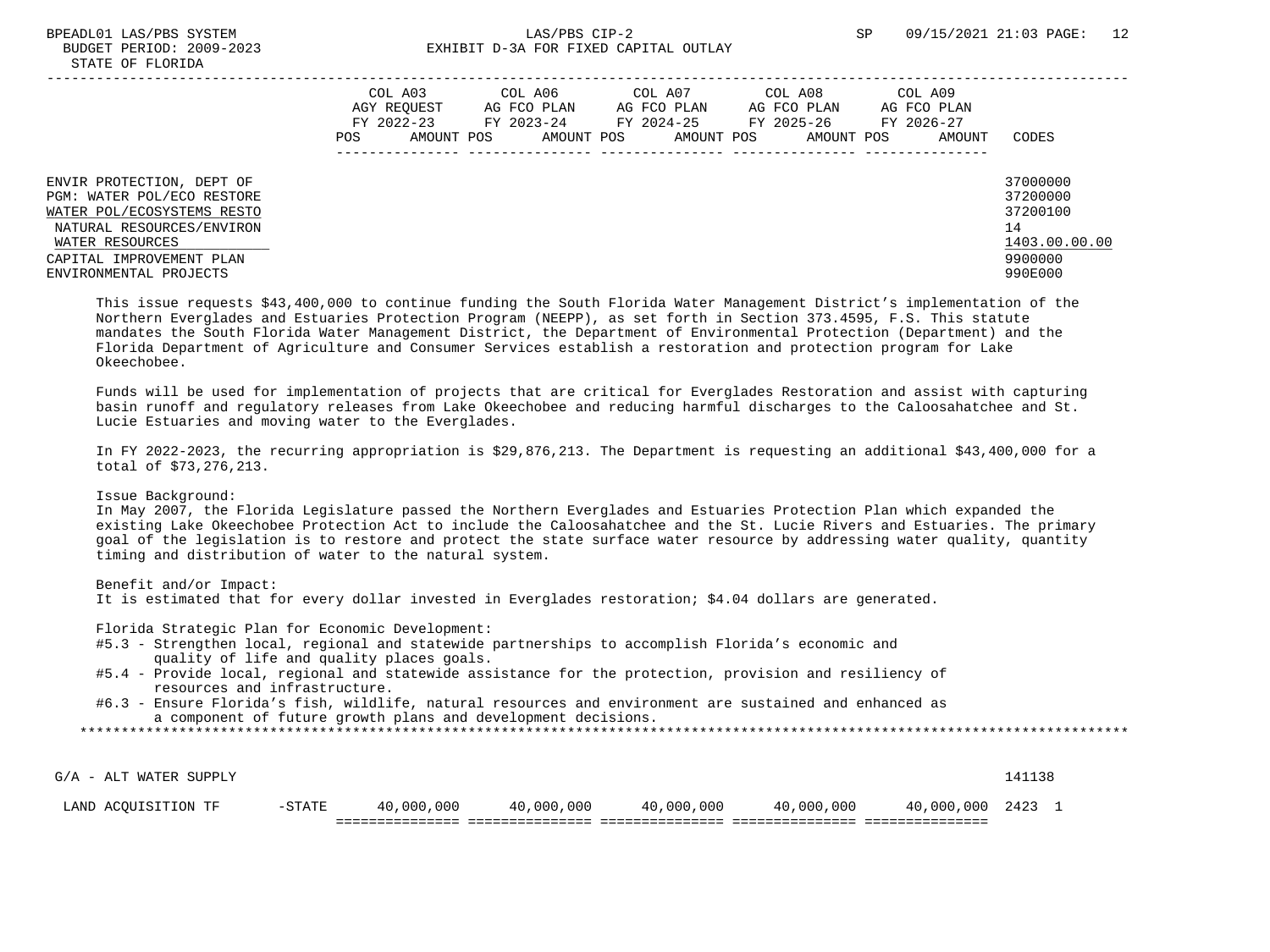|                                                                                                                                                                                             | COL A03<br>AGY REOUEST<br>FY 2022-23<br>POS.<br>AMOUNT POS | COL A06<br>AG FCO PLAN<br>FY 2023-24<br>AMOUNT POS | COL A07<br>AG FCO PLAN<br>FY 2024-25<br>AMOUNT POS | COL A08<br>AG FCO PLAN<br>FY 2025-26<br>AMOUNT POS | COL A09<br>AG FCO PLAN<br>FY 2026-27<br>AMOUNT | CODES                                                                         |
|---------------------------------------------------------------------------------------------------------------------------------------------------------------------------------------------|------------------------------------------------------------|----------------------------------------------------|----------------------------------------------------|----------------------------------------------------|------------------------------------------------|-------------------------------------------------------------------------------|
| ENVIR PROTECTION, DEPT OF<br>PGM: WATER POL/ECO RESTORE<br>WATER POL/ECOSYSTEMS RESTO<br>NATURAL RESOURCES/ENVIRON<br>WATER RESOURCES<br>CAPITAL IMPROVEMENT PLAN<br>ENVIRONMENTAL PROJECTS |                                                            |                                                    |                                                    |                                                    |                                                | 37000000<br>37200000<br>37200100<br>14<br>1403.00.00.00<br>9900000<br>990E000 |

 2022-2023 BUDGET YEAR NARRATIVE: G/A - ALT WATER SUPPLY IT COMPONENT? NO Issue Description:

 This issue requests \$40 million to continue funding for water resource and water supply development projects to ensure a sustainable water supply for the State of Florida and protect natural systems. These funds will be used to fund water supply and water resource development projects such as the Central Florida Water Initiative (CFWI) and the North Florida Regional Water Supply Partnership (NFRWSP) planning areas or areas with Minimum Flow and Levels (MFL) waterbodies in recovery or prevention.

 Priority will be given to regional projects in the areas of greatest need and for projects that provide the greatest benefit.

#### Issue Background:

 Between 2015 and 2035, the population in Florida is expected to increase by 28 percent, from 19.8 million to 25.4 million. During this same period, it is estimated that Floridians will require 18 percent more water, or an additional 1.1 billion gallons of water per day (bgd) (increasing from 6.4 bgd to 7.5 bgd). Historically, Florida communities have relied on fresh groundwater to meet their demand, and in many areas of the state, these groundwater sources are expected to be available for at least the next 20 years. In other areas, however, the supply of fresh and inexpensive groundwater is becoming increasingly limited. As these traditional sources near their sustainable limits, water resource and water supply development, including the development of alternative water supplies (AWS), are imperative to meeting Florida's future water needs. AWS projects such as reclaimed water, brackish ground and surface water, seawater, and new storage facilities for surface and groundwater, will always be key components in planning for these needs. Additionally, water conservation and regional projects, including groundwater recharge, for example, can provide additional opportunities when planning for our future water needs.

#### Benefit and/or Impact:

 This request funds critical infrastructure needs to address water supply issues in areas of greatest need, and to protect our natural systems, including Outstanding Florida Springs.

Florida Strategic Plan for Economic Development:

- #3.1 Enhance and protect accessibility and participation of a cross-representation of parties in an integrated planning, review and development process (e.g., workforce, development, natural resources and land use, housing, military, infrastructure and transportation).
- #4.2 Ensure state, regional and local agencies provide collaborative and timely customer service to businesses and workers.
- #5.3 Strengthen local, regional and statewide partnerships to accomplish Florida's economic and quality of life and quality places goals.
- #6.3 Ensure Florida's fish, wildlife, natural resources and environment are sustained and enhanced as a component of future growth plans and development decisions.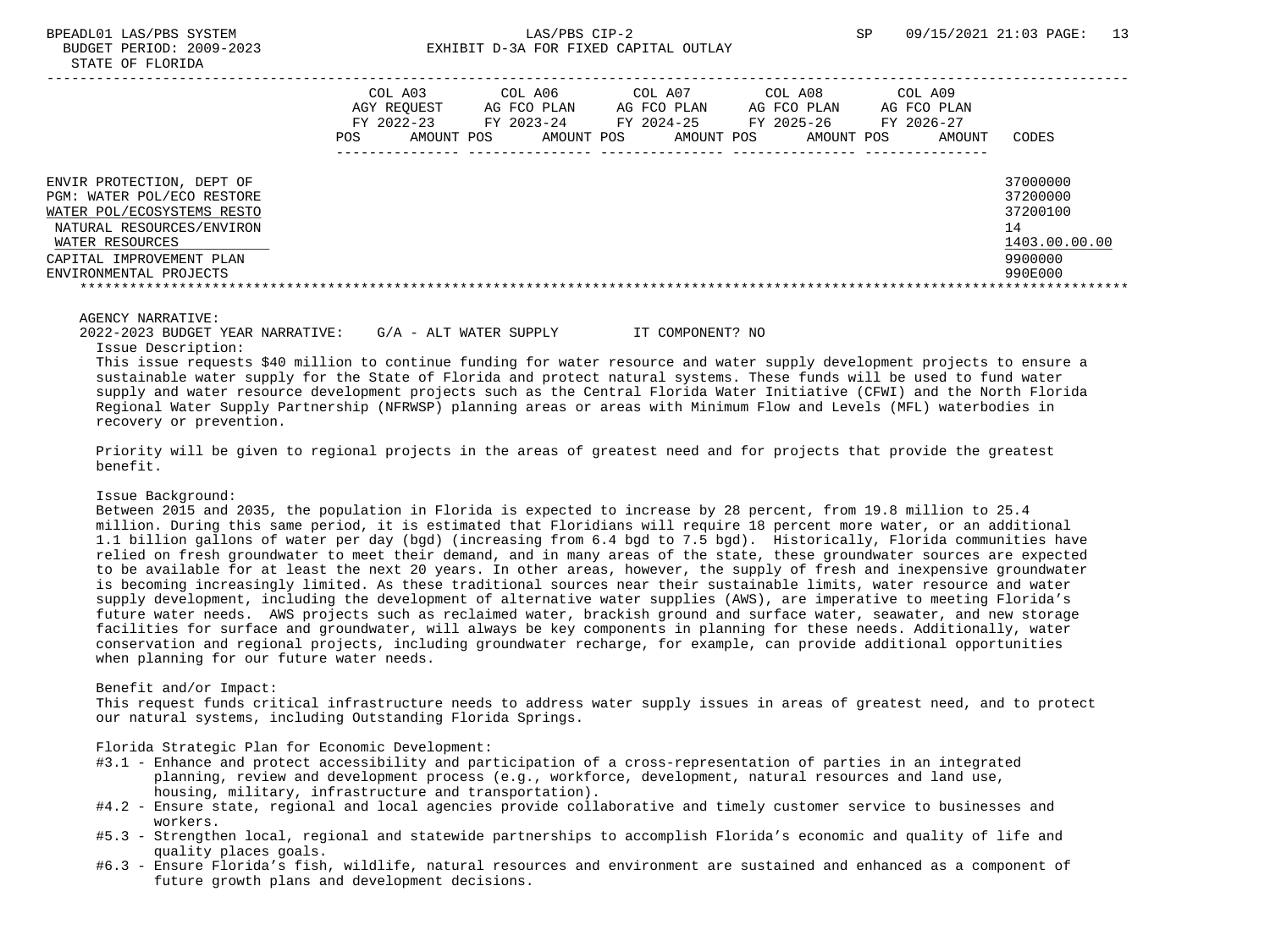# BUDGET PERIOD: 2009-2023 EXHIBIT D-3A FOR FIXED CAPITAL OUTLAY

| COL A03                           | COL A06                   | COL A07                   | COL A08     | COL A09                                                                                                           |                                                                               |
|-----------------------------------|---------------------------|---------------------------|-------------|-------------------------------------------------------------------------------------------------------------------|-------------------------------------------------------------------------------|
| AGY REOUEST<br>FY 2022-23<br>POS. | AG FCO PLAN<br>FY 2023-24 | AG FCO PLAN<br>FY 2024-25 | AG FCO PLAN | AG FCO PLAN<br>FY 2026-27<br>AMOUNT                                                                               | CODES                                                                         |
|                                   |                           |                           |             |                                                                                                                   | 37000000<br>37200000<br>37200100<br>14<br>1403.00.00.00<br>9900000<br>990E000 |
|                                   |                           | AMOUNT POS                | AMOUNT POS  | FY 2025-26<br>AMOUNT POS<br>#6.4 - Promote, protect and preserve Florida's rich historical and cultural heritage. | AMOUNT POS                                                                    |

| ACOUISITION<br>$\triangle AND$ | $-$ STATE | ,000,000<br>50 | 50,000,000 | 50,000,000 | 50,000,000 | 50,000,000 | 2423 |
|--------------------------------|-----------|----------------|------------|------------|------------|------------|------|
|                                |           |                |            |            |            |            |      |

G/A-WQI - EVERGLADES 149936

#### AGENCY NARRATIVE:

 2022-2023 BUDGET YEAR NARRATIVE: G/A-WQI - EVERGLADES IT COMPONENT? NO Issue Description:

 This issue requests \$50 million to be distributed to the South Florida Water Management District for the design, engineering, and construction of the specific project components designed to achieve the greatest reductions in harmful discharges to the Caloosahatchee and St. Lucie Estuaries as identified in the Comprehensive Everglades Restoration Plan Lake Okeechobee Watershed Restoration Project Draft Integrated Project Implementation Report and Environmental Impact Statement dated July 2018. The South Florida Water Management District is directed to negotiate a pre-partnership credit agreement with the United States Army Corps of Engineers as authorized under Section 6004 of the Water Resources Development Act of 2007.

## Issue Background:

 Since FY 2019-20, the legislature has provided \$50 million annually to support this important Comprehensive Everglades Restoration Plan project. The project is intended to provide relief to Lake Okeechobee by storing water during the wet season, which reduces harmful discharges to the St. Lucie and Caloosahatchee estuaries. The stored water can then be made available to Lake Okeechobee and the ecosystem during the dry season, providing a more stable and healthier environment.

 In addition to the funding originally provided by the legislature, Chapter 2021-40, Laws of Florida requires \$50 million to be appropriated annually through FY 2026-27 to the South Florida Water Management District for this project.

## Benefit and/or Impact:

 When complete, the project will construct 55 aquifer storage and recovery wells, each with a 5 million gallons per day capacity. In addition, the project will restore approximately 4,800 acres of wetlands north of Lake Okeechobee along the Kissimmee River, providing for cleaner water and wildlife habitat.

Florida Strategic Plan for Economic Development:

 #5.3 - Strengthen local, regional and statewide partnerships to accomplish Florida's economic and quality of life and quality places goals.

#5.4 - Provide local, regional and statewide assistance for the protection, provision and resiliency of resources and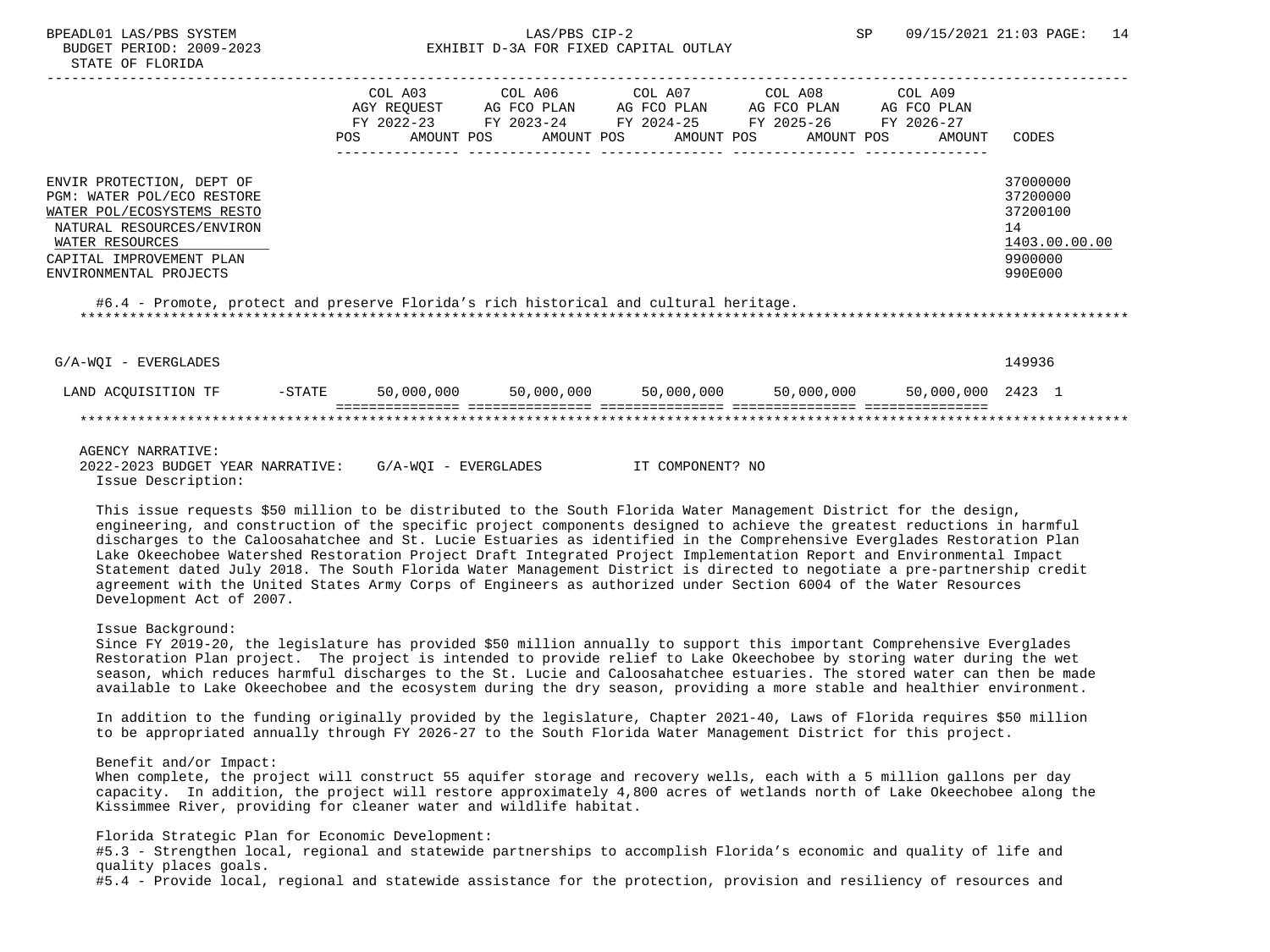|                                                                                                                                                                                             | POS                 | AMOUNT POS  | AMOUNT POS  | COL A03 COL A06 COL A07 COL A08<br>AGY REQUEST AG FCO PLAN AG FCO PLAN AG FCO PLAN<br>FY 2022-23 FY 2023-24 FY 2024-25 FY 2025-26 FY 2026-27<br>AMOUNT POS<br>AMOUNT POS | COL A09<br>AG FCO PLAN<br>AMOUNT | CODES                                                                         |
|---------------------------------------------------------------------------------------------------------------------------------------------------------------------------------------------|---------------------|-------------|-------------|--------------------------------------------------------------------------------------------------------------------------------------------------------------------------|----------------------------------|-------------------------------------------------------------------------------|
| ENVIR PROTECTION, DEPT OF<br>PGM: WATER POL/ECO RESTORE<br>WATER POL/ECOSYSTEMS RESTO<br>NATURAL RESOURCES/ENVIRON<br>WATER RESOURCES<br>CAPITAL IMPROVEMENT PLAN<br>ENVIRONMENTAL PROJECTS |                     |             |             |                                                                                                                                                                          |                                  | 37000000<br>37200000<br>37200100<br>14<br>1403.00.00.00<br>9900000<br>990E000 |
| infrastructure.<br>#6.3 - Ensure Florida's fish, wildlife, natural resources and environment are sustained and enhanced as a component of<br>future growth plans and development decisions. |                     |             |             |                                                                                                                                                                          |                                  |                                                                               |
| TOTAL: ENVIRONMENTAL PROJECTS<br>TOTAL ISSUE 405,023,196  409,000,000  359,000,000  359,000,000                                                                                             |                     |             |             |                                                                                                                                                                          | 359,000,000                      | 990E000                                                                       |
| ESTIMATED EXPENDITURES - FIXED<br>CAPITAL OUTLAY<br>FIXED CAPITAL OUTLAY<br>DEBT SERVICE-SAVE EVERG                                                                                         |                     |             |             |                                                                                                                                                                          |                                  | 990I000<br>080000<br>089080                                                   |
| LAND ACQUISITION TF                                                                                                                                                                         | -STATE 22,708,745   |             |             |                                                                                                                                                                          |                                  | 2423 1                                                                        |
| ESTIMATED EXPENDITURES - FIXED<br>CAPITAL OUTLAY - OTHER<br>G/A-LOC GOV/NONST ENT-FCO<br>EVERGLADES RESTORATION<br>LAND ACQUISITION TF -STATE 96,000,000                                    |                     |             |             |                                                                                                                                                                          |                                  | 990I100<br>140000<br>141117<br>2423 1                                         |
|                                                                                                                                                                                             |                     |             |             |                                                                                                                                                                          |                                  |                                                                               |
| N EVERGLADES/ESTUARIES PRT                                                                                                                                                                  |                     |             |             |                                                                                                                                                                          |                                  | 141118                                                                        |
| LAND ACQUISITION TF                                                                                                                                                                         | $-STATE$ 29,876,213 |             |             |                                                                                                                                                                          |                                  | 2423 1                                                                        |
| TOTAL: ESTIMATED EXPENDITURES - FIXED<br>CAPITAL OUTLAY - OTHER<br>TOTAL ISSUE                                                                                                              | 125,876,213         |             |             |                                                                                                                                                                          |                                  | 990I100                                                                       |
| TOTAL: WATER RESOURCES<br>BY FUND TYPE<br>GENERAL REVENUE FUND                                                                                                                              | 5,000,000           | 5,000,000   | 5,000,000   |                                                                                                                                                                          | 5,000,000 5,000,000 1000         | 1403.00.00.00                                                                 |
| TRUST FUNDS                                                                                                                                                                                 | 548,600,465         | 426,684,763 | 376,688,263 | 370, 113, 113                                                                                                                                                            | 370,119,413<br>---------------   | 2000                                                                          |
| TOTAL PROG COMP                                                                                                                                                                             | 553,600,465         | 431,684,763 | 381,688,263 | 375, 113, 113                                                                                                                                                            | 375, 119, 413                    |                                                                               |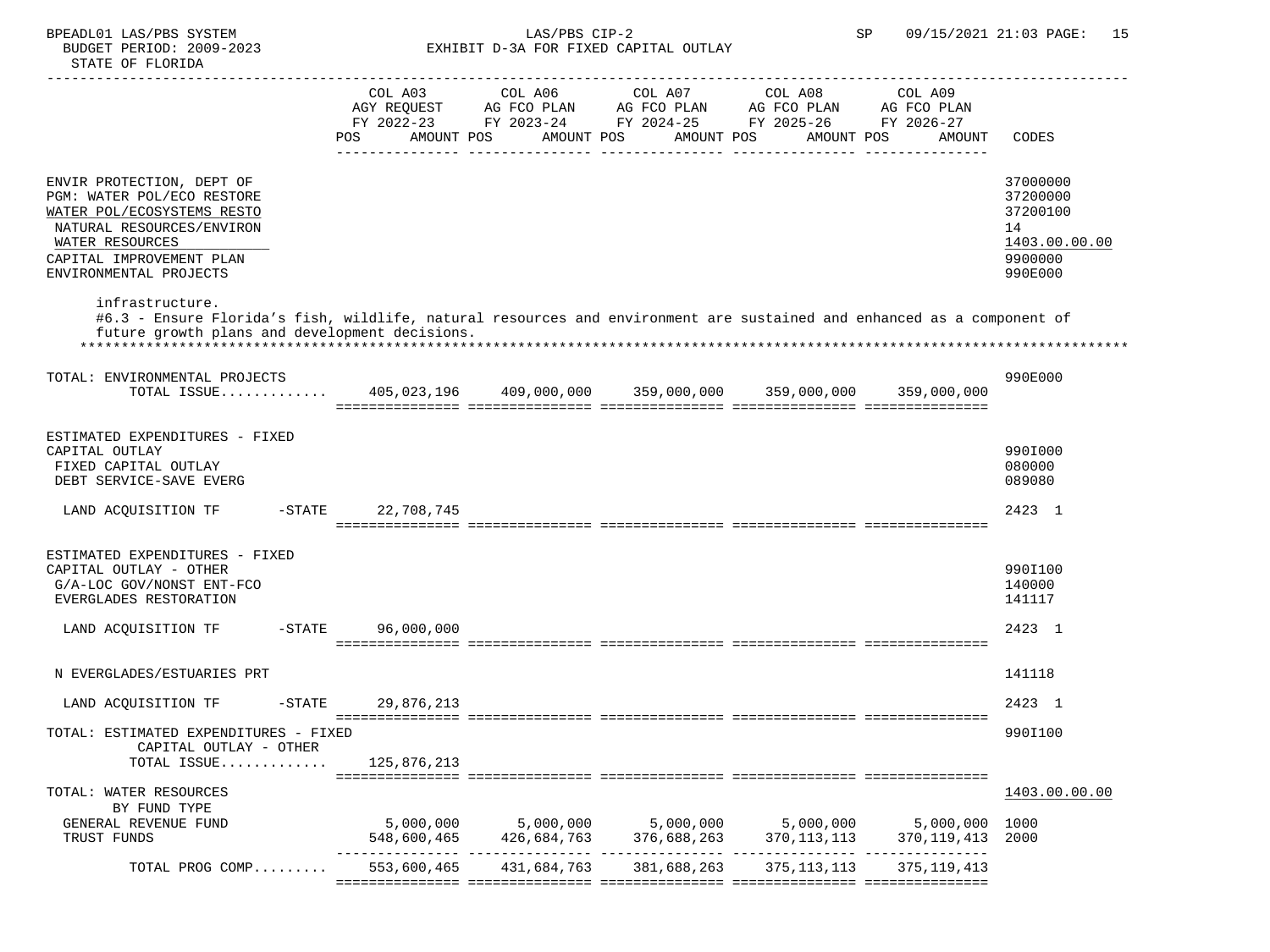| STATE<br>OF | <b>TLORIDA</b> |  |  |  |
|-------------|----------------|--|--|--|
|             |                |  |  |  |

|                                                                                                                                                                                                                                                        | POS       | COL A03<br>AGY REOUEST<br>$FY$ 2022-23<br>AMOUNT POS | COL A06<br>AG FCO PLAN<br>FY 2023-24<br>AMOUNT POS | COL A07 | AG FCO PLAN<br>FY 2024-25<br>AMOUNT POS | COL A08<br>AG FCO PLAN<br>FY 2025-26<br>AMOUNT POS | FY 2026-27 | COL A09<br>AG FCO PLAN<br>AMOUNT | CODES                                                                                             |
|--------------------------------------------------------------------------------------------------------------------------------------------------------------------------------------------------------------------------------------------------------|-----------|------------------------------------------------------|----------------------------------------------------|---------|-----------------------------------------|----------------------------------------------------|------------|----------------------------------|---------------------------------------------------------------------------------------------------|
| ENVIR PROTECTION, DEPT OF<br><b>PGM: WATER RESTORATION AST</b><br>WATER RESTORATION ASSIST<br>NATURAL RESOURCES/ENVIRON<br>WATER RESOURCES<br>CAPITAL IMPROVEMENT PLAN<br>ENVIRONMENTAL PROJECTS<br>FIXED CAPITAL OUTLAY<br>NRD REST - DEEPWATER HORIZ |           |                                                      |                                                    |         |                                         |                                                    |            |                                  | 37000000<br>37220000<br>37220100<br>14<br>1403.00.00.00<br>9900000<br>990E000<br>080000<br>083654 |
| COASTAL PROTECTION TF                                                                                                                                                                                                                                  | $-$ STATE | 5,546,506                                            | 2,000,000                                          |         |                                         | $2,000,000$ $2,000,000$                            |            | 2,000,000 2099 1                 |                                                                                                   |

2022-2023 BUDGET YEAR NARRATIVE: NRD REST - DEEPWATER HORIZ IT COMPONENT? NO

Issue Description:

 This issue requests \$5,546,506 in funding for the implementation, planning and oversight of restoration projects from the Deepwater Horizon (DWH) oil spill incident associated with injuries to natural resources. Natural Resource Damage Restoration (NRDR) - Early restoration funding focuses on the type of projects that offset injuries to natural resources and services that were impacted by the DWH spill and may include projects such as restoring water quality and habitat, replenishing and protecting wildlife populations and enhancing the public's access to the Gulf coast such as new boat ramps, artificial reefs and kayak launches. The Department is requesting \$5,546,506 in additional budget authority in FY 2022-23. The additional budget authority will use interest earned for projects that have exceeded original project estimates, administrative costs associated with oversight of these projects, and to conduct planning activities for future restoration projects.

 Natural Resource Damage Restoration funds may be used for administrative purposes and project oversight including, but not limited to, Other Personal Services, travel, office space and/or equipment.

#### Issue Background:

 In the spring of 2016, British Petroleum Exploration and Production, Inc. (BP) settled all federal and state civil claims arising from the Deepwater Horizon (DWH) oil spill incident. Under the Consent Decree, BP will pay \$8.1 billion over 15 years for natural resource damages, of which at least \$680 million will be allocated for natural resource damages in Florida. In the spring 2017, BP began making natural resource damage payments to the Florida Trustee Implementation Group, which consists of the Florida Department of Environmental Protection (Department), the Florida Fish and Wildlife Conservation Commission and federal agency representatives.

 In March of 2019, the Florida Trustee Implementation Group (FL-TIG) approved a restoration plan with 13 identified projects which the Department will implement, totaling over \$45 million.

## Benefit and/or Impact:

 The NRDR projects will restore natural resources and the services they provide that were injured by the oil spill. Benefits include improved water quality and habitats in coastal watersheds, protection of wildlife populations like sea turtles, dolphins, birds and oysters. These projects also increase or enhance recreational opportunities along Florida's Gulf Coast. To date, over 80 NRDR restoration projects in Florida have been funded, totaling about \$200 million.

Florida Strategic Plan for Economic Development: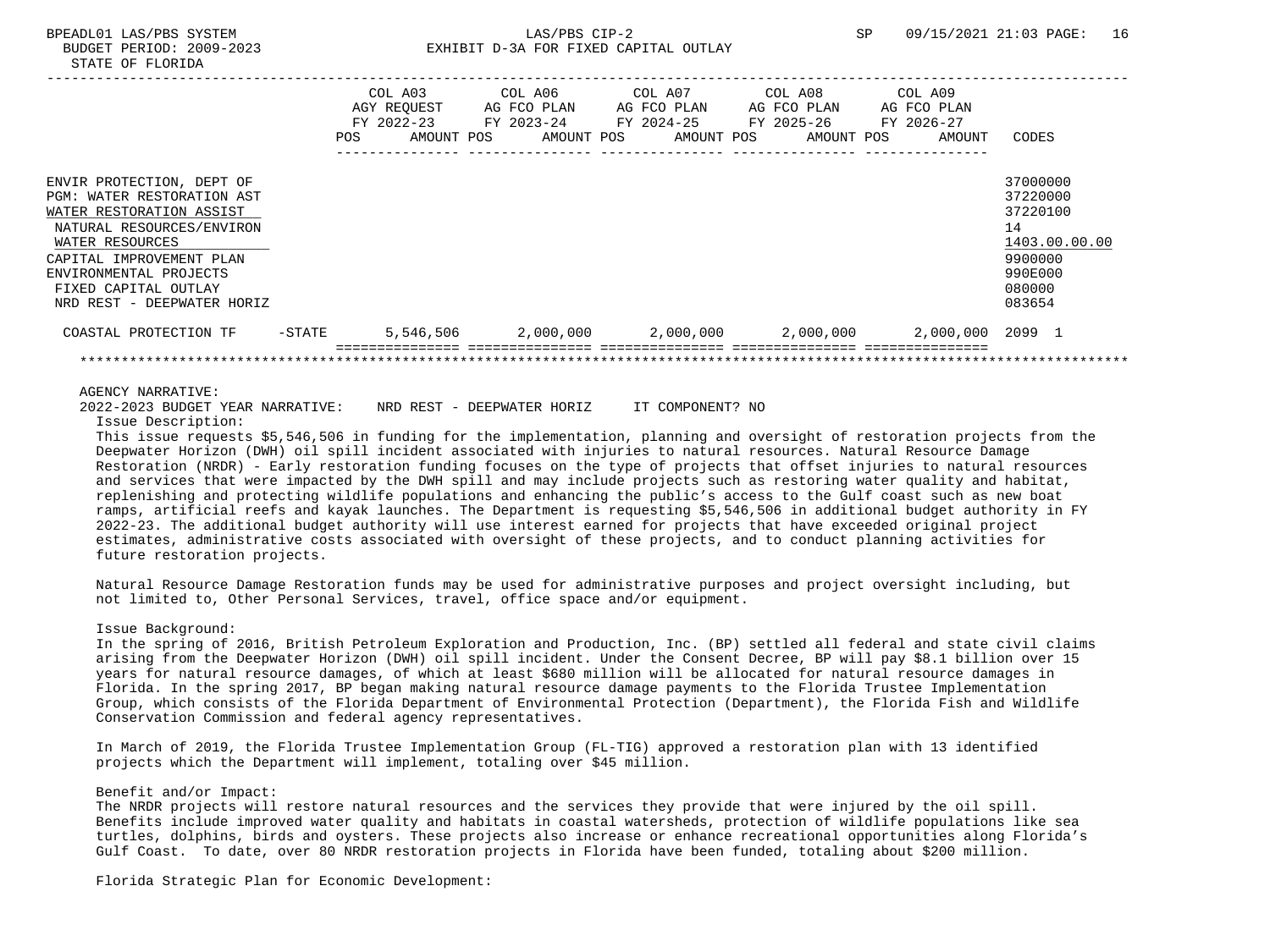# BPEADL01 LAS/PBS SYSTEM SALLAS/PBS CIP-2 SP 09/15/2021 21:03 PAGE: 17 BUDGET PERIOD: 2009-2023 EXHIBIT D-3A FOR FIXED CAPITAL OUTLAY

|                                                                                                                                                                                                                                                                                                                                                                                                                     | POS | AMOUNT POS | AMOUNT POS AMOUNT POS | COL A03 COL A06 COL A07 COL A08 COL A09<br>AGY REOUEST AG FCO PLAN AG FCO PLAN AG FCO PLAN AG FCO PLAN<br>FY 2022-23 FY 2023-24 FY 2024-25 FY 2025-26 FY 2026-27<br>AMOUNT POS | AMOUNT | CODES                                                                         |
|---------------------------------------------------------------------------------------------------------------------------------------------------------------------------------------------------------------------------------------------------------------------------------------------------------------------------------------------------------------------------------------------------------------------|-----|------------|-----------------------|--------------------------------------------------------------------------------------------------------------------------------------------------------------------------------|--------|-------------------------------------------------------------------------------|
| ENVIR PROTECTION, DEPT OF<br><b>PGM: WATER RESTORATION AST</b><br>WATER RESTORATION ASSIST<br>NATURAL RESOURCES/ENVIRON<br>WATER RESOURCES<br>CAPITAL IMPROVEMENT PLAN<br>ENVIRONMENTAL PROJECTS                                                                                                                                                                                                                    |     |            |                       |                                                                                                                                                                                |        | 37000000<br>37220000<br>37220100<br>14<br>1403.00.00.00<br>9900000<br>990E000 |
| #5.3 - Strengthen local, regional and statewide partnerships to accomplish Florida's economic and quality of life and<br>quality places goals.<br>#6.3 - Ensure Florida's fish, wildlife, natural resources and environment are sustained and enhanced as a component of<br>future growth plans and development decisions.<br>#6.4 - Promote, protect and preserve Florida's rich historical and cultural heritage. |     |            |                       |                                                                                                                                                                                |        |                                                                               |
| RESTORE/DEEPWATER HORIZON                                                                                                                                                                                                                                                                                                                                                                                           |     |            |                       |                                                                                                                                                                                |        | 087125                                                                        |
| FEDERAL GRANTS TRUST FUND -FEDERL 11,600,000 19,750,000 500,000 500,000 500,000 500,000 2261 3                                                                                                                                                                                                                                                                                                                      |     |            |                       |                                                                                                                                                                                |        |                                                                               |
|                                                                                                                                                                                                                                                                                                                                                                                                                     |     |            |                       |                                                                                                                                                                                |        |                                                                               |

AGENCY NARRATIVE:

2022-2023 BUDGET YEAR NARRATIVE: RESTORE/DEEPWATER HORIZON IT COMPONENT? NO

Issue Description:

 This issue requests \$11,600,000 in spending authority to administer and implement projects funded by the Resources and Ecosystems Sustainability, Tourist Opportunities, and Revived Economies of the Gulf Coast Act of 2012 (RESTORE Act) which restore and protect natural resources, ecosystems, fisheries, marine and wildlife habitats, beaches, coastal wetlands, and the economy of the Gulf Coast.

 RESTORE funds may be used for administrative purposes and project oversight including, but not limited to, Other Personal Services, travel, office space and/or equipment.

Issue Background:

 The RESTORE Act was signed into law early in July 2012. The bill established the Gulf Coast Ecosystem Restoration Council (Council) and allocates to the Gulf Coast Restoration Trust Fund (Trust Fund) eighty percent of the Clean Water Act (CWA) administrative and civil penalties resulting from the Deepwater Horizon (DWH) oil spill incident. Thirty percent of the funds in the Trust Fund can be used by the Council to fund Council-selected restoration projects and programs throughout the Gulf Coast region. The types of projects eligible for funding can include, but are not limited to, stormwater or wastewater infrastructure projects, other water quality projects including the implementation of agriculture best management practices, living shoreline projects, habitat restoration, land acquisition, and community resilience. The Council issued its Initial Funded Priorities List in December 2015 that included seven Florida sponsored projects totaling \$17 million, and the Department has been awarded grants to implement all of these projects. Also, Florida was awarded a \$2.1 million grant from the Council in April 2018 to assist in the development of projects and programs for the Council's next Funded Priorities List. The Council finalized the Funded Priorities List in April 2021 resulting in additional projects for Florida. The Department is requesting \$11,600,000 in spending authority for project implementation.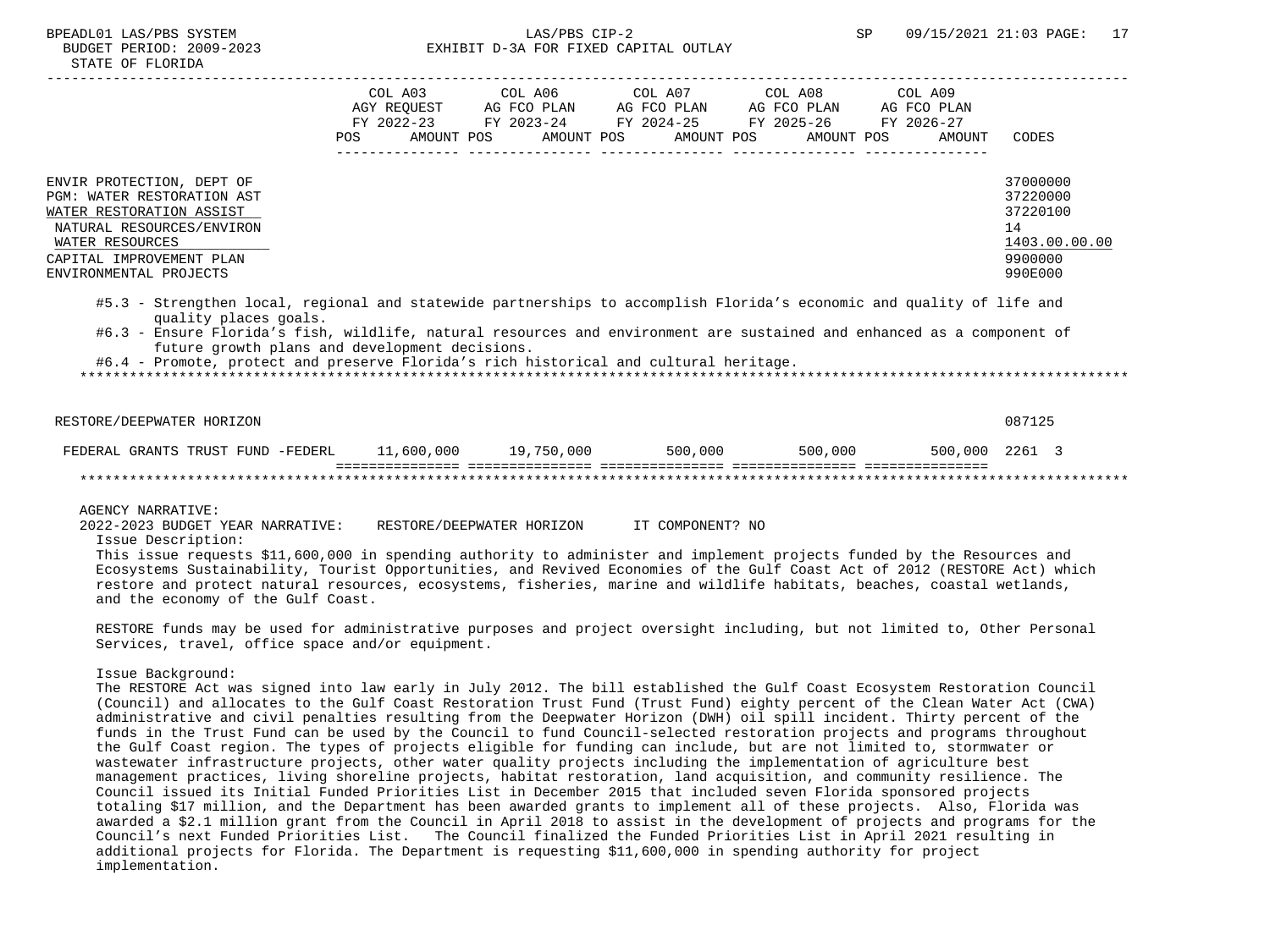# BPEADL01 LAS/PBS SYSTEM SALLAS/PBS CIP-2 SP 09/15/2021 21:03 PAGE: 18 BUDGET PERIOD: 2009-2023 EXHIBIT D-3A FOR FIXED CAPITAL OUTLAY

|                                                                                                                                                                                                                                                                                                                                                                                                                                                                                                                                    |     | COL A03<br>AGY REOUEST | COL A06 COL A07<br>AG FCO PLAN | AG FCO PLAN | COL A08<br>AG FCO PLAN                                    | COL A09<br>AG FCO PLAN |                      |
|------------------------------------------------------------------------------------------------------------------------------------------------------------------------------------------------------------------------------------------------------------------------------------------------------------------------------------------------------------------------------------------------------------------------------------------------------------------------------------------------------------------------------------|-----|------------------------|--------------------------------|-------------|-----------------------------------------------------------|------------------------|----------------------|
|                                                                                                                                                                                                                                                                                                                                                                                                                                                                                                                                    | POS | AMOUNT POS             | AMOUNT POS                     | AMOUNT POS  | FY 2022-23 FY 2023-24 FY 2024-25 FY 2025-26<br>AMOUNT POS | FY 2026-27<br>AMOUNT   | CODES                |
| ENVIR PROTECTION, DEPT OF                                                                                                                                                                                                                                                                                                                                                                                                                                                                                                          |     |                        |                                |             |                                                           |                        | 37000000             |
| <b>PGM: WATER RESTORATION AST</b><br>WATER RESTORATION ASSIST                                                                                                                                                                                                                                                                                                                                                                                                                                                                      |     |                        |                                |             |                                                           |                        | 37220000<br>37220100 |
| NATURAL RESOURCES/ENVIRON                                                                                                                                                                                                                                                                                                                                                                                                                                                                                                          |     |                        |                                |             |                                                           |                        | 14                   |
| WATER RESOURCES                                                                                                                                                                                                                                                                                                                                                                                                                                                                                                                    |     |                        |                                |             |                                                           |                        | 1403.00.00.00        |
| CAPITAL IMPROVEMENT PLAN                                                                                                                                                                                                                                                                                                                                                                                                                                                                                                           |     |                        |                                |             |                                                           |                        | 9900000              |
| ENVIRONMENTAL PROJECTS                                                                                                                                                                                                                                                                                                                                                                                                                                                                                                             |     |                        |                                |             |                                                           |                        | 990E000              |
| Benefit and/or Impact:<br>The RESTORE Act Council Component funding focuses on projects that meet one of the five goals of the Comprehensive Plan -<br>Restoring the Gulf's Ecosystem and Economy: 1) restore and conserve habitat, 2) restore water quality and quantity, 3)<br>replenish and protect living resources, 4) enhance community resilience, and 5) restore and revitalize gulf economy.<br>Projects may include stormwater improvements, wastewater, hydrologic restoration, living shorelines and land acquisition. |     |                        |                                |             |                                                           |                        |                      |

Florida Strategic Plan for Economic Development:

 #5.3 - Strengthen local, regional and statewide partnerships to accomplish Florida's economic and quality of life and quality places goals.

COASTAL PROTECTION TF -STATE 500,000 500,000 500,000 500,000 500,000 2099 1

 #6.3 - Ensure Florida's fish, wildlife, natural resources and environment are sustained and enhanced as a component of future growth plans and development decisions.

#6.4 - Promote, protect and preserve Florida's rich historical and cultural heritage.

\*\*\*\*\*\*\*\*\*\*\*\*\*\*\*\*\*\*\*\*\*\*\*\*\*\*\*\*\*\*\*\*\*\*\*\*\*\*\*\*\*\*\*\*\*\*\*\*\*\*\*\*\*\*\*\*\*\*\*\*\*\*\*\*\*\*\*\*\*\*\*\*\*\*\*\*\*\*\*\*\*\*\*\*\*\*\*\*\*\*\*\*\*\*\*\*\*\*\*\*\*\*\*\*\*\*\*\*\*\*\*\*\*\*\*\*\*\*\*\*\*\*\*\*\*\*\*

NRDR/FINAL - DEEPWATER HOR 087127

#### =============== =============== =============== =============== =============== \*\*\*\*\*\*\*\*\*\*\*\*\*\*\*\*\*\*\*\*\*\*\*\*\*\*\*\*\*\*\*\*\*\*\*\*\*\*\*\*\*\*\*\*\*\*\*\*\*\*\*\*\*\*\*\*\*\*\*\*\*\*\*\*\*\*\*\*\*\*\*\*\*\*\*\*\*\*\*\*\*\*\*\*\*\*\*\*\*\*\*\*\*\*\*\*\*\*\*\*\*\*\*\*\*\*\*\*\*\*\*\*\*\*\*\*\*\*\*\*\*\*\*\*\*\*\*

AGENCY NARRATIVE:

2022-2023 BUDGET YEAR NARRATIVE: NRDR/FINAL - DEEPWATER HOR IT COMPONENT? NO

Issue Description:

 This issue requests \$500,000 in funding for the implementation, planning and oversight of restoration projects from the Deepwater Horizon (DWH) oil spill incident associated with injuries to natural resources. Natural Resource Damage Restoration (NRDR) - Final restoration funding focuses on the type of projects that offset injuries to natural resources and services that were impacted by the DWH spill and may include projects such as restoring water quality and habitat, replenishing and protecting wildlife populations and enhancing the public's access to the Gulf coast such as new boat ramps, artificial reefs and kayak launches.

 Natural Resource Damage Restoration funds may be used for administrative purposes and oversight including, but not limited to, Other Personal Services, travel, office space and/or equipment.

Issue Background:

 In the spring of 2016, British Petroleum Exploration and Production, Inc. (BP) settled all federal and state civil claims arising from the Deepwater Horizon (DWH) oil spill incident. Under the Consent Decree, BP will pay \$8.1 billion over 15 years for natural resource damages, of which at least \$680 million will be allocated for natural resource damages in Florida. In the spring of 2017, BP began making natural resource damage payments to the Florida Trustee Implementation Group, which consists of the Florida Department of Environmental Protection (Department), the Florida Fish and Wildlife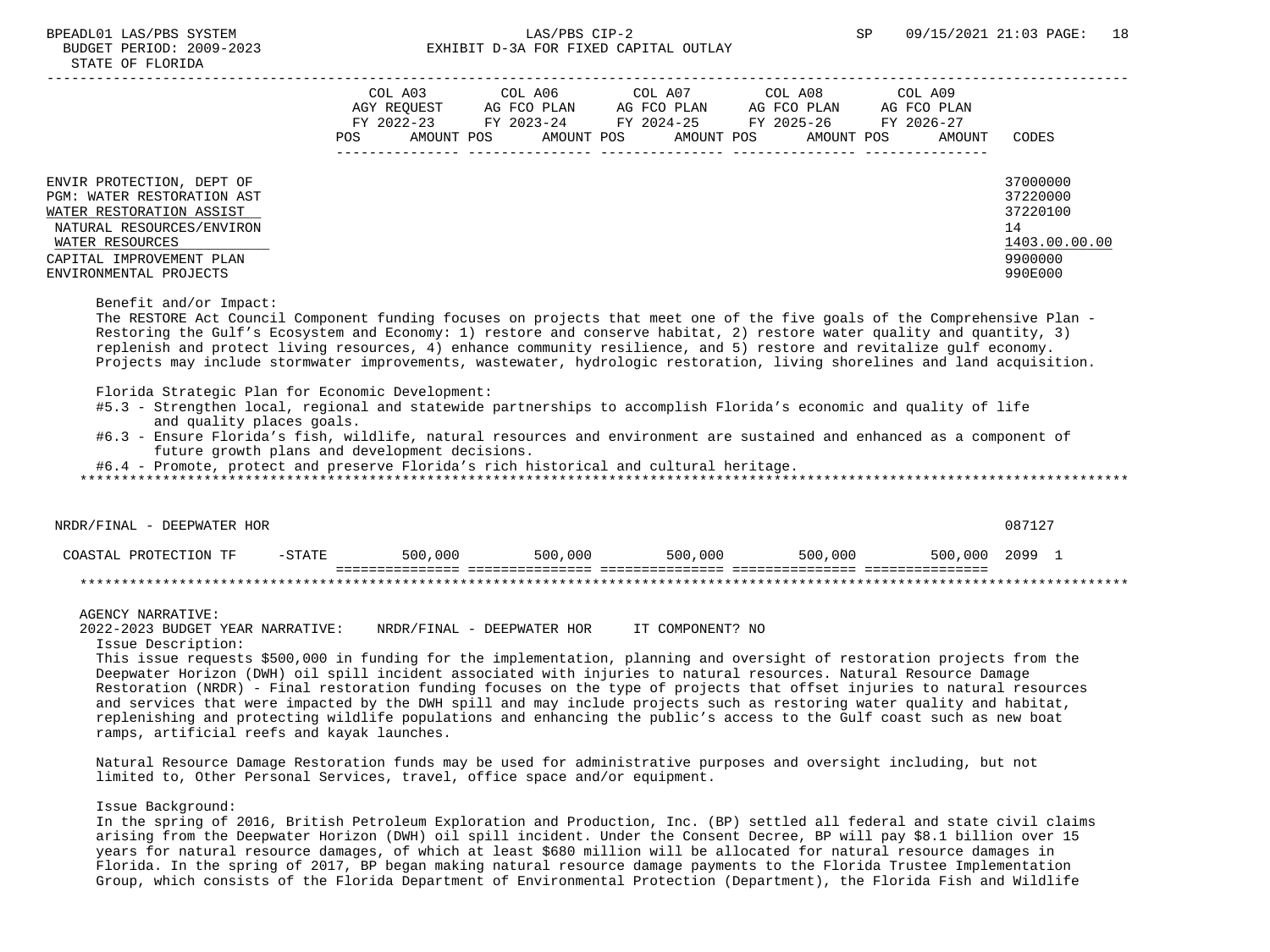|                                                                                                                                                                                           | COL A03<br>AGY REOUEST<br>FY 2022-23<br>AMOUNT POS<br>POS | COL A06<br>AG FCO PLAN<br>FY 2023-24<br>AMOUNT POS | COL A07<br>AG FCO PLAN<br>FY 2024-25<br>AMOUNT POS | COL A08<br>AG FCO PLAN<br>FY 2025-26<br>AMOUNT POS | COL A09<br>AG FCO PLAN<br>FY 2026-27<br>AMOUNT | CODES                                                                         |
|-------------------------------------------------------------------------------------------------------------------------------------------------------------------------------------------|-----------------------------------------------------------|----------------------------------------------------|----------------------------------------------------|----------------------------------------------------|------------------------------------------------|-------------------------------------------------------------------------------|
| ENVIR PROTECTION, DEPT OF<br>PGM: WATER RESTORATION AST<br>WATER RESTORATION ASSIST<br>NATURAL RESOURCES/ENVIRON<br>WATER RESOURCES<br>CAPITAL IMPROVEMENT PLAN<br>ENVIRONMENTAL PROJECTS |                                                           |                                                    |                                                    |                                                    |                                                | 37000000<br>37220000<br>37220100<br>14<br>1403.00.00.00<br>9900000<br>990E000 |

Conservation Commission and federal agency representatives.

 In March of 2019, the Florida Trustee Implementation Group (FL-TIG) approved a restoration plan with 13 identified projects which the Department will implement, totaling over \$45 million. In FY 2020-21, the Department received \$20 million in additional budget authority for project implementation. The Department is requesting \$500,000 in additional budget authority in FY 2022-23 for administrative costs associated with oversight of these projects, and to conduct planning activities for future restoration projects.

## Benefit and/or Impact:

 The NRDR projects will restore natural resources and the services they provide that were injured by the oil spill. Benefits include improved water quality and habitats in coastal watersheds, protection of wildlife populations like sea turtles, dolphins, birds and oysters. These projects also increase or enhance recreational opportunities along Florida's Gulf Coast. To date, over 80 NRDR restoration projects in Florida have been funded, totaling about \$200 million.

Florida Strategic Plan for Economic Development:

- #5.3 Strengthen local, regional and statewide partnerships to accomplish Florida's economic and quality of life and quality places goals.
- #6.3 Ensure Florida's fish, wildlife, natural resources and environment are sustained and enhanced as a component of future growth plans and development decisions.

 #6.4 - Promote, protect and preserve Florida's rich historical and cultural heritage. \*\*\*\*\*\*\*\*\*\*\*\*\*\*\*\*\*\*\*\*\*\*\*\*\*\*\*\*\*\*\*\*\*\*\*\*\*\*\*\*\*\*\*\*\*\*\*\*\*\*\*\*\*\*\*\*\*\*\*\*\*\*\*\*\*\*\*\*\*\*\*\*\*\*\*\*\*\*\*\*\*\*\*\*\*\*\*\*\*\*\*\*\*\*\*\*\*\*\*\*\*\*\*\*\*\*\*\*\*\*\*\*\*\*\*\*\*\*\*\*\*\*\*\*\*\*\*

| SPRINGS RESTORATION                                |                      |                        |                        |                        |                        |                        | 087870           |  |
|----------------------------------------------------|----------------------|------------------------|------------------------|------------------------|------------------------|------------------------|------------------|--|
| LAND ACOUISITION TF                                | $-$ STATE            |                        | 50,000,000             | 50,000,000             | 50,000,000             | 50,000,000             | 2423             |  |
| G/A-LOC GOV/NONST ENT-FCO<br>G/A-NPS MGMT PLANNING |                      |                        |                        |                        |                        |                        | 140000<br>140076 |  |
| FEDERAL GRANTS TRUST FUND<br>LAND ACOUISITION TF   | -FEDERL<br>$-$ STATE | 5,000,000<br>5,000,000 | 6,000,000<br>5,000,000 | 6,000,000<br>5,000,000 | 6,000,000<br>5,000,000 | 6,000,000<br>5,000,000 | 2261<br>2423     |  |
| TOTAL APPRO                                        |                      | 10,000,000             | 11,000,000             | 11,000,000             | 11,000,000             | 11,000,000             |                  |  |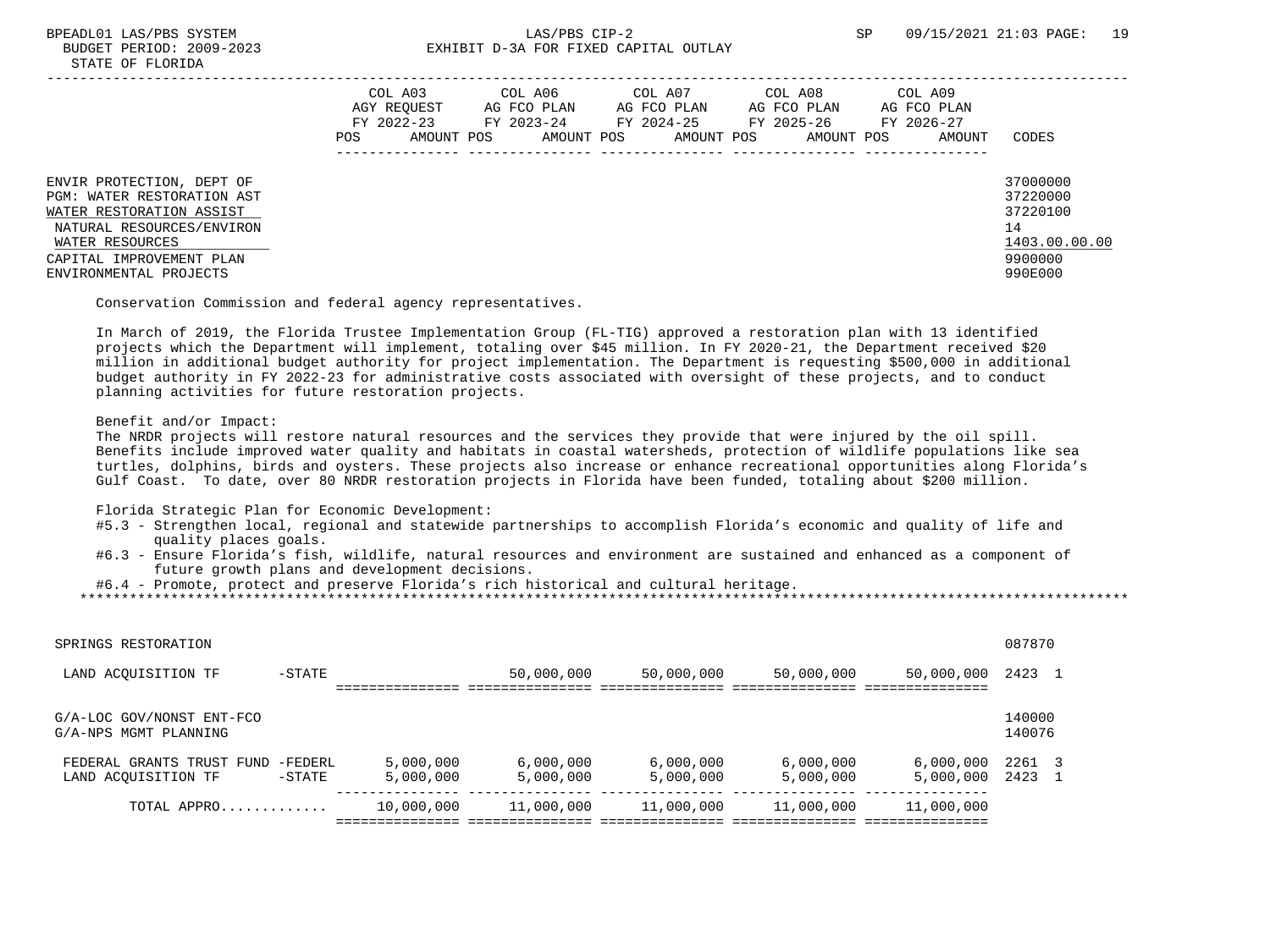|                                                                                                                                                                                           | COL A03<br>AGY REOUEST<br>FY 2022-23<br>POS.<br>AMOUNT POS | COL A06<br>AG FCO PLAN<br>FY 2023-24<br>AMOUNT POS | COL A07<br>AG FCO PLAN<br>FY 2024-25<br>AMOUNT POS | COL A08<br>AG FCO PLAN<br>FY 2025-26<br>AMOUNT POS | COL A09<br>AG FCO PLAN<br>FY 2026-27<br>AMOUNT | CODES                                                                         |
|-------------------------------------------------------------------------------------------------------------------------------------------------------------------------------------------|------------------------------------------------------------|----------------------------------------------------|----------------------------------------------------|----------------------------------------------------|------------------------------------------------|-------------------------------------------------------------------------------|
| ENVIR PROTECTION, DEPT OF<br>PGM: WATER RESTORATION AST<br>WATER RESTORATION ASSIST<br>NATURAL RESOURCES/ENVIRON<br>WATER RESOURCES<br>CAPITAL IMPROVEMENT PLAN<br>ENVIRONMENTAL PROJECTS |                                                            |                                                    |                                                    |                                                    |                                                | 37000000<br>37220000<br>37220100<br>14<br>1403.00.00.00<br>9900000<br>990E000 |

 2022-2023 BUDGET YEAR NARRATIVE: G/A-NPS MGMT PLANNING IT COMPONENT? NO Issue Description:

 This issue requests \$10 million to continue funding of the Nonpoint Source (NPS) Management Planning Grant Program in the Division of Water Restoration Assistance. Federal funding from the Environmental Protection Agency (EPA) is used to implement programs and projects designed to reduce NPS pollution and improve water quality. Projects are selected based on criteria developed by the EPA under the federal Clean Water Act. State funding compliments the federal funding to allow the state to have a comprehensive approach to funding projects that address NPS pollution.

#### Issue Background:

 The implementation of urban stormwater retrofit projects and NPS best management practices is necessary to resolve or prevent water quality problems that do not lend themselves to traditional regulatory treatment requirements. Funds are used to provide grants to local governments, water management districts, other state agencies and universities to support projects that address NPS pollution. Projects include capital improvements to control and treat stormwater, install low impact development (LID) and other best management practices (BMPs), promote water conservation and nutrient management in urban landscapes, connect homeowners and businesses to central sewer and properly abandon septic tanks, and create local public education and technical assistance programs. The Department of Environmental Protection (Department) requires a minimum 40% local government match for awarded federal funds. Many local governments provide much more local funding.

## Benefit and/or Impact:

 The NPS program leverages several times its investment in water pollution control activities; including generating jobs and other local economic benefits. Failure to secure the funds would undermine implementation of the Department's Total Maximum Daily Load (TMDL) and Basin Management Action Plan programs, which depend on best management practice implementation by local governments and other entities to restore polluted waterways. It also would reduce the number of projects and local economic engines they help stimulate.

Florida Strategic Plan for Economic Development:

- #3.4 Ensure the availability of workforce housing, the future supply and quality of water, telecommunications and energy to meet Florida's economic and quality of life goals.
- #5.3 Strengthen local, regional and statewide partnerships to accomplish Florida's economic and quality of life and quality places goals.

#6.4 - Promote, protect and preserve Florida's rich historical and cultural heritage.

| DRINK WATER FAC CONSTR-SRL                                |        |                          |                           |                           |                           |                                         | 140129 |  |
|-----------------------------------------------------------|--------|--------------------------|---------------------------|---------------------------|---------------------------|-----------------------------------------|--------|--|
| GENERAL REVENUE FUND<br>DRINKING WATER REV LOAN TF-FEDERL | -MATCH | 8,942,000<br>124,187,979 | 10,600,000<br>131,668,486 | 10,600,000<br>130,057,378 | 10,600,000<br>130,057,378 | 10,600,000 1000 2<br>130,057,378 2044 3 |        |  |
|                                                           |        |                          |                           |                           |                           |                                         |        |  |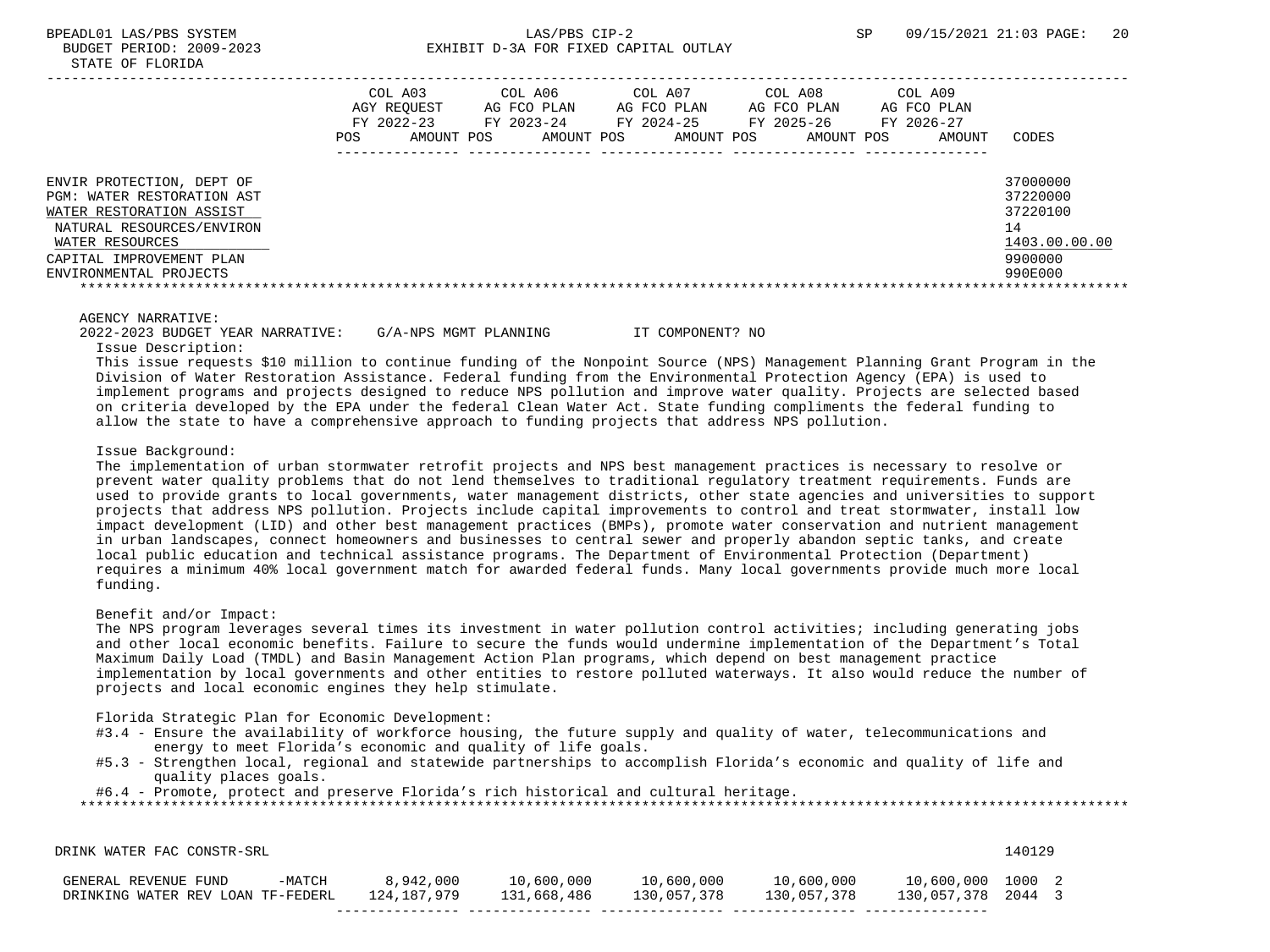|                                                             |            | COL A03                   | COL A06                   | COL A07    |             | COL A08                   | COL A09                   |               |
|-------------------------------------------------------------|------------|---------------------------|---------------------------|------------|-------------|---------------------------|---------------------------|---------------|
|                                                             |            | AGY REOUEST<br>FY 2022-23 | AG FCO PLAN<br>FY 2023-24 | FY 2024-25 | AG FCO PLAN | AG FCO PLAN<br>FY 2025-26 | AG FCO PLAN<br>FY 2026-27 |               |
|                                                             | <b>POS</b> | AMOUNT POS                | AMOUNT POS                |            | AMOUNT POS  | AMOUNT POS                | AMOUNT                    | CODES         |
|                                                             |            |                           |                           |            |             |                           |                           |               |
| ENVIR PROTECTION, DEPT OF                                   |            |                           |                           |            |             |                           |                           | 37000000      |
| WATER RESTORATION AST<br>PGM:                               |            |                           |                           |            |             |                           |                           | 37220000      |
| WATER RESTORATION ASSIST                                    |            |                           |                           |            |             |                           |                           | 37220100      |
| NATURAL RESOURCES/ENVIRON                                   |            |                           |                           |            |             |                           |                           | 14            |
| WATER RESOURCES                                             |            |                           |                           |            |             |                           |                           | 1403.00.00.00 |
| CAPITAL IMPROVEMENT PLAN                                    |            |                           |                           |            |             |                           |                           | 9900000       |
| ENVIRONMENTAL PROJECTS                                      |            |                           |                           |            |             |                           |                           | 990E000       |
| G/A-LOC GOV/NONST ENT-FCO                                   |            |                           |                           |            |             |                           |                           | 140000        |
| DRINK WATER FAC CONSTR-SRL                                  |            |                           |                           |            |             |                           |                           | 140129        |
| TOTAL APPRO 133,129,979 142,268,486 140,657,378 140,657,378 |            |                           |                           |            |             |                           | 140,657,378               |               |
|                                                             |            |                           |                           |            |             |                           |                           |               |

 2022-2023 BUDGET YEAR NARRATIVE: DRINK WATER FAC CONSTR-SRL IT COMPONENT? NO Issue Description:

 This issue requests \$133,129,979 million to continue funding for the Drinking Water Facility Construction Loan Program. The Drinking Water State Revolving Fund (DWSRF) provides low interest loans to local governments and certain other utilities for construction of drinking water systems, including treatment, storage and distribution facilities. The DWSRF is administered pursuant to the Federal Safe Drinking Water Act and Section 403.8532, F.S. Public health protection and compliance with federal and state drinking water rules are considered in establishing priorities for loans. Priority rankings are based on criteria established by rule. The Federal Safe Drinking Water Act grant has a 20% match requirement.

For FY 2022-23 the Florida Department of Environmental Protection requests funding as follows:

| Projected State FY 2022-23 DWSRF loan repayments  | \$58,579,380   |
|---------------------------------------------------|----------------|
| Cash Balance Carried Forward                      | \$76,599       |
| Projected Federal FY 2022-23 DWSRF grant award    | \$53,000,000   |
| Projected match transferred into Trust Fund       | \$10,600,000   |
| Projected Overmatch from State FY 2021-22         | (S1, 658, 000) |
| Projected State FY 2022-23 interest earnings      | \$7,000,000    |
| Less Transfer to DFS/Assessment on Investments    | (S410, 000)    |
| Less DWSRF Set-Asides - Federal Grants Trust Fund | ( \$3,000,000) |
| Total Budget needed for DWSRF State FY 2022-23    | \$124,187,979  |
| Match Appropriation                               | \$8,942,000    |
| Total Projected Appropriation                     | \$133,129,979  |
|                                                   |                |

 As required by the Federal Safe Drinking Water Act, the matching funds of \$10,600,000 must be deposited into the revolving fund prior to drawing the federal funds. This has historically required a double-budgeting issue: once for the cash match to be transferred into the revolving fund and again to disburse it from the revolving fund.

 Federal appropriations are projected to further capitalize the revolving fund into the future. Since 1998, the program has received \$1,063,510,020 in federal capitalization grants and \$171,816,292 in state match; loan repayments and interest total \$572,731,438. Thus, total funding to date is \$1,808,057,750. Every \$1 invested has yielded \$11:1 in drinking water infrastructure and created thousands of jobs.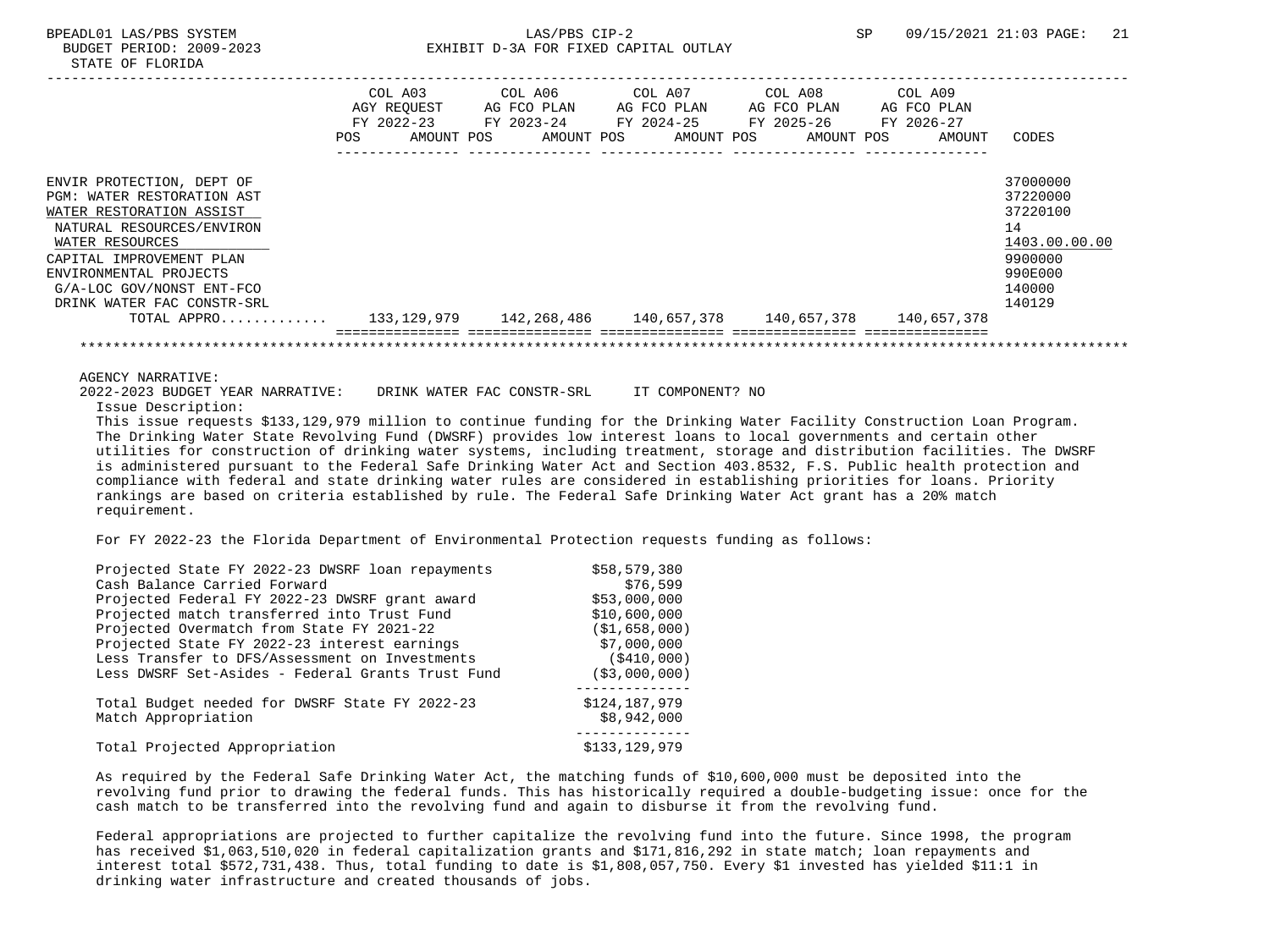# BPEADL01 LAS/PBS SYSTEM SALLAS/PBS CIP-2 SP 09/15/2021 21:03 PAGE: 22 BUDGET PERIOD: 2009-2023 EXHIBIT D-3A FOR FIXED CAPITAL OUTLAY

|                                                                                                                                                                                           | POS | COL A03<br>AGY REOUEST<br>FY 2022-23<br>AMOUNT POS | COL A06<br>AG FCO PLAN<br>FY 2023-24<br>AMOUNT POS | COL A07<br>AG FCO PLAN<br>FY 2024-25<br>AMOUNT POS | COL A08<br>AG FCO PLAN<br>FY 2025-26<br>AMOUNT POS | COL A09<br>AG FCO PLAN<br>FY 2026-27<br>AMOUNT | CODES                                                                         |
|-------------------------------------------------------------------------------------------------------------------------------------------------------------------------------------------|-----|----------------------------------------------------|----------------------------------------------------|----------------------------------------------------|----------------------------------------------------|------------------------------------------------|-------------------------------------------------------------------------------|
| ENVIR PROTECTION, DEPT OF<br>PGM: WATER RESTORATION AST<br>WATER RESTORATION ASSIST<br>NATURAL RESOURCES/ENVIRON<br>WATER RESOURCES<br>CAPITAL IMPROVEMENT PLAN<br>ENVIRONMENTAL PROJECTS |     |                                                    |                                                    |                                                    |                                                    |                                                | 37000000<br>37220000<br>37220100<br>14<br>1403.00.00.00<br>9900000<br>990E000 |

 This proposal will provide funding to create and sustain vibrant, safe and healthy communities that attract workers, businesses, residents and visitors. It will ensure Florida's environment and quality of life are sustained and enhanced by future growth plans and development decisions and ensure the future supply and quality of water will meet Florida's economic and quality of life goals.

## Issue Background:

 Florida's need for new or refurbished drinking water facilities, based on a federal/state needs survey, is estimated to exceed \$16.4 billion over the next 20 years. This program allows local governments to maximize their resources in managing drinking water demands while recycling those funds, through repayments, for more projects over time.

Benefit and/or Impact:

 This Program subsidizes the cost of expensive infrastructure projects and promotes the development and implementation of more efficient water supplies, while protecting public health and the environment.

Florida Strategic Plan for Economic Development:

- #5.3 Strengthen local, regional and statewide partnerships to accomplish Florida's economic and quality of life and quality places goals.
- #6.2 Ensure Floridians in all communities and life stages have opportunities to achieve healthier outcomes and societal contributions.

\*\*\*\*\*\*\*\*\*\*\*\*\*\*\*\*\*\*\*\*\*\*\*\*\*\*\*\*\*\*\*\*\*\*\*\*\*\*\*\*\*\*\*\*\*\*\*\*\*\*\*\*\*\*\*\*\*\*\*\*\*\*\*\*\*\*\*\*\*\*\*\*\*\*\*\*\*\*\*\*\*\*\*\*\*\*\*\*\*\*\*\*\*\*\*\*\*\*\*\*\*\*\*\*\*\*\*\*\*\*\*\*\*\*\*\*\*\*\*\*\*\*\*\*\*\*\*

| $-MATCH$<br>GENERAL REVENUE FUND<br>WASTEWTR/STORMWTR REVOL TF-FEDERL | 10,726,600<br>195,746,466 | 12,000,000<br>220,925,378 | 12,000,000<br>216,721,625 | 12,000,000<br>216,721,625 | 12,000,000 1000 2<br>216,721,625 | 2661 3 |  |
|-----------------------------------------------------------------------|---------------------------|---------------------------|---------------------------|---------------------------|----------------------------------|--------|--|
| TOTAL APPRO                                                           | 206,473,066               | 232,925,378               | 228,721,625               | 228,721,625               | 228,721,625                      |        |  |

## AGENCY NARRATIVE:

2022-2023 BUDGET YEAR NARRATIVE: WASTEWATER TREAT FAC CONST IT COMPONENT? NO

Issue Description:

 This issue requests \$206,473,066 million to continue funding for the Wastewater and Stormwater Treatment Facility Construction Loan Program. The Clean Water State Revolving Fund (CWSRF) provides low interest loans to local governments for the construction of wastewater treatment and stormwater management systems, including collection and transmission sewers, reclaimed water (reuse) systems and a variety of other facilities and activities. The CWSRF is administered pursuant to the Federal Clean Water Act and Section 403.1835, F.S. Pollution abatement, public health protection, reuse,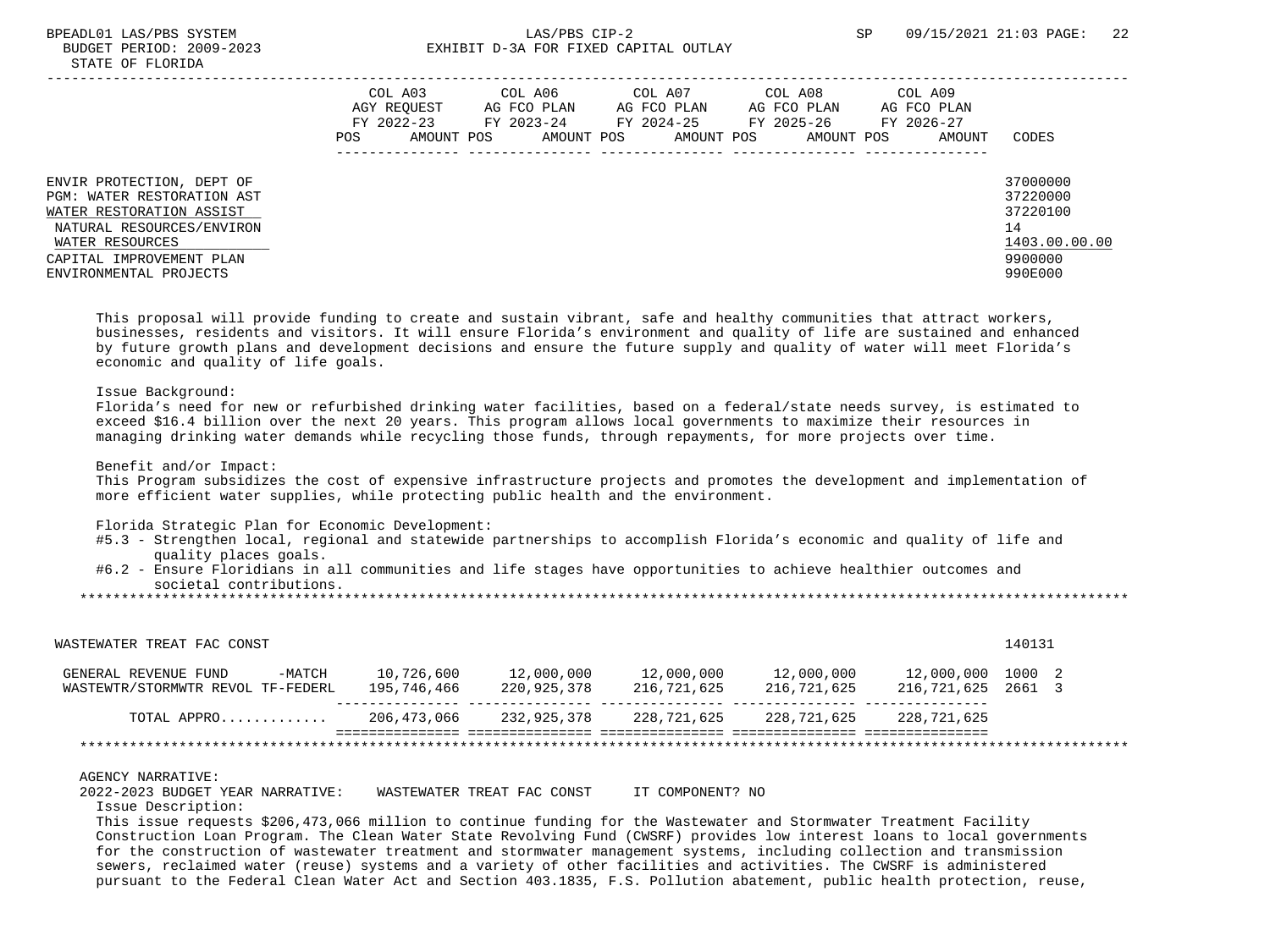|                                                                                                                                                                                           | POS. | COL A03<br>AGY REOUEST<br>FY 2022-23<br>AMOUNT POS | COL A06<br>AG FCO PLAN<br>FY 2023-24<br>AMOUNT POS | COL A07<br>AG FCO PLAN<br>FY 2024-25<br>AMOUNT POS | COL A08<br>AG FCO PLAN<br>FY 2025-26<br>AMOUNT POS | COL A09<br>AG FCO PLAN<br>FY 2026-27<br>AMOUNT | CODES                                                                         |
|-------------------------------------------------------------------------------------------------------------------------------------------------------------------------------------------|------|----------------------------------------------------|----------------------------------------------------|----------------------------------------------------|----------------------------------------------------|------------------------------------------------|-------------------------------------------------------------------------------|
| ENVIR PROTECTION, DEPT OF<br>PGM: WATER RESTORATION AST<br>WATER RESTORATION ASSIST<br>NATURAL RESOURCES/ENVIRON<br>WATER RESOURCES<br>CAPITAL IMPROVEMENT PLAN<br>ENVIRONMENTAL PROJECTS |      |                                                    |                                                    |                                                    |                                                    |                                                | 37000000<br>37220000<br>37220100<br>14<br>1403.00.00.00<br>9900000<br>990E000 |

 and implementation of Total Maximum Daily Loads are considered in establishing priorities for loans. Priority rankings are based on criteria established by rule. The Federal Clean Water Act grant has a 20% match requirement.

For FY 2022-23 the Florida Department of Environmental Protection requests funding as follows:

| Projected State FY 2022-23 SRF loan repayments                    | \$117,553,670                 |
|-------------------------------------------------------------------|-------------------------------|
| Cash Balance Carried Forward                                      | \$1,841,196                   |
| Projected Federal FY 2022-23 CWSRF grant award                    | \$60,000,000                  |
| Projected match transferred into Trust Fund                       | \$12,000,000                  |
| Projected Overmatch from State FY 2021-22                         | (\$1,273,400)                 |
| Projected State FY 2022-23 interest earnings                      | \$6,000,000                   |
| Less Transfer to DFS/Assessment on Investments                    | (S375,000)                    |
| Total Budget needed CWSRF State FY 2022-23<br>Match Appropriation | \$195,746,466<br>\$10,726,600 |
| Total Projected Appropriation                                     | \$206, 473, 066               |

 As required by the Clean Water Act, the matching funds of \$12,000,000 must be deposited into the revolving fund prior to drawing the federal funds. This has historically required a double-budgeting issue: once for the cash match to be transferred into the revolving fund and again to disburse it from the revolving fund.

 Federal appropriations are projected to further capitalize the revolving fund into the future. Since 1988, the program has received \$1,775,105,767 in federal capitalization grants and \$310,625,472 in state match; loan repayments and interest total \$3,089,890,182. Thus, total funding to date is \$5,175,621,421. Every \$1 invested has yielded \$17:1 in wastewater infrastructure and created tens of thousands of jobs.

 This proposal will provide funding to create and sustain vibrant, safe and healthy communities that attract workers, businesses, residents and visitors. It will ensure Florida's environment and quality of life are sustained and enhanced by future growth plans and development decisions and ensure the future supply and quality of water will meet Florida's economic and quality of life goals.

#### Issue Background:

 The CWSRF is the single largest public resource available to Florida local governments to build the critical wastewater and stormwater infrastructure necessary to protect water quality and public health, maintain regulatory compliance and implement projects necessary to restore Florida's impaired waterways and threatened ground water resources. It helps subsidize the cost of expensive infrastructure projects, promotes water quality improvement and pollution prevention.

## Benefit and/or Impact:

Ensuring the future supply and quality of water will meet Florida's economic and quality of life goals, this proposal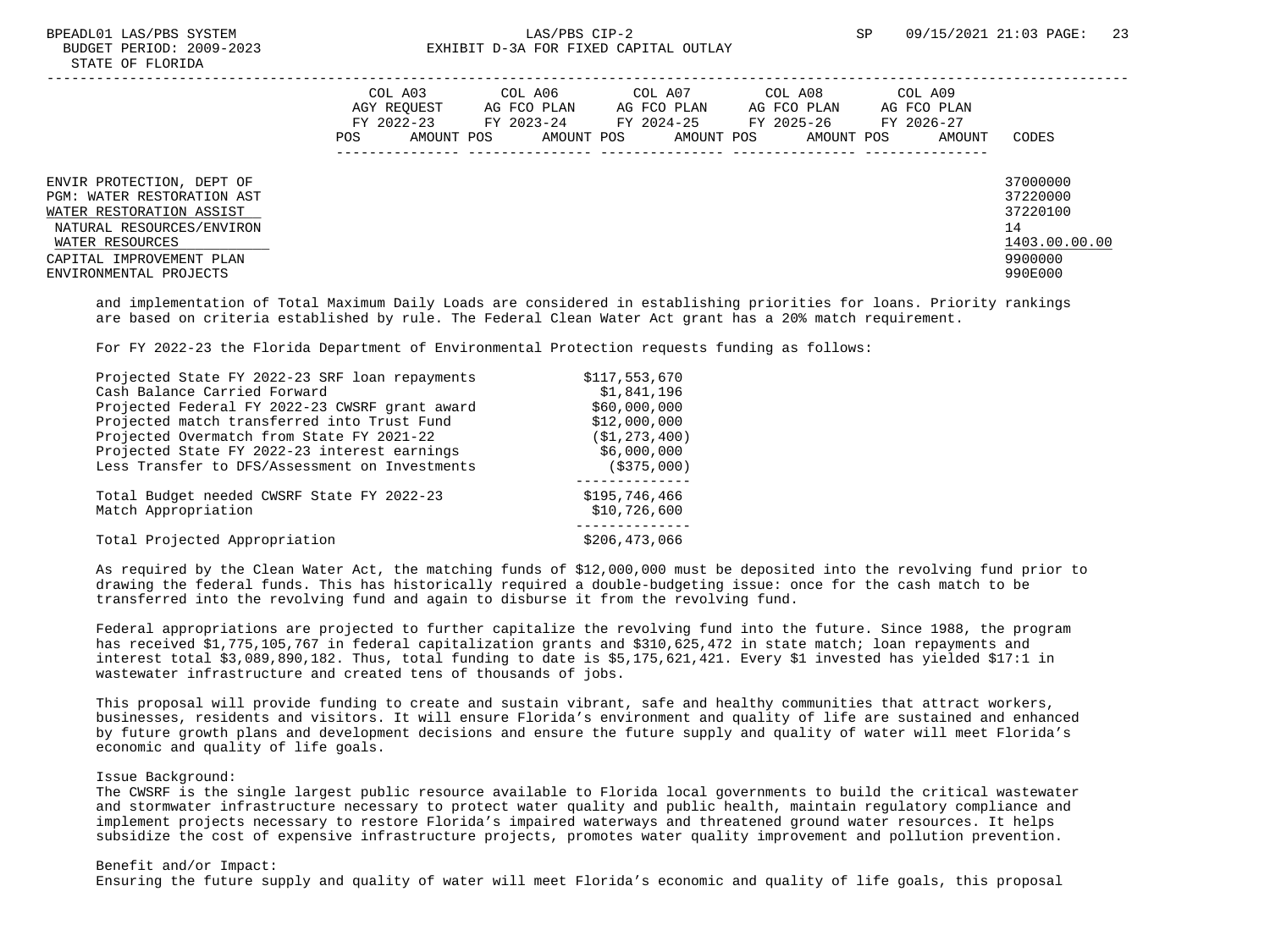# BPEADL01 LAS/PBS SYSTEM  $LAS/PBS$  CIP-2 SP 09/15/2021 21:03 PAGE: 24<br>BUDGET PERIOD: 2009-2023 SP EXHIBIT D-3A FOR FIXED CAPITAL OUTLAY EXHIBIT D-3A FOR FIXED CAPITAL OUTLAY

|                                                                                                                                                                                                                                                                                                                                                                                                                                                                                                                                                                                                                                                     | <b>POS</b> | COL A03<br>AGY REQUEST AG FCO PLAN AG FCO PLAN AG FCO PLAN AG FCO PLAN<br>FY 2022-23 FY 2023-24 FY 2024-25 FY 2025-26 FY 2026-27 | COL A06<br>AMOUNT POS AMOUNT POS AMOUNT POS AMOUNT POS | COL A07          | COL A08 | COL A09<br>AMOUNT | CODES                                                                         |
|-----------------------------------------------------------------------------------------------------------------------------------------------------------------------------------------------------------------------------------------------------------------------------------------------------------------------------------------------------------------------------------------------------------------------------------------------------------------------------------------------------------------------------------------------------------------------------------------------------------------------------------------------------|------------|----------------------------------------------------------------------------------------------------------------------------------|--------------------------------------------------------|------------------|---------|-------------------|-------------------------------------------------------------------------------|
| ENVIR PROTECTION, DEPT OF<br>PGM: WATER RESTORATION AST<br>WATER RESTORATION ASSIST<br>NATURAL RESOURCES/ENVIRON<br>WATER RESOURCES<br>CAPITAL IMPROVEMENT PLAN<br>ENVIRONMENTAL PROJECTS                                                                                                                                                                                                                                                                                                                                                                                                                                                           |            |                                                                                                                                  |                                                        |                  |         |                   | 37000000<br>37220000<br>37220100<br>14<br>1403.00.00.00<br>9900000<br>990E000 |
| will provide funding to create and sustain vibrant, safe and healthy communities that attract workers, businesses,<br>residents and visitors. It will also ensure Florida's environment and quality of life are sustained and enhanced by<br>future growth plans and development decisions.                                                                                                                                                                                                                                                                                                                                                         |            |                                                                                                                                  |                                                        |                  |         |                   |                                                                               |
| Florida Strategic Plan for Economic Development:<br>#5.3 Strengthen local, regional and statewide partnerships to accomplish Florida's economic and quality of life and<br>quality places goals.<br>#6.2 Ensure Floridians in all communities and life stages have opportunities to achieve healthier outcomes and<br>societal contributions.                                                                                                                                                                                                                                                                                                       |            |                                                                                                                                  |                                                        |                  |         |                   |                                                                               |
| SMALL CO WASTEWTR TRMT GNT                                                                                                                                                                                                                                                                                                                                                                                                                                                                                                                                                                                                                          |            |                                                                                                                                  |                                                        |                  |         |                   | 143276                                                                        |
|                                                                                                                                                                                                                                                                                                                                                                                                                                                                                                                                                                                                                                                     |            |                                                                                                                                  |                                                        |                  |         |                   |                                                                               |
|                                                                                                                                                                                                                                                                                                                                                                                                                                                                                                                                                                                                                                                     |            |                                                                                                                                  |                                                        |                  |         |                   |                                                                               |
| <b>AGENCY NARRATIVE:</b><br>2022-2023 BUDGET YEAR NARRATIVE:<br>Issue Description:<br>This issue requests \$11 million to continue funding of the Small County Wastewater Treatment Grants Program. This program<br>assists small communities and wastewater authorities in planning, designing and constructing wastewater management<br>facilities.                                                                                                                                                                                                                                                                                               |            | SMALL CO WASTEWTR TRMT GNT                                                                                                       |                                                        | IT COMPONENT? NO |         |                   |                                                                               |
| Issue Background:<br>The "Small Community Sewer Construction Assistance Act," Section 403.1838, F.S., requires the Department of Environmental<br>Protection to use funds specifically appropriated to award grants to assist financially disadvantaged small communities<br>with their needs for adequate sewer facilities. The term "financially disadvantaged small community" is defined as a<br>county, municipality or special district with a population of 10,000 or fewer, according to the latest census, and a per<br>capita annual income less than the state per capita annual income as determined by the United States Department of |            |                                                                                                                                  |                                                        |                  |         |                   |                                                                               |

Benefit and/or Impact:

Commerce.

 This grant program provides funding to the financially disadvantaged small communities, who otherwise could not afford the improvements necessary to serve their community needs.

Florida Strategic Plan for Economic Development:

 #5.3 - Strengthen local, regional and statewide partnerships to accomplish Florida's economic and quality of life and quality places goals.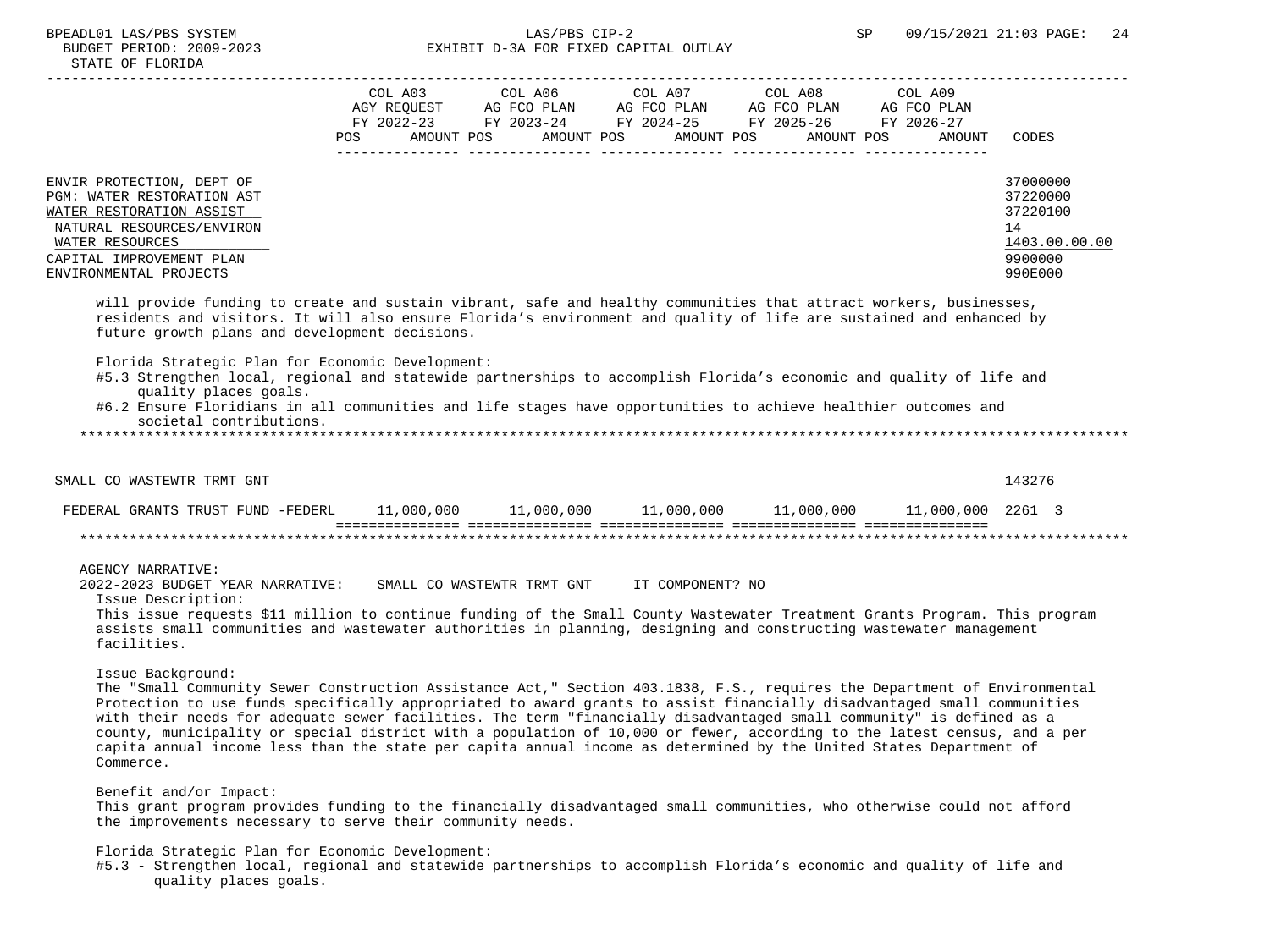# BPEADL01 LAS/PBS SYSTEM SALLAS/PBS CIP-2 SP 09/15/2021 21:03 PAGE: 25 BUDGET PERIOD: 2009-2023 EXHIBIT D-3A FOR FIXED CAPITAL OUTLAY

|                                                                                                                                                                                           | POS. | COL A03<br>AGY REOUEST<br>FY 2022-23<br>AMOUNT POS | COL A06<br>AG FCO PLAN<br>FY 2023-24<br>AMOUNT POS |  | COL A07<br>AG FCO PLAN<br>AMOUNT POS | COL A08<br>AG FCO PLAN<br>FY 2024-25 FY 2025-26<br>AMOUNT POS | COL A09<br>AG FCO PLAN<br>FY 2026-27<br>AMOUNT | CODES                                                                         |
|-------------------------------------------------------------------------------------------------------------------------------------------------------------------------------------------|------|----------------------------------------------------|----------------------------------------------------|--|--------------------------------------|---------------------------------------------------------------|------------------------------------------------|-------------------------------------------------------------------------------|
| ENVIR PROTECTION, DEPT OF<br>PGM: WATER RESTORATION AST<br>WATER RESTORATION ASSIST<br>NATURAL RESOURCES/ENVIRON<br>WATER RESOURCES<br>CAPITAL IMPROVEMENT PLAN<br>ENVIRONMENTAL PROJECTS |      |                                                    |                                                    |  |                                      |                                                               |                                                | 37000000<br>37220000<br>37220100<br>14<br>1403.00.00.00<br>9900000<br>990E000 |
| #6.2 - Ensure Floridians in all communities and life stages have opportunities to achieve healthier outcomes and<br>societal contributions                                                |      |                                                    |                                                    |  |                                      |                                                               |                                                |                                                                               |

\*\*\*\*\*\*\*\*\*\*\*\*\*\*\*\*\*\*\*\*\*\*\*\*\*\*\*\*\*\*\*\*\*\*\*\*\*\*\*\*\*\*\*\*\*\*\*\*\*\*\*\*\*\*\*\*\*\*\*\*\*\*\*\*\*\*\*\*\*\*\*\*\*\*\*\*\*\*\*\*\*\*\*\*\*\*\*\*\*\*\*\*\*\*\*\*\*\*\*\*\*\*\*\*\*\*\*\*\*\*\*\*\*\*\*\*\*\*\*\*\*\*\*\*\*\*\*

G/A-WW GRANT PROGRAM 149950

#### WATER PROTECT/SUSTAIN TF -STATE 125,000,000 125,000,000 125,000,000 125,000,000 125,000,000 2603 1 =============== =============== =============== =============== =============== \*\*\*\*\*\*\*\*\*\*\*\*\*\*\*\*\*\*\*\*\*\*\*\*\*\*\*\*\*\*\*\*\*\*\*\*\*\*\*\*\*\*\*\*\*\*\*\*\*\*\*\*\*\*\*\*\*\*\*\*\*\*\*\*\*\*\*\*\*\*\*\*\*\*\*\*\*\*\*\*\*\*\*\*\*\*\*\*\*\*\*\*\*\*\*\*\*\*\*\*\*\*\*\*\*\*\*\*\*\*\*\*\*\*\*\*\*\*\*\*\*\*\*\*\*\*\*

#### AGENCY NARRATIVE:

2022-2023 BUDGET YEAR NARRATIVE: G/A-WW GRANT PROGRAM IT COMPONENT? NO

Issue Description:

 This issue requests \$125 million in funding from the Water Protection and Sustainability Trust Fund to continue funding for the Wastewater Grant Program to improve water quality for the State of Florida. This funding will be used for the Wastewater Grant Program established in Section 403.0673, F.S. This program prioritizes wastewater projects in restoration plan areas and rural areas of opportunity. The program requires at least a 50 percent match which may be waived by the Department for rural areas of opportunity. Projects to construct, upgrade or expand wastewater facilities to provide advanced wastewater treatment and connecting septic tanks to sewer systems are prioritized. Consideration is given to nutrient reductions, project readiness, cost effectiveness, overall environmental benefit, project location, local matching funds and water savings and water quality improvement.

#### Issue Background:

 Clean and safe water is important to a healthy environment and economy. In 2020, the legislature created Section 403.0673, F.S. and in 2021 established recurring funding for this wastewater grant program. This program works in conjunction with the water restoration plans in Florida to address the state's wastewater challenges and also prioritizes rural areas of opportunity.

## Benefit and/or Impact:

 This issue funds critical infrastructure needs to address water quality impairments in restoration plan areas and rural areas of opportunity.

Florida Strategic Plan for Economic Development:

- #5.3 Strengthen local, regional and statewide partnerships to accomplish Florida's economic and quality of life and quality places goals.
- #6.2 Ensure Floridians in all communities and life stages have opportunities to achieve healthier outcomes and societal contributions.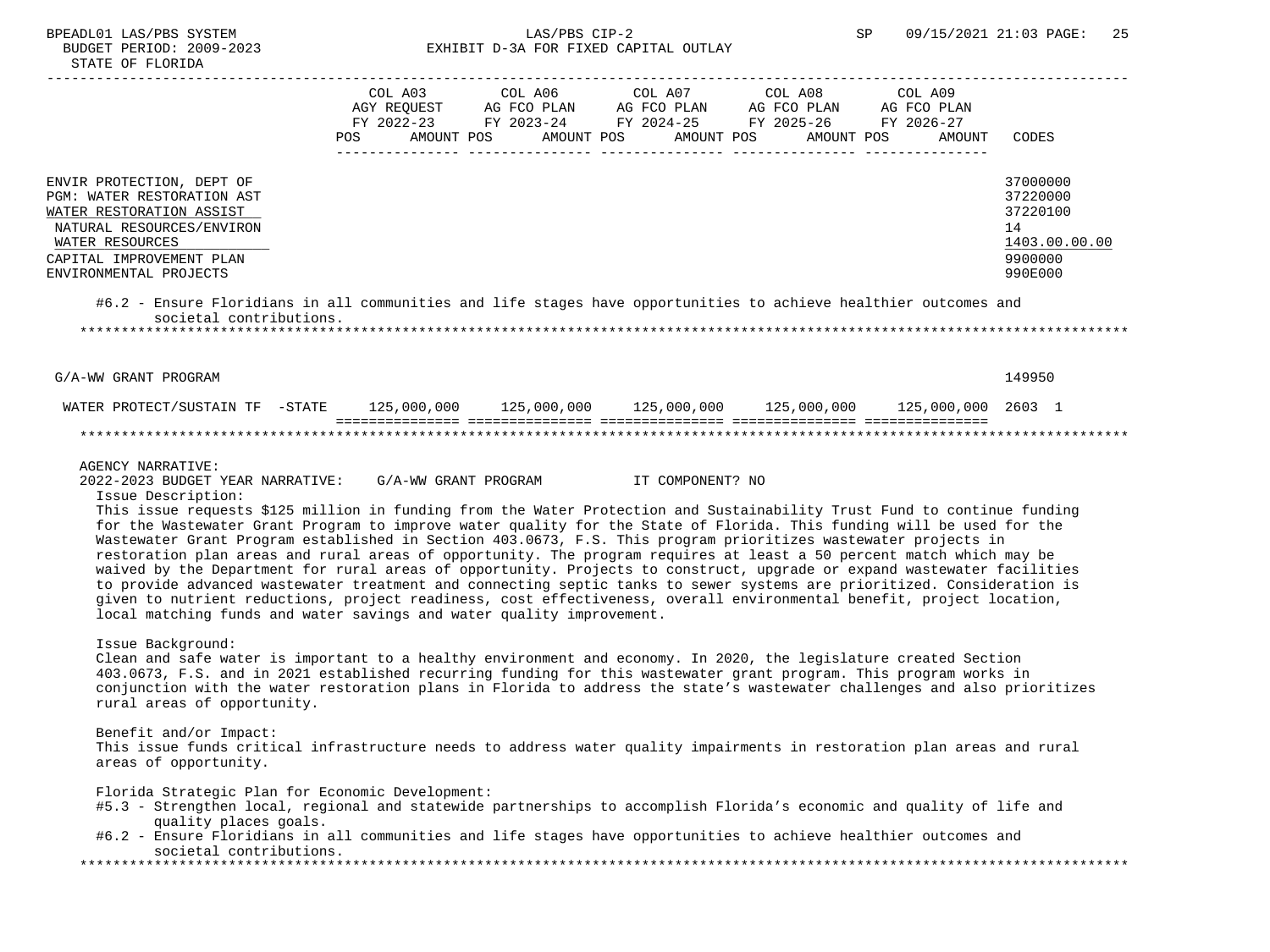|                                                                                                                                                                                                  |  |  |  | COL A03 COL A06 COL A07 COL A08 COL A09<br>AGY REQUEST AG FCO PLAN AG FCO PLAN AG FCO PLAN AG FCO PLAN<br>FY 2022-23 FY 2023-24 FY 2024-25 FY 2025-26 FY 2026-27<br>POS AMOUNT POS AMOUNT POS AMOUNT POS AMOUNT POS | AMOUNT | CODES                                                                         |
|--------------------------------------------------------------------------------------------------------------------------------------------------------------------------------------------------|--|--|--|---------------------------------------------------------------------------------------------------------------------------------------------------------------------------------------------------------------------|--------|-------------------------------------------------------------------------------|
|                                                                                                                                                                                                  |  |  |  |                                                                                                                                                                                                                     |        |                                                                               |
| ENVIR PROTECTION, DEPT OF<br><b>PGM: WATER RESTORATION AST</b><br>WATER RESTORATION ASSIST<br>NATURAL RESOURCES/ENVIRON<br>WATER RESOURCES<br>CAPITAL IMPROVEMENT PLAN<br>ENVIRONMENTAL PROJECTS |  |  |  |                                                                                                                                                                                                                     |        | 37000000<br>37220000<br>37220100<br>14<br>1403.00.00.00<br>9900000<br>990E000 |
| TOTAL: ENVIRONMENTAL PROJECTS                                                                                                                                                                    |  |  |  |                                                                                                                                                                                                                     |        | 990E000                                                                       |
| TOTAL ISSUE 503,249,551 594,443,864 569,379,003 569,379,003 569,379,003                                                                                                                          |  |  |  |                                                                                                                                                                                                                     |        |                                                                               |
|                                                                                                                                                                                                  |  |  |  |                                                                                                                                                                                                                     |        |                                                                               |
| GRANTS AND AIDS - FIXED CAPITAL<br>OUTLAY<br>G/A-LOC GOV/NONST ENT-FCO<br>G/A - SRL PRGM ASSISTANCE                                                                                              |  |  |  |                                                                                                                                                                                                                     |        | 990G000<br>140000<br>149951                                                   |
| FEDERAL GRANTS TRUST FUND -FEDERL 2,082,000 2,082,000 2,082,000 2,082,000 2,082,000 2,082,000 2261 3                                                                                             |  |  |  |                                                                                                                                                                                                                     |        |                                                                               |
|                                                                                                                                                                                                  |  |  |  |                                                                                                                                                                                                                     |        |                                                                               |

2022-2023 BUDGET YEAR NARRATIVE: G/A - SRL PRGM ASSISTANCE IT COMPONENT? NO

Issue Description:

 This issue requests \$2,082,000 in spending authority to provide funding for implementation of State Revolving Loan Program Assistance in the Division of Water Restoration Assistance (Division). Revenue to support this spending authority will come from the administrative service fees collected through the state revolving loan programs within the Division.

## Issue Background:

 Over the last several years, the grant programs and the requirements associated with the State Revolving Fund (SRF) loan programs within the Division have grown substantially and new programs have been added. To keep pace with the growing responsibilities and oversight of these programs the Division has identified an ongoing need to secure outside expertise and support. The requested budget will allow the Division to contract for outside support needs as follows:

 Grant agreement with Florida Rural Water for: SRF project inspections to ensure compliance with federal requirements(e.g. American Iron and Steel), asset management plan development for small communities, drinking water and wastewater SRF Needs Survey (EPA list of facilities and their associated project needs and costs) support, facilities plan review support and emergency/hurricane response

 Grant agreement with Southeast Rural Community Assistance Program (SERCAP) to assist small rural communities with project development and provide program support for drinking water supply restoration

## Benefit and/or Impact:

 This funding will assist the Division with meeting federal requirements such as American Iron and Steel compliance, potential buy American provisions, asset management plan development, and assistance to small and disadvantaged systems and communities. The Division of Water Restoration Assistance administers programs responsible for issuing and managing grants and loans that provide financial assistance to communities to fund projects that improve the quality and quantity of the water resources of the state. The projects include improving stormwater quality, reducing pollutants that enter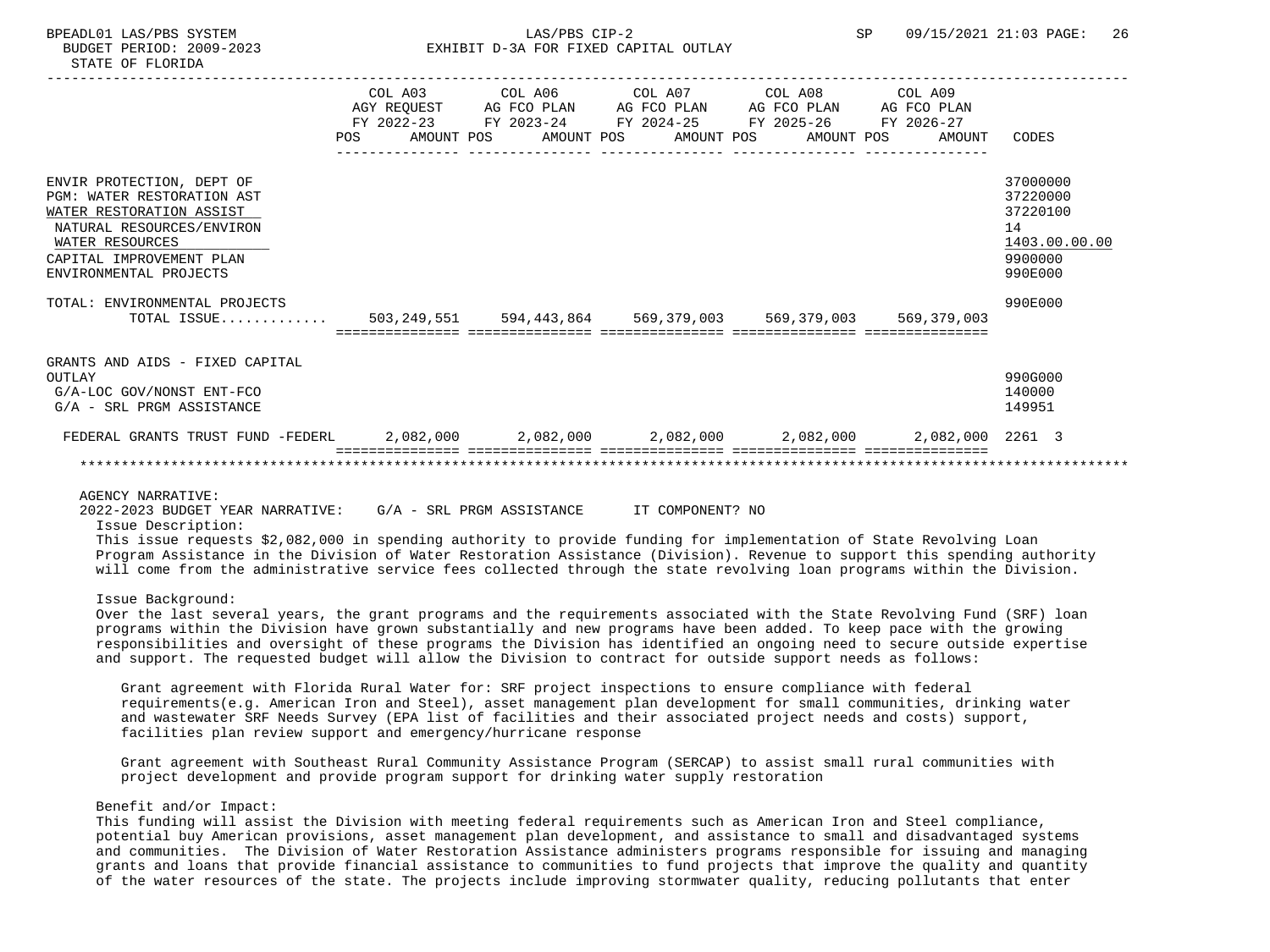# BPEADL01 LAS/PBS SYSTEM  $\verb|LAS/PBS CIP-2|$  SP 09/15/2021 21:03 PAGE: 27 BUDGET PERIOD: 2009-2023 EXHIBIT D-3A FOR FIXED CAPITAL OUTLAY

|                                                                                                                                                                                                                                                                                                                                                                                                                                                                                                                | POS                                            | COL A03 COL A06 COL A07 COL A08 COL A09<br>AMOUNT POS AMOUNT POS AMOUNT POS AMOUNT POS                                                              | AMOUNT      | CODES                                                              |
|----------------------------------------------------------------------------------------------------------------------------------------------------------------------------------------------------------------------------------------------------------------------------------------------------------------------------------------------------------------------------------------------------------------------------------------------------------------------------------------------------------------|------------------------------------------------|-----------------------------------------------------------------------------------------------------------------------------------------------------|-------------|--------------------------------------------------------------------|
| ENVIR PROTECTION, DEPT OF<br>PGM: WATER RESTORATION AST<br>WATER RESTORATION ASSIST<br>NATURAL RESOURCES/ENVIRON<br>WATER RESOURCES<br>CAPITAL IMPROVEMENT PLAN<br>GRANTS AND AIDS - FIXED CAPITAL                                                                                                                                                                                                                                                                                                             |                                                |                                                                                                                                                     |             | 37000000<br>37220000<br>37220100<br>14<br>1403.00.00.00<br>9900000 |
| OUTLAY                                                                                                                                                                                                                                                                                                                                                                                                                                                                                                         |                                                |                                                                                                                                                     |             | 990G000                                                            |
| Division also administers grants for water restoration activities that are directed by the Legislature. The projects are<br>primarily undertaken by counties and municipal entities.<br>Florida Strategic Plan for Economic Development:<br>#5.4 - Provide local, regional and statewide assistance for the protection, provision and resiliency of resources and<br>infrastructure.<br>#6.3 - Ensure Florida's fish, wildlife, natural resources and environment are sustained and enhanced as a component of | future growth plans and development decisions. |                                                                                                                                                     |             |                                                                    |
| ESTIMATED EXPENDITURES - FIXED<br>CAPITAL OUTLAY - OTHER<br>FIXED CAPITAL OUTLAY<br>SPRINGS RESTORATION                                                                                                                                                                                                                                                                                                                                                                                                        |                                                |                                                                                                                                                     |             | 990I100<br>080000<br>087870                                        |
| LAND ACQUISITION TF -STATE                                                                                                                                                                                                                                                                                                                                                                                                                                                                                     | 50,000,000                                     |                                                                                                                                                     |             | 2423 1                                                             |
| TOTAL: WATER RESOURCES<br>BY FUND TYPE<br>GENERAL REVENUE FUND                                                                                                                                                                                                                                                                                                                                                                                                                                                 |                                                |                                                                                                                                                     |             | 1403.00.00.00                                                      |
| TRUST FUNDS                                                                                                                                                                                                                                                                                                                                                                                                                                                                                                    |                                                | $19,668,600$<br>573,925,864<br>573,925,864<br>548,861,003<br>548,861,003<br>548,861,003<br>548,861,003<br>548,861,003<br>548,861,003<br>548,861,003 |             |                                                                    |
| TOTAL PROG COMP                                                                                                                                                                                                                                                                                                                                                                                                                                                                                                |                                                | 555,331,551 596,525,864 571,461,003 571,461,003                                                                                                     | 571,461,003 |                                                                    |
|                                                                                                                                                                                                                                                                                                                                                                                                                                                                                                                |                                                |                                                                                                                                                     |             |                                                                    |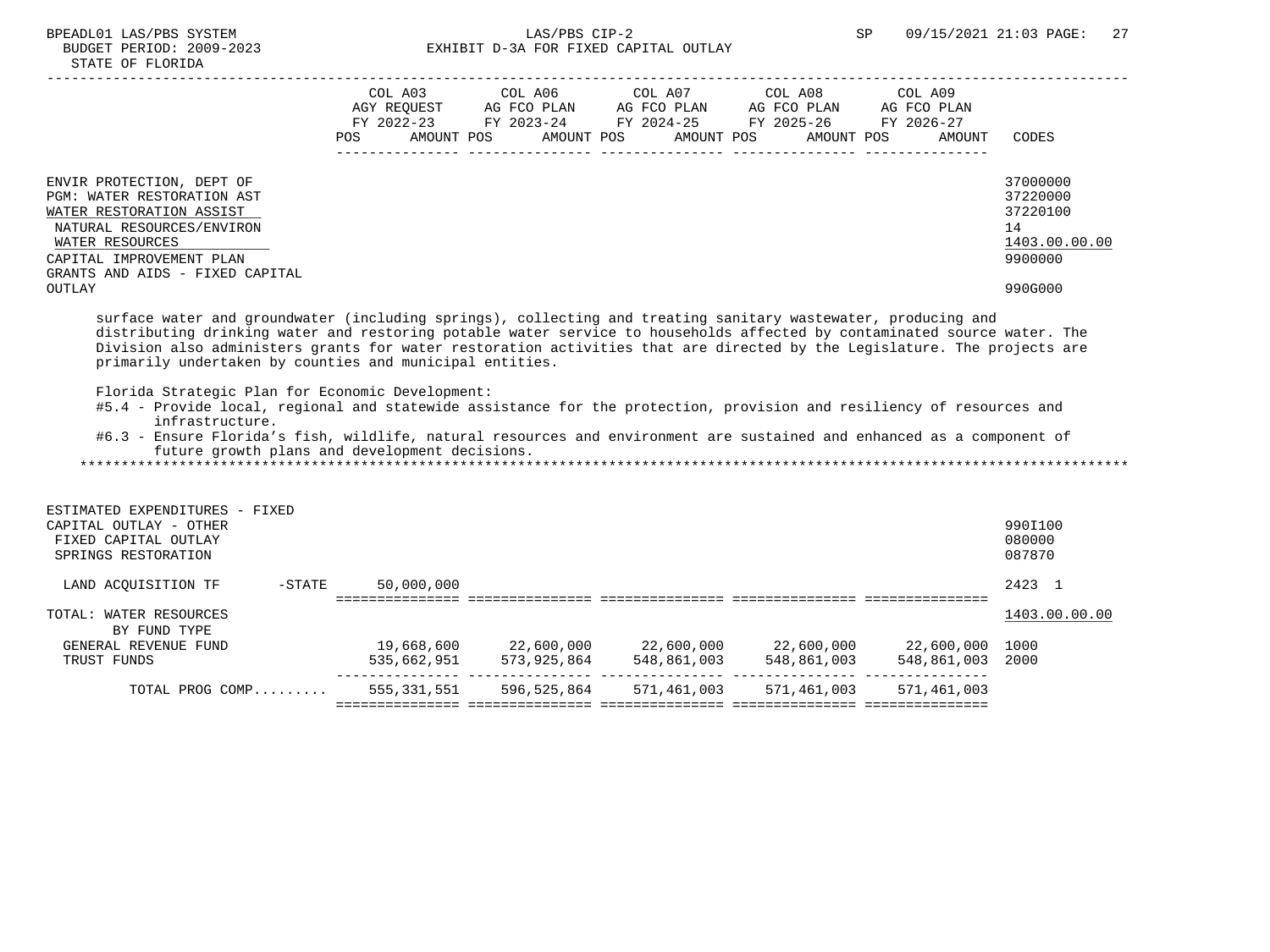|                                                                                                                                                                                                                                              |        | <b>POS</b> | COL A03<br>AGY REOUEST AG FCO PLAN<br>FY 2022-23<br>AMOUNT POS | COL A06 COL A07<br>FY 2023-24<br>AMOUNT POS |  | AMOUNT POS | COL A08<br>AG FCO PLAN AG FCO PLAN<br>FY 2024-25 FY 2025-26<br>AMOUNT POS | COL A09<br>AG FCO PLAN<br>FY 2026-27<br>AMOUNT | CODES                                                                                             |
|----------------------------------------------------------------------------------------------------------------------------------------------------------------------------------------------------------------------------------------------|--------|------------|----------------------------------------------------------------|---------------------------------------------|--|------------|---------------------------------------------------------------------------|------------------------------------------------|---------------------------------------------------------------------------------------------------|
| ENVIR PROTECTION, DEPT OF<br>PGM: ENVIRON ASSESS/RESTOR<br>WATER SCIENCE/LAB SERVICES<br>NATURAL RESOURCES/ENVIRON<br>WATER RESOURCES<br>CAPITAL IMPROVEMENT PLAN<br>ENVIRONMENTAL PROJECTS<br>FIXED CAPITAL OUTLAY<br>TOTAL MAX DAILY LOADS |        |            |                                                                |                                             |  |            |                                                                           |                                                | 37000000<br>37300000<br>37300100<br>14<br>1403.00.00.00<br>9900000<br>990E000<br>080000<br>088964 |
| LAND ACQUISITION TF                                                                                                                                                                                                                          | -STATE |            | 50,000,000                                                     |                                             |  |            | 7,435,000     7,435,000     7,435,000                                     | 7,435,000 2423 1                               |                                                                                                   |
|                                                                                                                                                                                                                                              |        |            |                                                                |                                             |  |            |                                                                           |                                                |                                                                                                   |

2022-2023 BUDGET YEAR NARRATIVE: TOTAL MAX DAILY LOADS IT COMPONENT? NO

Issue Description:

 This issue requests \$50 million to continue funding for Total Maximum Daily Loads (TMDLs) to improve water quality for the State of Florida. The funds will be used by the Florida Department of Environmental Protection (Department) to restore impaired waters by monitoring and assessing water quality, setting scientific water quality restoration goals (TMDLs), and guiding the implementation of the projects and actions set forth in adopted Basin Management Action Plans (BMAPs). A significant portion of the funds are used to address nutrient pollution, the most significant water quality problem in Florida. Funds will also be used to support operational expense, administrative expense, contracted services for development and maintenance of the Watershed Information Network (WIN) and modeling support, purchase, repair and maintenance of field equipment, and Other Personal Services.

 The funds will also support projects to prevent water quality degradation such as hydrologic restoration, groundwater recharge, land acquisition, wastewater collection and treatment, wastewater reuse, stormwater treatment and other projects including those that benefit coral reef and related ecosystems.

## Issue Background:

 In 1992 the Environmental Protection Agency published regulations establishing TMDL procedures. The Clean Water Act (CWA) requires states to compile lists of water bodies that do not fully support beneficial uses such as aquatic life, fisheries, drinking water, recreation, industry, or agriculture, and to prioritize those water bodies for TMDL development. These inventories are known as 303(d) lists and characterize waters as fully supporting, impaired, or threatened for beneficial uses. In 2013, the EPA introduced a cooperative outline for implementing the CWA Section 303(d). These funds are used for the following types of projects: 1) water quality restoration projects to help local stakeholders achieve TMDL restoration targets; 2) targeted water quality sampling and analytical work for TMDL development; 3) development and implementation of local BMAPs; 4) contracted services for water quality modeling and other support for TMDL and development and implementation of BMAPs; 5) other activities consistent with the Department's commitment to the best water science and essential to fulfilling the requirements of Section 403.067, F.S., and other water quality requirements of Chapters 373 and 403, F.S.

#### Benefit and/or Impact:

 This issue supports the Department's ability to focus taxpayer resources on projects that provide a direct benefit to the environment and local communities, partner with communities and businesses to protect natural resources and promote economic growth and empower employees to solve problems through scientific innovation and efficiency. Protecting and sustaining the state's waters, not only makes the state an ideal destination for 131.4 million tourists (2019 VISIT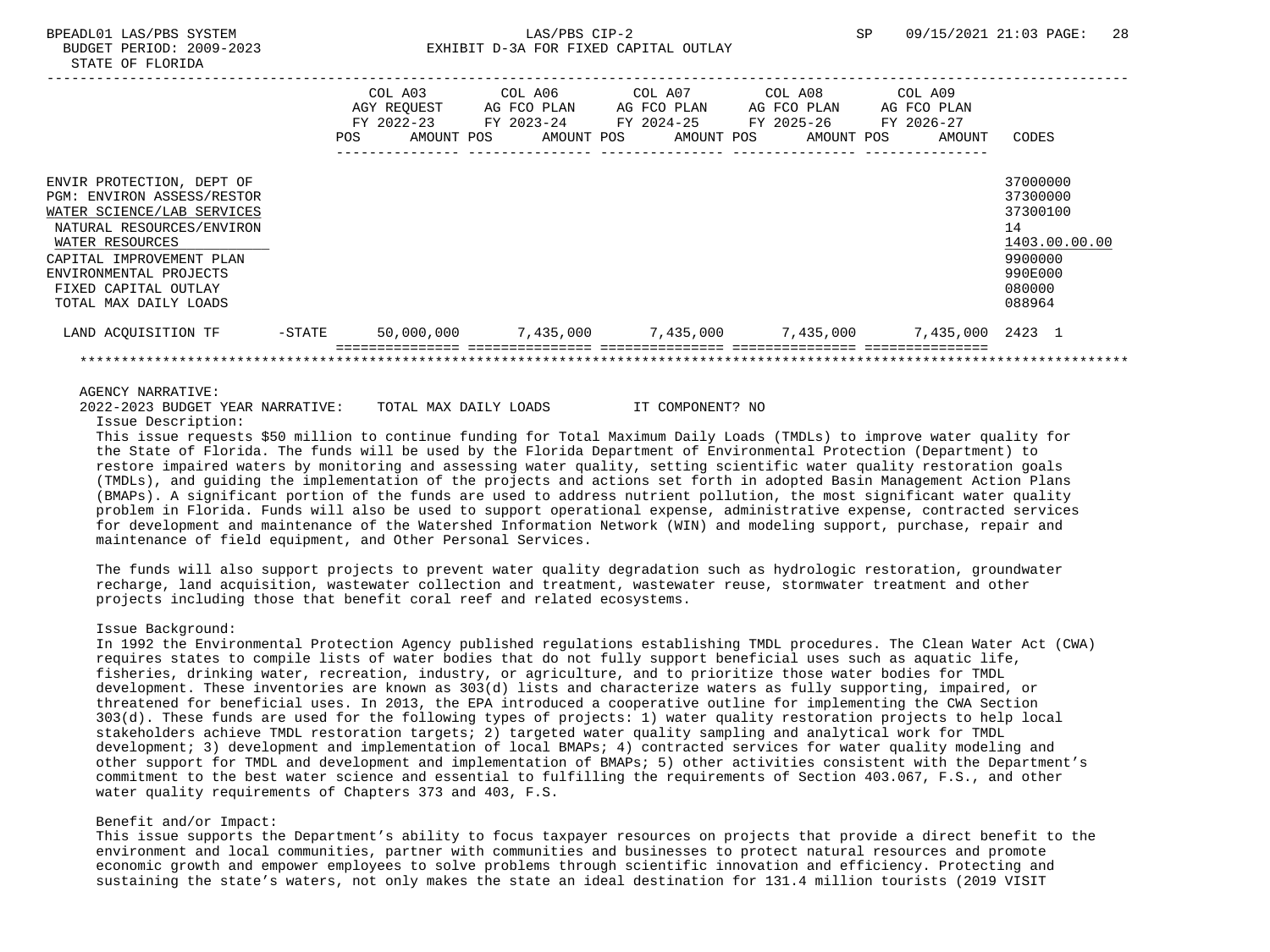|                                                                                                                                                                                                    | COL A03<br>AGY REOUEST<br>FY 2022-23<br>POS | AMOUNT POS | COL A06<br>AG FCO PLAN<br>FY 2023-24 | AMOUNT POS | COL A07<br>AG FCO PLAN<br>FY 2024-25 | AMOUNT POS | COL A08<br>AG FCO PLAN<br>FY 2025-26<br>AMOUNT POS | COL A09<br>AG FCO PLAN<br>FY 2026-27<br>AMOUNT | CODES                                                                         |
|----------------------------------------------------------------------------------------------------------------------------------------------------------------------------------------------------|---------------------------------------------|------------|--------------------------------------|------------|--------------------------------------|------------|----------------------------------------------------|------------------------------------------------|-------------------------------------------------------------------------------|
| ENVIR PROTECTION, DEPT OF<br><b>PGM: ENVIRON ASSESS/RESTOR</b><br>WATER SCIENCE/LAB SERVICES<br>NATURAL RESOURCES/ENVIRON<br>WATER RESOURCES<br>CAPITAL IMPROVEMENT PLAN<br>ENVIRONMENTAL PROJECTS |                                             |            |                                      |            |                                      |            |                                                    |                                                | 37000000<br>37300000<br>37300100<br>14<br>1403.00.00.00<br>9900000<br>990E000 |

FLORIDA), it will also ensure the quality of the state's surface and ground water for generations to come.

Florida Strategic Plan for Economic Development:

#3.4 - Ensure the availability of workforce housing, the future supply and quality of water, telecommunications and energy to meet Florida's economic and quality of life goals.

 #6.3 - Ensure Florida's fish, wildlife, natural resources and environment are sustained and enhanced as a component of future growth plans and development decisions.

#6.4 - Promote, protect and preserve Florida's rich historical and cultural heritage.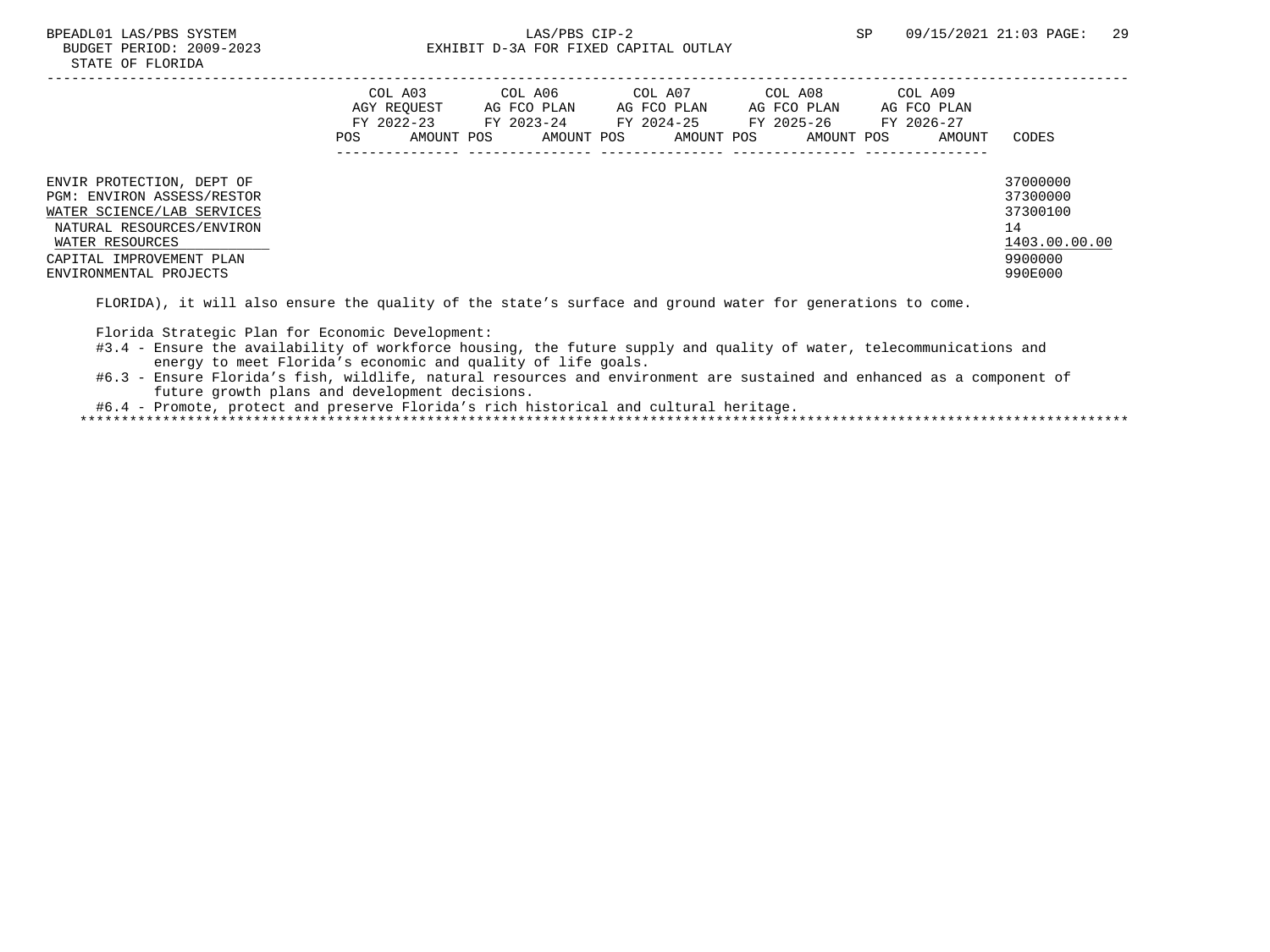|                                   |      |                          |             |  |             | COL A03 COL A06 COL A07 COL A08 COL A09         |                  |               |
|-----------------------------------|------|--------------------------|-------------|--|-------------|-------------------------------------------------|------------------|---------------|
|                                   |      | AGY REOUEST              | AG FCO PLAN |  | AG FCO PLAN | AG FCO PLAN                                     | AG FCO PLAN      |               |
|                                   | POS. | FY 2022-23<br>AMOUNT POS |             |  | AMOUNT POS  | AMOUNT POS                                      |                  | CODES         |
|                                   |      |                          | AMOUNT POS  |  |             |                                                 | AMOUNT           |               |
|                                   |      |                          |             |  |             |                                                 |                  |               |
| ENVIR PROTECTION, DEPT OF         |      |                          |             |  |             |                                                 |                  | 37000000      |
| <b>PGM: WATER RESOURCE MGT</b>    |      |                          |             |  |             |                                                 |                  | 37350000      |
| WATER RESOURCE MANAGEMENT         |      |                          |             |  |             |                                                 |                  | 37350400      |
| NATURAL RESOURCES/ENVIRON         |      |                          |             |  |             |                                                 |                  | 14            |
| WATER RESOURCES                   |      |                          |             |  |             |                                                 |                  | 1403.00.00.00 |
| CAPITAL IMPROVEMENT PLAN          |      |                          |             |  |             |                                                 |                  | 9900000       |
| ENVIRONMENTAL PROJECTS            |      |                          |             |  |             |                                                 |                  | 990E000       |
| G/A-LOC GOV/NONST ENT-FCO         |      |                          |             |  |             |                                                 |                  | 140000        |
| G/A-NPS MGMT PLANNING             |      |                          |             |  |             |                                                 |                  | 140076        |
| FEDERAL GRANTS TRUST FUND -FEDERL |      |                          |             |  |             | $5,000,000$ $5,000,000$ $5,000,000$ $5,000,000$ | 5,000,000 2261 3 |               |
|                                   |      |                          |             |  |             |                                                 |                  |               |
|                                   |      |                          |             |  |             |                                                 |                  |               |

 2022-2023 BUDGET YEAR NARRATIVE: G/A-NPS MGMT PLANNING IT COMPONENT? NO Issue Description:

 This issue requests \$5 million to continue funding of the Non-Point Source (NPS) Management Planning Grants Program in the Division of Water Resource Management (Division). Federal funding from the US Environmental Protection Agency (EPA) is used to implement programs and projects designed to reduce NPS pollution and improve water quality. Projects are selected based on criteria developed by the EPA under the federal Clean Water Act.

Issue Background:

 Annually, the Division receives various grants from the EPA, such as the Water Quality Improvement Program Grant and the State Public Water System Supervision Grant. Funds are used predominantly to contract with local governments, water management districts, and other state agencies and universities to construct NPS pollution controls, perform water quality sampling and conduct research projects to evaluate water quality and improve the effectiveness of NPS pollution controls.

Benefit and/or Impact:

 This request will allow the Department to provide federal grant money to local governments, water management districts, non-profit entities and other state agencies and universities to grow, sustain and integrate efforts related to research and development, technology transfer and commercialization and capital to create, nurture and expand innovation businesses. Allowing the Department to use federal grants will ensure the future supply and quality of water will meet Florida's economic and quality of life goals.

Florida Strategic Plan for Economic Development:

- #3.4 Ensure the availability of workforce housing, the future supply and quality of water, telecommunications and energy to meet Florida's economic and quality of life goals.
- #5.3 Strengthen local, regional and statewide partnerships to accomplish Florida's economic and quality of life and quality places goals.

#6.4 - Promote, protect and preserve Florida's rich historical and cultural heritage.

| BEACH PROJECTS - STW |           |               | 140126 |  |
|----------------------|-----------|---------------|--------|--|
| LAND ACQUISITION TF  | $-$ STATE | $50,000,000-$ | 2423   |  |
|                      |           |               |        |  |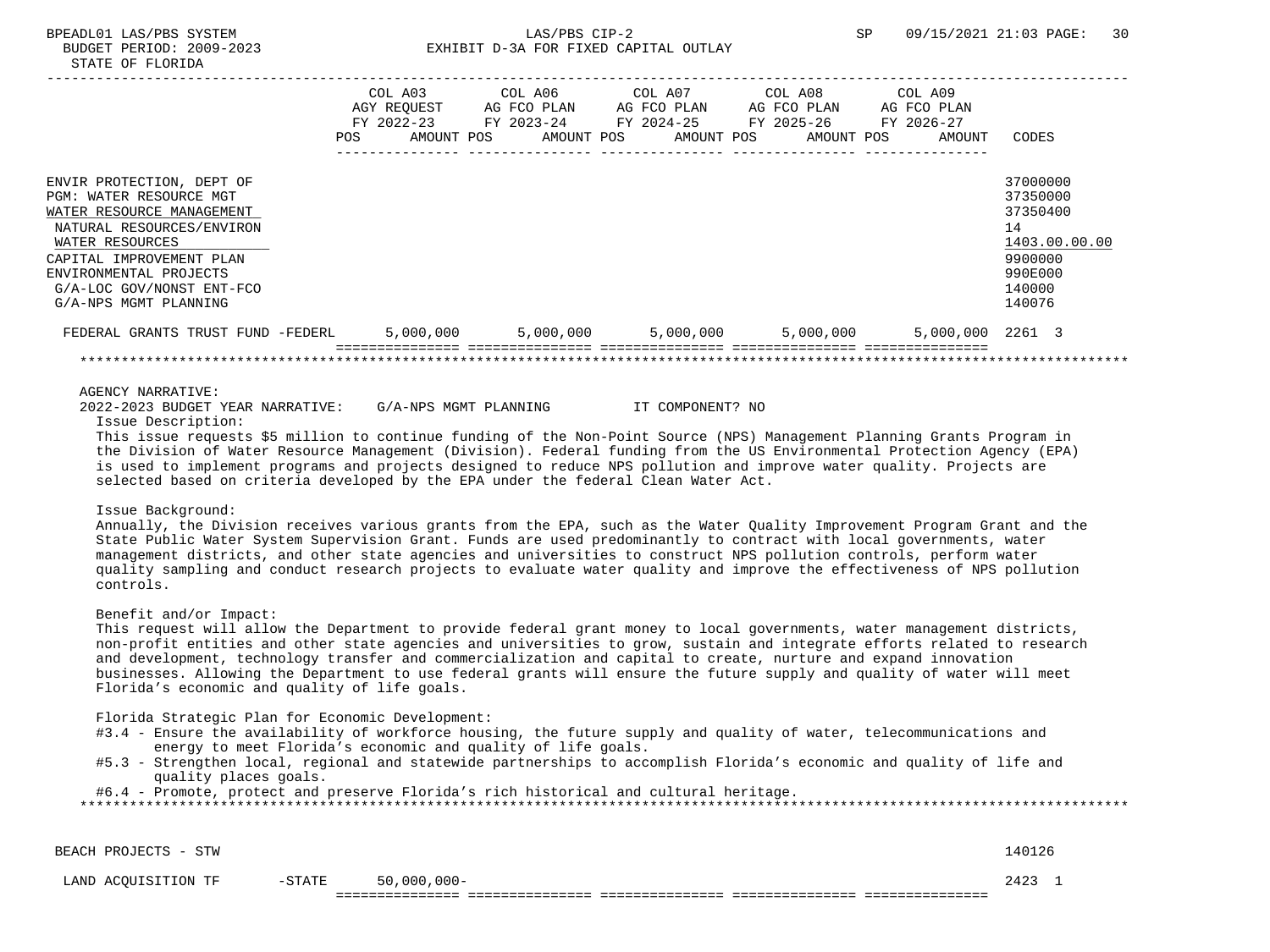|                                                                                                                                                                                         | COL A03<br>AGY REOUEST<br>FY 2022-23<br>POS. | AMOUNT POS | COL A06<br>AG FCO PLAN<br>FY 2023-24<br>AMOUNT POS | COL A07<br>AG FCO PLAN<br>FY 2024-25<br>AMOUNT POS | COL A08<br>AG FCO PLAN<br>FY 2025-26<br>AMOUNT POS | COL A09<br>AG FCO PLAN<br>FY 2026-27<br>AMOUNT | CODES                                                                         |
|-----------------------------------------------------------------------------------------------------------------------------------------------------------------------------------------|----------------------------------------------|------------|----------------------------------------------------|----------------------------------------------------|----------------------------------------------------|------------------------------------------------|-------------------------------------------------------------------------------|
| ENVIR PROTECTION, DEPT OF<br>PGM: WATER RESOURCE MGT<br>WATER RESOURCE MANAGEMENT<br>NATURAL RESOURCES/ENVIRON<br>WATER RESOURCES<br>CAPITAL IMPROVEMENT PLAN<br>ENVIRONMENTAL PROJECTS |                                              |            |                                                    |                                                    |                                                    |                                                | 37000000<br>37350000<br>37350400<br>14<br>1403.00.00.00<br>9900000<br>990E000 |

 2022-2023 BUDGET YEAR NARRATIVE: BEACH PROJECTS - STW IT COMPONENT? NO Issue Description:

 This issue requests to transfer \$50 million in recurring Fixed Capital Outlay appropriation for the Beach Management Funding Assistance Program from the Division of Water Resource Management to the Office of Resilience and Coastal Protection (RCP). This issue coincides with an operating issue that transfers 66 positions and funding in the Beach and Inlet Management Programs from the Division of Water Resource Management and the Regulatory District Offices to the Office of Resilience and Coastal Protection (RCP).

#### Issue Background:

 Beaches programs fit into the "Office of Resilience and Coastal Protection" because it better aligns the goals of the beach programs with the coastal resilience aspects of RCP. The RCP office has a multi-faceted approach to resilience, including coral reef protection; preservation of coastal and aquatic management areas; and the implementation of ecosystem restoration projects to prepare Florida's coastal communities and state-managed lands for the effects of sea level rise, coastal flooding, erosion and storms. Beach and Inlet Management and the regulation of beach coastal construction falls within this purview better than the goals and objectives of Water Resource Management.

 In November 2019, the DEP Secretary announced the merger of RCP with the Beaches programs previously housed in the Division of Water Resource Management. The merger focused on aligning critical personnel, programs and resources to address resiliency. To foster continuity in reaching resiliency goals, this transfer enables a larger array of researchers, field staff, technical experts and policymakers to collaborate more effectively.

## Benefit and/or Impact:

 Since the 1960's, Florida in collaboration with local and federal partners have invested significant resources, technical support and funding into the Beach and Inlet Management programs to support the resilience benefit provided by beach nourishment and proactive sand management at the state's inlets. Efforts have preserved critical habitats, protected upland development and critical infrastructure, and ensured economic stability for the state's tourism industry. This organizational move will better align the beach programs with other Coastal focused programs in the Office of Resilience and Coastal Protection to ensure consistency, streamlining of processes, and comprehensive management of the state's shorelines. This issue has a net zero budget impact to the Department.

| Cost Summary:<br>Budget Entity                                 | Amount                            |
|----------------------------------------------------------------|-----------------------------------|
| Water Resource Management<br>Coastal and Aquatic Managed Areas | $($ \$50,000,000)<br>\$50,000,000 |
| Total:                                                         |                                   |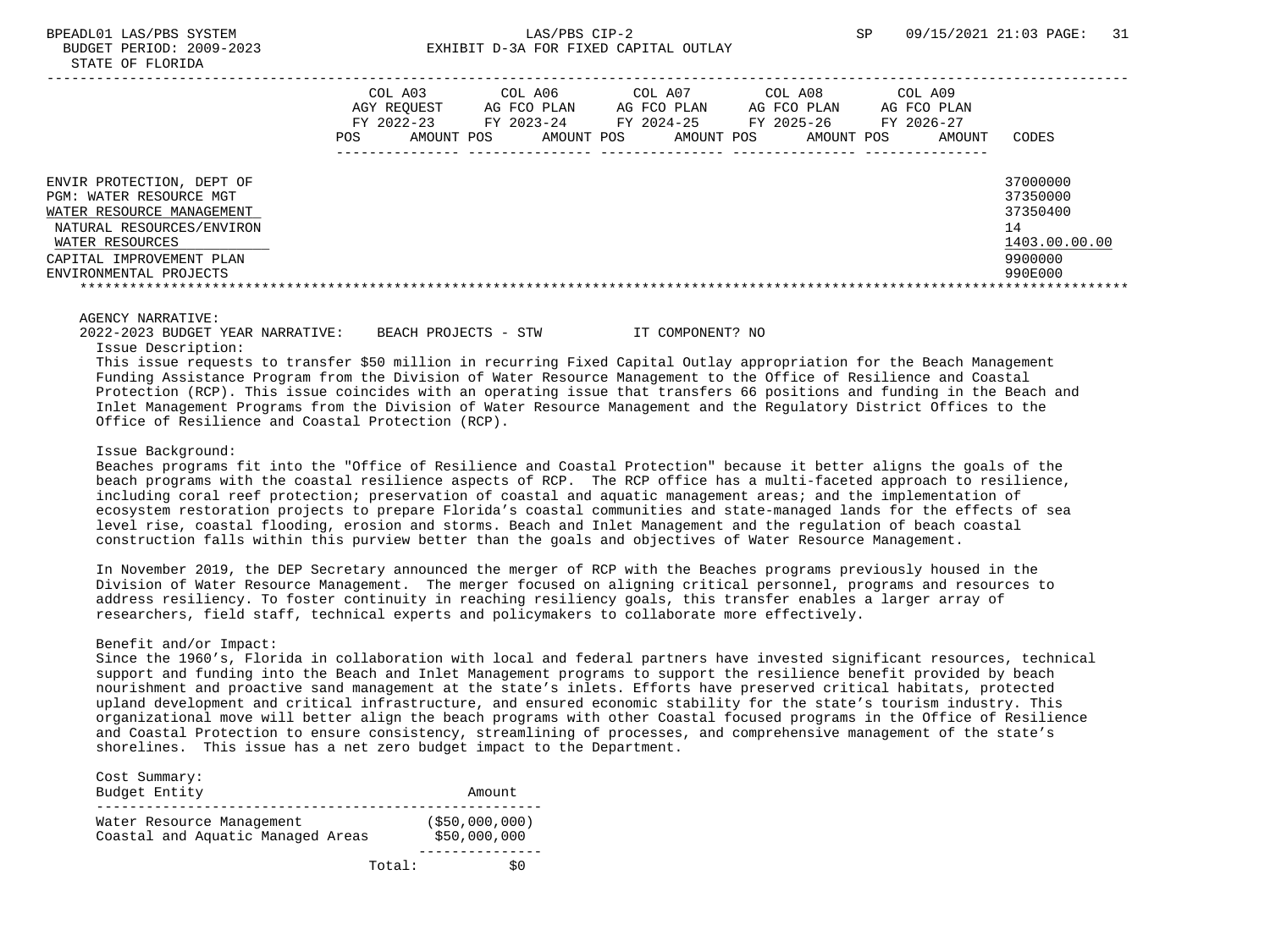| BPEADL01 LAS/PBS SYSTEM |                  |                          |
|-------------------------|------------------|--------------------------|
|                         |                  | BUDGET PERIOD: 2009-2023 |
|                         | STATE OF FLORIDA |                          |

# EXHIBIT D-3A FOR FIXED CAPITAL OUTLAY

|                                                                                                                                                                                         | POS       |           | COL A03 COL A06 COL A07 COL A08 COL A09<br>AGY REQUEST AG FCO PLAN AG FCO PLAN AG FCO PLAN AG FCO PLAN<br>FY 2022-23 FY 2023-24 FY 2024-25 FY 2025-26<br>AMOUNT POS AMOUNT POS AMOUNT POS AMOUNT POS |           | FY 2026-27<br>AMOUNT | CODES                                                                         |
|-----------------------------------------------------------------------------------------------------------------------------------------------------------------------------------------|-----------|-----------|------------------------------------------------------------------------------------------------------------------------------------------------------------------------------------------------------|-----------|----------------------|-------------------------------------------------------------------------------|
| ENVIR PROTECTION, DEPT OF<br>PGM: WATER RESOURCE MGT<br>WATER RESOURCE MANAGEMENT<br>NATURAL RESOURCES/ENVIRON<br>WATER RESOURCES<br>CAPITAL IMPROVEMENT PLAN<br>ENVIRONMENTAL PROJECTS |           |           |                                                                                                                                                                                                      |           |                      | 37000000<br>37350000<br>37350400<br>14<br>1403.00.00.00<br>9900000<br>990E000 |
| This issue is dependent on issue codes 1800400/1800410 being approved.<br>*****************                                                                                             |           |           |                                                                                                                                                                                                      |           |                      |                                                                               |
| TOTAL: ENVIRONMENTAL PROJECTS<br>TOTAL ISSUE 45,000,000- 5,000,000 5,000,000 5,000,000                                                                                                  |           |           |                                                                                                                                                                                                      |           | 5,000,000            | 990E000                                                                       |
| ESTIMATED EXPENDITURES - FIXED<br>CAPITAL OUTLAY - OTHER<br>G/A-LOC GOV/NONST ENT-FCO<br>BEACH PROJECTS - STW                                                                           |           |           |                                                                                                                                                                                                      |           |                      | 990I100<br>140000<br>140126                                                   |
| LAND ACOUISITION TF -STATE 50,000,000                                                                                                                                                   |           |           |                                                                                                                                                                                                      |           |                      | 2423 1                                                                        |
| TOTAL: WATER RESOURCES<br>BY FUND TYPE                                                                                                                                                  |           |           |                                                                                                                                                                                                      |           |                      | 1403.00.00.00                                                                 |
| TRUST FUNDS                                                                                                                                                                             | 5,000,000 | 5,000,000 | 5,000,000                                                                                                                                                                                            | 5,000,000 | 5,000,000 2000       |                                                                               |

=============== =============== =============== =============== ===============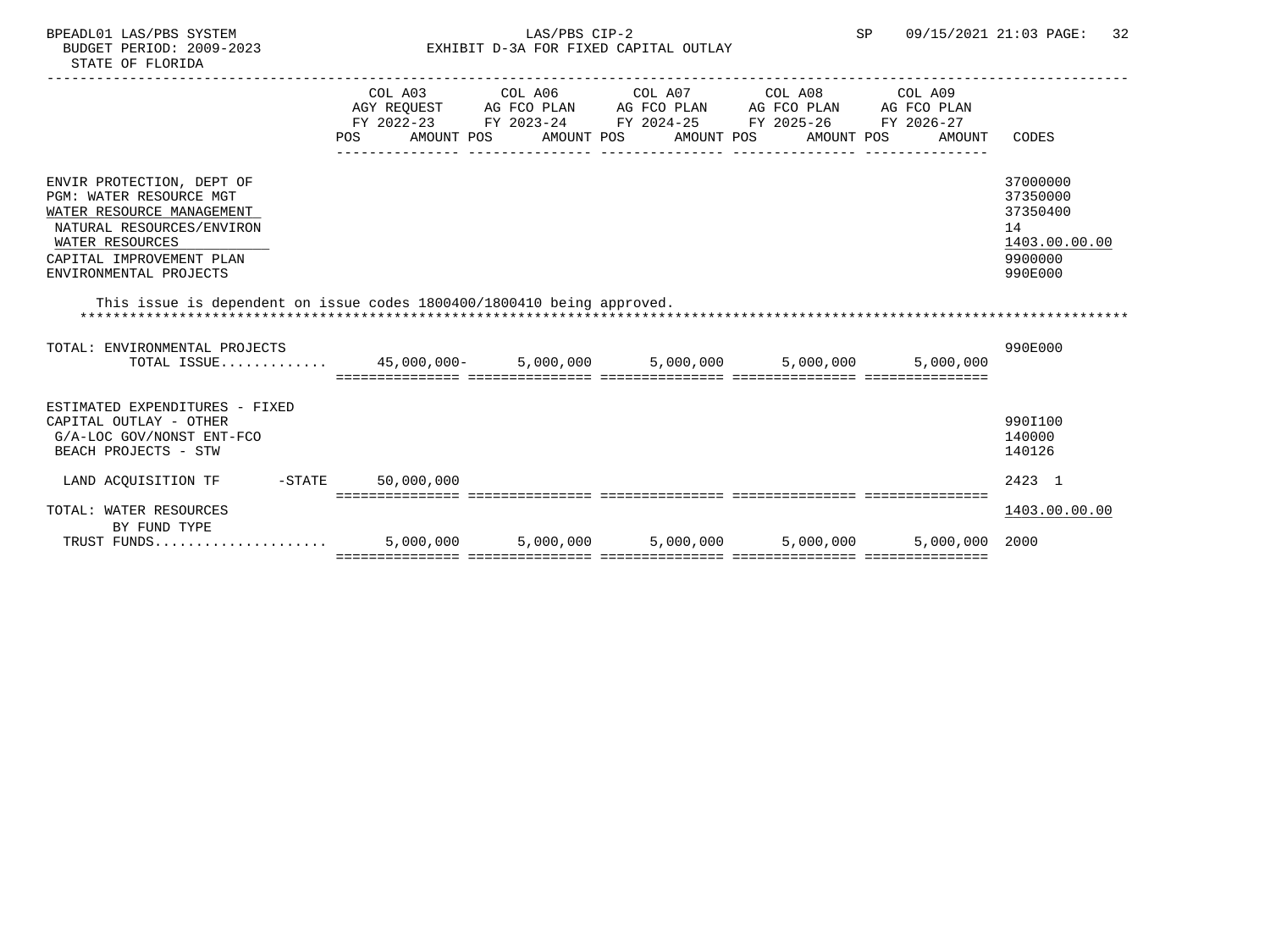|                                                  |        | COL A03           |            | COL A06                  | COL A07     |            | COL A08                  | COL A09              |                      |
|--------------------------------------------------|--------|-------------------|------------|--------------------------|-------------|------------|--------------------------|----------------------|----------------------|
|                                                  |        | AGY REQUEST       |            | AG FCO PLAN              | AG FCO PLAN |            | AG FCO PLAN              | AG FCO PLAN          |                      |
|                                                  |        | FY 2022-23<br>POS | AMOUNT POS | FY 2023-24<br>AMOUNT POS | FY 2024-25  | AMOUNT POS | FY 2025-26<br>AMOUNT POS | FY 2026-27<br>AMOUNT | CODES                |
| ENVIR PROTECTION, DEPT OF                        |        |                   |            |                          |             |            |                          |                      | 37000000             |
| <b>PGM: WASTE MANAGEMENT</b><br>WASTE MANAGEMENT |        |                   |            |                          |             |            |                          |                      | 37450000<br>37450300 |
| NATURAL RESOURCES/ENVIRON                        |        |                   |            |                          |             |            |                          |                      | 14                   |
| WASTE MANAGEMENT                                 |        |                   |            |                          |             |            |                          |                      | 1405.00.00.00        |
| CAPITAL IMPROVEMENT PLAN                         |        |                   |            |                          |             |            |                          |                      | 9900000              |
| DEBT SERVICE                                     |        |                   |            |                          |             |            |                          |                      | 990D000              |
| FIXED CAPITAL OUTLAY<br>DEBT SERVICE             |        |                   |            |                          |             |            |                          |                      | 080000<br>089270     |
| INLAND PROTECTION TF                             | -STATE |                   | 1,725      | 6,085,882                |             |            |                          |                      | 2212 1               |
|                                                  |        |                   |            |                          |             |            |                          |                      |                      |

Issue Description:

 This issue requests an additional \$1,725 in Inland Protection Financing Corporation debt service authority. Debt service is based on the required payment of bond principle, a variable interest rate and fiscal agent fees established by the Division of Bond Finance within the State Board of Administration.

 The recurring base budget for debt service in FY 2022-23 is \$6,085,157 with a projected need of \$6,086,882 for an increase of \$1,725 in budget authority.

## Issue Background:

 This is a continuation issue needed for paying debt service on up to \$104 million in bonds issued in FY 2009-10 and any administrative expenses of the Inland Protection Financing Corporation. The funds were used to support the Petroleum Restoration Program pursuant to Sections 376.30 through 376.317, F.S. The debt service on bonds is based upon a variable rate of interest.

## Benefit and/or Impact:

 This will align the Department's budget with the anticipated need for ongoing debt service payments. Cleanup of contaminated sites protects human health and the environment by reducing or eliminating exposure to toxic pollutants, making the state an ideal home for citizens and businesses while providing a safe and beautiful landscape for tourists.

Florida Strategic Plan for Economic Development:

- #3.4 Ensure the availability of workforce housing, the future supply and quality of water, telecommunications and energy to meet Florida's economic and quality of life goals.
- #4.1 Ensure predictable legal, permitting, and other regulatory processes meet changing business needs.
- #6.1 Create and sustain vibrant, safe, and resilient communities that attract workers, residents, businesses and visitors.
- #6.3 Ensure Florida's fish, wildlife, natural resources and environment are sustained and enhanced as a component of future growth plans and development decisions.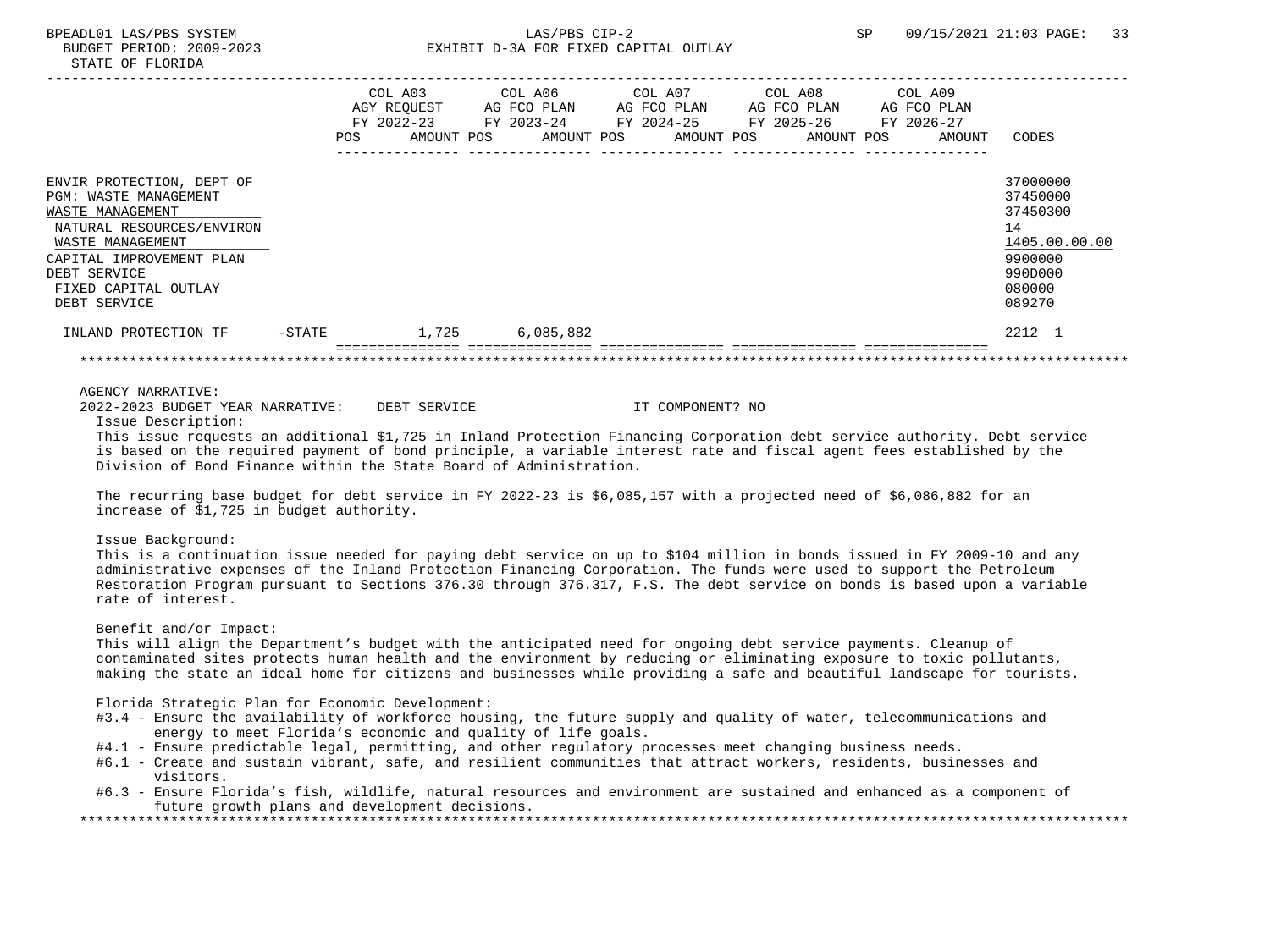|                                                                                                                                                                                                                                        | POS | COL A03<br>AGY REQUEST<br>FY 2022-23<br>AMOUNT POS | COL A06<br>AG FCO PLAN<br>FY 2023-24<br>AMOUNT POS | COL A07<br>AG FCO PLAN<br>FY 2024-25<br>AMOUNT POS | COL A08<br>AG FCO PLAN<br>FY 2025-26<br>AMOUNT POS | COL A09<br>AG FCO PLAN<br>FY 2026-27<br>AMOUNT | CODES                                                                                             |
|----------------------------------------------------------------------------------------------------------------------------------------------------------------------------------------------------------------------------------------|-----|----------------------------------------------------|----------------------------------------------------|----------------------------------------------------|----------------------------------------------------|------------------------------------------------|---------------------------------------------------------------------------------------------------|
| ENVIR PROTECTION, DEPT OF<br><b>PGM: WASTE MANAGEMENT</b><br>WASTE MANAGEMENT<br>NATURAL RESOURCES/ENVIRON<br>WASTE MANAGEMENT<br>CAPITAL IMPROVEMENT PLAN<br>ENVIRONMENTAL PROJECTS<br>FIXED CAPITAL OUTLAY<br>DRY CLEAN/SITE CLEANUP |     |                                                    |                                                    |                                                    |                                                    |                                                | 37000000<br>37450000<br>37450300<br>14<br>1405.00.00.00<br>9900000<br>990E000<br>080000<br>080524 |
| WATER QUALITY ASSURANCE TF-STATE                                                                                                                                                                                                       |     | 7,000,000                                          | $8,500,000$ $8,500,000$ $8,500,000$                |                                                    |                                                    | 8,500,000 2780 1                               |                                                                                                   |
| <b>AGENCY NARRATIVE:</b>                                                                                                                                                                                                               |     |                                                    |                                                    |                                                    |                                                    |                                                |                                                                                                   |

2022-2023 BUDGET YEAR NARRATIVE: DRY CLEAN/SITE CLEANUP IT COMPONENT? NO

Issue Description:

 This issue requests \$7 million to continue funding for the Drycleaning Solvent Contaminated Site Cleanup Program in the Division of Waste Management. Funds are used to competitively procure private remediation contractors for the remediation of eligible sites. Services provided include contamination assessment, engineering design, construction and installation of groundwater treatment systems. Sites are addressed on a potential risk to human health and the environment priority basis. The Department of Environmental Protection's (Department) goal is to complete rehabilitation of at least 5 to 10 sites.

 Through drycleaner site cleanup and rehabilitation efforts, properties are restored for commercial reuse that benefit the environment, business owners, property owners, the community and the local tax base. The Department is required to implement this program pursuant to Section 376.3078, F.S.

Issue Background:

 The Florida Legislature established a state-funded program to cleanup properties that are contaminated as a result of the operations of a drycleaning facility or wholesale supply facility (Chapter 376, F.S.). The statute was sponsored by the drycleaning industry to address environmental, economic and liability issues resulting from drycleaning solvent contamination. The program provides limited liability protection to the owner, operator, and real property owner of drycleaning or wholesale supply facilities for cleanup of drycleaning solvent contamination if the parties meet the specified eligibility requirements. Sites are addressed on a priority basis that focuses on the risk to public health, drinking water wells, and the environment. Over the past three fiscal years, the Department has completed rehabilitation on an average of 15 sites per year.

### Benefit and/or Impact:

 This funding will support ongoing Drycleaning Solvent Contaminated Site projects. Cleanup of contaminated sites protects human health and the environment by reducing or eliminating exposure to toxic pollutants.

Florida Strategic Plan for Economic Development:

- #3.4 Ensure the availability of workforce housing, the future supply and quality of water, telecommunications and energy to meet Florida's economic and quality of life goals.
- #4.1 Ensure predictable legal, permitting, and other regulatory processes meet changing business needs.
- #6.1 Create and sustain vibrant, safe, and resilient communities that attract workers, residents, businesses and visitors.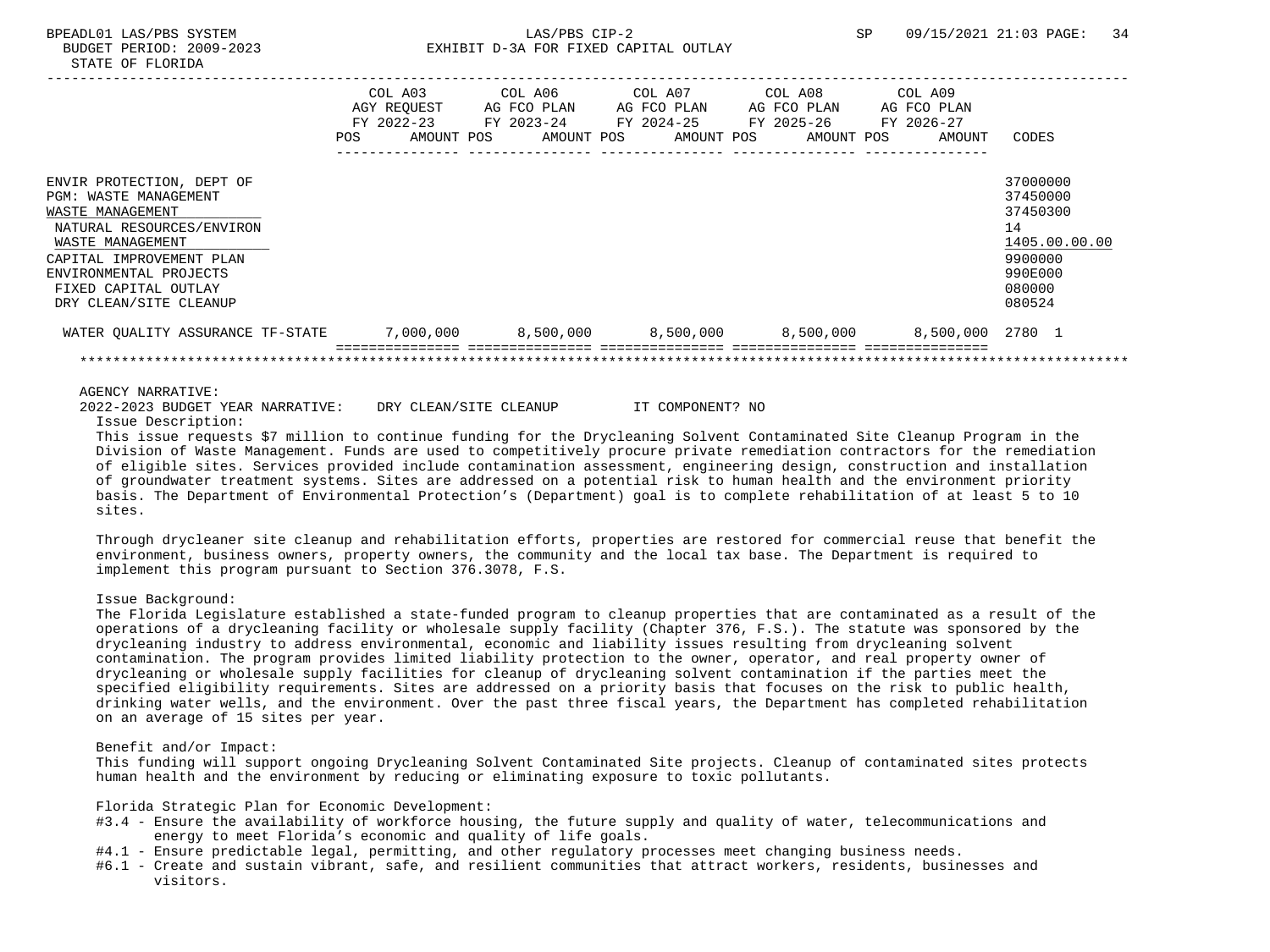# BPEADL01 LAS/PBS SYSTEM SALLAS/PBS CIP-2 SP 09/15/2021 21:03 PAGE: 35 BUDGET PERIOD: 2009-2023 EXHIBIT D-3A FOR FIXED CAPITAL OUTLAY

|                                                                                                                                                                               | POS | COL A03<br>AGY REOUEST<br>FY 2022-23<br>AMOUNT POS | COL A06<br>AG FCO PLAN<br>FY 2023-24<br>AMOUNT POS | COL A07<br>AG FCO PLAN<br>FY 2024-25<br>AMOUNT POS | COL A08<br>AG FCO PLAN<br>FY 2025-26<br>AMOUNT POS | COL A09<br>AG FCO PLAN<br>FY 2026-27<br>AMOUNT | CODES                                                                         |
|-------------------------------------------------------------------------------------------------------------------------------------------------------------------------------|-----|----------------------------------------------------|----------------------------------------------------|----------------------------------------------------|----------------------------------------------------|------------------------------------------------|-------------------------------------------------------------------------------|
| ENVIR PROTECTION, DEPT OF<br>PGM: WASTE MANAGEMENT<br>WASTE MANAGEMENT<br>NATURAL RESOURCES/ENVIRON<br>WASTE MANAGEMENT<br>CAPITAL IMPROVEMENT PLAN<br>ENVIRONMENTAL PROJECTS |     |                                                    |                                                    |                                                    |                                                    |                                                | 37000000<br>37450000<br>37450300<br>14<br>1405.00.00.00<br>9900000<br>990E000 |
| #6.3 - Ensure Florida's fish, wildlife, natural resources and environment are sustained and enhanced as a component of                                                        |     |                                                    |                                                    |                                                    |                                                    |                                                |                                                                               |

 future growth plans and development decisions. \*\*\*\*\*\*\*\*\*\*\*\*\*\*\*\*\*\*\*\*\*\*\*\*\*\*\*\*\*\*\*\*\*\*\*\*\*\*\*\*\*\*\*\*\*\*\*\*\*\*\*\*\*\*\*\*\*\*\*\*\*\*\*\*\*\*\*\*\*\*\*\*\*\*\*\*\*\*\*\*\*\*\*\*\*\*\*\*\*\*\*\*\*\*\*\*\*\*\*\*\*\*\*\*\*\*\*\*\*\*\*\*\*\*\*\*\*\*\*\*\*\*\*\*\*\*\*

 WASTE TIRE ABATEMENT 086000 SOLID WASTE MGMT TF -STATE 500,000 500,000 500,000 500,000 500,000 2644 1 =============== =============== =============== =============== =============== \*\*\*\*\*\*\*\*\*\*\*\*\*\*\*\*\*\*\*\*\*\*\*\*\*\*\*\*\*\*\*\*\*\*\*\*\*\*\*\*\*\*\*\*\*\*\*\*\*\*\*\*\*\*\*\*\*\*\*\*\*\*\*\*\*\*\*\*\*\*\*\*\*\*\*\*\*\*\*\*\*\*\*\*\*\*\*\*\*\*\*\*\*\*\*\*\*\*\*\*\*\*\*\*\*\*\*\*\*\*\*\*\*\*\*\*\*\*\*\*\*\*\*\*\*\*\*

#### AGENCY NARRATIVE:

2022-2023 BUDGET YEAR NARRATIVE: WASTE TIRE ABATEMENT IT COMPONENT? NO

Issue Description:

 This issue requests \$500,000 to continue funding for the Waste Tire Abatement Program in the Division of Waste Management (Division). These funds are used to support contracts with counties, private consultants, and tire removal contractors to assist local communities and districts in addressing sites with discarded tires. These tire sites can become havens for disease carrying mosquitos. Priority is given to counties under the Department of Health's medical alert for mosquito-borne diseases. In addition to performing tire removals, these funds would be used to support amnesty day events in counties for collection, processing, reuse, or disposal of tires brought to the collection location.

Issue Background:

 The Waste Tire Abatement Program was re-established in FY 2016-17. The funding request for FY 2022-23 will continue a multi-year, phased approach to significantly reduce the number of waste tire sites throughout the state. Additionally, the Department of Environmental Protection (Department) utilizes these funds to support an accelerated Waste Tire Disposal Program in counties where the Department of Health issues medical alerts, including West Nile Virus, Eastern Equine Encephalitis, and Zika.

 As of May 2021, the Division is aware of nine properties containing approximately 793,000 tires that need to be removed. Waste tire abatement costs can vary from site to site and are based on transportation, handling and processing costs. According to estimates, the cost per tire will range from approximately \$2 to \$4.

Benefit and/or Impact:

 These funds allow the Department to collect, transport, process, and properly dispose of tires potentially reducing the risk of mosquito-borne diseases.

Florida Strategic Plan for Economic Development:

- #3.4 Ensure the availability of workforce housing, the future supply and quality of water, telecommunications and energy to meet Florida's economic and quality of life goals.
- #6.1 Create and sustain vibrant, safe, and resilient communities that attract workers, residents, businesses and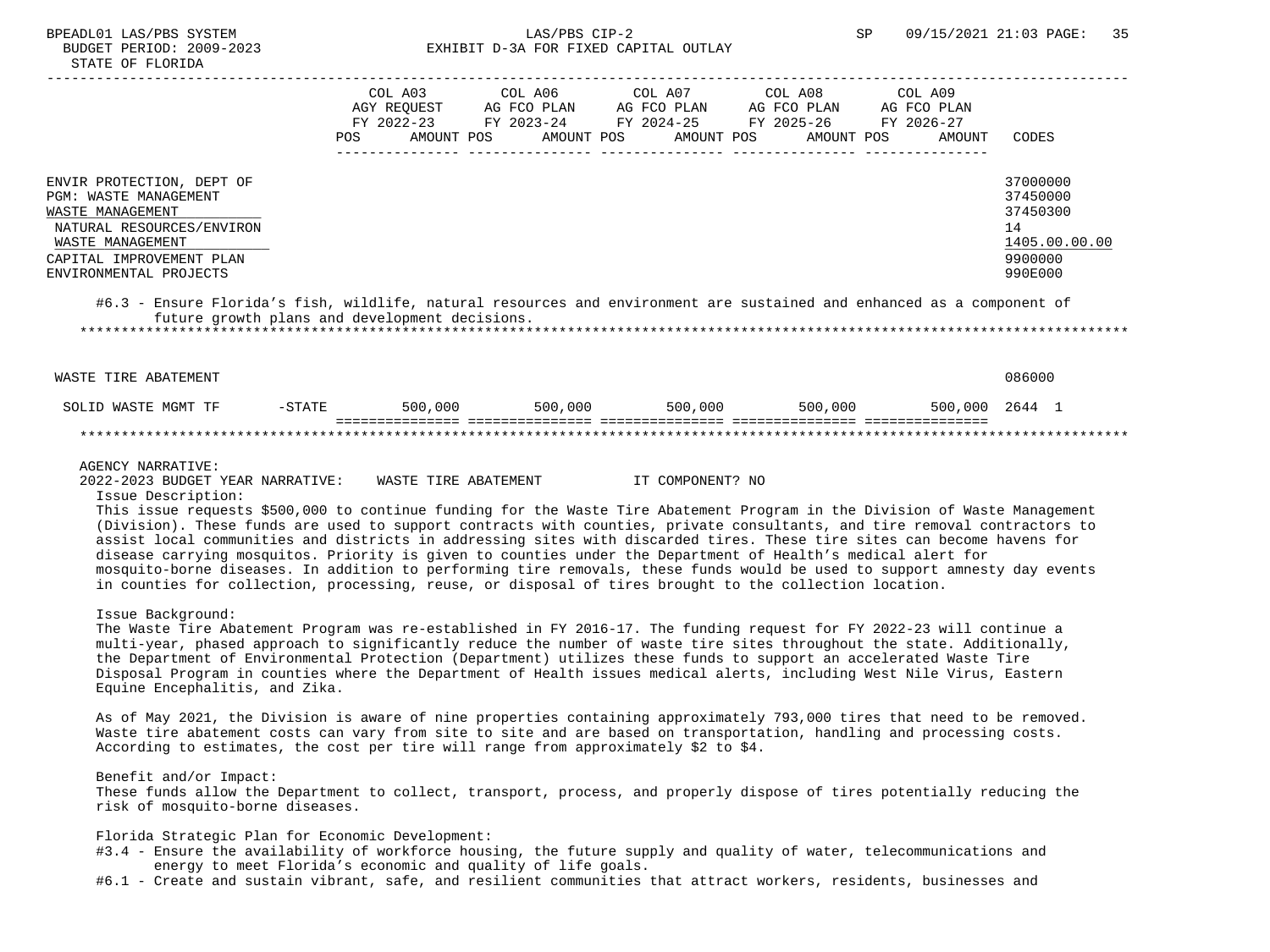|                                                                                                                                                                               | FY 2022-23<br>POS | COL A03<br>AGY REQUEST<br>AMOUNT POS | COL A06<br>AG FCO PLAN<br>FY 2023-24<br>AMOUNT POS | COL A07<br>AG FCO PLAN<br>FY 2024-25<br>AMOUNT POS | COL A08<br>AG FCO PLAN<br>FY 2025-26<br>AMOUNT POS | COL A09<br>AG FCO PLAN<br>FY 2026-27<br>AMOUNT | CODES                                                                         |
|-------------------------------------------------------------------------------------------------------------------------------------------------------------------------------|-------------------|--------------------------------------|----------------------------------------------------|----------------------------------------------------|----------------------------------------------------|------------------------------------------------|-------------------------------------------------------------------------------|
| ENVIR PROTECTION, DEPT OF<br>PGM: WASTE MANAGEMENT<br>WASTE MANAGEMENT<br>NATURAL RESOURCES/ENVIRON<br>WASTE MANAGEMENT<br>CAPITAL IMPROVEMENT PLAN<br>ENVIRONMENTAL PROJECTS |                   |                                      |                                                    |                                                    |                                                    |                                                | 37000000<br>37450000<br>37450300<br>14<br>1405.00.00.00<br>9900000<br>990E000 |
| visitors.                                                                                                                                                                     |                   |                                      |                                                    |                                                    |                                                    |                                                |                                                                               |

 #6.3 - Ensure Florida's fish, wildlife, natural resources and environment are sustained and enhanced as a component of future growth plans and development decisions. \*\*\*\*\*\*\*\*\*\*\*\*\*\*\*\*\*\*\*\*\*\*\*\*\*\*\*\*\*\*\*\*\*\*\*\*\*\*\*\*\*\*\*\*\*\*\*\*\*\*\*\*\*\*\*\*\*\*\*\*\*\*\*\*\*\*\*\*\*\*\*\*\*\*\*\*\*\*\*\*\*\*\*\*\*\*\*\*\*\*\*\*\*\*\*\*\*\*\*\*\*\*\*\*\*\*\*\*\*\*\*\*\*\*\*\*\*\*\*\*\*\*\*\*\*\*\*

| PETROLEUM TANKS CLEANUP |          |             |             |             |             |                    | 087889 |  |
|-------------------------|----------|-------------|-------------|-------------|-------------|--------------------|--------|--|
| INLAND PROTECTION TF    | $-STATE$ | 125,000,000 | 125,000,000 | 125,000,000 | 125,000,000 | 125,000,000 2212 1 |        |  |
|                         |          |             |             |             |             |                    |        |  |

## AGENCY NARRATIVE:

 2022-2023 BUDGET YEAR NARRATIVE: PETROLEUM TANKS CLEANUP IT COMPONENT? NO Issue Description:

 This issue requests \$125 million to continue funding for Petroleum Restoration Program in the Division of Waste Management (Division). Funding of \$115 million for the Petroleum Restoration Program is used to competitively procure contracts with private remediation cleanup and support contractors. Pursuant to Section 376.3071, F.S., contaminated sites are prioritized for cleanup based on their potential risk to human health and the environment; and pursuant to Subsection 376.3071(15), F.S., up to \$10 million will be used for the repair or replacement of petroleum storage tank systems that may have been damaged due to the storage of fuels blended with ethanol or biodiesel, or for preventive measures to reduce potential for such damage. This funding will allow the Department of Environmental Protection (Department) to continue remediation efforts and implementation of the ethanol/biodiesel program.

#### Issue Background:

 The Petroleum Restoration Program encompasses the technical oversight, management, and administrative activities necessary to prioritize, assess and cleanup sites contaminated by discharges of petroleum and petroleum products from stationary petroleum storage systems. These sites include those determined eligible for state-funded cleanup using qualified contractors selected through competitive procurement or recommended by the property owner or responsible party and state lead contractors under direct contract with the Department, as well as non-program or voluntary cleanup sites that are funded by responsible parties.

Sites or facilities may have more than one discharge.

 Total Rehabilitated - 11,800 Undergoing Rehabilitation - 4,205 Awaiting Rehabilitation - 3,524

 The Division will be addressing two petroleum cleanup mega projects over the next several years. The Petroleum Products Corporation mega project will be a joint effort between the EPA and the Department with the Department's cleanup costs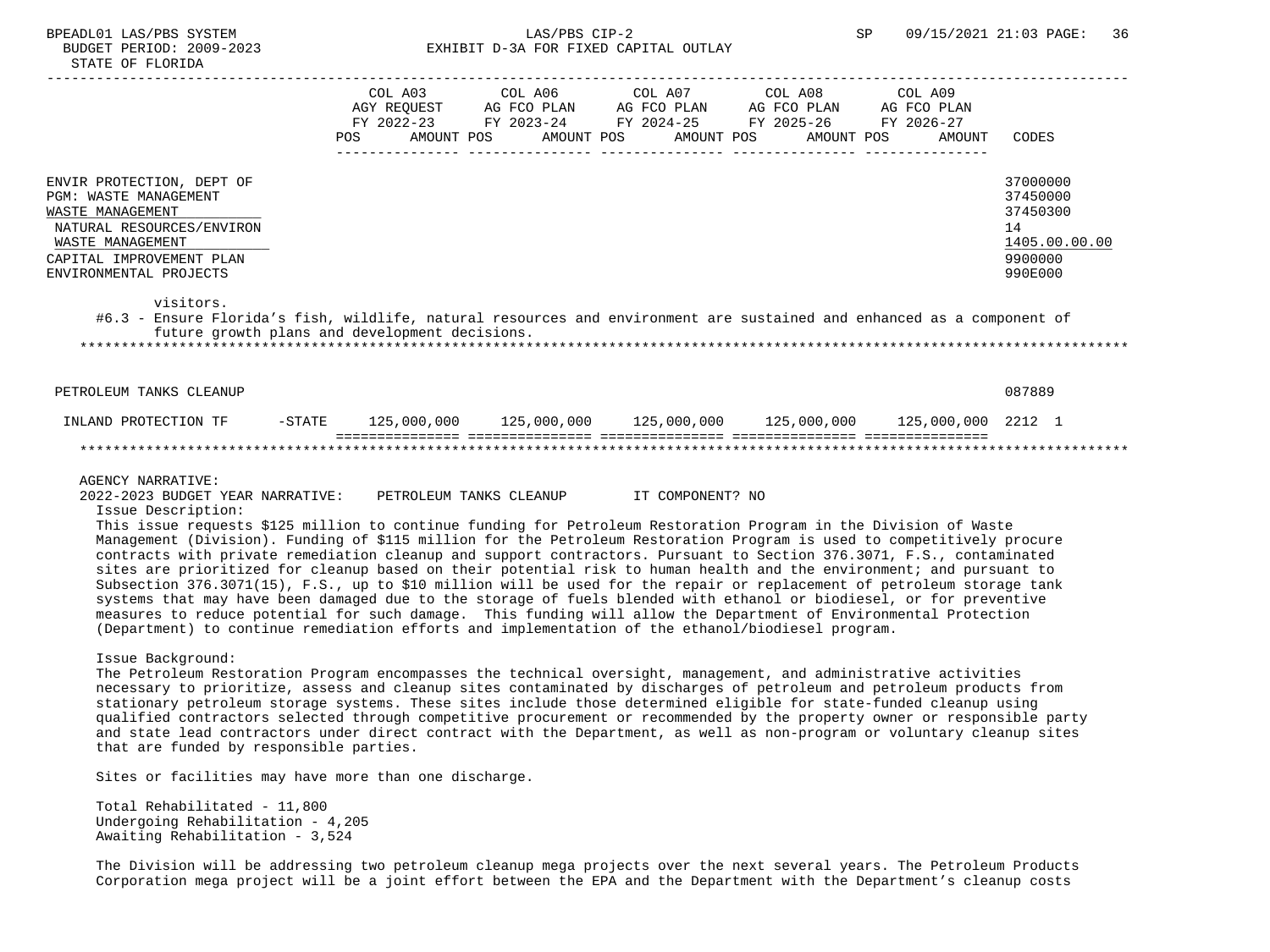|                                                                                                                                                                               | COL A03<br>AGY REOUEST<br>FY 2022-23<br>POS. | AMOUNT POS | COL A06<br>AG FCO PLAN<br>FY 2023-24<br>AMOUNT POS | COL A07<br>AG FCO PLAN<br>FY 2024-25<br>AMOUNT POS | COL A08<br>AG FCO PLAN<br>FY 2025-26<br>AMOUNT POS | COL A09<br>AG FCO PLAN<br>FY 2026-27<br>AMOUNT | CODES                                                                         |
|-------------------------------------------------------------------------------------------------------------------------------------------------------------------------------|----------------------------------------------|------------|----------------------------------------------------|----------------------------------------------------|----------------------------------------------------|------------------------------------------------|-------------------------------------------------------------------------------|
| ENVIR PROTECTION, DEPT OF<br>PGM: WASTE MANAGEMENT<br>WASTE MANAGEMENT<br>NATURAL RESOURCES/ENVIRON<br>WASTE MANAGEMENT<br>CAPITAL IMPROVEMENT PLAN<br>ENVIRONMENTAL PROJECTS |                                              |            |                                                    |                                                    |                                                    |                                                | 37000000<br>37450000<br>37450300<br>14<br>1405.00.00.00<br>9900000<br>990E000 |

 estimated at \$35 million. The Port Everglades Common Area mega project has a significant scope which will require coordinated efforts between the Port and the Department for slip expansions, with the first expansion having an estimated cost of \$25 million.

 In July 2021, the Division began providing fiscal relief to storage tank owners and operators with equipment that may have been damaged due to the storage of fuels blended with ethanol or biodiesel or for preventive measures to reduce potential for such damage.

In the first year of this program:

 Applications - 211 Total Requested - \$4,853,368 Total Potential Award - \$3,641,064

Benefit and/or Impact:

 This funding will continue to support ongoing and new petroleum restoration projects and repair, replacement, and prevent damage that may be caused by storing ethanol/biodiesel blended fuels. Cleanup and prevention of contaminated sites protects human health and the environment by reducing or eliminating exposure to toxic pollutants.

Florida Strategic Plan for Economic Development:

- #3.4 Ensure the availability of workforce housing, the future supply and quality of water, telecommunications and energy to meet Florida's economic and quality of life goals.
- #4.1 Ensure predictable legal, permitting and other regulatory processes meet changing business needs.
- #6.1 Create and sustain vibrant, safe, and resilient communities that attract workers, residents, businesses and visitors.
- #6.3 Ensure Florida's fish, wildlife, natural resources and environment are sustained and enhanced as a component of future growth plans and development decisions.

 HAZARD WASTE/SITE CLEANUP 088502 WATER QUALITY ASSURANCE TF-STATE 4,000,000 5,500,000 5,500,000 5,500,000 5,500,000 2780 1 =============== =============== =============== =============== =============== \*\*\*\*\*\*\*\*\*\*\*\*\*\*\*\*\*\*\*\*\*\*\*\*\*\*\*\*\*\*\*\*\*\*\*\*\*\*\*\*\*\*\*\*\*\*\*\*\*\*\*\*\*\*\*\*\*\*\*\*\*\*\*\*\*\*\*\*\*\*\*\*\*\*\*\*\*\*\*\*\*\*\*\*\*\*\*\*\*\*\*\*\*\*\*\*\*\*\*\*\*\*\*\*\*\*\*\*\*\*\*\*\*\*\*\*\*\*\*\*\*\*\*\*\*\*\* AGENCY NARRATIVE: 2022-2023 BUDGET YEAR NARRATIVE: HAZARD WASTE/SITE CLEANUP IT COMPONENT? NO Issue Description:

This issue requests \$4 million to continue funding for the Hazardous Waste Contaminated Site Cleanup Program in the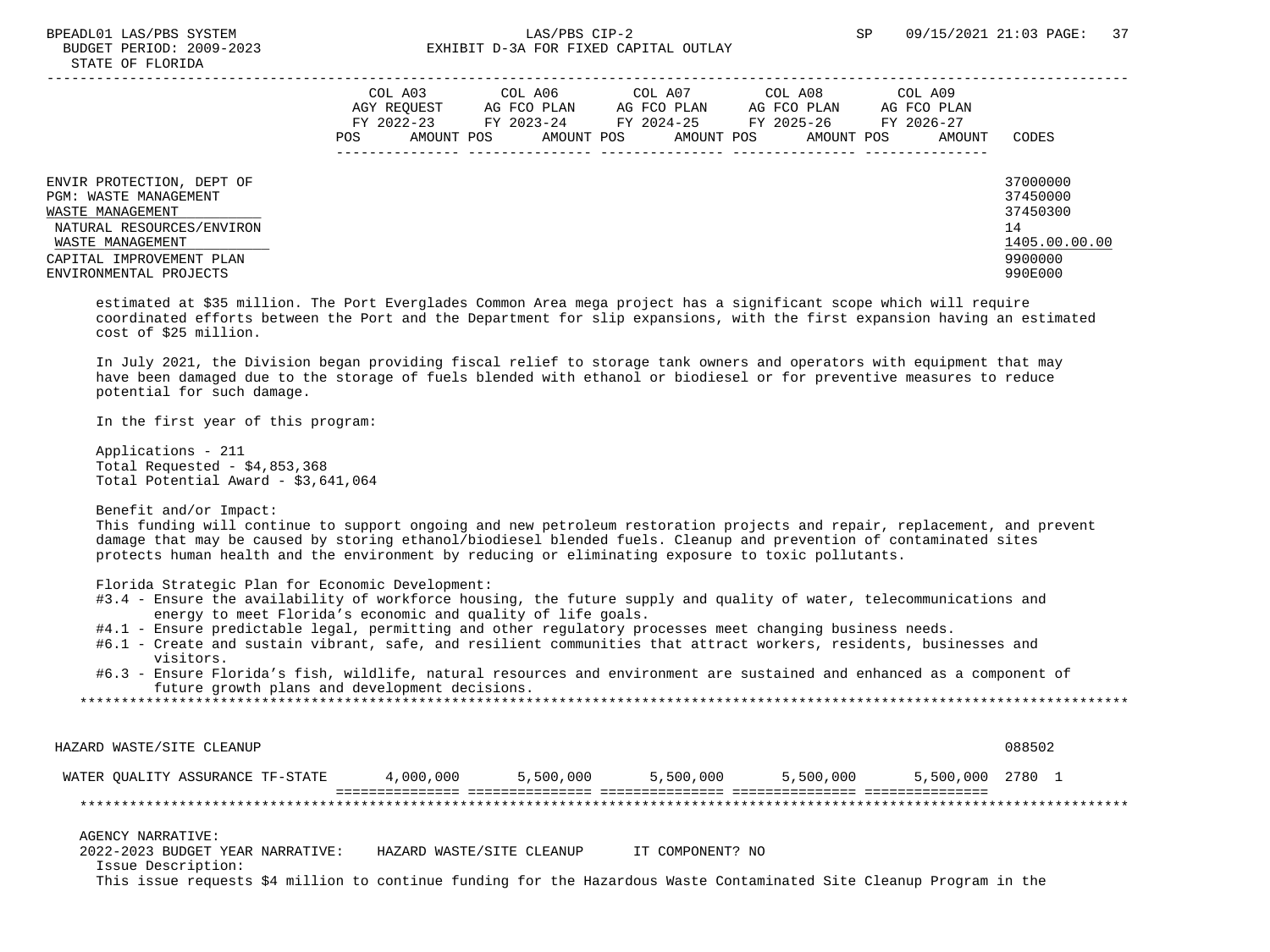# BPEADL01 LAS/PBS SYSTEM SALLAS/PBS CIP-2 SP 09/15/2021 21:03 PAGE: 38 BUDGET PERIOD: 2009-2023 EXHIBIT D-3A FOR FIXED CAPITAL OUTLAY

|                                                                                                                                                                               | COL A03<br>AGY REOUEST<br>FY 2022-23<br>POS | COL A06<br>AG FCO PLAN<br>FY 2023-24<br>AMOUNT POS<br>AMOUNT POS | COL A07<br>AG FCO PLAN<br>FY 2024-25<br>AMOUNT POS | COL A08<br>AG FCO PLAN<br>FY 2025-26<br>AMOUNT POS | COL A09<br>AG FCO PLAN<br>FY 2026-27<br>AMOUNT | CODES                                                                         |
|-------------------------------------------------------------------------------------------------------------------------------------------------------------------------------|---------------------------------------------|------------------------------------------------------------------|----------------------------------------------------|----------------------------------------------------|------------------------------------------------|-------------------------------------------------------------------------------|
| ENVIR PROTECTION, DEPT OF<br>PGM: WASTE MANAGEMENT<br>WASTE MANAGEMENT<br>NATURAL RESOURCES/ENVIRON<br>WASTE MANAGEMENT<br>CAPITAL IMPROVEMENT PLAN<br>ENVIRONMENTAL PROJECTS |                                             |                                                                  |                                                    |                                                    |                                                | 37000000<br>37450000<br>37450300<br>14<br>1405.00.00.00<br>9900000<br>990E000 |

 Division of Waste Management (Division). As authorized by Section 376.307, F.S., funds from this appropriation will enable the Department of Environmental Protection (Department) to conduct multi-year cleanup projects at sites contaminated by a variety of hazardous substances and perfluorooctanoic acid (PFOA) and perfluorooctane sulfonate (PFOS) which are part of a larger group of chemicals known as perfluoroalkyl and polyfluoroalkyl substances (PFAS). These contaminated sites pose a risk to human health and the environment. Typically, these are either abandoned sites or sites where responsible parties are insolvent and unable to fund cleanup activities. Site cleanup allows abandoned properties to be redeveloped and put back into productive use by business owners and real property owners. There are 65 state lead sites and 16 National Priorities List (NPL) Superfund sites funded by this issue.

## Issue Background:

 The Division continues to review known contaminated sites as part of the Department's compliance assistance process which evaluates progress and legal options to compel more timely and effective action by responsible parties. The Division and the Office of General Counsel work together to find responsible parties to perform site cleanup; if it is concluded that there are no viable responsible parties, then the site may be addressed under state-funded cleanup. These state-funded sites are evaluated to determine if immediate action is necessary based on potential risk to human health and the environment. The Division will conduct necessary site assessments to determine the extent of contamination on and off the source property, whether a source is continuing to release contaminants, or whether contamination is migrating, and will implement appropriate remedial action to address the contamination.

#### Benefit and/or Impact:

 This funding will support ongoing Hazardous Waste Contaminated Site projects. Cleanup of contaminated sites protects human health and the environment by reducing or eliminating exposure to toxic pollutants.

 Funding under this issue provides the state's 10% cost share for NPL sites currently undergoing remediation and funds for continued monitoring and operation and maintenance of active treatment systems, source removal actions and remedy design, supplemental assessment and well abandonment..

Florida Strategic Plan for Economic Development:

- #3.4 Ensure the availability of workforce housing, the future supply and quality of water, telecommunications and energy to meet Florida's economic and quality of life goals.
- #4.1 Ensure predictable legal, permitting, and other regulatory processes meet changing business needs.
- #6.1 Create and sustain vibrant, safe, and resilient communities that attract workers, residents, businesses and visitors.
- #6.3 Ensure Florida's fish, wildlife, natural resources and environment are sustained and enhanced as a component of future growth plans and development decisions.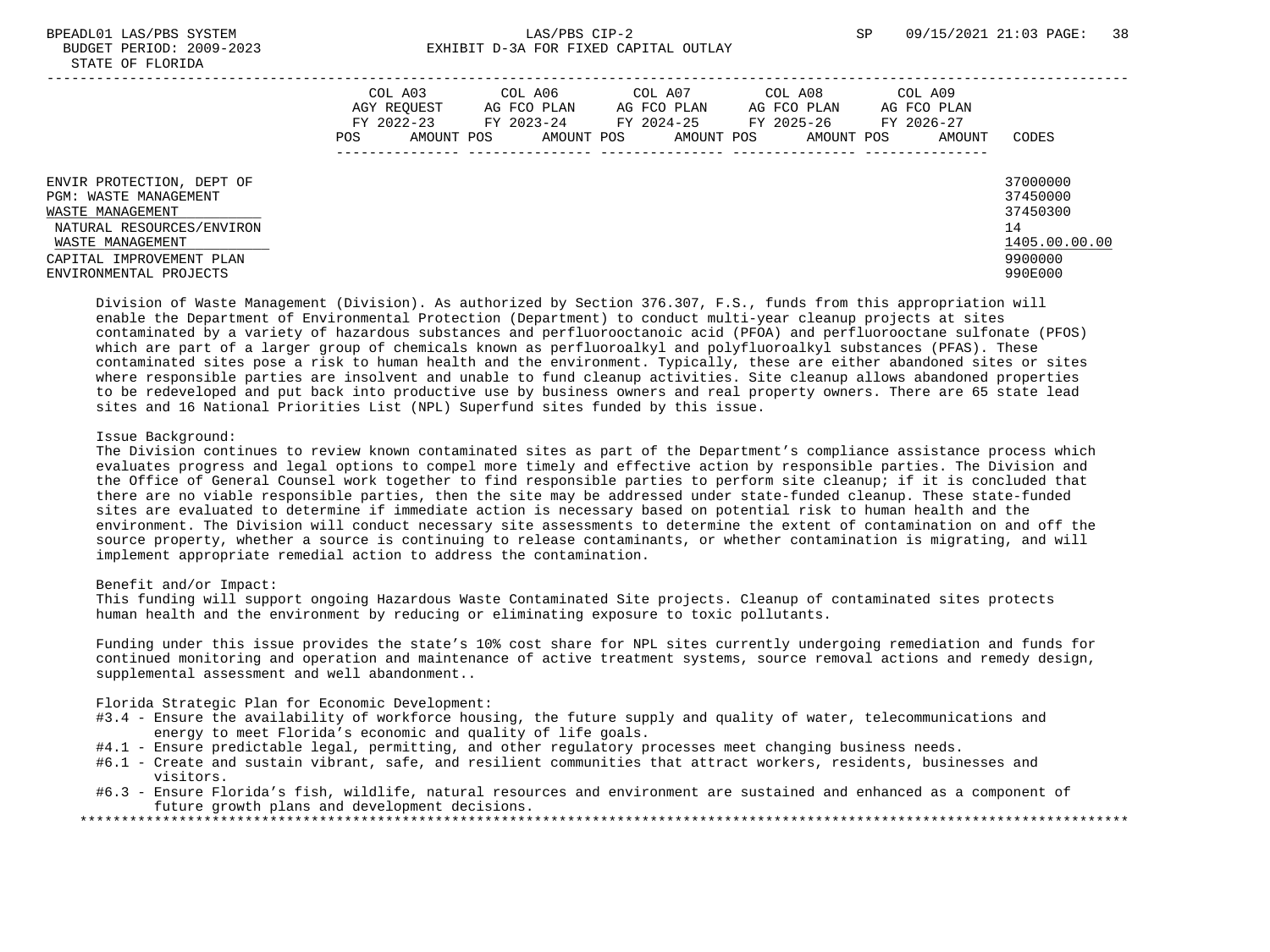|                                                                                                                                                                                                                                      | POS.   | COL A03<br>AGY REOUEST<br>FY 2022-23<br>AMOUNT POS | COL A06<br>AG FCO PLAN<br>FY 2023-24<br>AMOUNT POS | COL A07<br>AG FCO PLAN<br>FY 2024-25<br>AMOUNT POS | COL A08<br>AG FCO PLAN<br>FY 2025-26<br>AMOUNT POS | COL A09<br>AG FCO PLAN<br>FY 2026-27<br>AMOUNT | CODES                                                                                             |
|--------------------------------------------------------------------------------------------------------------------------------------------------------------------------------------------------------------------------------------|--------|----------------------------------------------------|----------------------------------------------------|----------------------------------------------------|----------------------------------------------------|------------------------------------------------|---------------------------------------------------------------------------------------------------|
| ENVIR PROTECTION, DEPT OF<br>PGM: WASTE MANAGEMENT<br>WASTE MANAGEMENT<br>NATURAL RESOURCES/ENVIRON<br>WASTE MANAGEMENT<br>CAPITAL IMPROVEMENT PLAN<br>ENVIRONMENTAL PROJECTS<br>G/A-LOC GOV/NONST ENT-FCO<br>SOLID WASTE MANAGEMENT |        |                                                    |                                                    |                                                    |                                                    |                                                | 37000000<br>37450000<br>37450300<br>14<br>1405.00.00.00<br>9900000<br>990E000<br>140000<br>140134 |
| SOLID WASTE MGMT TF                                                                                                                                                                                                                  | -STATE | 3,000,000                                          | 3,000,000                                          |                                                    | 3,000,000 3,000,000                                | 3,000,000 2644 1                               |                                                                                                   |
|                                                                                                                                                                                                                                      |        |                                                    |                                                    |                                                    |                                                    |                                                |                                                                                                   |

2022-2023 BUDGET YEAR NARRATIVE: SOLID WASTE MANAGEMENT IT COMPONENT? NO

Issue Description:

 This issue requests \$3 million to continue funding for the Small County Solid Waste Grant Program in the Division of Waste Management. Section 403.709, F.S. directs up to 37 percent of the revenues deposited into the Solid Waste Management Trust Fund be used for the waste tire abatement program and solid waste grant programs. These funds are used for the annual Small County Consolidated Grant Program which supports 32 counties with populations under 110,000 for activities relating to recycling, reducing the volume of municipal solid waste, disposal of hurricane debris, litter prevention and control, and general solid waste services.

## Issue Background:

 The 32 small counties with populations under 110,000 use these grants to help pay the costs of operating their solid waste programs. During FY 2022-23, counties will use these grants for a variety of solid waste related needs that include contracting for services to clean roads of litter, landfill tipping fees, the collection and recycling of waste tires, laboratory fees for analyzing groundwater samples, salaries for workers to perform waste spotting duties, maintaining access roads at landfills, quarterly inspections of landfill scales, hauling of leachate from the landfill, curbside pick-up of solid waste and equipment such as bulldozers for use at landfills.

#### Benefit and/or Impact:

 This grant program is an important tool to help small communities recycle their municipal solid wastes, address illegal tire dumping and provide proper hurricane debris disposal. Ensuring that solid waste is disposed of in an appropriate manner allows the state to continue to be an ideal home for citizens and businesses while providing a safe and beautiful landscape for tourists.

Florida Strategic Plan for Economic Development:

- #3.4 Ensure the availability of workforce housing, the future supply and quality of water, telecommunications and energy to meet Florida's economic and quality of life goals.
- #6.1 Create and sustain vibrant, safe, and resilient communities that attract workers, residents, businesses and visitors.
- #6.3 Ensure Florida's fish, wildlife, natural resources and environment are sustained and enhanced as a component of future growth plans and development decisions.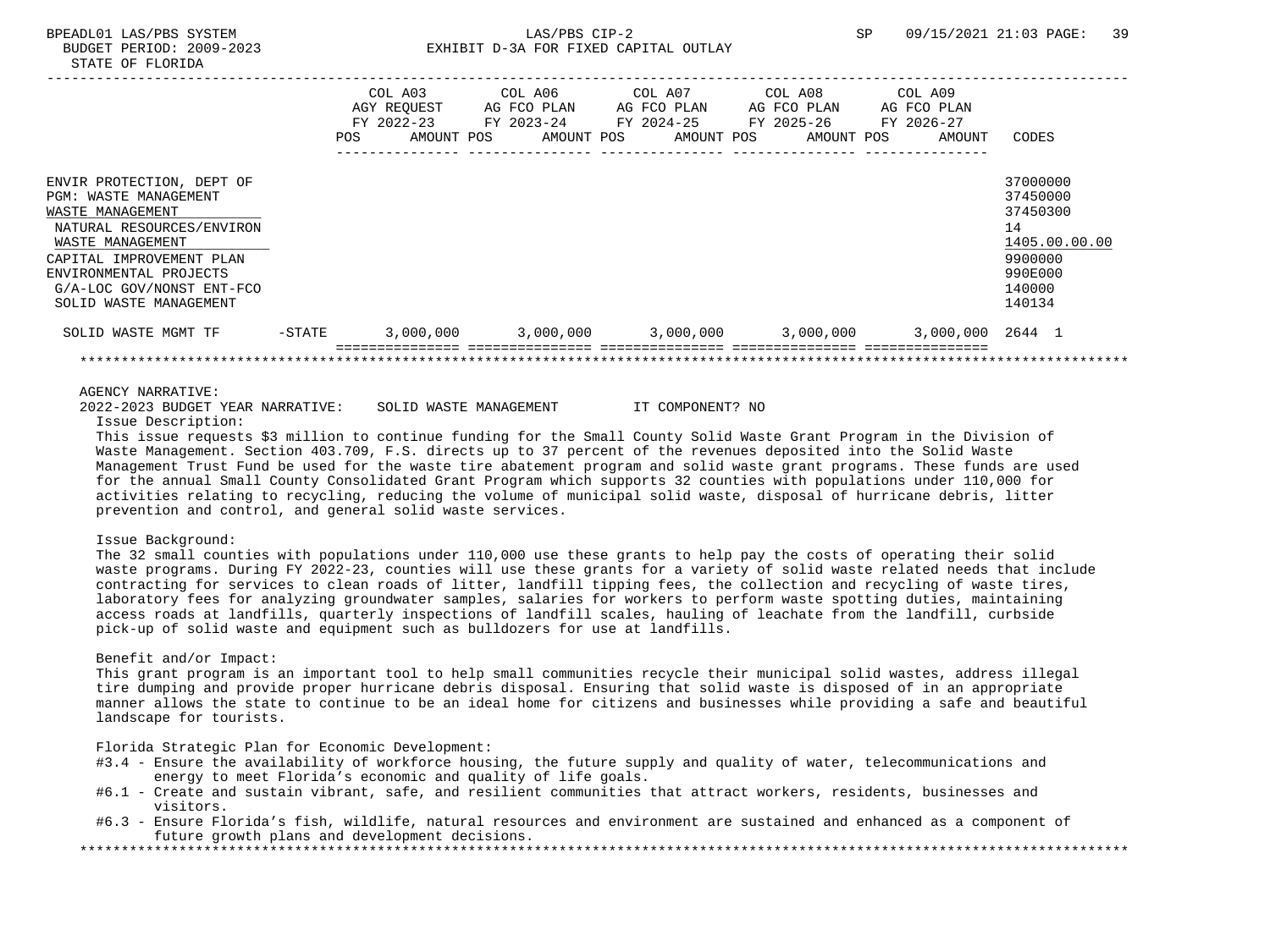|                                                                                                                                                                                                                                               | POS       | COL A03<br>AGY REOUEST<br>FY 2022-23<br>AMOUNT POS | COL A06<br>AG FCO PLAN<br>FY 2023-24<br>AMOUNT POS | COL A07<br>FY 2024-25 | AG FCO PLAN<br>AMOUNT POS | COL A08<br>AG FCO PLAN<br>FY 2025-26<br>AMOUNT POS | COL A09<br>AG FCO PLAN<br>FY 2026-27<br>AMOUNT | CODES                                                                                             |
|-----------------------------------------------------------------------------------------------------------------------------------------------------------------------------------------------------------------------------------------------|-----------|----------------------------------------------------|----------------------------------------------------|-----------------------|---------------------------|----------------------------------------------------|------------------------------------------------|---------------------------------------------------------------------------------------------------|
| ENVIR PROTECTION, DEPT OF<br><b>PGM: WASTE MANAGEMENT</b><br>WASTE MANAGEMENT<br>NATURAL RESOURCES/ENVIRON<br>WASTE MANAGEMENT<br>CAPITAL IMPROVEMENT PLAN<br>ENVIRONMENTAL PROJECTS<br>G/A-LOC GOV/NONST ENT-FCO<br>G/A-REEF PROT/TIRE ABATE |           |                                                    |                                                    |                       |                           |                                                    |                                                | 37000000<br>37450000<br>37450300<br>14<br>1405.00.00.00<br>9900000<br>990E000<br>140000<br>141132 |
| SOLID WASTE MGMT TF                                                                                                                                                                                                                           | $-$ STATE | 3,000,000                                          | 3,000,000                                          |                       | 3,000,000                 | 3,000,000                                          | 3,000,000 2644 1                               |                                                                                                   |
|                                                                                                                                                                                                                                               |           |                                                    |                                                    |                       |                           |                                                    |                                                |                                                                                                   |

2022-2023 BUDGET YEAR NARRATIVE: G/A-REEF PROT/TIRE ABATE IT COMPONENT? NO

Issue Description:

 This issue requests \$3 million to continue funding for Reef Protection and Tire Abatement in the Division of Waste Management (Division). In recent years, Florida's reefs have experienced declines due to a combination of factors, including coral disease, coral bleaching, higher ocean temperatures and human impacts. In 2006, elkhorn and staghorn coral were listed as threatened species under the Endangered Species Act. These funds will allow the Department of Environmental Protection (Department) to identify which reef systems are in danger of damage by solid waste that has either been dumped illegally or by natural occurrences. In addition, it will allow the Department to continue ongoing efforts to remove debris that threatens the delicate ecosystems that are Florida's reefs.

#### Issue Background:

 Florida is the only state in the continental United States with extensive shallow reef formations near its coasts. Reefs create specialized habitats that provide shelter, food, and breeding sites for numerous plants and animals. Reefs lay the foundation for a dynamic ecosystem with tremendous biodiversity. Florida's coral reef stretches approximately 350 linear miles from Dry Tortugas National Park west of the Florida Keys to the St. Lucie Inlet in Martin County.

 Monitoring data from 105 stations in the Florida Keys revealed a 44 percent decline in reef cover from 1996-2005. Due to the fact that reefs are very slow-growing, this loss represents a serious and significant threat to local reef ecosystems. While reefs can withstand varying levels of natural disturbance, they may not be as resilient to human-induced stresses. In southeast Florida, coastal resources are under intense stress resulting from high population densities and coastal development. The Division has used Solid Waste Management Trust Fund appropriations for the past five years for solid waste removal efforts related to reefs. The specific funded effort supports ongoing removal of tires off the coast of Broward County that have become a detriment to the reef ecosystem. So far, the Division has facilitated the removal of about 580,000 tires with approximately 592,000 remaining to be removed. This request would support these ongoing efforts and provide the Division flexibility to address additional solid waste impacts to reef ecosystems should the need arise.

## Benefit and/or Impact:

 The various reefs create an environment that is ecologically diverse and productive, one that supports many other aquatic plants and animals that make southeast Florida reefs their home. Ensuring diverse and healthy ecosystems around the state not only protects threatened species, it also makes the state an ideal destination for millions of tourists.

Florida Strategic Plan for Economic Development: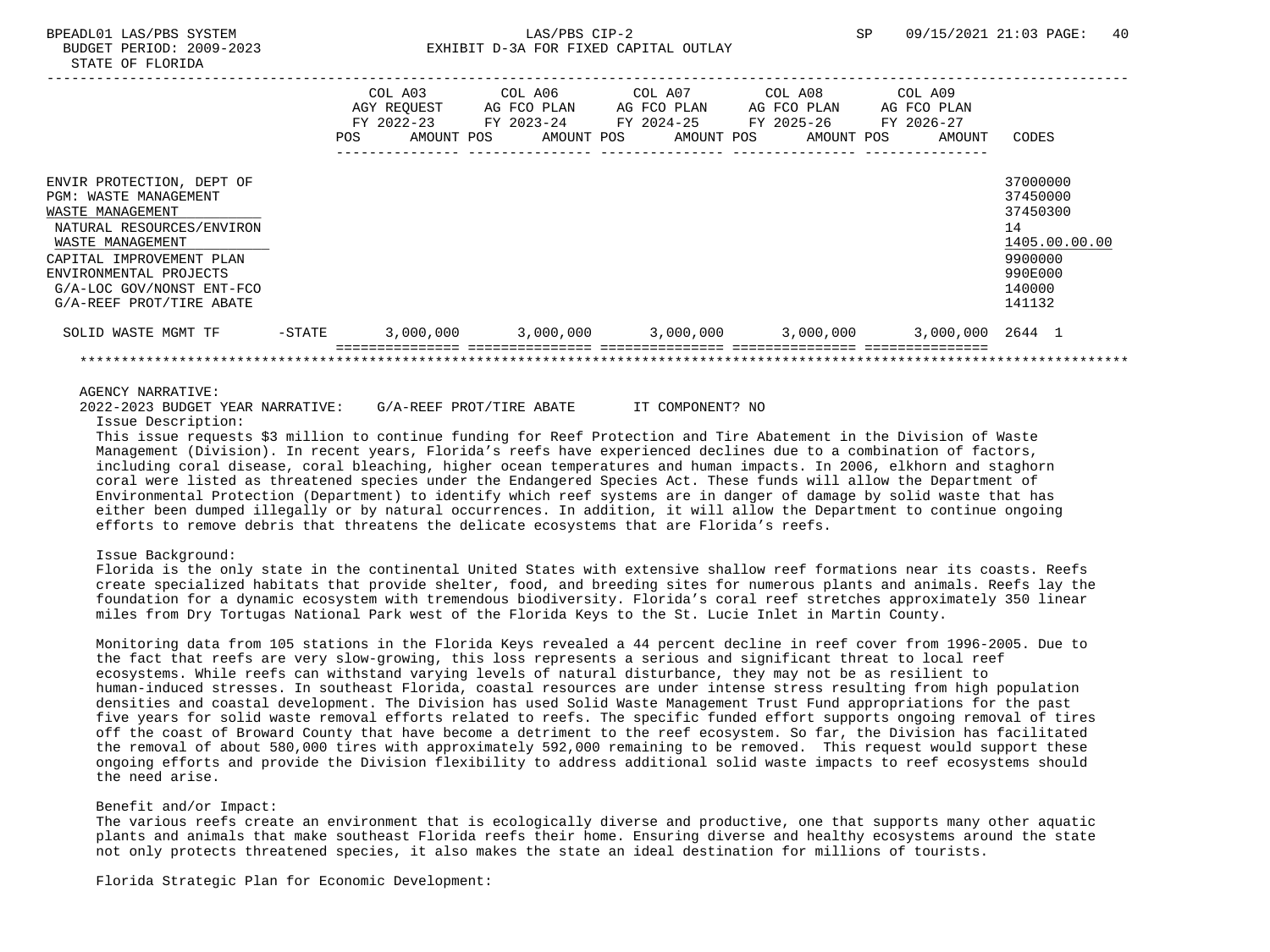| COL A03 COL A06 COL A07 COL A08 COL A09                                                                                                                                               |                 |
|---------------------------------------------------------------------------------------------------------------------------------------------------------------------------------------|-----------------|
| AGY REQUEST AG FCO PLAN AG FCO PLAN AG FCO PLAN AG FCO PLAN                                                                                                                           |                 |
| FY 2022-23 FY 2023-24 FY 2024-25 FY 2025-26 FY 2026-27                                                                                                                                |                 |
| AMOUNT POS AMOUNT POS AMOUNT POS AMOUNT POS<br>POS                                                                                                                                    | AMOUNT<br>CODES |
|                                                                                                                                                                                       |                 |
| ENVIR PROTECTION, DEPT OF                                                                                                                                                             | 37000000        |
| <b>PGM: WASTE MANAGEMENT</b>                                                                                                                                                          | 37450000        |
| WASTE MANAGEMENT                                                                                                                                                                      | 37450300        |
| NATURAL RESOURCES/ENVIRON                                                                                                                                                             | 14              |
| WASTE MANAGEMENT                                                                                                                                                                      | 1405.00.00.00   |
| CAPITAL IMPROVEMENT PLAN                                                                                                                                                              | 9900000         |
| ENVIRONMENTAL PROJECTS                                                                                                                                                                | 990E000         |
| visitors.<br>#6.3 - Ensure Florida's fish, wildlife, natural resources and environment are sustained and enhanced as a component of<br>future growth plans and development decisions. |                 |
| TOTAL: ENVIRONMENTAL PROJECTS<br>TOTAL ISSUE 142,500,000 145,500,000 145,500,000 145,500,000 145,500,000                                                                              | 990E000         |
|                                                                                                                                                                                       |                 |
|                                                                                                                                                                                       |                 |
| ESTIMATED EXPENDITURES - FIXED<br>CAPITAL OUTLAY                                                                                                                                      | 990I000         |
| FIXED CAPITAL OUTLAY                                                                                                                                                                  | 080000          |
| DEBT SERVICE                                                                                                                                                                          | 089270          |
|                                                                                                                                                                                       |                 |
| 6,085,157<br>INLAND PROTECTION TF -STATE                                                                                                                                              | 2212 1          |
| TOTAL: WASTE MANAGEMENT                                                                                                                                                               | 1405.00.00.00   |
| BY FUND TYPE                                                                                                                                                                          |                 |
| TRUST FUNDS 148,586,882 151,585,882 145,500,000 145,500,000 145,500,000 2000                                                                                                          |                 |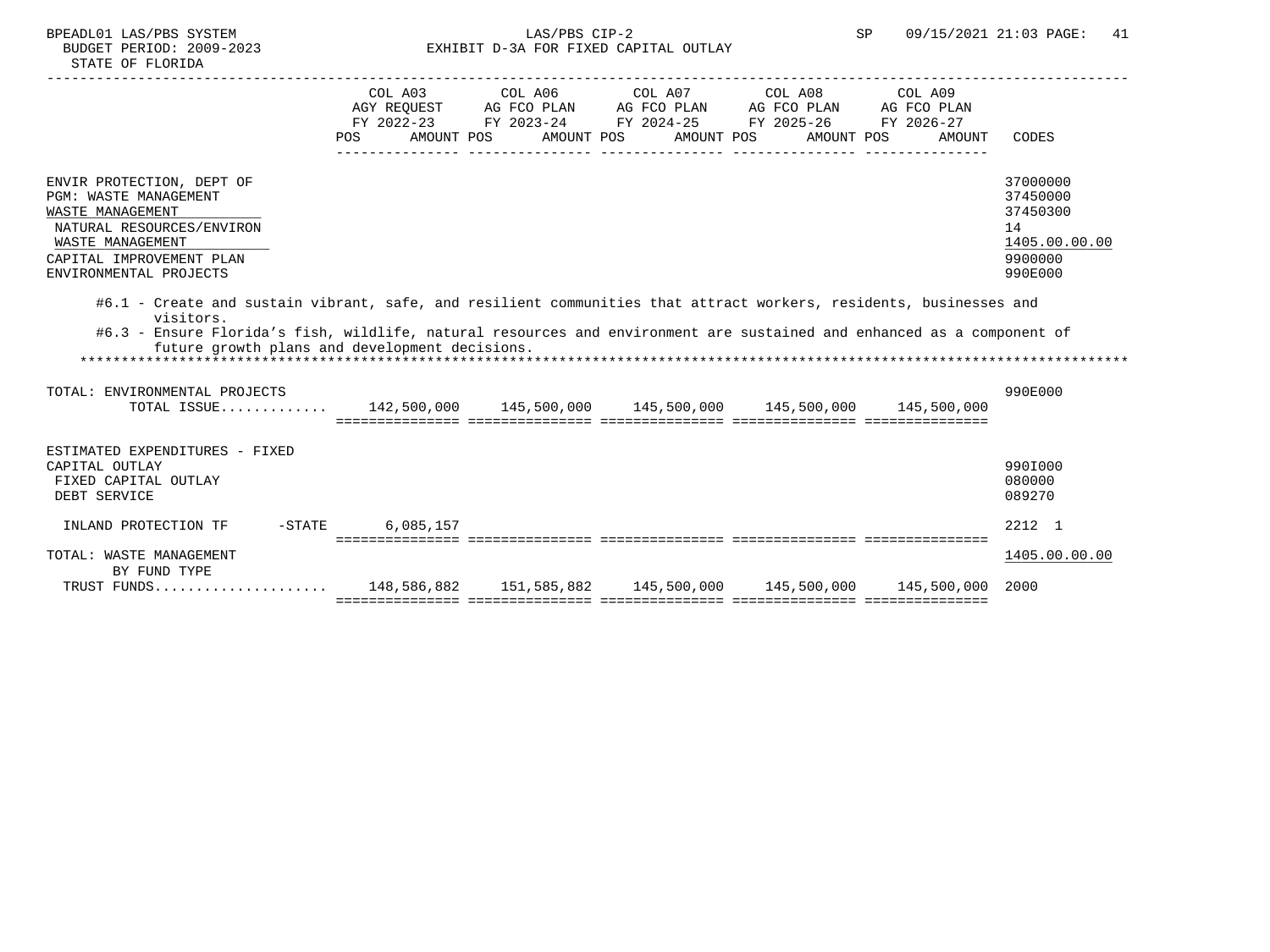|                                                                                                                                                                                                                                                                                     | POS | COL A03<br>AGY REOUEST<br>FY 2022-23<br>AMOUNT POS | AG FCO PLAN<br>FY 2023-24<br>AMOUNT POS |  | AG FCO PLAN<br>AMOUNT POS | AG FCO PLAN<br>FY 2024-25 FY 2025-26<br>AMOUNT POS | COL A09<br>AG FCO PLAN<br>FY 2026-27<br>AMOUNT                        | CODES                                                                                             |
|-------------------------------------------------------------------------------------------------------------------------------------------------------------------------------------------------------------------------------------------------------------------------------------|-----|----------------------------------------------------|-----------------------------------------|--|---------------------------|----------------------------------------------------|-----------------------------------------------------------------------|---------------------------------------------------------------------------------------------------|
| ENVIR PROTECTION, DEPT OF<br><b>PGM: RECREATION &amp; PARKS</b><br>STATE PARK OPERATIONS<br>NATURAL RESOURCES/ENVIRON<br>RECREATIONAL RESOURCES<br>CAPITAL IMPROVEMENT PLAN<br>GRANTS AND AIDS - FIXED CAPITAL<br>OUTLAY<br>G/A-LOC GOV/NONST ENT-FCO<br>FED LAND/WATER CONSV/GRNTS |     |                                                    |                                         |  |                           |                                                    |                                                                       | 37000000<br>37500000<br>37500300<br>14<br>1401.00.00.00<br>9900000<br>990G000<br>140000<br>140001 |
| FEDERAL GRANTS TRUST FUND -FEDERL                                                                                                                                                                                                                                                   |     | 13,500,000                                         |                                         |  |                           |                                                    | $10,000,000$ $10,000,000$ $10,000,000$ $10,000$ $10,000,000$ $2261$ 3 |                                                                                                   |

2022-2023 BUDGET YEAR NARRATIVE: FED LAND/WATER CONSV/GRNTS IT COMPONENT? NO

Issue Description:

 This issue requests \$13.5 million in spending authority for the Land and Water Conservation Fund (LWCF) Program. The LWCF is a competitive program that provides grants to local governments for public outdoor recreational opportunities through land acquisition and the construction of facilities such as playgrounds, picnic areas and ball fields.

#### Issue Background:

 The Department of Environmental Protection (Department) administers the LWCF Program on behalf of the U.S. Department of the Interior, National Park Service. All local governmental entities with the legal responsibility for providing public outdoor recreational sites and facilities may apply for these funds during a submission period. The eligible applicants are evaluated according to Florida Administrative Code and the LWCF Manual and scores are assigned to each project. A priority list is submitted and approved by the Secretary of the Department and then submitted to the National Park Service for final review and award. A small percentage of funds may be used for administrative and educational needs such as grant materials, conducting workshops, technical assistance materials and travel. Funds may also be used to hire temporary employees to administer the program.

#### Benefit and/or Impact:

 Most of the work created by this funding will be contracted to private vendors, creating an undetermined number of private sector jobs and an indeterminate amount of economic impact. This budget will allow the Division of Recreation and Parks to receive funds and award grants to local governments which will increase recreational opportunities throughout the state.

Florida Strategic Plan for Economic Development:

- #2.4 Brand and consistently market Florida as the best state for business.
- #5.3 Strengthen local, regional and statewide partnerships to accomplish Florida's economic and quality of life and quality places goals.
- #5.4 Provide local, regional and statewide assistance for the protection, provision and resiliency of resources and infrastructure.
- #6.1 Create and sustain vibrant, safe, healthy and resilient communities that attract workers, residents, businesses, and visitors.
- #6.2 Ensure Floridians in all communities and life stages have opportunities to achieve healthier outcomes and societal contributions.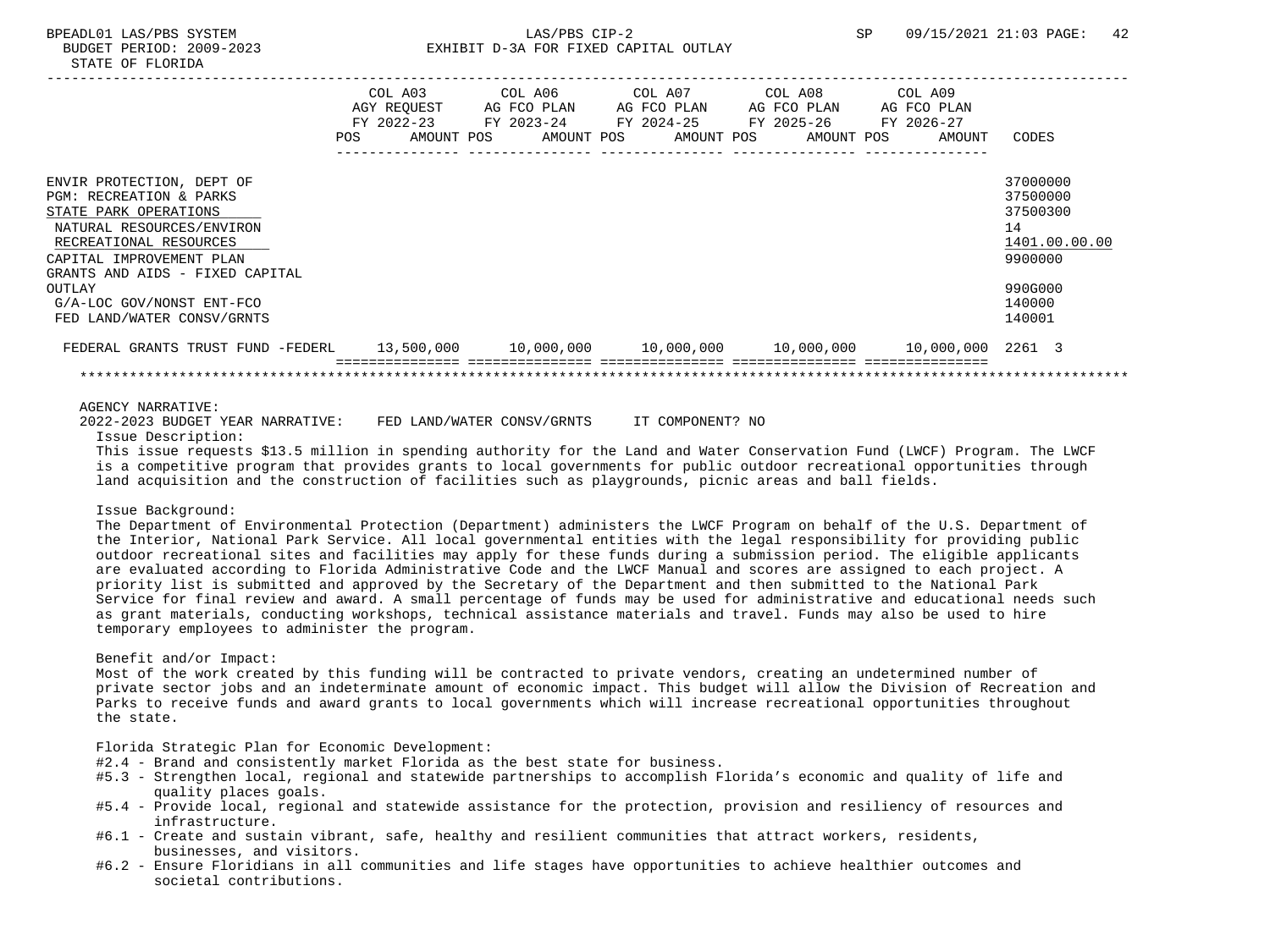|                                                                                                                                                                                                                                                                   | COL A03<br>FY 2022-23<br>POS | COL A06<br>AGY REQUEST AG FCO PLAN<br>FY 2023-24<br>AMOUNT POS | COL A07<br>AG FCO PLAN AG FCO PLAN<br>FY 2024-25 FY 2025-26<br>AMOUNT POS | COL A08<br>AMOUNT POS AMOUNT POS | COL A09<br>AG FCO PLAN<br>FY 2026-27<br>AMOUNT | CODES                                                              |
|-------------------------------------------------------------------------------------------------------------------------------------------------------------------------------------------------------------------------------------------------------------------|------------------------------|----------------------------------------------------------------|---------------------------------------------------------------------------|----------------------------------|------------------------------------------------|--------------------------------------------------------------------|
| ENVIR PROTECTION, DEPT OF<br>PGM: RECREATION & PARKS<br>STATE PARK OPERATIONS<br>NATURAL RESOURCES/ENVIRON<br>RECREATIONAL RESOURCES<br>CAPITAL IMPROVEMENT PLAN<br>GRANTS AND AIDS - FIXED CAPITAL                                                               |                              |                                                                |                                                                           |                                  |                                                | 37000000<br>37500000<br>37500300<br>14<br>1401.00.00.00<br>9900000 |
| OUTLAY                                                                                                                                                                                                                                                            |                              |                                                                |                                                                           |                                  |                                                | 990G000                                                            |
| #6.3 - Ensure Florida's fish, wildlife, natural resources and environment are sustained and enhanced as a component of<br>future growth plans and development decisions.<br>#6.4 - Promote, protect and preserve Florida's rich historical and cultural heritage. |                              |                                                                |                                                                           |                                  |                                                |                                                                    |
| FL RECR DEV ASST GRANTS                                                                                                                                                                                                                                           |                              |                                                                |                                                                           |                                  |                                                | 140002                                                             |
| LAND ACQUISITION TF<br>-STATE                                                                                                                                                                                                                                     |                              |                                                                |                                                                           |                                  |                                                |                                                                    |
|                                                                                                                                                                                                                                                                   |                              |                                                                |                                                                           |                                  |                                                |                                                                    |

 2022-2023 BUDGET YEAR NARRATIVE: FL RECR DEV ASST GRANTS IT COMPONENT? NO Issue Description:

 This issue requests \$10 million in Florida Forever funding for the Florida Recreation Development Assistance Program (FRDAP). FRDAP provides competitive recreational grants to local governments. This competitive, reimbursement grant program provides financial assistance for the acquisition and/or development of land for public outdoor recreation. Eligible participants include all county governments, municipalities, and other legally constituted local governmental entities in Florida with the responsibility for providing outdoor recreational sites and facilities for the general public.

 The requested resources will allow achievement of the Statewide Comprehensive Outdoor Recreation Plan goals and priorities. These goals and priorities include:

- increasing the promotion of active and healthy lifestyles in the outdoors;
- expanding the number of recreation facilities, programs and opportunities in urban and rural communities;
- enhancing the diversity of recreation participants through the development of inclusive and welcoming programs and facilities;
- improving universal accessibility on all public lands;
- augmenting coordination among agencies and providers to better connect communities to local and regional parks and trails; and
- promoting the economic benefits of outdoor recreation and ecotourism in Florida.

### Issue Background:

 FRDAP is part of Florida Forever which is Florida's premier conservation and recreation land acquisition program, a blueprint for conserving natural resources and renewing Florida's commitment to conserve the state's natural and cultural heritage. During the last funding cycle, October of 2020, the Department of Environmental Protection received 107 applications demonstrating the popularity of the program.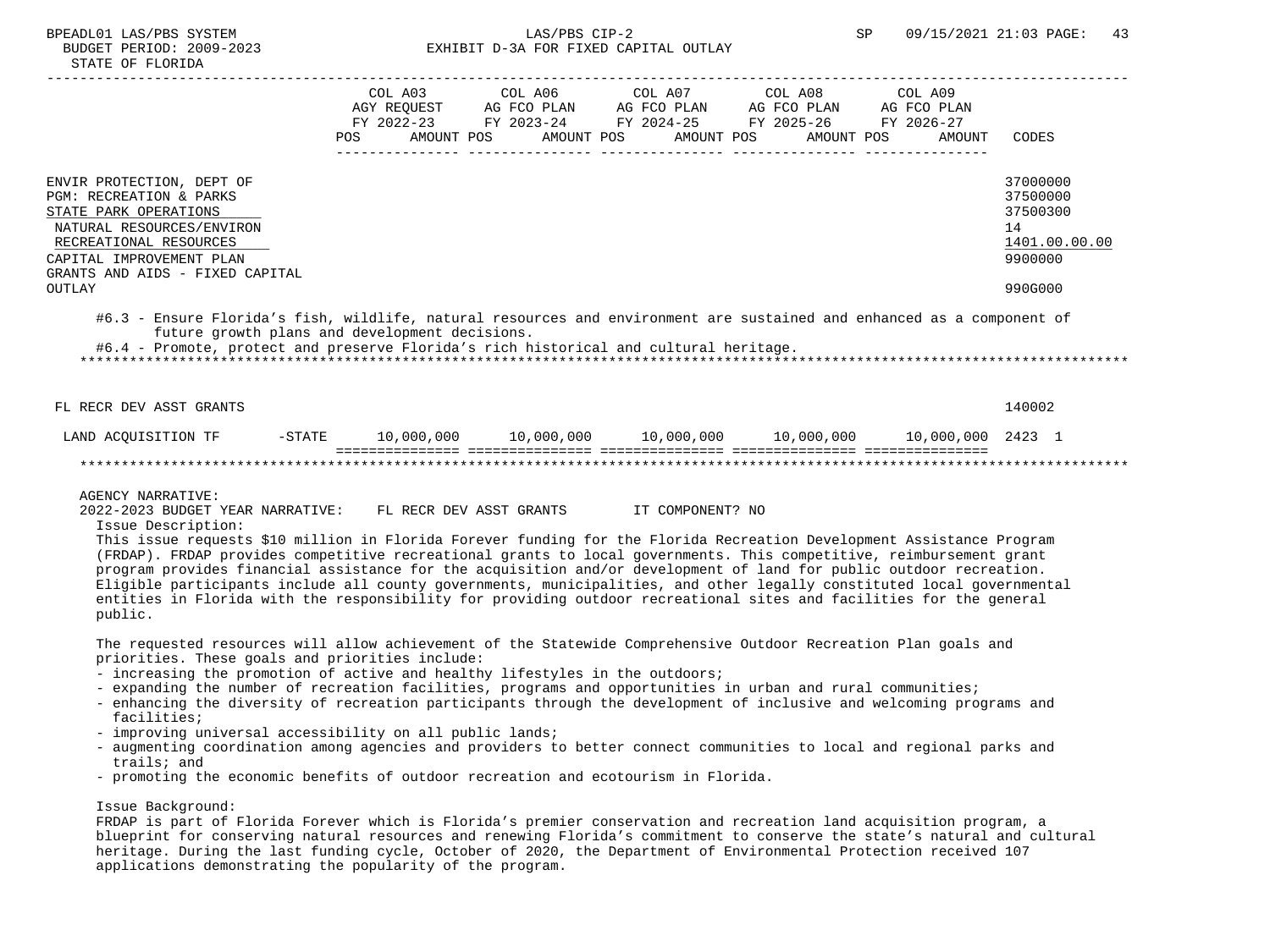|                                                                                                                                                                                                               | COL A03<br>AGY REOUEST<br>FY 2022-23<br>POS | AMOUNT POS | COL A06<br>AG FCO PLAN<br>FY 2023-24 | AMOUNT POS | COL A07<br>AG FCO PLAN<br>FY 2024-25 FY 2025-26<br>AMOUNT POS | COL A08<br>AG FCO PLAN<br>AMOUNT POS | COL A09<br>AG FCO PLAN<br>FY 2026-27<br>AMOUNT | CODES                                                                         |
|---------------------------------------------------------------------------------------------------------------------------------------------------------------------------------------------------------------|---------------------------------------------|------------|--------------------------------------|------------|---------------------------------------------------------------|--------------------------------------|------------------------------------------------|-------------------------------------------------------------------------------|
| ENVIR PROTECTION, DEPT OF<br>PGM: RECREATION & PARKS<br>STATE PARK OPERATIONS<br>NATURAL RESOURCES/ENVIRON<br>RECREATIONAL RESOURCES<br>CAPITAL IMPROVEMENT PLAN<br>GRANTS AND AIDS - FIXED CAPITAL<br>OUTLAY |                                             |            |                                      |            |                                                               |                                      |                                                | 37000000<br>37500000<br>37500300<br>14<br>1401.00.00.00<br>9900000<br>990G000 |

Benefit and/or Impact:

 The needs of urban, suburban and small communities in the state for high-quality outdoor recreational opportunities are in great demand. The funding of Florida Forever through the FRDAP program places an emphasis on acquiring, protecting, preserving open space and providing recreation properties within local communities that are in many cases limited by developed property. FRDAP also enables the state to develop a diverse, connected and balanced system of outdoor recreational resources, facilities and programs that help meet the resident and tourist demand for outdoor recreation and conservation of natural and cultural resources that help ensure high-quality recreation experiences. Most of the work created by this funding will be contracted to private vendors, creating an undetermined number of private sector jobs and an indeterminate amount of economic impact.

Florida Strategic Plan for Economic Development:

#2.4 - Brand and consistently market Florida as the best state for business.

- #5.3 Strengthen local, regional and statewide partnerships to accomplish Florida's economic and quality of life and quality places goals.
- #6.1 Create and sustain vibrant, safe, healthy and resilient communities that attract workers, residents, businesses, and visitors.
- #6.2 Ensure Floridians in all communities and life stages have opportunities to achieve healthier outcomes and societal contributions.
- #6.3 Ensure Florida's fish, wildlife, natural resources and environment are sustained and enhanced as a component of future growth plans and development decisions.

#6.4 - Promote, protect and preserve Florida's rich historical and cultural heritage.

\*\*\*\*\*\*\*\*\*\*\*\*\*\*\*\*\*\*\*\*\*\*\*\*\*\*\*\*\*\*\*\*\*\*\*\*\*\*\*\*\*\*\*\*\*\*\*\*\*\*\*\*\*\*\*\*\*\*\*\*\*\*\*\*\*\*\*\*\*\*\*\*\*\*\*\*\*\*\*\*\*\*\*\*\*\*\*\*\*\*\*\*\*\*\*\*\*\*\*\*\*\*\*\*\*\*\*\*\*\*\*\*\*\*\*\*\*\*\*\*\*\*\*\*\*\*\*

| NAT'L REC TRAIL GRANTS            |           |           |           |           |                  | 140185 |
|-----------------------------------|-----------|-----------|-----------|-----------|------------------|--------|
| FEDERAL GRANTS TRUST FUND -FEDERL | 2,600,000 | 3,000,000 | 3,000,000 | 3,000,000 | 3,000,000 2261 3 |        |
|                                   |           |           |           |           |                  |        |

#### AGENCY NARRATIVE:

 2022-2023 BUDGET YEAR NARRATIVE: NAT'L REC TRAIL GRANTS IT COMPONENT? NO Issue Description: This issue requests \$2.6 million in spending authority for pass through grants to local governments. Funds are received from the Federal Department of Transportation for the Recreational Trails Program (RTP).

 The RTP provides grant funds to local governments to develop and maintain recreational trails and trail-related facilities for both non-motorized and motorized recreational trail uses. Examples of trail uses include: hiking, bicycling, in-line skating, equestrian use, off-road motorcycling, all-terrain vehicle riding, four-wheel driving or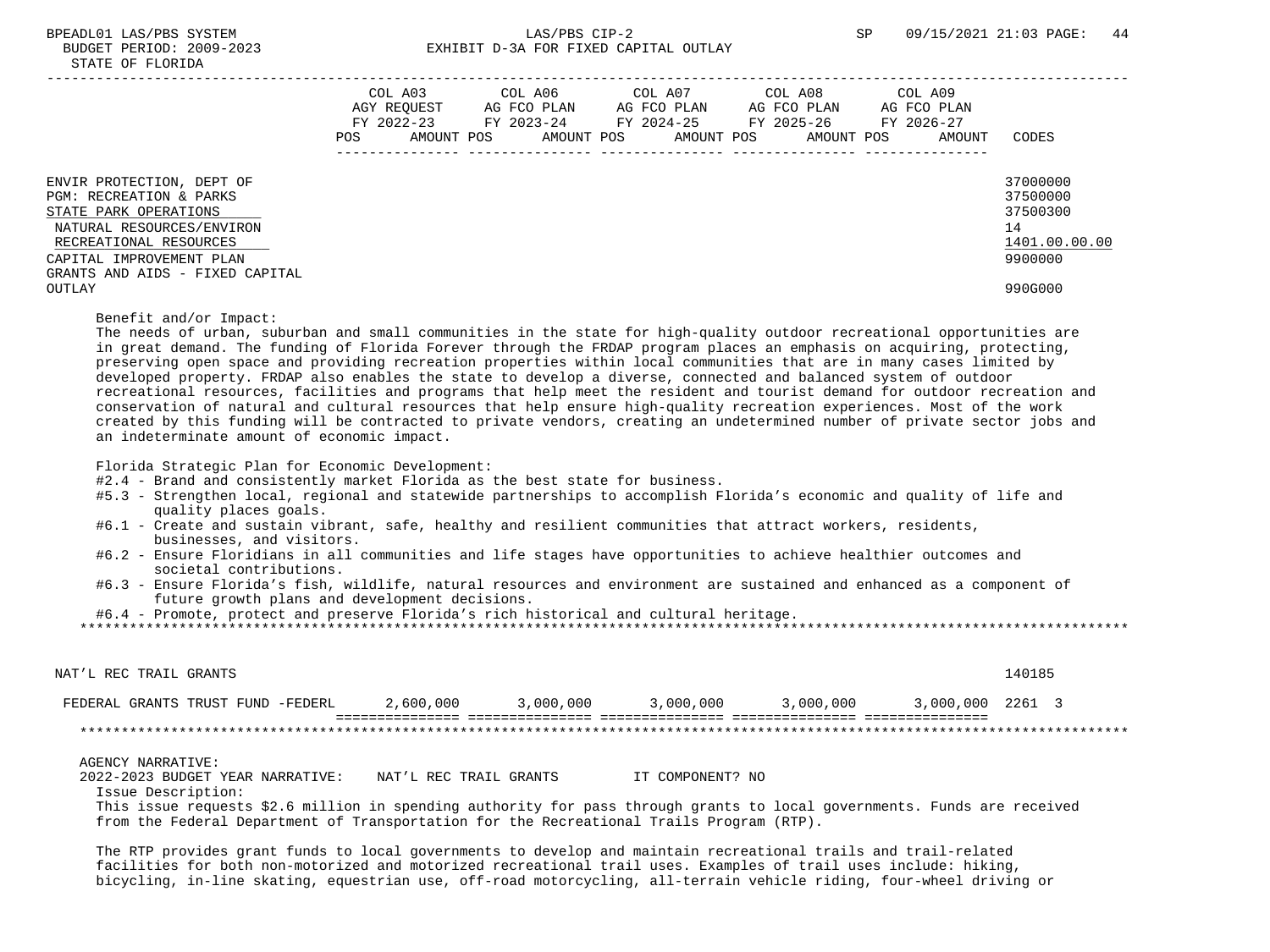# BPEADL01 LAS/PBS SYSTEM  $LAS/PBS$  CIP-2 SP 09/15/2021 21:03 PAGE: 45 BUDGET PERIOD: 2009-2023 EXHIBIT D-3A FOR FIXED CAPITAL OUTLAY

|                                                                                                                                                                                                     | POS | COL A03<br>AGY REOUEST<br>$FY$ 2022-23<br>AMOUNT POS | COL A06<br>AG FCO PLAN<br>FY 2023-24<br>AMOUNT POS | COL A07<br>AG FCO PLAN<br>FY 2024-25<br>AMOUNT POS | COL A08<br>AG FCO PLAN<br>FY 2025-26<br>AMOUNT POS | COL A09<br>AG FCO PLAN<br>FY 2026-27<br>AMOUNT | CODES                                                              |
|-----------------------------------------------------------------------------------------------------------------------------------------------------------------------------------------------------|-----|------------------------------------------------------|----------------------------------------------------|----------------------------------------------------|----------------------------------------------------|------------------------------------------------|--------------------------------------------------------------------|
| ENVIR PROTECTION, DEPT OF<br>PGM: RECREATION & PARKS<br>STATE PARK OPERATIONS<br>NATURAL RESOURCES/ENVIRON<br>RECREATIONAL RESOURCES<br>CAPITAL IMPROVEMENT PLAN<br>GRANTS AND AIDS - FIXED CAPITAL |     |                                                      |                                                    |                                                    |                                                    |                                                | 37000000<br>37500000<br>37500300<br>14<br>1401.00.00.00<br>9900000 |
| OUTLAY                                                                                                                                                                                              |     |                                                      |                                                    |                                                    |                                                    |                                                | 990G000                                                            |

 using other off-road motorized vehicles. The following may apply for these grant funds: municipal or county governments, state or federal governmental agencies, recognized state and federal Indian tribal governments and organizations approved by the state. These funds can be used for administrative and educational needs such as grant materials, conducting workshops, technical assistance materials, travel, and development and implementation of a statewide trails education master plan. They may also be used to hire temporary employees to administer the program.

## Issue Background:

 This appropriation has previously been used to provide grant funds from the RTP to municipal or county governments, state or federal governmental agencies, recognized state and federal Indian tribal governments and organizations approved by the state.

Benefit and/or Impact:

 Most of the work created by this funding will be contracted to private vendors, creating an undetermined number of private sector jobs and an indeterminate amount of economic impact. This budget will allow the Division of Recreation and Parks to receive funds and award grants to local governments which will increase recreational opportunities throughout the state.

Florida Strategic Plan for Economic Development:

- #2.4 Brand and consistently market Florida as the best state for business.
- #5.3 Strengthen local, regional and statewide partnerships to accomplish Florida's economic and quality of life and quality places goals.
- #5.4 Provide local, regional and statewide assistance for the protection, provision and resiliency of resources and infrastructure.
- #6.1 Create and sustain vibrant, safe, healthy and resilient communities that attract workers, residents, businesses, and visitors.
- #6.2 Ensure Floridians in all communities and life stages have opportunities to achieve healthier outcomes and societal contributions.
- #6.3 Ensure Florida's fish, wildlife, natural resources and environment are sustained and enhanced as a component of future growth plans and development decisions.

#6.4 - Promote, protect and preserve Florida's rich historical and cultural heritage.

| TOTAL<br>AND AIDS - FIXED CAPITAL<br>GRANTS |            |            |            |                |                     | 990G000 |
|---------------------------------------------|------------|------------|------------|----------------|---------------------|---------|
| OUTLAY                                      |            |            |            |                |                     |         |
| <b>TCCTID</b><br>TOTAL<br>.                 | 26,100,000 | 23,000,000 | 23,000,000 | ,000,000<br>つつ | ,000<br>,,000<br>23 |         |
|                                             |            |            |            |                |                     |         |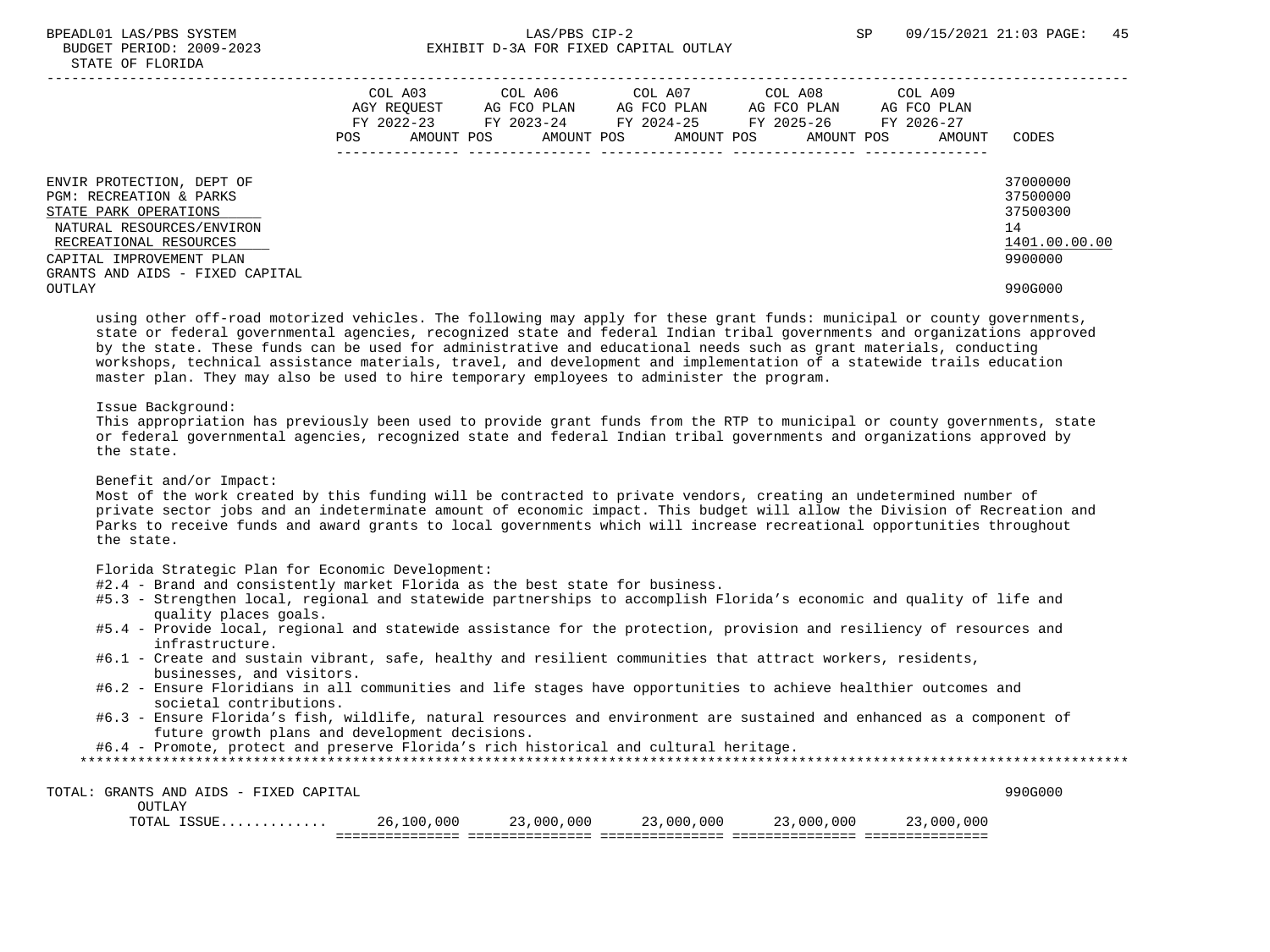|                                                      |           | COL A03<br>AGY REQUEST |            | COL A06<br>AG FCO PLAN   |  | COL A07<br>AG FCO PLAN   |  | COL A08<br>AG FCO PLAN   |  | COL A09<br>AG FCO PLAN |                      |
|------------------------------------------------------|-----------|------------------------|------------|--------------------------|--|--------------------------|--|--------------------------|--|------------------------|----------------------|
|                                                      |           | FY 2022-23<br>POS.     | AMOUNT POS | FY 2023-24<br>AMOUNT POS |  | FY 2024-25<br>AMOUNT POS |  | FY 2025-26<br>AMOUNT POS |  | FY 2026-27<br>AMOUNT   | CODES                |
| ENVIR PROTECTION, DEPT OF<br>PGM: RECREATION & PARKS |           |                        |            |                          |  |                          |  |                          |  |                        | 37000000<br>37500000 |
| STATE PARK OPERATIONS                                |           |                        |            |                          |  |                          |  |                          |  |                        | 37500300<br>14       |
| NATURAL RESOURCES/ENVIRON<br>RECREATIONAL RESOURCES  |           |                        |            |                          |  |                          |  |                          |  |                        | 1401.00.00.00        |
| CAPITAL IMPROVEMENT PLAN<br>MAINTENANCE AND REPAIR   |           |                        |            |                          |  |                          |  |                          |  |                        | 9900000<br>990M000   |
| FIXED CAPITAL OUTLAY<br>STATE PARK FACILITY IMPROV   |           |                        |            |                          |  |                          |  |                          |  |                        | 080000<br>080039     |
| LAND ACQUISITION TF                                  | $-$ STATE | 45,000,000             |            | 45,000,000               |  |                          |  |                          |  | 45,000,000 2423 1      |                      |
|                                                      |           |                        |            |                          |  |                          |  |                          |  |                        |                      |

 2022-2023 BUDGET YEAR NARRATIVE: STATE PARK FACILITY IMPROV IT COMPONENT? NO Issue Description:

 This issue requests \$45 million in funding to support Florida State Parks' diverse land and infrastructure needs that exist across the state. These needs include critical repairs and renovation of existing facilities to enhance visitor experiences, resource management needs, and strategic acquisition of land inholdings and additions to parks. Repairs needed include deferred maintenance for over 4,200 buildings. This includes over 1,100 roofs and 1,036 structural systems that are rated as fair, poor or non-functional.

 Examples of how these funds will be used include: making repairs and updates to visitor centers and cabins; restoration of natural resources such as biological community restoration; hydrological restoration; upland and aquatic plant removal; prescribed burning; springs monitoring and restoration and shoreline stabilization; construction of new facilities such as kiosks, campgrounds, and maintenance and renovations of trails as needed. Funds may also be used to purchase the necessary equipment needed in these efforts, hire temporary employees to carry out these activities and provide oversight and management of the state parks and trails.

 These funds will also be used for repair and renovation projects in Florida State Parks to remove access barriers for persons with disabilities. In compliance with the intent and spirit of the Federal Americans with Disabilities Act and the Florida Americans with Disabilities Accessibility Implementation Act, Sections 553.501-553.514, F.S., Florida State Parks are committed to providing equal access in a respectful and dignified manner to all visitors.

#### Issue Background:

 The Division of Recreation and Parks (Division) manages over 175 properties throughout the state, which consists of more than 4,200 buildings, totaling over 4.5 million square feet and nearly 800,000 acres of land. The Division also manages upwards of 300 miles of paved roads. These funds will contribute to providing park visitors, which exceeded 29 million in Fiscal Year 2020-21, with an award-winning park experience.

## Benefit and/or Impact:

 In summary, this funding will assist the parks with their facility and infrastructure needs by providing for park repairs, enhancements and protection of unique, fragile and incredibly valuable natural resources, which will ultimately lead to an improvement in the park visitor's experience and therefore an increase in park visitation and revenue. Most of the work created from this funding will be contracted using private vendors, creating an undetermined number of private sector jobs and an indeterminate amount of economic impact. During Fiscal Year 2020-21, visitors to parks and trails generated more than \$68.7 million in revenue.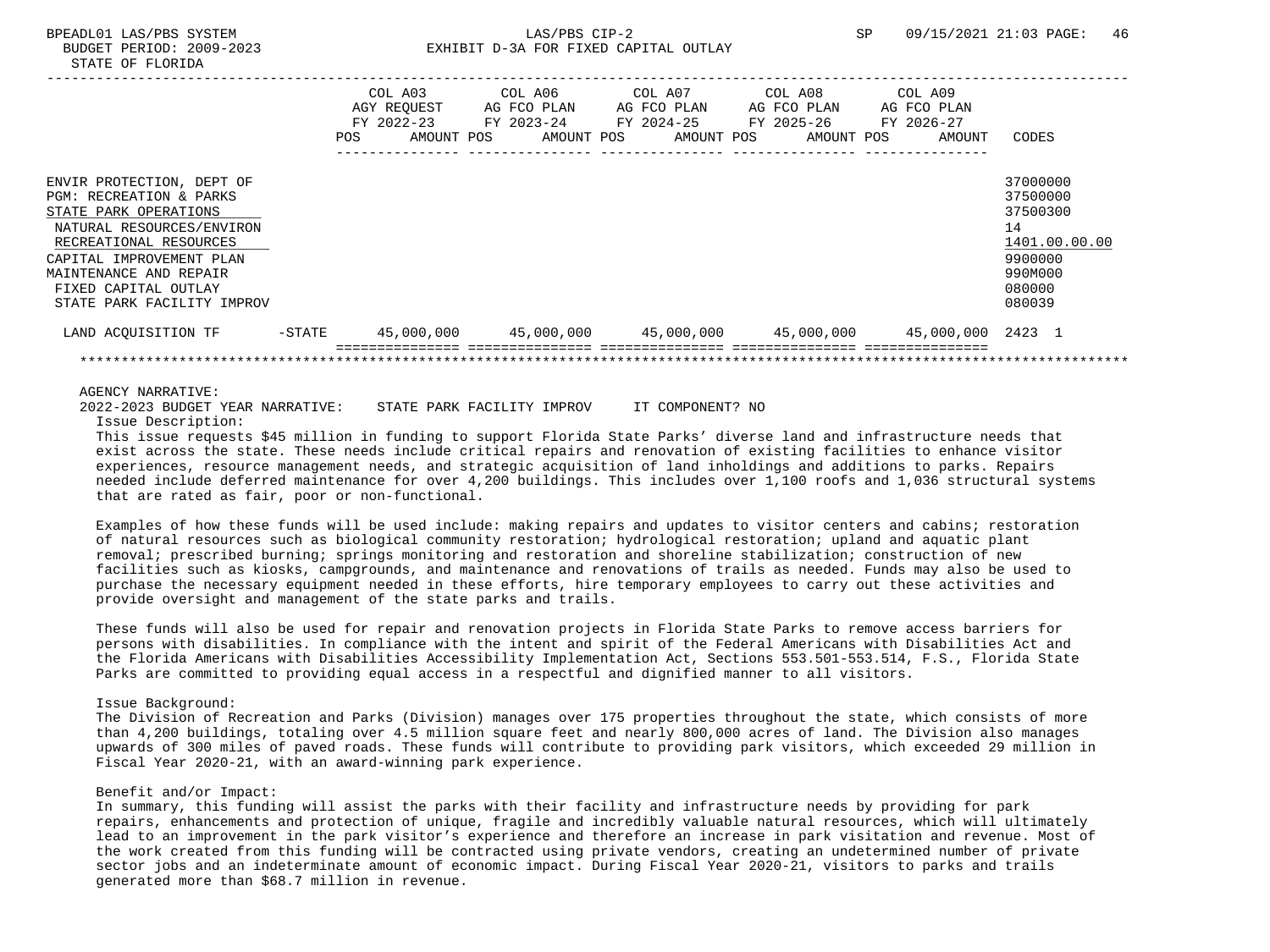| STATE OF FLORIDA                                                                                                                                                                                      |                                                                                                                                                                                                                                                                            |                                                                               |
|-------------------------------------------------------------------------------------------------------------------------------------------------------------------------------------------------------|----------------------------------------------------------------------------------------------------------------------------------------------------------------------------------------------------------------------------------------------------------------------------|-------------------------------------------------------------------------------|
|                                                                                                                                                                                                       | COL A03<br>COL A06<br>COL A07<br>COL A08<br>COL A09<br>AGY REOUEST<br>AG FCO PLAN<br>AG FCO PLAN<br>AG FCO PLAN<br>AG FCO PLAN<br>FY 2022-23<br>FY 2023-24<br>FY 2024-25 FY 2025-26<br>FY 2026-27<br>AMOUNT POS<br>POS<br>AMOUNT POS<br>AMOUNT POS<br>AMOUNT POS<br>AMOUNT | CODES                                                                         |
| ENVIR PROTECTION, DEPT OF<br><b>PGM: RECREATION &amp; PARKS</b><br>STATE PARK OPERATIONS<br>NATURAL RESOURCES/ENVIRON<br>RECREATIONAL RESOURCES<br>CAPITAL IMPROVEMENT PLAN<br>MAINTENANCE AND REPAIR |                                                                                                                                                                                                                                                                            | 37000000<br>37500000<br>37500300<br>14<br>1401.00.00.00<br>9900000<br>990M000 |

Florida Strategic Plan for Economic Development:

- #2.4 Brand and consistently market Florida as the best state for business.
- #5.3 Strengthen local, regional and statewide partnerships to accomplish Florida's economic and quality of life & quality places goals.
- #5.4 Provide local, regional and statewide assistance for the protection, provision and resiliency of resources and infrastructure.
- #6.1 Create and sustain vibrant, safe, healthy and resilient communities that attract workers, residents, businesses, and visitors.
- #6.2 Ensure Floridians in all communities and life stages have opportunities to achieve healthier outcomes and societal contributions.
- #6.3 Ensure Florida's fish, wildlife, natural resources and environment are sustained and enhanced as a component of future growth plans and development decisions.
- #6.4 Promote, protect and preserve Florida's rich historical and cultural heritage.

\*\*\*\*\*\*\*\*\*\*\*\*\*\*\*\*\*\*\*\*\*\*\*\*\*\*\*\*\*\*\*\*\*\*\*\*\*\*\*\*\*\*\*\*\*\*\*\*\*\*\*\*\*\*\*\*\*\*\*\*\*\*\*\*\*\*\*\*\*\*\*\*\*\*\*\*\*\*\*\*\*\*\*\*\*\*\*\*\*\*\*\*\*\*\*\*\*\*\*\*\*\*\*\*\*\*\*\*\*\*\*\*\*\*\*\*\*\*\*\*\*\*\*\*\*\*\*

 GRANTS & DONAT SPDG AUTH 088137 GRANTS AND DONATIONS TF -STATE 8,000,000 2,000,000 2,000,000 2,000,000 2,000,000 2339 1 =============== =============== =============== =============== =============== \*\*\*\*\*\*\*\*\*\*\*\*\*\*\*\*\*\*\*\*\*\*\*\*\*\*\*\*\*\*\*\*\*\*\*\*\*\*\*\*\*\*\*\*\*\*\*\*\*\*\*\*\*\*\*\*\*\*\*\*\*\*\*\*\*\*\*\*\*\*\*\*\*\*\*\*\*\*\*\*\*\*\*\*\*\*\*\*\*\*\*\*\*\*\*\*\*\*\*\*\*\*\*\*\*\*\*\*\*\*\*\*\*\*\*\*\*\*\*\*\*\*\*\*\*\*\*

AGENCY NARRATIVE:

 2022-2023 BUDGET YEAR NARRATIVE: GRANTS & DONAT SPDG AUTH IT COMPONENT? NO Issue Description:

 This issue requests \$8 million in spending authority which will allow the Division of Recreation and Parks (Division) to expend grant funds received from state agencies, local governments and non-profit organizations. The Division anticipates receiving an \$8 million Shared-Use Nonmotorized (SUN) Trail grant from the Department of Transportation for Monroe County/Sugarloaf Key in Fiscal Year 2022-23.

 The primary purposes for the Division's grants are resource management, historic structure repairs, land management, trail development and park maintenance, etc. The Division receives multiple grants from various sources (Division of Historical Resources, Florida Department of Transportation, etc.) each year for state park projects. These grant funds may also be used to purchase the necessary equipment to meet these needs and to hire temporary employees to carry out these activities.

#### Issue Background:

 These funds have previously been used for resource management, historic structure repairs, land management, trail development and park maintenance.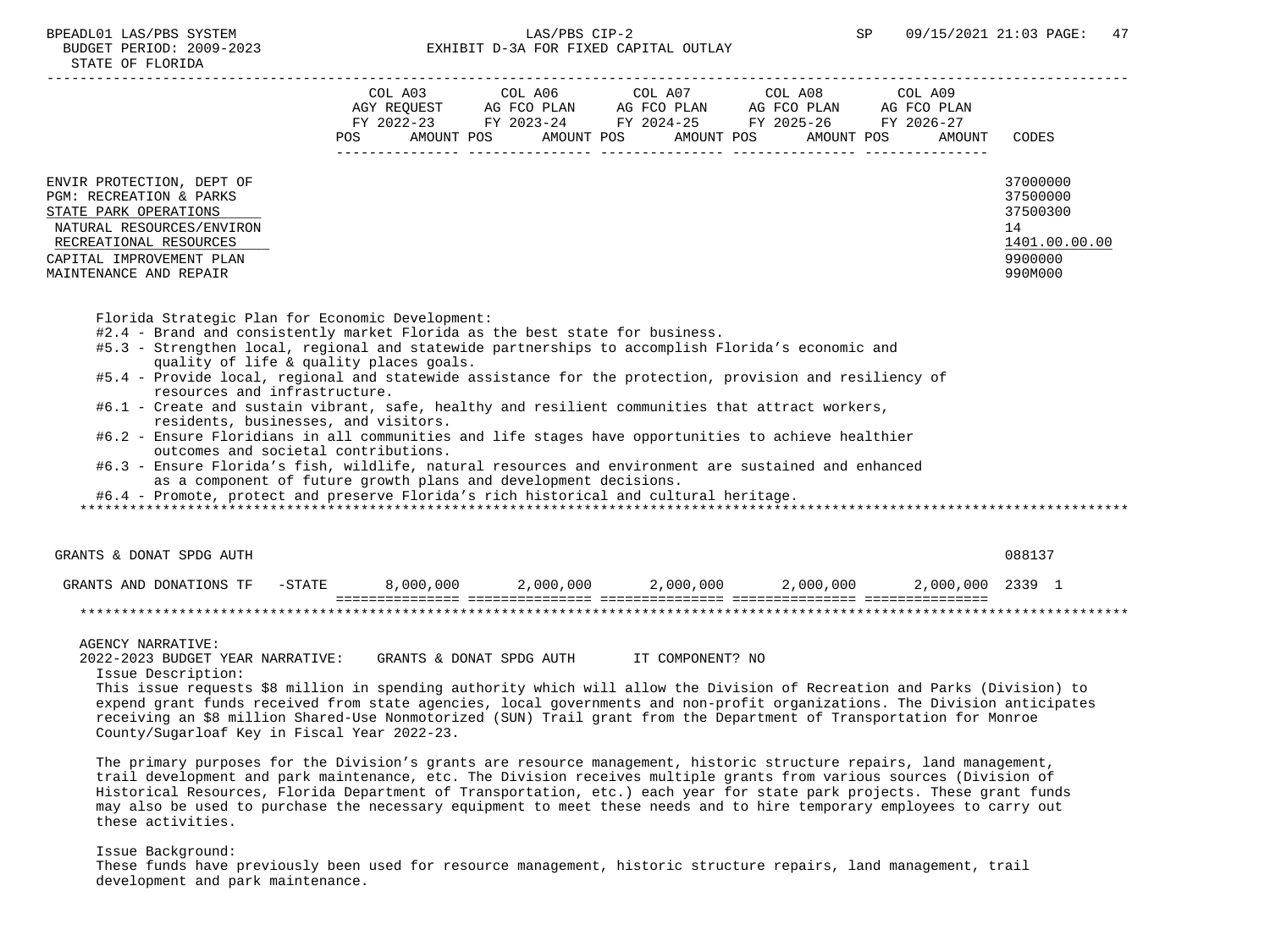|                           | POS | COL A03<br>AGY REOUEST<br>FY 2022-23<br>AMOUNT POS | COL A06<br>AG FCO PLAN<br>FY 2023-24<br>AMOUNT POS | COL A07<br>AG FCO PLAN<br>FY 2024-25<br>AMOUNT POS | COL A08<br>AG FCO PLAN<br>FY 2025-26<br>AMOUNT POS | COL A09<br>AG FCO PLAN<br>FY 2026-27<br>AMOUNT | CODES         |
|---------------------------|-----|----------------------------------------------------|----------------------------------------------------|----------------------------------------------------|----------------------------------------------------|------------------------------------------------|---------------|
| ENVIR PROTECTION, DEPT OF |     |                                                    |                                                    |                                                    |                                                    |                                                | 37000000      |
| PGM: RECREATION & PARKS   |     |                                                    |                                                    |                                                    |                                                    |                                                | 37500000      |
| STATE PARK OPERATIONS     |     |                                                    |                                                    |                                                    |                                                    |                                                | 37500300      |
| NATURAL RESOURCES/ENVIRON |     |                                                    |                                                    |                                                    |                                                    |                                                | 14            |
| RECREATIONAL RESOURCES    |     |                                                    |                                                    |                                                    |                                                    |                                                | 1401.00.00.00 |
| CAPITAL IMPROVEMENT PLAN  |     |                                                    |                                                    |                                                    |                                                    |                                                | 9900000       |
| MAINTENANCE AND REPAIR    |     |                                                    |                                                    |                                                    |                                                    |                                                | 990M000       |
|                           |     |                                                    |                                                    |                                                    |                                                    |                                                |               |

Benefit and/or Impact:

 The majority of the work created from this funding will be contracted using private vendors, creating an undetermined number of private sector jobs and an indeterminate amount of economic impact. In summary, this funding will allow for park repairs, trail improvements, and development which will ultimately lead to an increase in park revenue. During Fiscal Year 2020-21, there were over 29 million visitors to the parks and trails which brought in approximately \$68.7 million in park revenue.

Florida Strategic Plan for Economic Development:

- #2.4 Brand and consistently market Florida as the best state for business.
- #5.3 Strengthen local, regional and statewide partnerships to accomplish Florida's economic and quality of life quality places goals.
- #5.4 Provide local, regional and statewide assistance for the protection, provision and resiliency of resources and infrastructure.
- #6.1 Create and sustain vibrant, safe, healthy and resilient communities that attract workers, residents, businesses, and visitors.
- #6.2 Ensure Floridians in all communities and life stages have opportunities to achieve healthier outcomes and societal contributions.
- #6.3 Ensure Florida's fish, wildlife, natural resources and environment are sustained and enhanced as a component of future growth plans and development decisions.
- #6.4 Promote, protect and preserve Florida's rich historical and cultural heritage.

| TOTAL: MAINTENANCE AND REPAIR<br>TOTAL ISSUE                                                                      |           | 53,000,000                 | 47,000,000 | 47,000,000       | 47,000,000 | 47,000,000 | 990M000                     |
|-------------------------------------------------------------------------------------------------------------------|-----------|----------------------------|------------|------------------|------------|------------|-----------------------------|
| DEFERRED BUILDING MAINTENANCE<br>FIXED CAPITAL OUTLAY<br>STATE PARK FACILITY IMPROV                               |           |                            |            |                  |            |            | 990Z000<br>080000<br>080039 |
| GENERAL REVENUE FUND                                                                                              | $-$ STATE | 9,160,000                  |            |                  |            |            | 1000 1                      |
|                                                                                                                   |           |                            |            |                  |            |            |                             |
| AGENCY NARRATIVE:<br>2022-2023 BUDGET YEAR NARRATIVE:<br>Issue Description:                                       |           | STATE PARK FACILITY IMPROV |            | IT COMPONENT? NO |            |            |                             |
| This issue requests \$9,160,000 for deferred building maintenance funding to support Florida State Parks' diverse |           |                            |            |                  |            |            |                             |

infrastructure needs across the state. These include critical repairs and renovation of existing facilities to enhance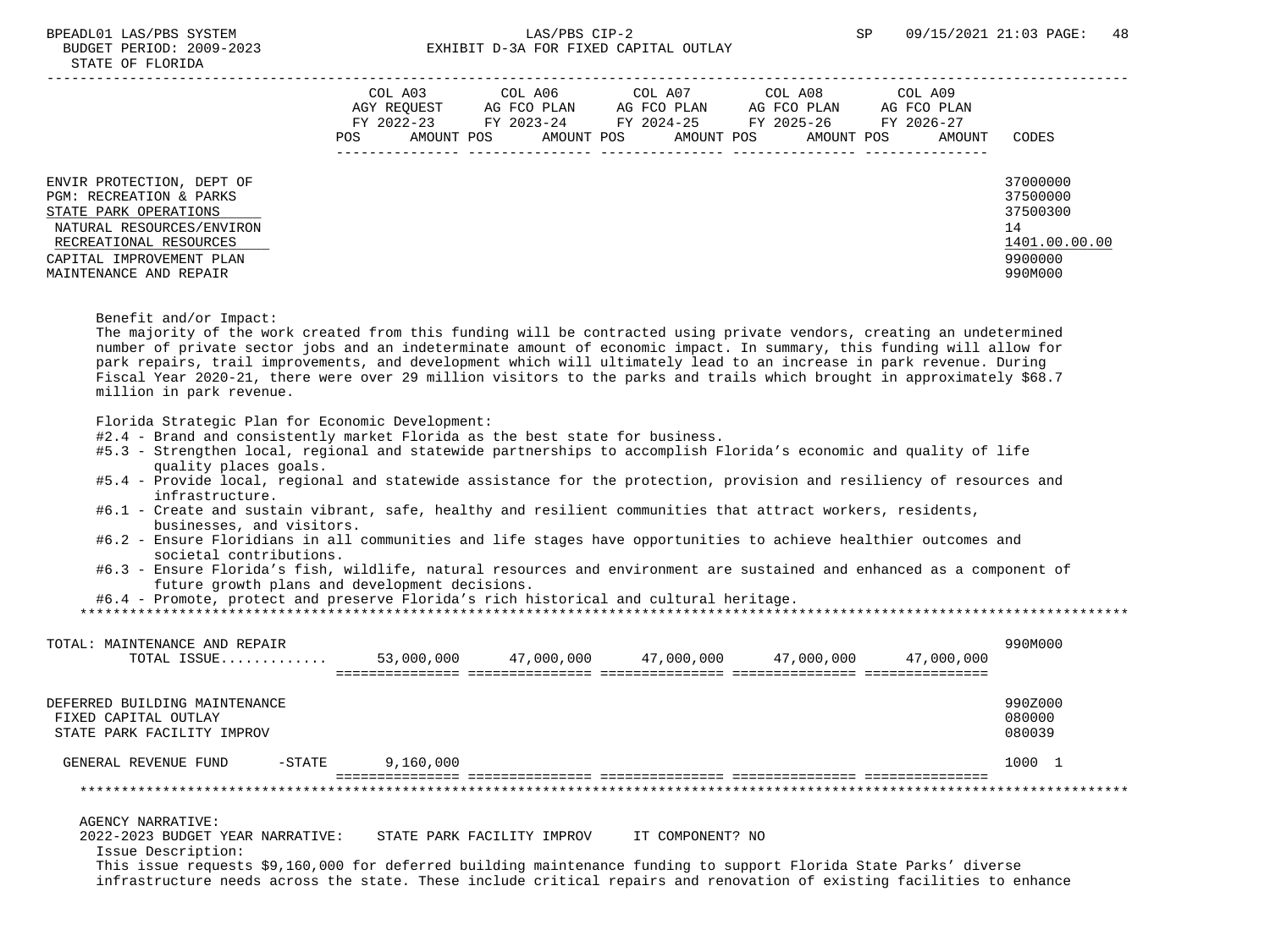|                                                                                                                                                                                                   | POS | COL A03<br>AGY REOUEST<br>FY 2022-23<br>AMOUNT POS | COL A06<br>AG FCO PLAN<br>FY 2023-24<br>AMOUNT POS | COL A07<br>AG FCO PLAN<br>FY 2024-25<br>AMOUNT POS | COL A08<br>AG FCO PLAN<br>FY 2025-26<br>AMOUNT POS | COL A09<br>AG FCO PLAN<br>FY 2026-27<br>AMOUNT | CODES                                                                         |
|---------------------------------------------------------------------------------------------------------------------------------------------------------------------------------------------------|-----|----------------------------------------------------|----------------------------------------------------|----------------------------------------------------|----------------------------------------------------|------------------------------------------------|-------------------------------------------------------------------------------|
| ENVIR PROTECTION, DEPT OF<br>PGM: RECREATION & PARKS<br>STATE PARK OPERATIONS<br>NATURAL RESOURCES/ENVIRON<br>RECREATIONAL RESOURCES<br>CAPITAL IMPROVEMENT PLAN<br>DEFERRED BUILDING MAINTENANCE |     |                                                    |                                                    |                                                    |                                                    |                                                | 37000000<br>37500000<br>37500300<br>14<br>1401.00.00.00<br>9900000<br>990Z000 |

 visitor experiences, ensure compliance with building codes, ensure compliance with the Americans with Disabilities Act, improve water and sewer infrastructure, and improve air quality. The Division of Recreation and Parks (Division) currently manages thousands of buildings and structures which constantly need maintenance, repair and/or renovation to keep the facilities safe for staff and visitors.

The Division has identified the following priority projects:

| Project Title            | Brief Description                                       | Amount      |
|--------------------------|---------------------------------------------------------|-------------|
| Silver Springs           | Asbestos removal at the Lundy Visitors Center           | \$1,200,000 |
| Savannas Preserve        | Elevate the Education and Visitors Center buildings     | \$1,800,000 |
| Jonathan Dickinson       | Design and upgrade the office HVAC and electrical       | 780,000     |
| Wakulla Springs          | Upgrade historic lodge elevator                         | 360,000     |
| Ft. George Island        | Replace HVAC chiller system at historic Ribault House   | 600,000     |
| O'Leno                   | Upgrades and improvements to dining hall                | 300,000     |
| Bahia Honda              | Repairs to Park residences                              | 480,000     |
| Anclote Key              | Repairs to light house                                  | 720,000     |
| Ybor City Museum         | Update electrical plumbing                              | 540,000     |
| Koreshan                 | Interior renovation of existing bathhouse at campground | 130,000     |
| Bahia Honda              | Repairs to Park residences                              | 500,000     |
| Bahia Honda              | Repairs to duplexes/cabins                              | 600,000     |
| Ravine Gardens           | Repair/replace Civic Center HVAC                        | 350,000     |
| Little Talbot Island     | Upgrade campground bathhouses                           | 300,000     |
| Water Control Structures | Maintenance and repair of historic structures           | 500,000     |
| Total:                   |                                                         | \$9,160,000 |

 In the event project bids come in lower or higher than the amounts specified above, funds can be shifted between projects.

### Issue Background:

 The Division manages over 175 properties throughout the state, which consists of more than 4,200 buildings, totaling over 4.5 million square feet and nearly 800,000 acres of land. The Division also manages upwards of 300 miles of paved roads. These funds will contribute to providing park visitors, which exceeded 29 million in Fiscal Year 2020-21, with an award-winning park experience.

## Benefit and/or Impact:

 This funding will assist the parks with their facility and infrastructure needs by providing money for park repairs, renovations, and upgrades. These improvements will ultimately lead to enhanced visitor experiences and potentially increase park attendance and revenue. Most of the work created from this funding will be contracted using private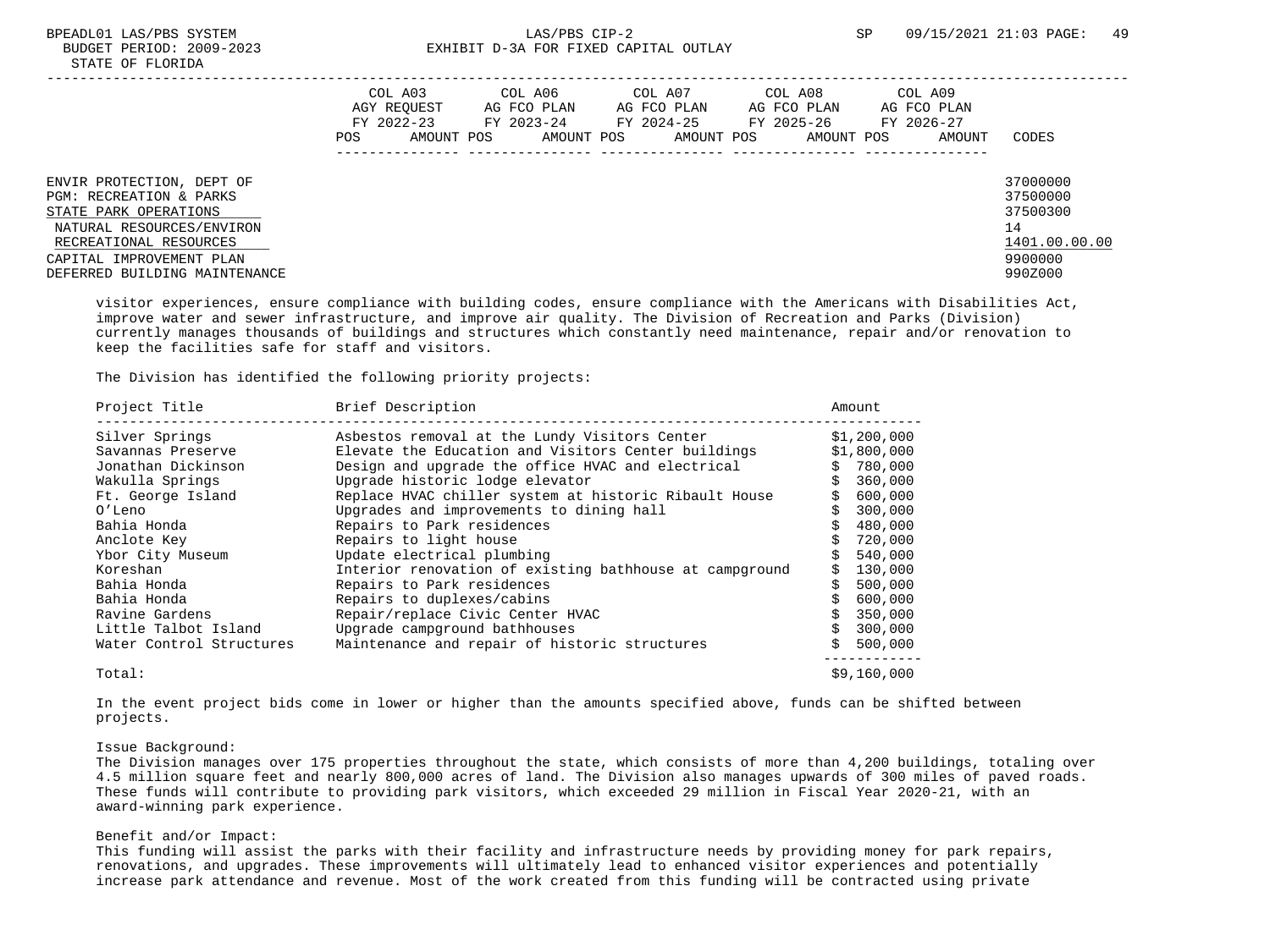|                                                                                                                                                                                                   | COL A03<br>AGY REOUEST<br>FY 2022-23<br>POS. | COL A06<br>AG FCO PLAN<br>FY 2023-24<br>AMOUNT POS<br>AMOUNT POS | COL A07<br>AG FCO PLAN<br>FY 2024-25<br>AMOUNT POS | COL A08<br>AG FCO PLAN<br>FY 2025-26<br>AMOUNT POS | COL A09<br>AG FCO PLAN<br>FY 2026-27<br>AMOUNT | CODES                                                                         |
|---------------------------------------------------------------------------------------------------------------------------------------------------------------------------------------------------|----------------------------------------------|------------------------------------------------------------------|----------------------------------------------------|----------------------------------------------------|------------------------------------------------|-------------------------------------------------------------------------------|
| ENVIR PROTECTION, DEPT OF<br>PGM: RECREATION & PARKS<br>STATE PARK OPERATIONS<br>NATURAL RESOURCES/ENVIRON<br>RECREATIONAL RESOURCES<br>CAPITAL IMPROVEMENT PLAN<br>DEFERRED BUILDING MAINTENANCE |                                              |                                                                  |                                                    |                                                    |                                                | 37000000<br>37500000<br>37500300<br>14<br>1401.00.00.00<br>9900000<br>990Z000 |

 vendors, creating an undetermined number of private sector jobs and an indeterminate amount of economic impact. During Fiscal Year 2020-21, visitors to parks and trails generated more than \$68.7 million in revenue.

Florida Strategic Plan for Economic Development:

- #2.4 Brand and consistently market Florida as the best state for business.
- #5.3 Strengthen local, regional, and statewide partnerships to accomplish Florida's economic and quality of life and quality places goals.
- #5.4 Provide local, regional, and statewide assistance for the protection, provision, and resiliency of resources and infrastructure.
- #6.1 Create and sustain vibrant, safe, healthy and resilient communities that attract workers, residents, businesses, and visitors.
- #6.2 Ensure Floridians in all communities and life stages have opportunities to achieve healthier outcomes and societal contributions.

#6.4 - Promote, protect, and preserve Florida's rich historical and cultural heritage.

| TOTAL: RECREATIONAL RESOURCES |            |            |            |            |                 | 1401.00.00.00 |
|-------------------------------|------------|------------|------------|------------|-----------------|---------------|
| BY FUND TYPE                  |            |            |            |            |                 |               |
| GENERAL REVENUE FUND          | 9,160,000  |            |            |            |                 | 1000          |
| TRUST FUNDS                   | 79,100,000 | 70,000,000 | 70,000,000 | 70,000,000 | 70,000,000 2000 |               |
|                               |            |            |            |            |                 |               |
| TOTAL PROG COMP               | 88,260,000 | 70,000,000 | 70,000,000 | 70,000,000 | 70,000,000      |               |
|                               |            |            |            |            |                 |               |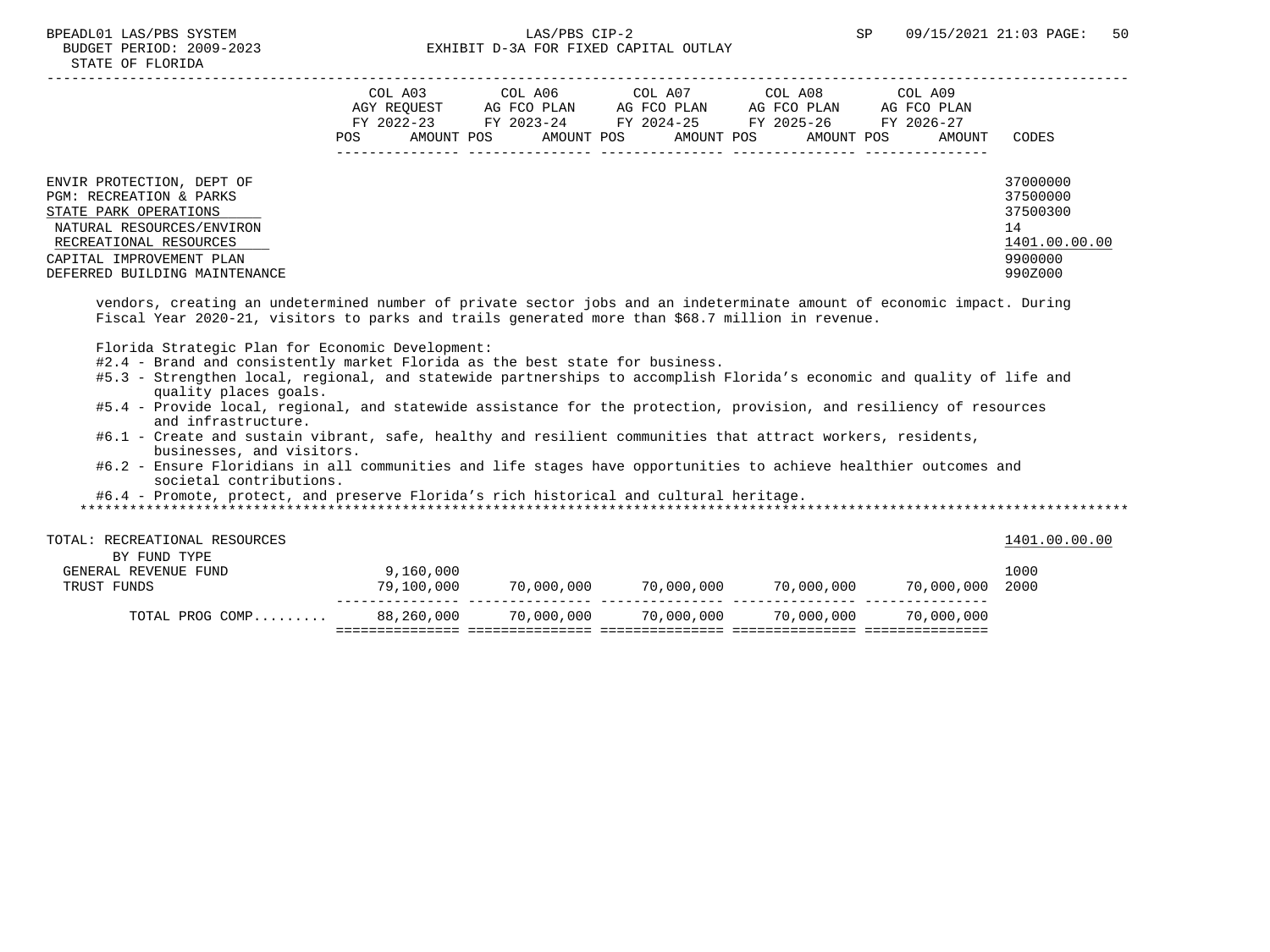| bobobli ibniod avos avas |  |  |  |
|--------------------------|--|--|--|
| STATE OF FLORIDA         |  |  |  |
|                          |  |  |  |

|                                                                                                                                                                                                                                                 |           | POS | COL A03<br>AGY REQUEST<br>FY 2022-23<br>AMOUNT POS | COL A06<br>AG FCO PLAN<br>FY 2023-24<br>AMOUNT POS | COL A07<br>AG FCO PLAN<br>FY 2024-25 | AMOUNT POS | COL A08<br>AG FCO PLAN<br>FY 2025-26<br>AMOUNT POS                          | COL A09<br>AG FCO PLAN<br>FY 2026-27<br>AMOUNT | CODES                                                                                             |
|-------------------------------------------------------------------------------------------------------------------------------------------------------------------------------------------------------------------------------------------------|-----------|-----|----------------------------------------------------|----------------------------------------------------|--------------------------------------|------------|-----------------------------------------------------------------------------|------------------------------------------------|---------------------------------------------------------------------------------------------------|
| ENVIR PROTECTION, DEPT OF<br>PGM: RECREATION & PARKS<br>COASTAL/AQUATIC MGD AREAS<br>NATURAL RESOURCES/ENVIRON<br>LAND RESOURCES<br>CAPITAL IMPROVEMENT PLAN<br>ENVIRONMENTAL PROJECTS<br>G/A-LOC GOV/NONST ENT-FCO<br>G/A - FL RESILIENT COAST |           |     |                                                    |                                                    |                                      |            |                                                                             |                                                | 37000000<br>37500000<br>37500400<br>14<br>1402.00.00.00<br>9900000<br>990E000<br>140000<br>140063 |
| RESILIENT FLORIDA TF                                                                                                                                                                                                                            | $-$ STATE |     | 10,000,000                                         |                                                    |                                      |            | $10,000,000$ $10,000,000$ $10,000,000$ $10,000,000$ $10,000,000$ $2055$ $1$ |                                                |                                                                                                   |
|                                                                                                                                                                                                                                                 |           |     |                                                    |                                                    |                                      |            |                                                                             |                                                |                                                                                                   |
| AGENCY NARRATIVE:                                                                                                                                                                                                                               |           |     |                                                    |                                                    |                                      |            |                                                                             |                                                |                                                                                                   |

 2022-2023 BUDGET YEAR NARRATIVE: G/A - FL RESILIENT COAST IT COMPONENT? YES Issue Description:

 This issue requests \$10 million to advance statutorily required components of the Resilient Florida Program and continue efforts initiated in the Florida Resilient Coastlines Program. Funds will be used to complete the Comprehensive Statewide Flood Vulnerability and Sea Level Rise Data Set and Assessment to be consistent with s. 380.093 Florida Statute, enhance the Sea-Level Impact Projection (SLIP) tool, for modeling habitat suitability for natural and nature-based solutions to sea level rise, and modeling to refine the regional effects of sea level rise throughout Florida's communities.

### Issue Background:

 The Legislature recognized that the state is particularly vulnerable to adverse impacts from flooding resulting from increases in frequency and duration of rainfall events, storm surge from more frequent and severe weather systems, and sea level rise. In response, the 2021 Legislature passed Chapter 2021-36 Laws of Florida which created Section 380.093, Florida Statutes - Statewide Flooding and Sea Level Rise Resilience Plan. This statute directs the department to complete the development of a comprehensive statewide flood vulnerability and sea level rise data set, sufficient to conduct a comprehensive statewide flood vulnerability and sea level rise assessment. The assessment must identify inland and coastal infrastructure, geographic areas, and communities in the state that are vulnerable to flooding and sea level rise and the associated risks.

 Continued support of the program is needed to sustain the efforts initiated in Fiscal Year 2021-22. The Department of Environmental Protection (Department) is working with contractors and the Florida Flood Hub for Applied Research and Innovation within the University of South Florida's College of Marine Science to ensure that the necessary data collection and analysis is completed as the basis for developing the Comprehensive Statewide Flood Vulnerability and Sea Level Rise Assessment. The Assessment will be used as the framework for prioritizing adaptation projects moving forward, so the state investment can address the most significant risks to critical assets within Florida communities. Data collection and analysis will need to be coupled with the development of statewide sea level projections, including spatial and temporal variability, and risks based on elevation, tidal levels and precipitation, under the guidance of the Chief Science Officer. Based on the anticipated efforts and previous appropriations, this project is estimated to cost \$7,100,000.

 The Sea-Level Impact Projection (SLIP) tool, created to support the adoption of Section 161.551, F.S., will be migrated from the developing contractor into the Department's technology infrastructure and upgrades will be completed to improve and expand functionality as the primary resource for information about how sea level rise and flooding are affecting Florida. Tasks required include: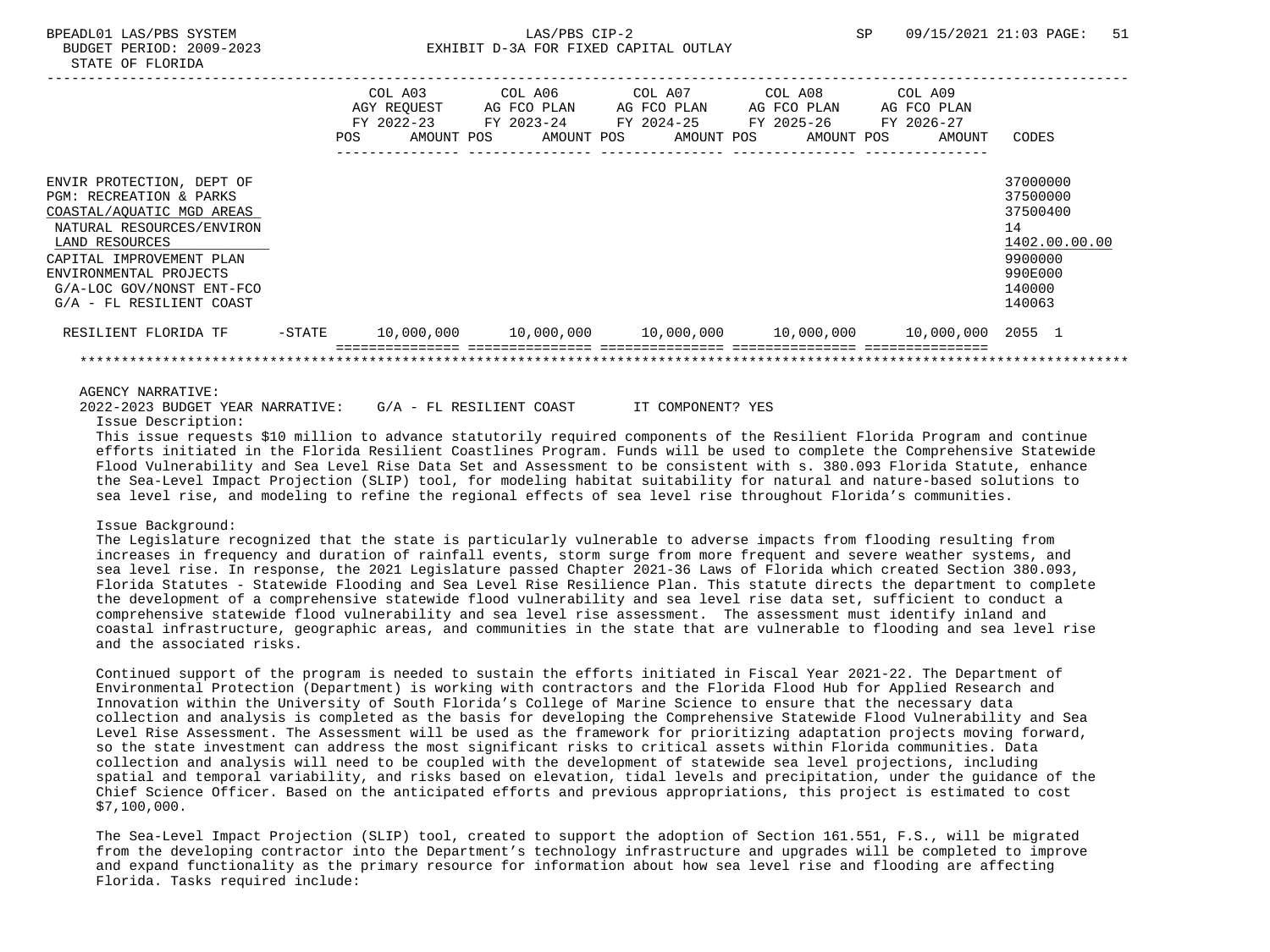|                                                                                                                                                                                        | POS | COL A03<br>AGY REOUEST<br>FY 2022-23<br>AMOUNT POS | COL A06<br>AG FCO PLAN<br>FY 2023-24<br>AMOUNT POS | COL A07<br>AG FCO PLAN<br>FY 2024-25<br>AMOUNT POS | COL A08<br>AG FCO PLAN<br>FY 2025-26<br>AMOUNT POS | COL A09<br>AG FCO PLAN<br>FY 2026-27<br>AMOUNT | CODES                                                                         |
|----------------------------------------------------------------------------------------------------------------------------------------------------------------------------------------|-----|----------------------------------------------------|----------------------------------------------------|----------------------------------------------------|----------------------------------------------------|------------------------------------------------|-------------------------------------------------------------------------------|
| ENVIR PROTECTION, DEPT OF<br>PGM: RECREATION & PARKS<br>COASTAL/AOUATIC MGD AREAS<br>NATURAL RESOURCES/ENVIRON<br>LAND RESOURCES<br>CAPITAL IMPROVEMENT PLAN<br>ENVIRONMENTAL PROJECTS |     |                                                    |                                                    |                                                    |                                                    |                                                | 37000000<br>37500000<br>37500400<br>14<br>1402.00.00.00<br>9900000<br>990E000 |

 Completing the scheduled migration of the SLIP tool from where it is currently hosted to the appropriate Department's technology platform.

Integrating findings from the development of the Statewide Sea Level Rise and Flooding Data Set.

- Integrating any refinements as determined after the first year of usage of the tool by the public.
- Integrating any advanced modeling for sea level rise that may have been developed by FY 2022-23.
- Integrating additional adaptation choices or educational information for the public that would help maintain the tool as the primary resource for information about how sea level rise and flooding are affecting Florida.

Based on the cost of developing the original tool, this project is estimated to cost \$500,000.

 A regional living shoreline restoration suitability model will be down-scaled to the local level to identify areas where nature-based shoreline techniques would be appropriate and successful, and to confidently promote the efficient use of restoration resources. The model will help managers and anyone interested in nature-based infrastructure projects understand where shorelines are vulnerable and which stabilization techniques are likely to be successful in regions of Florida's coastline. Understanding habitat suitability will improve efficiency when applying stabilization resources along Florida's coast, and may help streamline permitting. The project tasks will include:

- Evaluating current shoreline conditions
- Characterizing wave height and frequency of occurrence along every 100 m of shoreline in the study area
- Developing a matrix of living shoreline designs appropriate for various shoreline conditions
- Combining shoreline conditions with wave/wake model and design matrix to determine
- appropriate living shoreline techniques throughout the project area
- Identifying high-priority locations for nature-based shoreline stabilization techniques

 Based on the projected cost of similar modeling for a representative reach of shoreline at \$40,000, the project to model at least 10 similar reaches around the state is estimated to cost approximately \$400,000.

 A regional down-scaled sea level rise model is proposed that will use dynamic modeling techniques that consider detailed bathymetry, storm-driven water levels, currents, and sediment transport. The main project goal is to develop better, more granular sea level rise projections for Florida's coasts. Sea level rise (combined with storms), has commonly been evaluated by an "approach that simply increases the water surface elevation and compares that to topographic elevations of the land (i.e. fills the land up like a bathtub). When incorporating the effects of storms, the bathtub model approach assumes the ocean stays perfectly flat, rather than accounting for critical physical processes during a storm, including waves, winds, overtopping, and the dynamic nature of flooding. Inaccuracies, low resolution and a lack of detail are common problems with the bathtub approach. Areas with critical infrastructure and/or complex landscapes require dynamic modeling of the changing climate and storms in order to ensure proper siting, design, and construction of significant investments. This dynamic modeling would ultimately help Florida be more prepared for a changing coastal environment.

Similar modeling efforts in the northern Gulf of Mexico under the Ecological Effects of Sea Level Rise (EESLR) program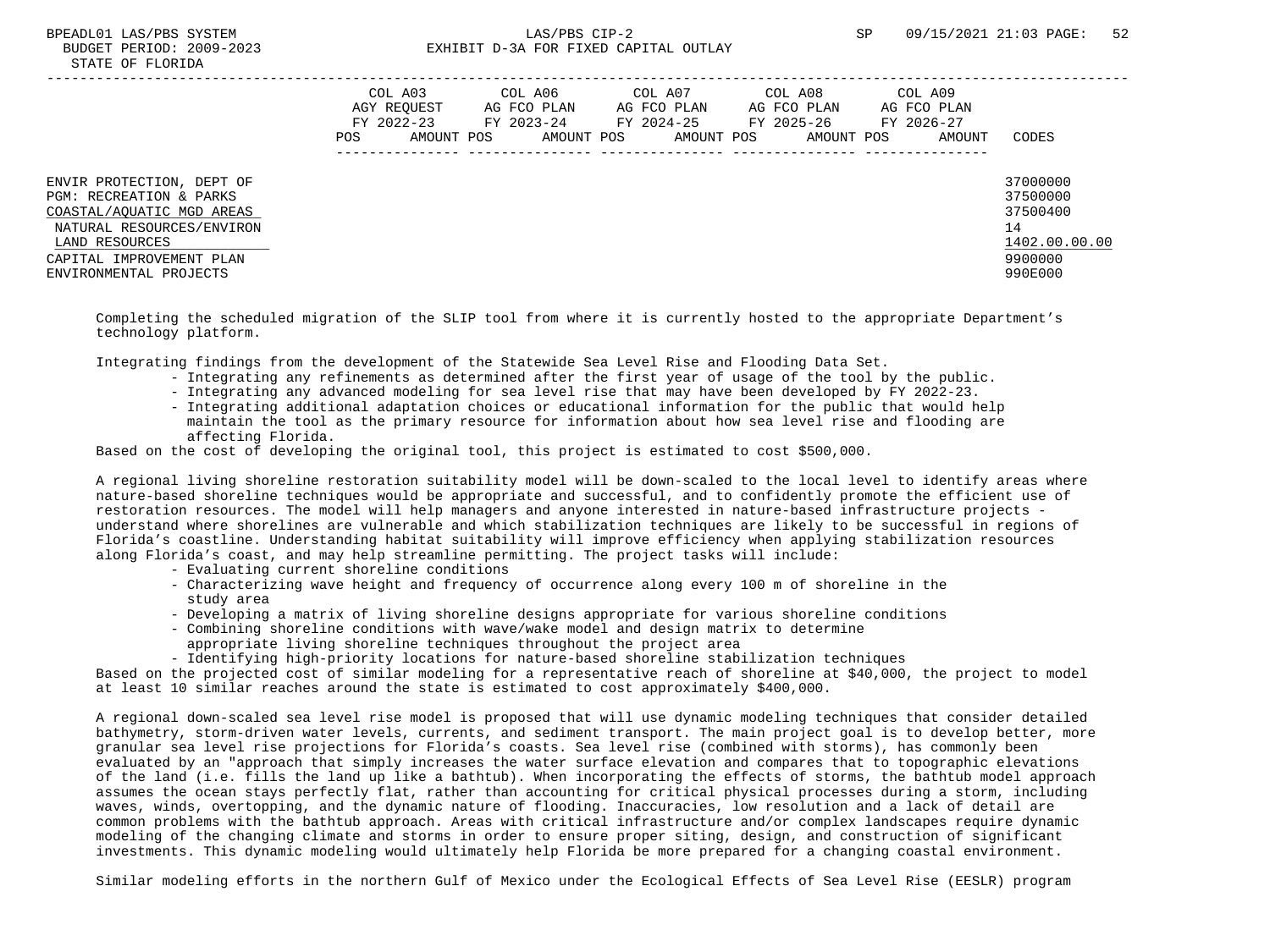|                                                                                                                                                                                        | POS | COL A03<br>AGY REOUEST<br>FY 2022-23<br>AMOUNT POS | COL A06<br>AG FCO PLAN<br>AMOUNT POS | COL A07<br>AG FCO PLAN<br>AMOUNT POS | COL A08<br>AG FCO PLAN<br>FY 2023-24 FY 2024-25 FY 2025-26<br>AMOUNT POS | COL A09<br>AG FCO PLAN<br>FY 2026-27<br>AMOUNT | CODES                                                                         |
|----------------------------------------------------------------------------------------------------------------------------------------------------------------------------------------|-----|----------------------------------------------------|--------------------------------------|--------------------------------------|--------------------------------------------------------------------------|------------------------------------------------|-------------------------------------------------------------------------------|
| ENVIR PROTECTION, DEPT OF<br>PGM: RECREATION & PARKS<br>COASTAL/AOUATIC MGD AREAS<br>NATURAL RESOURCES/ENVIRON<br>LAND RESOURCES<br>CAPITAL IMPROVEMENT PLAN<br>ENVIRONMENTAL PROJECTS |     |                                                    |                                      |                                      |                                                                          |                                                | 37000000<br>37500000<br>37500400<br>14<br>1402.00.00.00<br>9900000<br>990E000 |

 funded by National Oceanic Atmosphere Administration's National Centers for Coastal Ocean Science examined barrier islands specifically, but the methodology could be applied to other coastlines. Based on a coastal flooding project recently completed for the state of Massachusetts using dynamic modeling techniques, this project is estimated to cost \$2 million.

#### Benefit and/or Impact:

 The state is making historic investments to Florida's communities for resilience planning addressing sea level rise, flooding and extreme weather events. These projects will further those efforts to ensure that communities have the planning tools necessary to make valuable, proactive and informed choices for their adaptation measures. Funding these efforts is necessary to minimize the economic, social, environmental, and public health and safety challenges that impact the state as a result of flooding and sea level rise.

Florida Strategic Plan for Economic Development:

- #5.2 Improve the efficiency and effectiveness of government agencies at all levels.
- #6.1 Create and sustain vibrant, safe, healthy and resilient communities that attract workers, residents, businesses and visitors.
- #6.2 Ensure Floridians in all communities and life stages have opportunities to achieve healthier outcomes and societal contributions.
- #6.3 Ensure Florida's fish, wildlife, natural resources and environment are sustained and enhanced as a component of future growth plans and development decisions.
- #6.4 Promote, protect and preserve Florida's rich historical and cultural heritage.

\*\*\*\*\*\*\*\*\*\*\*\*\*\*\*\*\*\*\*\*\*\*\*\*\*\*\*\*\*\*\*\*\*\*\*\*\*\*\*\*\*\*\*\*\*\*\*\*\*\*\*\*\*\*\*\*\*\*\*\*\*\*\*\*\*\*\*\*\*\*\*\*\*\*\*\*\*\*\*\*\*\*\*\*\*\*\*\*\*\*\*\*\*\*\*\*\*\*\*\*\*\*\*\*\*\*\*\*\*\*\*\*\*\*\*\*\*\*\*\*\*\*\*\*\*\*\*

| FLOOD/SEA LEVEL RISE - STW |           |             |             |             |             |                    | 140065 |  |
|----------------------------|-----------|-------------|-------------|-------------|-------------|--------------------|--------|--|
| RESILIENT FLORIDA TF       | $-$ STATE | 100,000,000 | 100,000,000 | 100,000,000 | 100,000,000 | 100,000,000 2055 1 |        |  |
|                            |           |             |             |             |             |                    |        |  |

#### AGENCY NARRATIVE:

2022-2023 BUDGET YEAR NARRATIVE: FLOOD/SEA LEVEL RISE - STW IT COMPONENT? NO

Issue Description:

 This issue requests \$100 million to support the Statewide Flooding and Sea Level Rise Resilience Plan which is one component of the Resilient Florida Program. This Program is located within the Office of Resilience and Coastal Protection (RCP). As ground zero for the effects of climate change, Florida needs to be prepared for sea level rise, flooding and increasingly severe storm events. Funding for the Statewide Flooding and Sea Level Rise Resilient Plan (the plan) will be awarded to ranked adaptation projects that address risks of flooding and sea level rise to coastal and inland communities in the state. To be eligible for inclusion in the plan, a project must be submitted by a county, municipality, regional resilience entity, water management district, or flood control district. Each project included in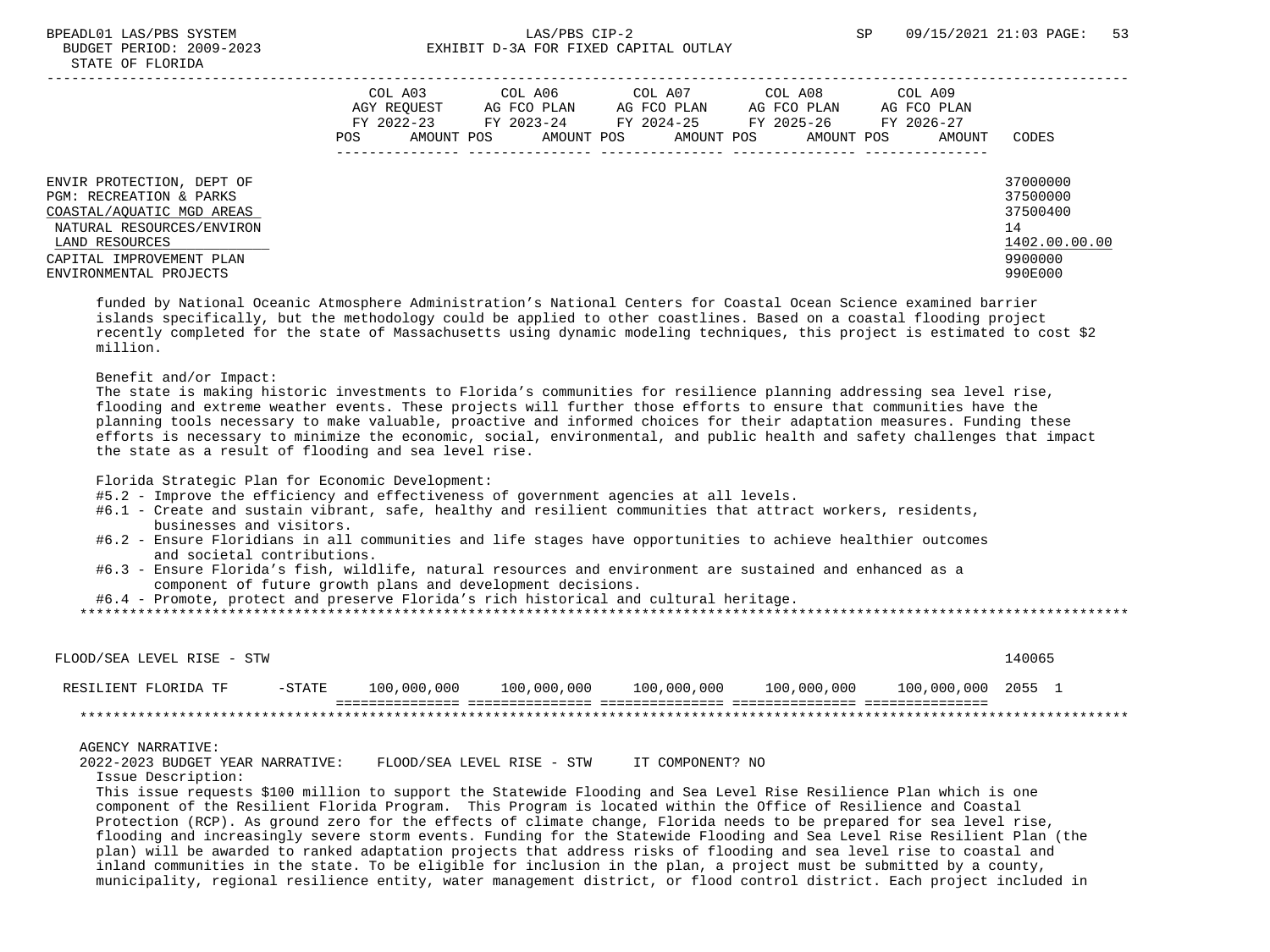|                                                                                                                                                                                        | COL A03<br>AGY REOUEST<br>FY 2022-23<br>AMOUNT POS<br>POS | COL A06<br>AG FCO PLAN<br>FY 2023-24<br>AMOUNT POS | COL A07<br>AG FCO PLAN<br>FY 2024-25<br>AMOUNT POS | COL A08<br>AG FCO PLAN<br>FY 2025-26<br>AMOUNT POS | COL A09<br>AG FCO PLAN<br>FY 2026-27<br>AMOUNT | CODES                                                                         |
|----------------------------------------------------------------------------------------------------------------------------------------------------------------------------------------|-----------------------------------------------------------|----------------------------------------------------|----------------------------------------------------|----------------------------------------------------|------------------------------------------------|-------------------------------------------------------------------------------|
| ENVIR PROTECTION, DEPT OF<br>PGM: RECREATION & PARKS<br>COASTAL/AOUATIC MGD AREAS<br>NATURAL RESOURCES/ENVIRON<br>LAND RESOURCES<br>CAPITAL IMPROVEMENT PLAN<br>ENVIRONMENTAL PROJECTS |                                                           |                                                    |                                                    |                                                    |                                                | 37000000<br>37500000<br>37500400<br>14<br>1402.00.00.00<br>9900000<br>990E000 |

 the plan must have a minimum 50 percent cost-share unless the project assists or is within a financially disadvantaged small community. The Department will implement a scoring system for assessing each project eligible for inclusion in the plan pursuant to this subsection.

 A small percentage of these funds may be used for oversight and administration of the program including contractual or Other Personal Services positions, standard expenses and travel.

#### Issue Background:

 The Legislature recognized that the state is particularly vulnerable to adverse impacts from flooding resulting from increases in frequency and duration of rainfall events, storm surge from more frequent and severe weather systems, and sea level rise. In response, the 2021 Legislature passed Chapter 2021-36 Laws of Florida which created Section 380.093, Florida Statutes - Statewide Flooding and Sea Level Rise Resilience Plan. This new legislation allows for \$100 million for each year of the plan.

#### Benefit and/or Impact:

 Funding will be awarded to projects that address risks of flooding or sea level rise identified in vulnerability assessments and projects that mitigate the risks of flooding or sea level rise on water supplies or water resources of the state. Funding these projects is necessary to minimize the economic, social, environmental, and public health and safety challenges that impact the state as a result of flooding and sea level rise.

Florida Strategic Plan for Economic Development:

- #5.2 Improve the efficiency and effectiveness of government agencies at all levels.
- #6.1 Create and sustain vibrant, safe, healthy and resilient communities that attract workers, residents, businesses and visitors.
- #6.2 Ensure Floridians in all communities and life stages have opportunities to achieve healthier outcomes and societal contributions.
- #6.4 Promote, protect and preserve Florida's rich historical and cultural heritage.
- #6.3 Ensure Florida's fish, wildlife, natural resources and environment are sustained and enhanced as a component of future growth plans and development decisions.

| RESILIENT FLORIDA TF  | $-STATE$ | 20,000,000 | 20,000,000 | 20,000,000 | 20,000,000 | 20,000,000 2055 |        |  |
|-----------------------|----------|------------|------------|------------|------------|-----------------|--------|--|
| RESILIENT FL PLN GRTS |          |            |            |            |            |                 | 140078 |  |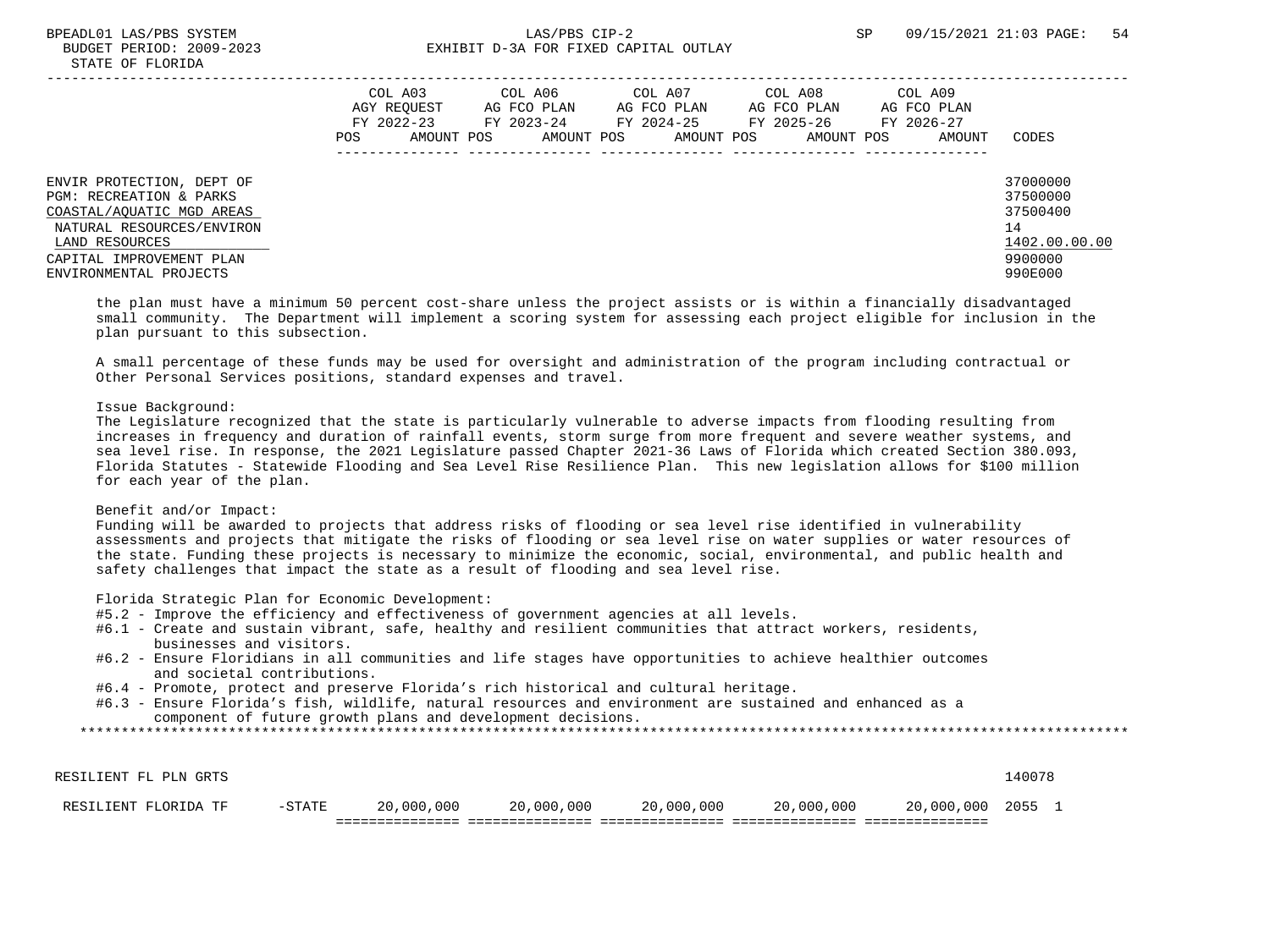|                                                                                                                                                                                        | COL A03<br>AGY REOUEST<br>FY 2022-23<br>POS.<br>AMOUNT POS | COL A06<br>AG FCO PLAN<br>FY 2023-24<br>AMOUNT POS | COL A07<br>AG FCO PLAN<br>FY 2024-25<br>AMOUNT POS | COL A08<br>AG FCO PLAN<br>FY 2025-26<br>AMOUNT POS | COL A09<br>AG FCO PLAN<br>FY 2026-27<br>AMOUNT | CODES                                                                         |
|----------------------------------------------------------------------------------------------------------------------------------------------------------------------------------------|------------------------------------------------------------|----------------------------------------------------|----------------------------------------------------|----------------------------------------------------|------------------------------------------------|-------------------------------------------------------------------------------|
| ENVIR PROTECTION, DEPT OF<br>PGM: RECREATION & PARKS<br>COASTAL/AOUATIC MGD AREAS<br>NATURAL RESOURCES/ENVIRON<br>LAND RESOURCES<br>CAPITAL IMPROVEMENT PLAN<br>ENVIRONMENTAL PROJECTS |                                                            |                                                    |                                                    |                                                    |                                                | 37000000<br>37500000<br>37500400<br>14<br>1402.00.00.00<br>9900000<br>990E000 |

 2022-2023 BUDGET YEAR NARRATIVE: RESILIENT FL PLN GRTS IT COMPONENT? NO Issue Description: This issue requests \$20 million to support the Resilient Florida Grant Program, which is one component of the Resilient

 Florida Program. This Program is located within the Office of Resilience and Coastal Protection (RCP). As ground zero for the effects of climate change, Florida needs to be prepared for sea level rise, flooding and increasingly severe storm events. These grant funds will be provided to counties or municipalities to fund the costs of community resilience planning and necessary data collection for such planning including comprehensive plan amendments and necessary corresponding analyses that address the requirements of s.  $163.3178(2)(f)$ ; vulnerability assessments that identify or address risks of flooding and sea level rise; the development of projects, plans, and policies that allow communities to prepare for threats from flooding and sea level rise; and projects to adapt critical assets to the effects of flooding and sea level rise.

#### Issue Background:

 The Legislature recognized that the adverse impacts of flooding and sea level rise affect coastal and inland communities across the state. In response, the 2021 Legislature passed Chapter 2021-36 Laws of Florida which created Section 380.093, Florida Statutes - Statewide Flooding and Sea Level Rise Resilience Plan. As a result, \$20 million was appropriated in FY 2021-22 for the Resilient Florida Grant Program. Continued funding of this grant program is needed to further these statewide efforts.

## Benefit and/or Impact:

 Continued support for the Resilient Florida Grant Program will help statewide communities to understand, plan for and adapt to changing sea levels and extreme weather events. These planning efforts are necessary to minimize the economic, social, environmental, and public health and safety challenges that impact the state.

#### Florida Strategic Plan for Economic Development:

- #5.2 Improve the efficiency and effectiveness of government agencies at all levels.
- #6.1 Create and sustain vibrant, safe, healthy and resilient communities that attract workers, residents, businesses and visitors.
- #6.2 Ensure Floridians in all communities and life stages have opportunities to achieve healthier outcomes and societal contributions.??
- #6.3 Ensure Florida's fish, wildlife, natural resources and environment are sustained and enhanced as a component of future growth plans and development decisions.

```
 #6.4 - Promote, protect and preserve Florida's rich historical and cultural heritage.
```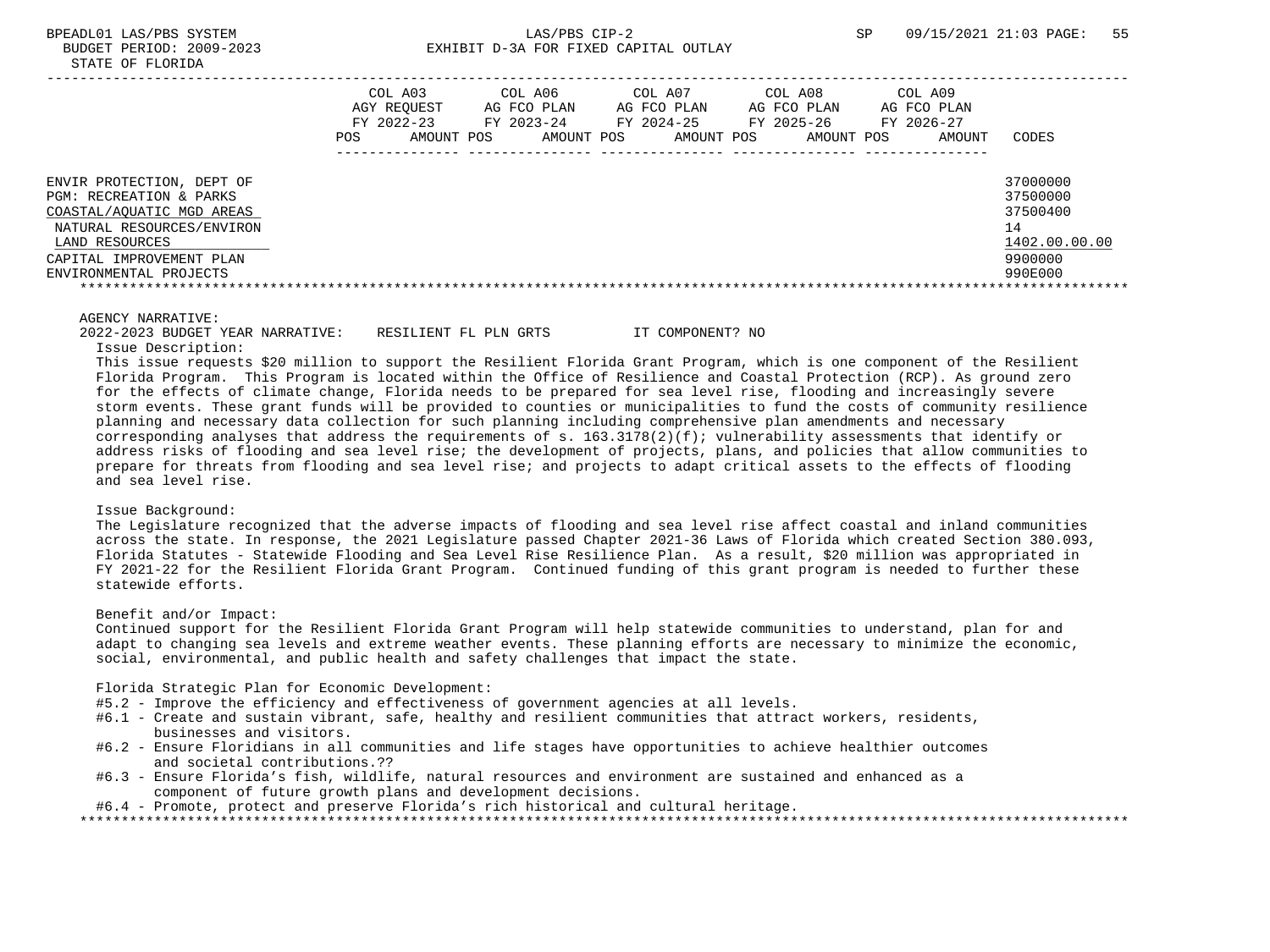|                                                                                                                                                                                        | POS | COL A03<br>AGY REQUEST<br>AMOUNT POS | COL A06 COL A07<br>AG FCO PLAN<br>FY 2022-23 FY 2023-24 FY 2024-25<br>AMOUNT POS | AG FCO PLAN | AMOUNT POS | COL A08<br>AG FCO PLAN<br>FY 2025-26<br>AMOUNT POS | COL A09<br>AG FCO PLAN<br>FY 2026-27<br>AMOUNT          | CODES                                                                         |
|----------------------------------------------------------------------------------------------------------------------------------------------------------------------------------------|-----|--------------------------------------|----------------------------------------------------------------------------------|-------------|------------|----------------------------------------------------|---------------------------------------------------------|-------------------------------------------------------------------------------|
| ENVIR PROTECTION, DEPT OF<br>PGM: RECREATION & PARKS<br>COASTAL/AQUATIC MGD AREAS<br>NATURAL RESOURCES/ENVIRON<br>LAND RESOURCES<br>CAPITAL IMPROVEMENT PLAN<br>ENVIRONMENTAL PROJECTS |     |                                      |                                                                                  |             |            |                                                    |                                                         | 37000000<br>37500000<br>37500400<br>14<br>1402.00.00.00<br>9900000<br>990E000 |
| G/A-LOC GOV/NONST ENT-FCO<br>CLEAN MARINA                                                                                                                                              |     |                                      |                                                                                  |             |            |                                                    |                                                         | 140000<br>140122                                                              |
| FEDERAL GRANTS TRUST FUND -FEDERL<br>GRANTS AND DONATIONS TF<br>$-$ STATE                                                                                                              |     | 500,000                              | 1,000,000                                                                        |             | 200,000    | 200,000                                            | $1,000,000$ $1,000,000$ $1,000,000$ $2261$ 3<br>200,000 | 2339 1                                                                        |
| TOTAL APPRO                                                                                                                                                                            |     | 500,000                              | 1,000,000                                                                        |             | 1,200,000  | 1,200,000                                          | 1,200,000                                               |                                                                               |

2022-2023 BUDGET YEAR NARRATIVE: CLEAN MARINA IT COMPONENT? NO

Issue Description:

 This issue requests continued funding of \$500,000 for the Clean Boating Program in the Office of Resilience and Coastal Protection (RCP). These funds will support Clean Vessel grant programs and will be distributed as pass-through (reimbursement) grants for the purchase, installation, operation, maintenance, and repair of sewage pump-out equipment at marine and freshwater facilities. Funds will also be used for educational presentations and workshops to boater groups and organizations, boat show representations, publications, public service announcements and website maintenance. In addition, a small percentage of the funds may be used to support administrative costs including support and contract personnel.

## Issue Background:

 The Clean Vessel Act (CVA) provides funding for the construction, purchase, installation and operation of pump-out facilities. CVA costs include: pumpout projects and education/outreach.

 Pump-out projects for coastal and inland navigable waterways result in safe and proper disposal of approximately 8,000,000 gallons of sewage annually.

 The majority of the grant funds, approximately 80 percent of the request, are distributed as pass-through grants (reimbursement) to public and private marinas for the purchase, installation, operation, maintenance and repair of boater sewage pump-out equipment. Additionally, approximately 20 percent of the funds are used for education, outreach, database development and technical assistance to boater groups and organizations.

 The CVA grants reimburse participating marinas up to 75 percent of the total project cost for the purchase, installation, operation, maintenance and repair of boater sewage pump-out equipment and boater educational materials on pump-out locations and the effects of sewage in our waterways.

 The Florida Clean Marina Program is a voluntary designation program that provides a proactive, non-regulatory approach to environmental stewardship. Participants receive assistance to implement Best Management Practices through on-site and direct technical assistance, mentoring by other Clean Marinas and continuing education activities. To be designated a Clean Marina, facilities must implement a set of environmental and operational measures designed to protect Florida's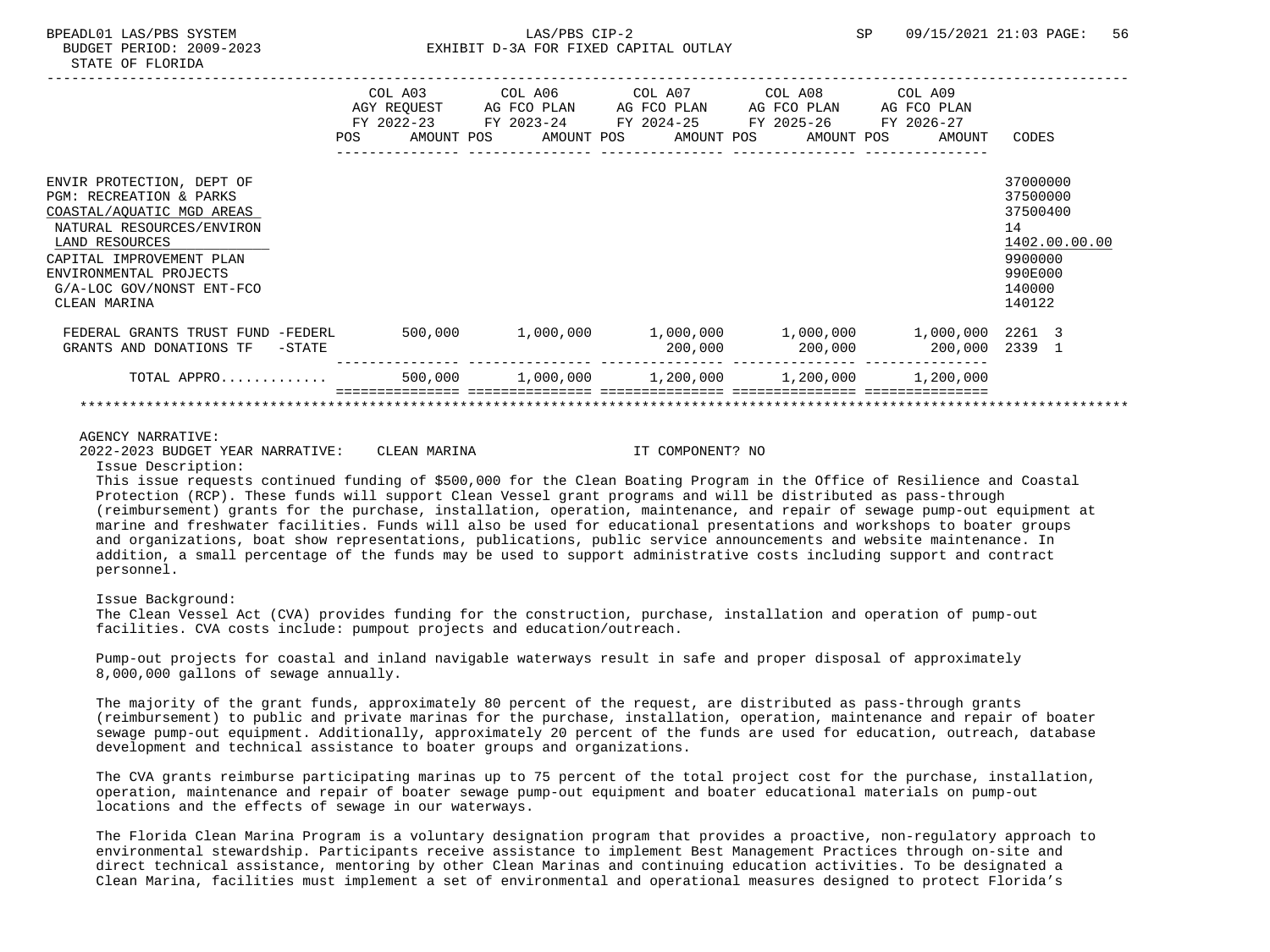|                                                                                                                                                                                        | COL A03<br>AGY REOUEST<br>FY 2022-23<br>AMOUNT POS<br>POS | COL A06<br>AG FCO PLAN<br>FY 2023-24<br>AMOUNT POS | COL A07<br>AG FCO PLAN<br>FY 2024-25<br>AMOUNT POS | COL A08<br>AG FCO PLAN<br>FY 2025-26<br>AMOUNT POS | COL A09<br>AG FCO PLAN<br>FY 2026-27<br>AMOUNT | CODES                                                                         |
|----------------------------------------------------------------------------------------------------------------------------------------------------------------------------------------|-----------------------------------------------------------|----------------------------------------------------|----------------------------------------------------|----------------------------------------------------|------------------------------------------------|-------------------------------------------------------------------------------|
| ENVIR PROTECTION, DEPT OF<br>PGM: RECREATION & PARKS<br>COASTAL/AOUATIC MGD AREAS<br>NATURAL RESOURCES/ENVIRON<br>LAND RESOURCES<br>CAPITAL IMPROVEMENT PLAN<br>ENVIRONMENTAL PROJECTS |                                                           |                                                    |                                                    |                                                    |                                                | 37000000<br>37500000<br>37500400<br>14<br>1402.00.00.00<br>9900000<br>990E000 |

 waterways, marine habitats and to increase operational efficiencies. These measures are designed to address critical environmental issues such as sensitive habitats, waste management, boater sewage management, storm water control, spill prevention, pollution prevention techniques and emergency preparedness. Designated facilities, and those facilities seeking designation, receive ongoing technical support from the Florida Clean Marina Program and their peers in the Clean Boating Partnership.

 The Clean Marina Program works with marine facilities to encourage the implementation of Best Management Practices that surpass regulatory requirements. Program costs include supplies, environmental cleanup materials and outreach.

## Benefit and/or Impact:

 Successful projects represent a 3:1 return on investment for the grant recipient and directly lead to increased protection of the state's waters. For marinas, this is a 3:1 ratio returns of their investment that helps bring additional boaters to their marinas to receive pump-outs and other services they provide. The CVA grants help fund the operating costs of pump-out equipment which creates jobs at marinas. This increased marina activity increases the state's economy. For Florida, the return on investment equates to increased boater activity at the marinas as well as learning about the environment while adding to the state economy. Since the program began, the CVA grant funding to public and private marinas has resulted in a total of over 665 pump-out projects throughout all areas of the state and has prevented more than 40 million gallons of untreated boater sewage from being disposed of into the state's waters. Boater sewage not entering Florida's waterways is a direct benefit of the CVA grant program.

 By drawing on the resources of its industry partners, the Clean Vessel Act and Clean Marina Programs have been able to leverage the use of grant funding to increase participation in the programs and to further protect Florida's waters.

Florida Strategic Plan for Economic Development:

- #5.2 Improve the efficiency and effectiveness of government agencies at all levels.
- #5.3 Strengthen local, regional and statewide partnerships to accomplish Florida's economic and quality of life and quality places goals.
- #6.1 Create and sustain vibrant, safe, healthy and resilient communities that attract workers, resident businesses and visitors.

| LAND ACOUISITION TF  | $-$ STATE | 50,000,000 | 50,000,000 | 50,000,000 | 50,000,000 | 50,000,000 | 2423   |  |
|----------------------|-----------|------------|------------|------------|------------|------------|--------|--|
|                      |           |            |            |            |            |            |        |  |
| BEACH PROJECTS - STW |           |            |            |            |            |            | ⊥40126 |  |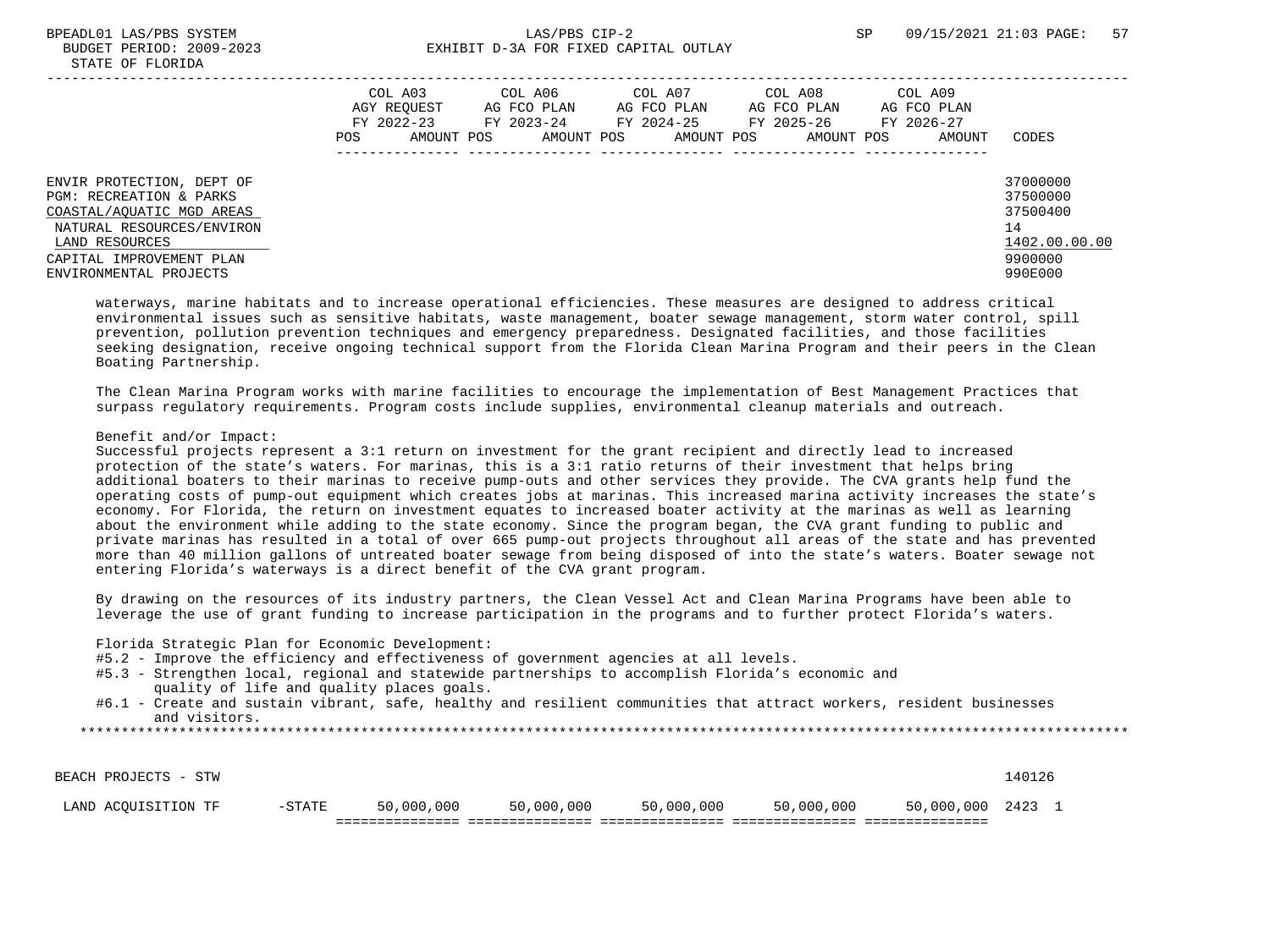|                                                                                                                                                                                        | COL A03<br>AGY REOUEST<br>FY 2022-23<br>POS.<br>AMOUNT POS | COL A06<br>AG FCO PLAN<br>FY 2023-24<br>AMOUNT POS | COL A07<br>AG FCO PLAN<br>FY 2024-25<br>AMOUNT POS | COL A08<br>AG FCO PLAN<br>FY 2025-26<br>AMOUNT POS | COL A09<br>AG FCO PLAN<br>FY 2026-27<br>AMOUNT | CODES                                                                         |
|----------------------------------------------------------------------------------------------------------------------------------------------------------------------------------------|------------------------------------------------------------|----------------------------------------------------|----------------------------------------------------|----------------------------------------------------|------------------------------------------------|-------------------------------------------------------------------------------|
| ENVIR PROTECTION, DEPT OF<br>PGM: RECREATION & PARKS<br>COASTAL/AOUATIC MGD AREAS<br>NATURAL RESOURCES/ENVIRON<br>LAND RESOURCES<br>CAPITAL IMPROVEMENT PLAN<br>ENVIRONMENTAL PROJECTS |                                                            |                                                    |                                                    |                                                    |                                                | 37000000<br>37500000<br>37500400<br>14<br>1402.00.00.00<br>9900000<br>990E000 |

 2022-2023 BUDGET YEAR NARRATIVE: BEACH PROJECTS - STW IT COMPONENT? NO Issue Description:

 This issue requests to transfer \$50 million in recurring Fixed Capital Outlay appropriation for the Beach Management Funding Assistance Program from the Division of Water Resource Management to the Office of Resilience and Coastal Protection (RCP). This issue coincides with an operating issue that transfers 66 positions and funding in the Beach and Inlet Management Programs from the Division of Water Resource Management and the Regulatory District Offices to the Office of Resilience and Coastal Protection (RCP).

#### Issue Background:

 Beaches programs fit into the "Office of Resilience and Coastal Protection" because it better aligns the goals of the beach programs with the coastal resilience aspects of RCP. The RCP office has a multi-faceted approach to resilience, including coral reef protection; preservation of coastal and aquatic management areas; and the implementation of ecosystem restoration projects to prepare Florida's coastal communities and state-managed lands for the effects of sea level rise, coastal flooding, erosion and storms. Beach and Inlet Management and the regulation of beach coastal construction falls within this purview better than the goals and objectives of Water Resource Management.

 In November 2019, the DEP Secretary announced the merger of RCP with the Beaches programs previously housed in the Division of Water Resource Management. The merger focused on aligning critical personnel, programs and resources to address resiliency. To foster continuity in reaching resiliency goals, this transfer enables a larger array of researchers, field staff, technical experts and policymakers to collaborate more effectively.

## Benefit and/or Impact:

 Since the 1960's, Florida in collaboration with local and federal partners have invested significant resources, technical support and funding into the Beach and Inlet Management programs to support the resilience benefit provided by beach nourishment and proactive sand management at the state's inlets. Efforts have preserved critical habitats, protected upland development and critical infrastructure, and ensured economic stability for the state's tourism industry. This organizational move will better align the beach programs with other Coastal focused programs in the Office of Resilience and Coastal Protection to ensure consistency, streamlining of processes, and comprehensive management of the state's shorelines. This issue has a net zero budget impact to the Department.

| Cost Summary:<br>Budget Entity                                 | Amount                            |
|----------------------------------------------------------------|-----------------------------------|
| Water Resource Management<br>Coastal and Aquatic Managed Areas | $($ \$50,000,000)<br>\$50,000,000 |
| Total:                                                         |                                   |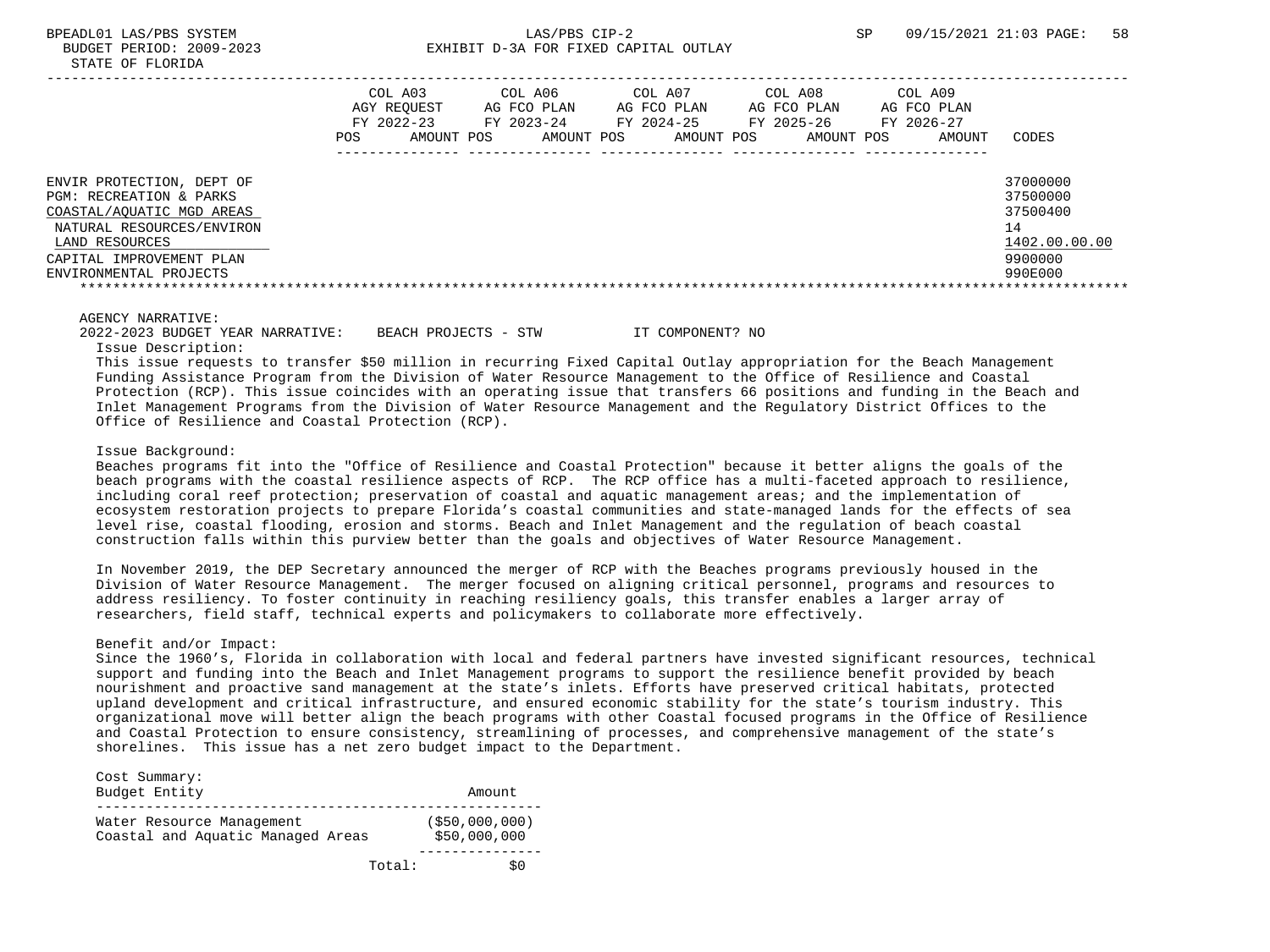BPEADL01 LAS/PBS SYSTEM  $LAS/PBS$  CIP-2 SP 09/15/2021 21:03 PAGE: 59 BUDGET PERIOD: 2009-2023 EXHIBIT D-3A FOR FIXED CAPITAL OUTLAY STATE OF FLORIDA ----------------------------------------------------------------------------------------------------------------------------------- COL A03 COL A06 COL A07 COL A08 COL A09 AGY REQUEST AG FCO PLAN AG FCO PLAN AG FCO PLAN AG FCO PLAN FY 2022-23 FY 2023-24 FY 2024-25 FY 2025-26 FY 2026-27 POS AMOUNT POS AMOUNT POS AMOUNT POS AMOUNT POS AMOUNT CODES --------------- --------------- --------------- --------------- --------------- ENVIR PROTECTION, DEPT OF 37000000 ENVIRTUAL SOLUTION OF STATISTICS OF STATISTICS OF STATISTICS OF STATISTICS OF STATISTICS OF STATISTICS OF STATISTICS OF STATISTICS OF STATISTICS OF STATISTICS OF STATISTICS OF STATISTICS PGM: RECREATION & PARKS 37500000 (2002) 37500000 (2003) 37500000 (37500000 (37500000 (37500000 (37500000 ) 37500<br>20 STAL/AOUATIC MGD AREAS COASTAL/AQUATIC MGD AREAS NATURAL RESOURCES/ENVIRON 14<br>LAND RESOURCES 1402.00.00.00  $\begin{array}{l} \text{\underline{LAND}} \text{ RESOUTCES} \end{array} \hspace{2cm} \begin{array}{c} \text{\underline{1402.00}} \\ \text{\underline{1402.00}} \end{array} \end{array}$ CAPITAL IMPROVEMENT PLAN ENVIRONMENTAL PROJECTS 990E000 This issue is dependent on issue codes 1800400/1800410 being approved. \*\*\*\*\*\*\*\*\*\*\*\*\*\*\*\*\*\*\*\*\*\*\*\*\*\*\*\*\*\*\*\*\*\*\*\*\*\*\*\*\*\*\*\*\*\*\*\*\*\*\*\*\*\*\*\*\*\*\*\*\*\*\*\*\*\*\*\*\*\*\*\*\*\*\*\*\*\*\*\*\*\*\*\*\*\*\*\*\*\*\*\*\*\*\*\*\*\*\*\*\*\*\*\*\*\*\*\*\*\*\*\*\*\*\*\*\*\*\*\*\*\*\*\*\*\*\* TOTAL: ENVIRONMENTAL PROJECTS 990E000 TOTAL ISSUE............. 180,500,000 181,000,000 181,200,000 181,200,000 181,200,000 =============== =============== =============== =============== =============== GRANTS AND AIDS - FIXED CAPITAL OUTLAY 990G000 G/A-LOC GOV/NONST ENT-FCO 140000 FLORIDA CZM PROGRAM 140061 FEDERAL GRANTS TRUST FUND -FEDERL 1,285,161 1,285,161 1,285,161 1,285,161 1,285,161 2261 3 =============== =============== =============== =============== =============== \*\*\*\*\*\*\*\*\*\*\*\*\*\*\*\*\*\*\*\*\*\*\*\*\*\*\*\*\*\*\*\*\*\*\*\*\*\*\*\*\*\*\*\*\*\*\*\*\*\*\*\*\*\*\*\*\*\*\*\*\*\*\*\*\*\*\*\*\*\*\*\*\*\*\*\*\*\*\*\*\*\*\*\*\*\*\*\*\*\*\*\*\*\*\*\*\*\*\*\*\*\*\*\*\*\*\*\*\*\*\*\*\*\*\*\*\*\*\*\*\*\*\*\*\*\*\*

AGENCY NARRATIVE:

 2022-2023 BUDGET YEAR NARRATIVE: FLORIDA CZM PROGRAM IT COMPONENT? NO Issue Description:

 This issue requests funding of \$1,285,161 to implement the cooperative grant agreement between the Office of Resilience and Coastal Protection (RCP) and the National Oceanic Atmosphere Administration (NOAA). This is to continue the administration and implementation of the Florida Coastal Management Program (FCMP) which provides coastal resource protection and management activities.

 A small percentage of these funds may be used for oversight and administration of the program including contractual or Other Personal Services positions, standard expenses and travel.

Issue Background:

FCMP has three components:

1. Coastal Partnership Initiative (CPI) (Section 306)

 The CPI provides grant funds to coastal local governments, National Estuary Programs, Florida public colleges and universities, regional planning councils and not-for-profit organizations. These funds support activities that protect and enhance natural, cultural and human resources. These funds also improve access to coastal resources, improve community preparedness and resiliency, and address the special needs of waterfront communities. Proposed projects are evaluated and ranked by an interagency committee. The committee makes their selection based on what will best meet local and state goals for coastal protection and management, as well as economic development. These subawards are a portion of the Section 306 funding in the cooperative agreement.

2. State Agency Projects (Section 306 and 309)

The Section 306 funding provides grant funds to state agencies and universities to complement FCMP resource management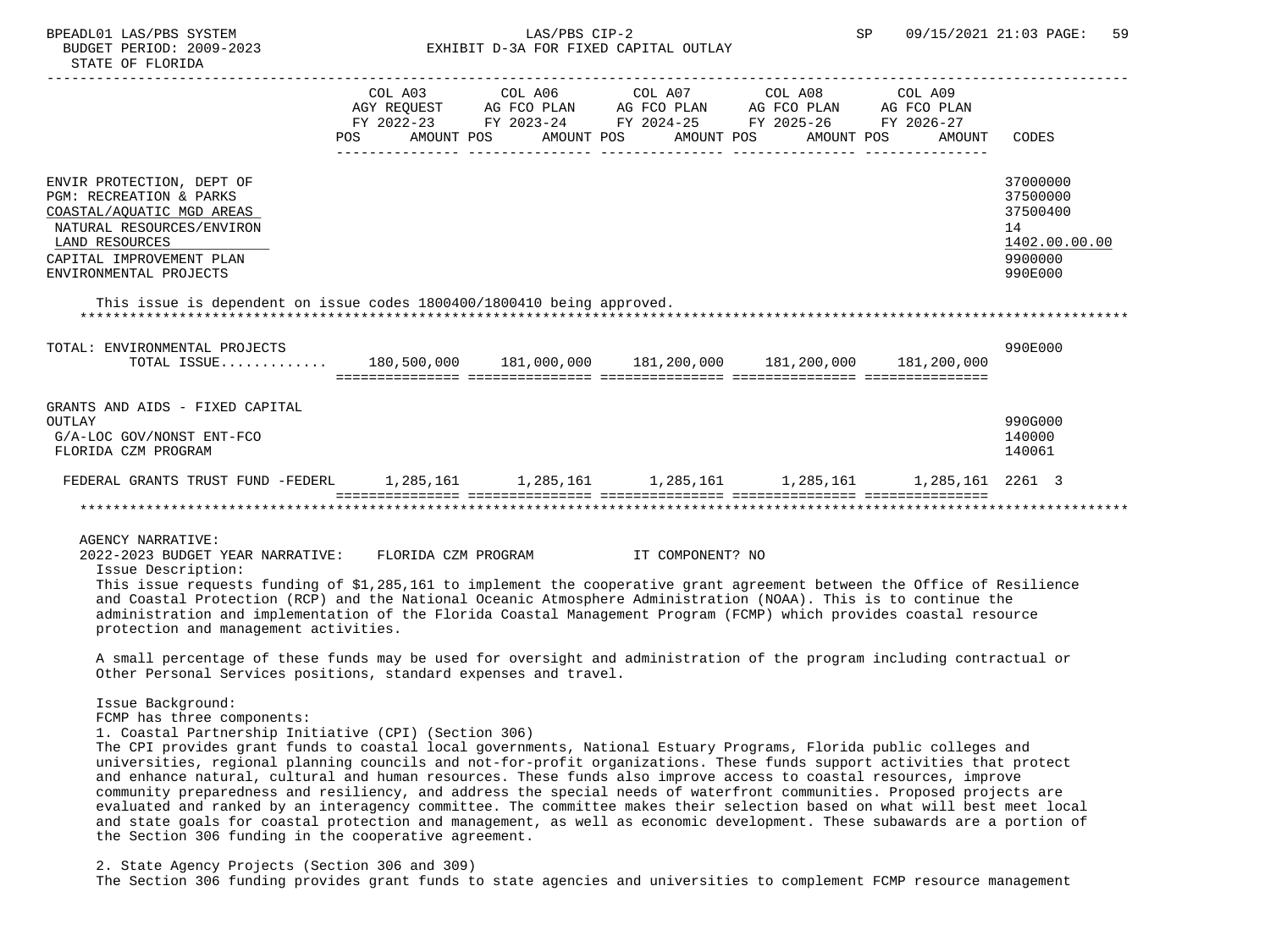# BPEADL01 LAS/PBS SYSTEM 60 CONTROL CONTROLLER CONTROLLER CONTROLLER SP 09/15/2021 21:03 PAGE: 60 BUDGET PERIOD: 2009-2023 EXHIBIT D-3A FOR FIXED CAPITAL OUTLAY

|                                                                                                                                                                                                 | POS | COL A03<br>AGY REOUEST<br>FY 2022-23<br>AMOUNT POS | COL A06<br>AG FCO PLAN<br>FY 2023-24<br>AMOUNT POS | COL A07<br>AG FCO PLAN<br>FY 2024-25 FY 2025-26<br>AMOUNT POS | COL A08<br>AG FCO PLAN<br>AMOUNT POS | COL A09<br>AG FCO PLAN<br>FY 2026-27<br>AMOUNT | CODES                                                              |
|-------------------------------------------------------------------------------------------------------------------------------------------------------------------------------------------------|-----|----------------------------------------------------|----------------------------------------------------|---------------------------------------------------------------|--------------------------------------|------------------------------------------------|--------------------------------------------------------------------|
| ENVIR PROTECTION, DEPT OF<br>PGM: RECREATION & PARKS<br>COASTAL/AOUATIC MGD AREAS<br>NATURAL RESOURCES/ENVIRON<br>LAND RESOURCES<br>CAPITAL IMPROVEMENT PLAN<br>GRANTS AND AIDS - FIXED CAPITAL |     |                                                    |                                                    |                                                               |                                      |                                                | 37000000<br>37500000<br>37500400<br>14<br>1402.00.00.00<br>9900000 |
| OUTLAY                                                                                                                                                                                          |     |                                                    |                                                    |                                                               |                                      |                                                | 990G000                                                            |

programs and initiatives. Funds support research and management programs that enhance or protect coastal resources.

 The FCMP receives congressionally approved Section 309 funds from NOAA. The funds are used to develop program changes that achieve one or more of nine enhancement area objectives (e.g., wetlands, coastal hazards, public access, marine debris and others). The FCMP completed its five-year Section 309 Assessment and Strategies document during Fiscal Year 2020-21, that lists projects to be completed in Fiscal Year's 2022-26. The assessment has been approved by NOAA.

3. Competitive Projects of Special Merit (Section 309)

 The FCMP submits proposals to NOAA for competitive funds under Section 309 for Coastal Zone Management Program Enhancement Projects of Special Merit. The objective of the 309 assistance is for federally approved coastal management programs to continually improve their programs in specified areas of national importance that further approved Section 309 strategies. NOAA approved funding for three of FCMP's submitted competitive proposals for the previous five years and were awarded a Project of Special Merit in 2017 and 2019.

 Benefit and/or Impact: The annual cooperative grant agreement between RCP and NOAA provides federal funding for local coastal resource protection and management activities in the following five categories:

- 1. Protecting and enhancing natural, cultural and human resources;
- 2. Improving access to coastal resources;
- 3. Improving community preparedness and resiliency;
- 4. Addressing the special needs of waterfront communities; and
- 5. Initiatives to enhance coastal management (e.g., ocean resources, coastal hazards and special area management).

Florida Strategic Plan for Economic Development:

 #6.1 - Create and sustain vibrant, safe, healthy and resilient communities that attract workers, residents, businesses and visitors.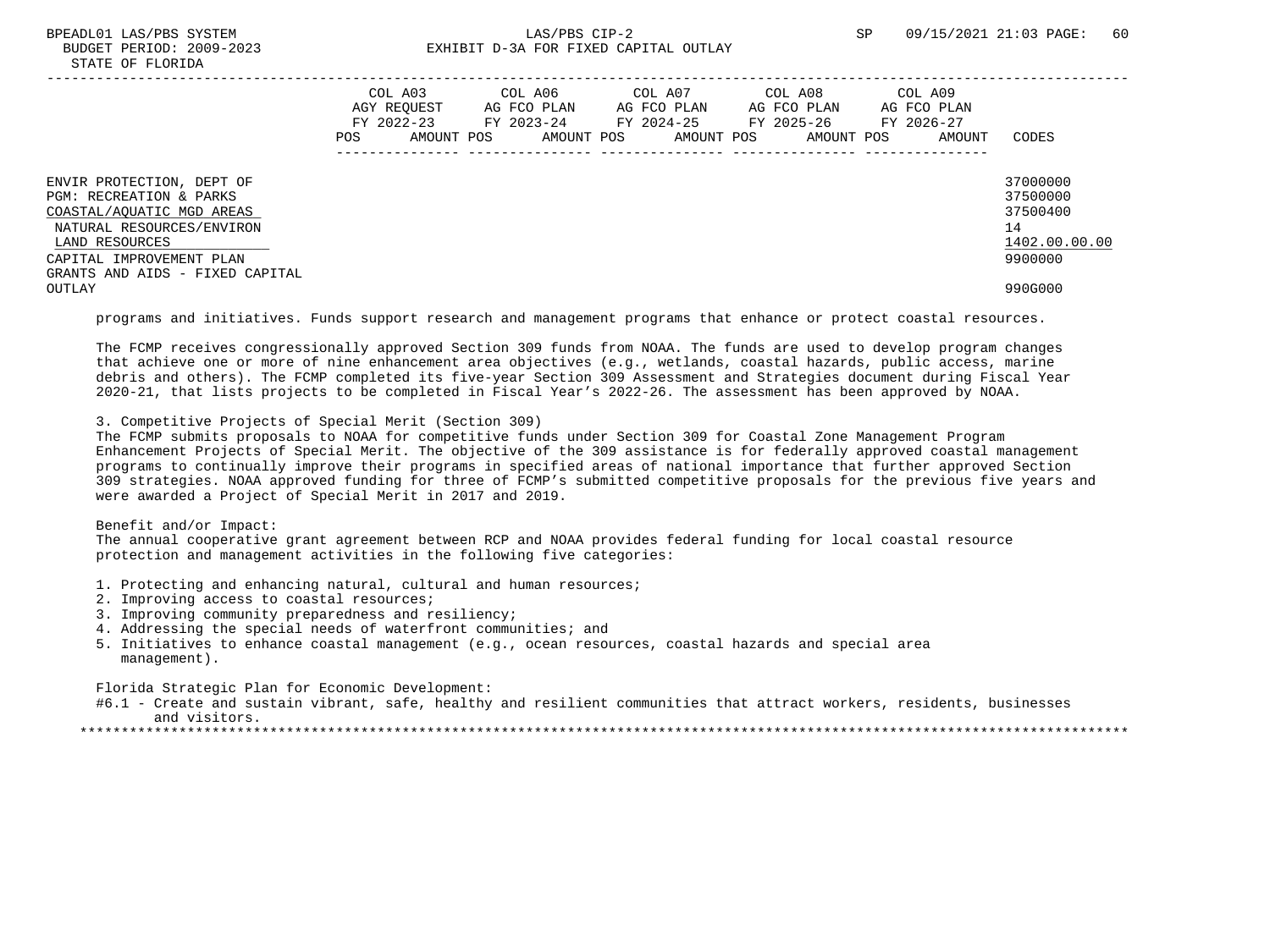|                                                                                                                                                                                                                                            |        | COL A03<br>AGY REQUEST<br>FY 2022-23<br>AMOUNT POS<br>POS | COL A06<br>AG FCO PLAN<br>FY 2023-24<br>AMOUNT POS | COL A07<br>AG FCO PLAN<br>FY 2024-25<br>AMOUNT POS | COL A08<br>AG FCO PLAN<br>FY 2025-26<br>AMOUNT POS | COL A09<br>AG FCO PLAN<br>FY 2026-27<br>AMOUNT | CODES                                                                                             |
|--------------------------------------------------------------------------------------------------------------------------------------------------------------------------------------------------------------------------------------------|--------|-----------------------------------------------------------|----------------------------------------------------|----------------------------------------------------|----------------------------------------------------|------------------------------------------------|---------------------------------------------------------------------------------------------------|
| ENVIR PROTECTION, DEPT OF<br>PGM: RECREATION & PARKS<br>COASTAL/AQUATIC MGD AREAS<br>NATURAL RESOURCES/ENVIRON<br>LAND RESOURCES<br>CAPITAL IMPROVEMENT PLAN<br>MAINTENANCE AND REPAIR<br>FIXED CAPITAL OUTLAY<br>MAIN/REP/CONST-STATEWIDE |        |                                                           |                                                    |                                                    |                                                    |                                                | 37000000<br>37500000<br>37500400<br>14<br>1402.00.00.00<br>9900000<br>990M000<br>080000<br>083643 |
| LAND ACOUISITION TF                                                                                                                                                                                                                        | -STATE | 2,000,000                                                 | 900,000                                            | 750,000                                            | 750,000                                            | 750,000 2423 1                                 |                                                                                                   |
|                                                                                                                                                                                                                                            |        |                                                           |                                                    |                                                    |                                                    |                                                |                                                                                                   |

2022-2023 BUDGET YEAR NARRATIVE: MAIN/REP/CONST-STATEWIDE IT COMPONENT? NO

Issue Description:

 This issue requests \$2 million for maintenance and repairs of existing environmental learning centers and research and monitoring facilities in the Office of Resilience and Coastal Protection (RCP). RCP has four regions throughout the state with 18 research and monitoring facilities, which support recreation, science-based management, education, and research programs on public environmental lands. Maintenance of these facilities is critical to ensure that all are maintained and in compliance.

## Issue Background:

 These facilities focus on educating patrons on the importance of preservation, restoration and management of Florida's natural areas. This issue requests funding to maintain all RCP facilities for public use and to support recreation, science-based management, education and research programs on high quality public environmental lands.

## Benefit and/or Impact:

 The benefits of the services provided through the facilities are available to a variety of audiences, which includes students (elementary, high and college), teachers, educators, resource users, environmental professionals and the public. The objective is to maintain the facilities in a condition such that visitation continues to increase. These facilities average over one million visitors annually.

Florida Strategic Plan for Economic Development:

 #6.1 - Create and sustain vibrant, safe, healthy and resilient communities that attract workers, residents, businesses and visitors.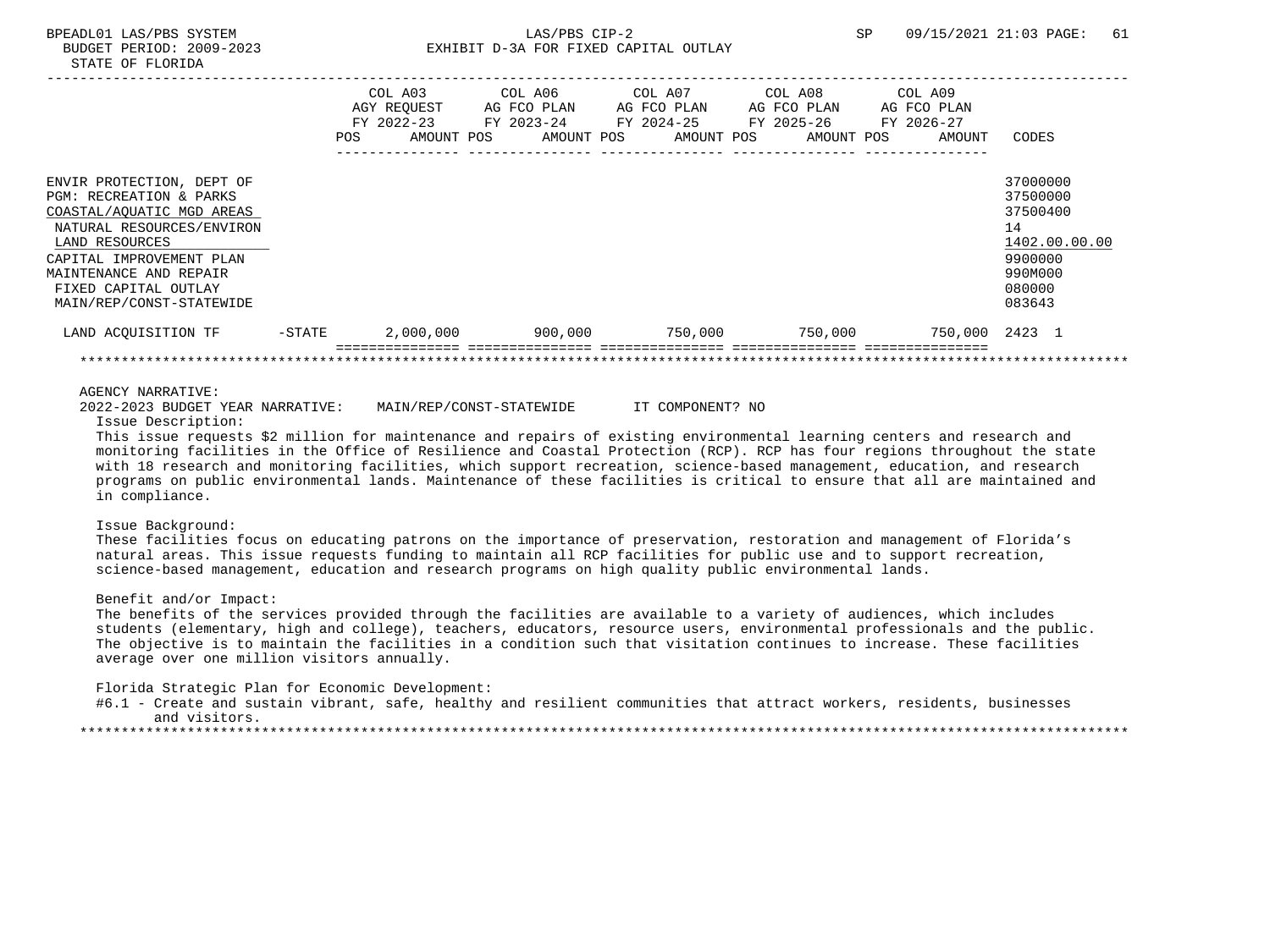STATE OF FLORIDA -----------------------------------------------------------------------------------------------------------------------------------

|                                                                                                                                                                                                                                                              |           | FY 2022-23<br>POS. | COL A03<br>AGY REOUEST<br>AMOUNT POS | COL A06<br>AG FCO PLAN<br>FY 2023-24<br>AMOUNT POS | COL A07<br>FY 2024-25 | AG FCO PLAN<br>AMOUNT POS | COL A08<br>AG FCO PLAN<br>FY 2025-26<br>AMOUNT POS | COL A09<br>AG FCO PLAN<br>FY 2026-27<br>AMOUNT | CODES                                                                                             |
|--------------------------------------------------------------------------------------------------------------------------------------------------------------------------------------------------------------------------------------------------------------|-----------|--------------------|--------------------------------------|----------------------------------------------------|-----------------------|---------------------------|----------------------------------------------------|------------------------------------------------|---------------------------------------------------------------------------------------------------|
| ENVIR PROTECTION, DEPT OF<br><b>PGM: RECREATION &amp; PARKS</b><br>COASTAL/AQUATIC MGD AREAS<br>NATURAL RESOURCES/ENVIRON<br>LAND RESOURCES<br>CAPITAL IMPROVEMENT PLAN<br>DEFERRED BUILDING MAINTENANCE<br>FIXED CAPITAL OUTLAY<br>MAIN/REP/CONST-STATEWIDE |           |                    |                                      |                                                    |                       |                           |                                                    |                                                | 37000000<br>37500000<br>37500400<br>14<br>1402.00.00.00<br>9900000<br>990Z000<br>080000<br>083643 |
| GENERAL REVENUE FUND                                                                                                                                                                                                                                         | $-$ STATE |                    | 1,556,000                            |                                                    |                       |                           |                                                    |                                                | 1000 1                                                                                            |

#### AGENCY NARRATIVE:

2022-2023 BUDGET YEAR NARRATIVE: MAIN/REP/CONST-STATEWIDE IT COMPONENT? NO

Issue Description:

 This issue requests \$1,556,000 for deferred building maintenance needs for existing environmental learning centers and research and monitoring facilities in the Office of Resilience and Coastal Protection (RCP). RCP has four regions throughout the state with 18 research and monitoring facilities, which support recreation, science-based management, education, and research programs on public environmental lands. Maintenance of these facilities is critical to ensure they are safe for staff and visitors.

RCP has identified the following priority projects:

| Project Title                                                                                                                                                                                                                                                                                    | Amount                                                                   |
|--------------------------------------------------------------------------------------------------------------------------------------------------------------------------------------------------------------------------------------------------------------------------------------------------|--------------------------------------------------------------------------|
| Guana Tolomoto Montanzas NERR HVAC replacement<br>Guana Tolomoto Montanzas NERR water heater replacement<br>Rookery Bay NERR Keewaydin Island dock repair<br>Rookery Bay NERR Office and Educational Center repairs<br>Southeast Region dock repair<br>St. Joe Buffer Preserve dock construction | \$600,000<br>\$75,000<br>\$125,000<br>\$356,000<br>\$20.000<br>\$380,000 |
| TOTAL                                                                                                                                                                                                                                                                                            | \$1,556,000                                                              |

 In the event project bids come in lower or higher than the estimated amounts specified above, funds can be shifted between projects.

### Issue Background:

 These facilities focus on educating patrons on the importance of conservation, restoration and management of Florida's natural areas. This issue requests funding to maintain facilities for public use and to support recreation, science-based management, education and research programs on high quality public environmental lands.

### Benefit and/or Impact:

 The benefits of the services provided through the facilities are available to a variety of audiences, which includes students (elementary, high and college), teachers, educators, resource users, environmental professionals and the public. The objective is to maintain the facilities in a condition such that visitation continues to increase. These facilities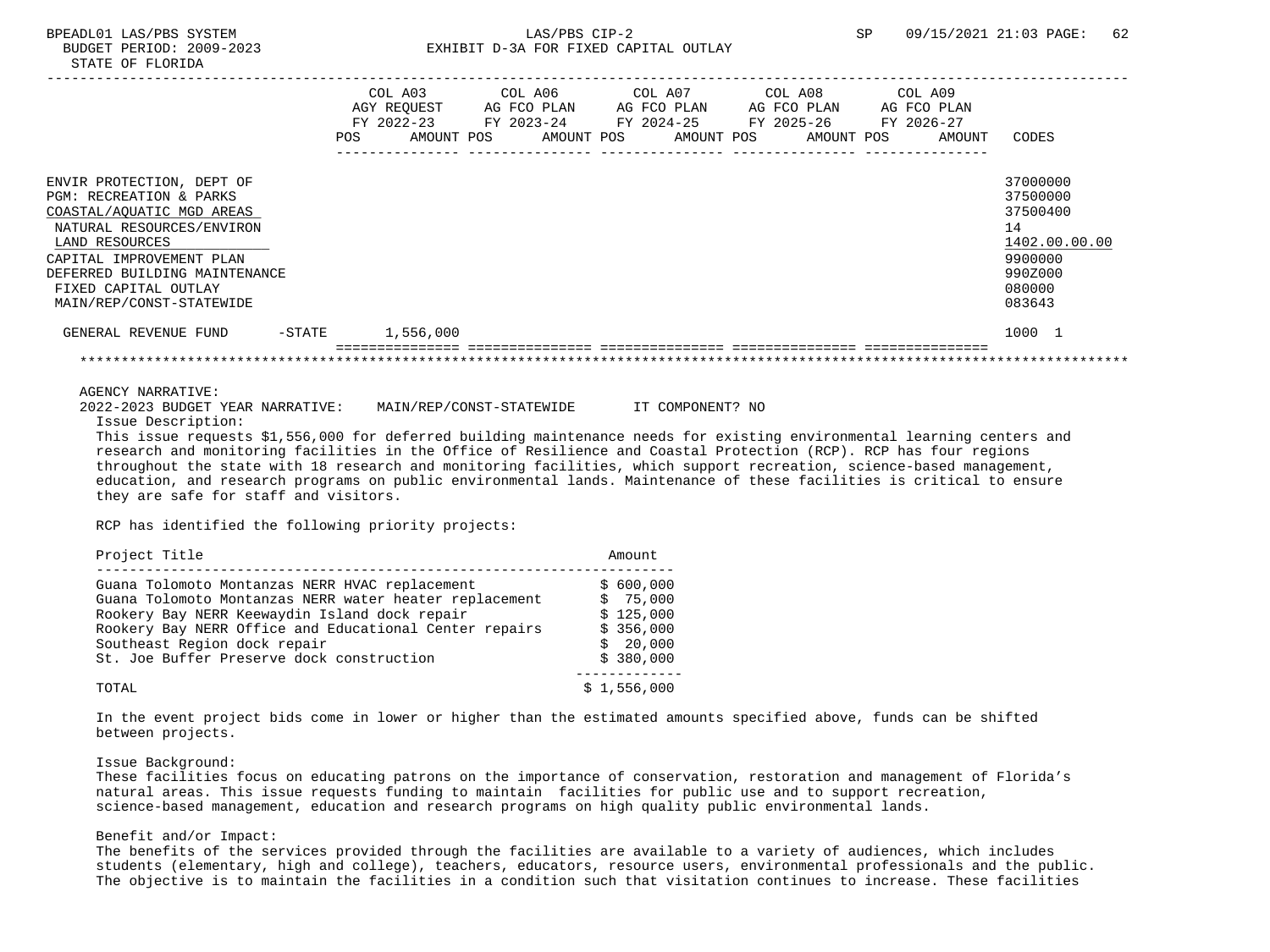| STATE OF FLORIDA                                                                                                                                                                                         |            |                       |                                                  |                                       |                                                                              |                                                |                                                                               |
|----------------------------------------------------------------------------------------------------------------------------------------------------------------------------------------------------------|------------|-----------------------|--------------------------------------------------|---------------------------------------|------------------------------------------------------------------------------|------------------------------------------------|-------------------------------------------------------------------------------|
|                                                                                                                                                                                                          | <b>POS</b> | COL A03<br>AMOUNT POS | COL A06<br>AGY REOUEST AG FCO PLAN<br>AMOUNT POS | AG FCO PLAN AG FCO PLAN<br>AMOUNT POS | COL A07 COL A08<br>FY 2022-23 FY 2023-24 FY 2024-25 FY 2025-26<br>AMOUNT POS | COL A09<br>AG FCO PLAN<br>FY 2026-27<br>AMOUNT | CODES                                                                         |
| ENVIR PROTECTION, DEPT OF<br><b>PGM: RECREATION &amp; PARKS</b><br>COASTAL/AQUATIC MGD AREAS<br>NATURAL RESOURCES/ENVIRON<br>LAND RESOURCES<br>CAPITAL IMPROVEMENT PLAN<br>DEFERRED BUILDING MAINTENANCE |            |                       |                                                  |                                       |                                                                              |                                                | 37000000<br>37500000<br>37500400<br>14<br>1402.00.00.00<br>9900000<br>990Z000 |
| average over one million visitors annually. Investing in facilities when necessary extends the life/use of those<br>facilities and can also prevent increased costs in the future.                       |            |                       |                                                  |                                       |                                                                              |                                                |                                                                               |
| Florida Strategic Plan for Economic Development:<br>#6.1 - Create and sustain vibrant, safe, healthy and resilient communities that attract workers, residents,<br>businesses and visitors.              |            |                       |                                                  |                                       |                                                                              |                                                |                                                                               |

TOTAL: LAND RESOURCES 1402.00.00 PHOTOSET 1402.00.00 PHOTOSET 1402.00.00 PHOTOSET 15 BY FUND TYPE GENERAL REVENUE FUND 1,556,000 1000 TRUST FUNDS 183,785,161 183,185,161 183,235,161 183,235,161 183,235,161 2000 --------------- --------------- --------------- --------------- --------------- TOTAL PROG COMP......... 185,341,161 183,185,161 183,235,161 183,235,161 183,235,161 =============== =============== =============== =============== ===============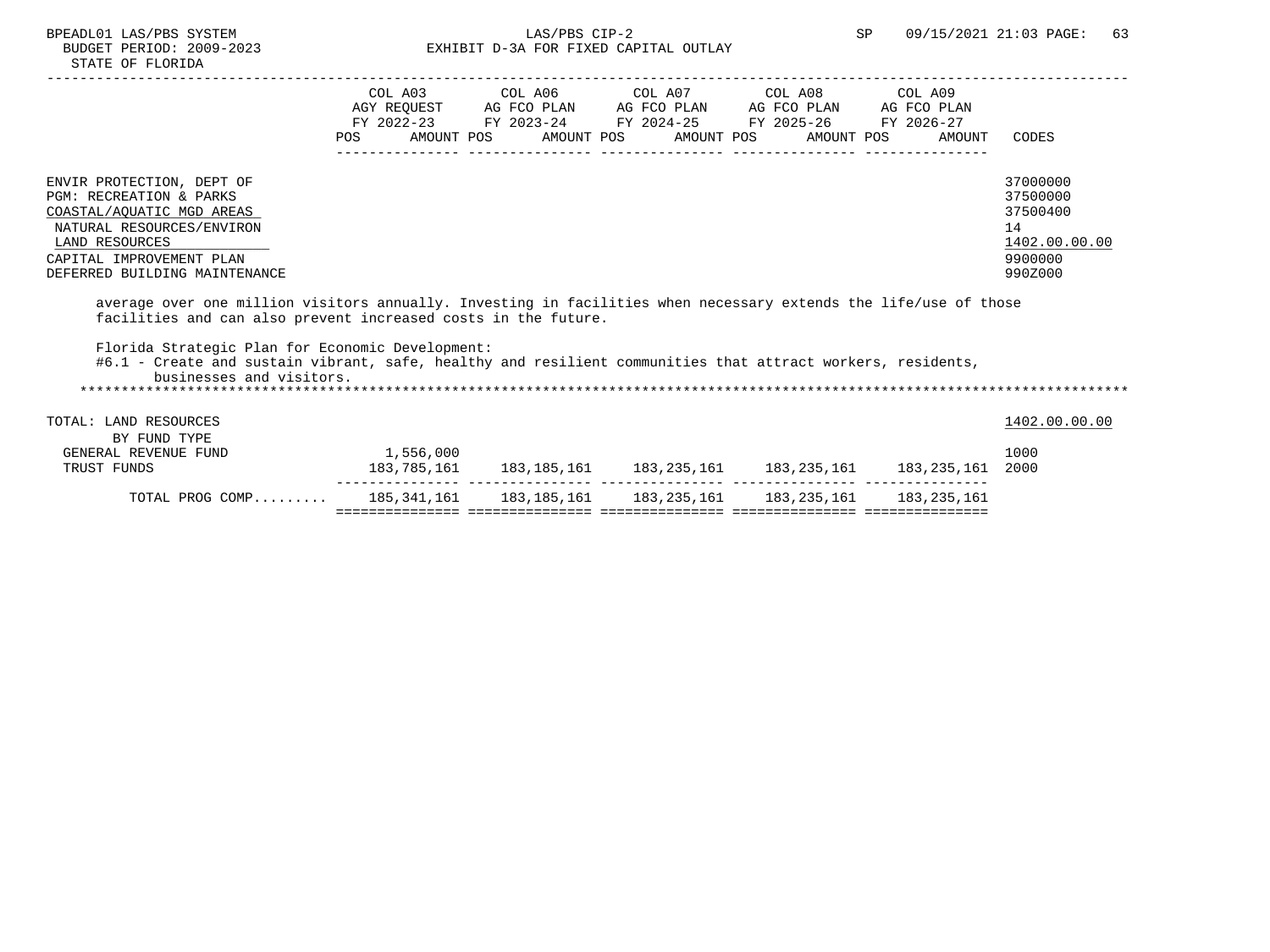|                                                                                                                                                                                                                                       |        | COL A03<br>AGY REOUEST<br>$FY$ 2022-23<br>POS | AMOUNT POS | COL A06<br>AG FCO PLAN<br>FY 2023-24<br>AMOUNT POS | COL A07<br>AG FCO PLAN<br>FY 2024-25<br>AMOUNT POS | COL A08<br>AG FCO PLAN<br>FY 2025-26<br>AMOUNT POS | COL A09<br>AG FCO PLAN<br>FY 2026-27<br>AMOUNT | CODES                                                                                             |
|---------------------------------------------------------------------------------------------------------------------------------------------------------------------------------------------------------------------------------------|--------|-----------------------------------------------|------------|----------------------------------------------------|----------------------------------------------------|----------------------------------------------------|------------------------------------------------|---------------------------------------------------------------------------------------------------|
| ENVIR PROTECTION, DEPT OF<br>PGM: AIR RESOURCES MGMT<br>AIR RESOURCES MANAGEMENT<br>NATURAL RESOURCES/ENVIRON<br>AIR RESOURCES<br>CAPITAL IMPROVEMENT PLAN<br>ENVIRONMENTAL PROJECTS<br>FIXED CAPITAL OUTLAY<br>VOLKSWAGEN SETTLEMENT |        |                                               |            |                                                    |                                                    |                                                    |                                                | 37000000<br>37550000<br>37550500<br>14<br>1404.00.00.00<br>9900000<br>990E000<br>080000<br>080083 |
| GRANTS AND DONATIONS TF                                                                                                                                                                                                               | -STATE | 53,000,000                                    |            | 10,000,000                                         |                                                    |                                                    |                                                | 2339 1                                                                                            |
|                                                                                                                                                                                                                                       |        |                                               |            |                                                    |                                                    |                                                    |                                                |                                                                                                   |

2022-2023 BUDGET YEAR NARRATIVE: VOLKSWAGEN SETTLEMENT IT COMPONENT? NO

Issue Description:

 This issue requests \$53 million in fixed capital outlay funding to support projects funded through the Volkswagen (VW) Environmental Mitigation Trust for State Beneficiaries (Mitigation Trust) in the Division of Air Resources Management (Division). This is a sixth-year request for a potential ten-year project development and implementation period. The Department of Environmental Protection (Department) is designated as the lead agency, and funds awarded to the State of Florida will be used to mitigate environmental and air quality impacts from Volkswagen vehicles sold in the state that caused excess nitrogen oxides (NOx) emissions. This funding may also be used to hire temporary employees to implement diesel emission reduction projects.

### Issue Background:

 In October 2016, VW entered into a Partial Consent Decree with the U.S. Government settling claims that it violated the Clean Air Act by selling diesel vehicles that violated the U.S. Environmental Protection Agency's (EPA) mobile source emission standards. The violation involved installation and use of emission testing defeat devices in approximately 500,000 turbocharged direct injection (TDI) 2.0-liter diesel engine vehicles sold and operated in the U.S. from model year 2009 through 2015. In May 2017, VW entered into a second Partial Consent Decree with the U.S. Government settling additional claims that it violated the Clean Air Act by selling approximately 80,000 TDI 3.0-liter diesel engines also equipped with defeat devices.

 The defeat devices allowed the diesel vehicles to meet the applicable NOx emission limits during emission tests while not meeting these limits during normal vehicle operation. To resolve the diesel engine Clean Air Act violations, VW has agreed to provide approximately \$2.925 billion to remediate the damage caused by these vehicles. Florida's share of VW's funds held in trust is more than \$166 million. Florida's funding must be spent on NOx emissions mitigation projects specified in the Final Trust Agreement over a ten-year period which started October 2, 2017.

 The purpose of the Mitigation Trust is to provide funding for specified diesel emissions reduction projects. These projects are intended to offset excess emissions of NOx caused by the subject 2.0-liter and 3.0-liter VW vehicles. The Department submitted the required Beneficiary Mitigation Plan to the Trustee in October 2019, which allowed the Department to begin funding projects. The Department began funding diesel emissions mitigation projects in March 2020 and will continue to fund project types identified in the Beneficiary Mitigation Plan. To date the Department has received \$113 million in appropriation, which is broken down as follows:

Fiscal Year Appropriation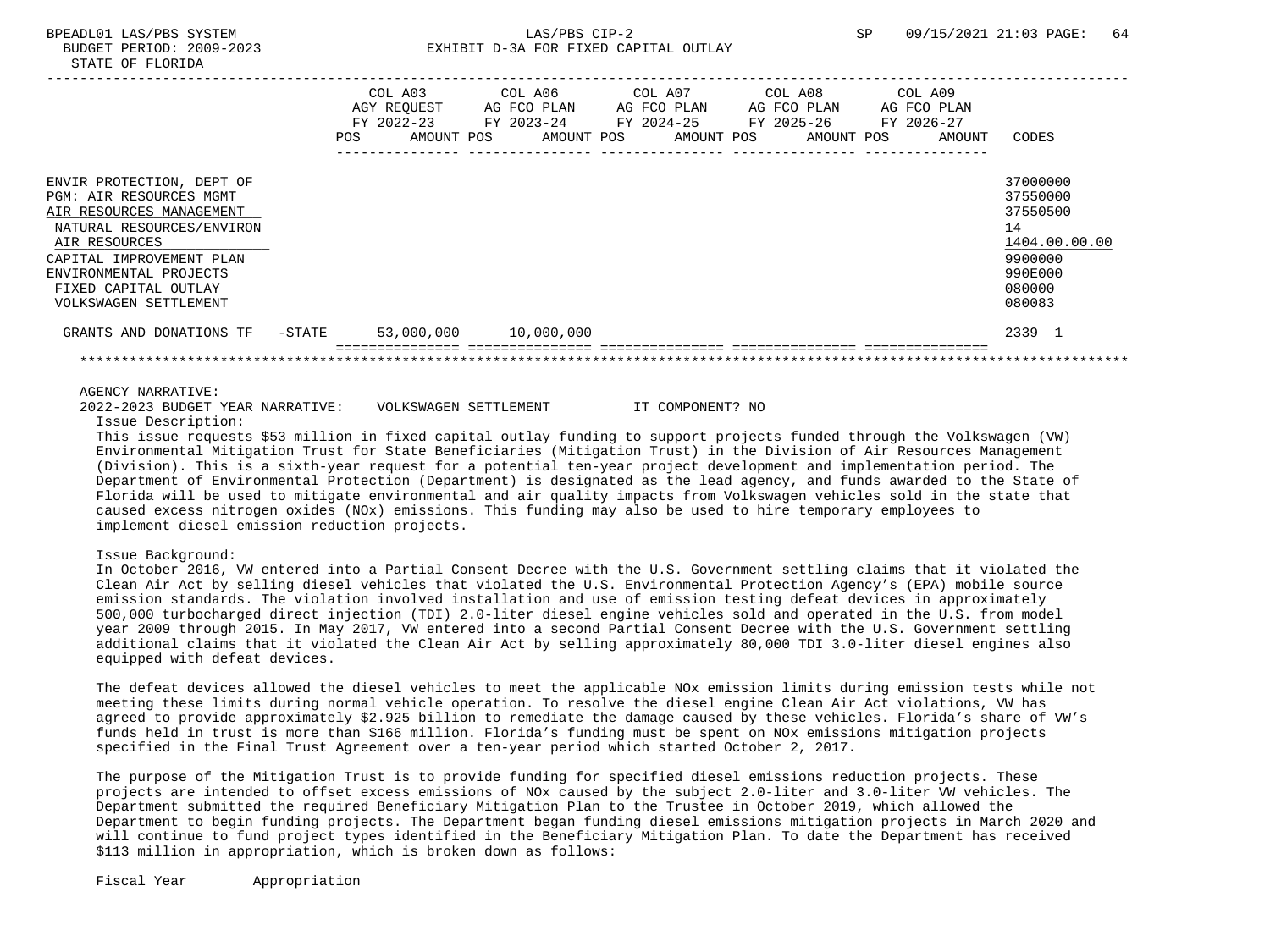|                                                                                                                                                                                      | COL A03<br>AGY REOUEST<br>FY 2022-23<br>AMOUNT POS<br>POS | COL A06<br>AG FCO PLAN<br>FY 2023-24<br>AMOUNT POS | COL A07<br>AG FCO PLAN<br>FY 2024-25<br>AMOUNT POS | COL A08<br>AG FCO PLAN<br>FY 2025-26<br>AMOUNT POS | COL A09<br>AG FCO PLAN<br>FY 2026-27<br>AMOUNT | CODES                                                                         |
|--------------------------------------------------------------------------------------------------------------------------------------------------------------------------------------|-----------------------------------------------------------|----------------------------------------------------|----------------------------------------------------|----------------------------------------------------|------------------------------------------------|-------------------------------------------------------------------------------|
| ENVIR PROTECTION, DEPT OF<br>PGM: AIR RESOURCES MGMT<br>AIR RESOURCES MANAGEMENT<br>NATURAL RESOURCES/ENVIRON<br>AIR RESOURCES<br>CAPITAL IMPROVEMENT PLAN<br>ENVIRONMENTAL PROJECTS |                                                           |                                                    |                                                    |                                                    |                                                | 37000000<br>37550000<br>37550500<br>14<br>1404.00.00.00<br>9900000<br>990E000 |

| \$5,000,000<br>FY 2018-19  |  |
|----------------------------|--|
| \$10,000,000<br>FY 2019-20 |  |
| \$67,500,000<br>FY 2020-21 |  |
| \$30,000,000<br>FY 2021-22 |  |
| \$113,000,000<br>TOTALS    |  |

## Benefit and/or Impact:

 These projects will have a positive impact on the State of Florida in both increased economic activity and decreased transportation sector emissions. The State of Florida will consider all air quality impacts of diesel emissions (including both NOx and other air pollutants) that result from the projects on the Eligible Mitigation Actions list. The Division will consider which areas of the state are priority areas for projects on the Eligible Mitigation Actions list. This will allow the state to identify which mitigation actions will have the largest impact on improving Florida's air quality, including the nitrogen dioxide (NO2), ozone (03), and particulate matter National Ambient Air Quality Standards (NAAQS).

Florida Strategic Plan for Economic Development:

 #5.3 - Strengthen local, regional and statewide partnerships to accomplish Florida's economic and quality of life and quality places goals. \*\*\*\*\*\*\*\*\*\*\*\*\*\*\*\*\*\*\*\*\*\*\*\*\*\*\*\*\*\*\*\*\*\*\*\*\*\*\*\*\*\*\*\*\*\*\*\*\*\*\*\*\*\*\*\*\*\*\*\*\*\*\*\*\*\*\*\*\*\*\*\*\*\*\*\*\*\*\*\*\*\*\*\*\*\*\*\*\*\*\*\*\*\*\*\*\*\*\*\*\*\*\*\*\*\*\*\*\*\*\*\*\*\*\*\*\*\*\*\*\*\*\*\*\*\*\*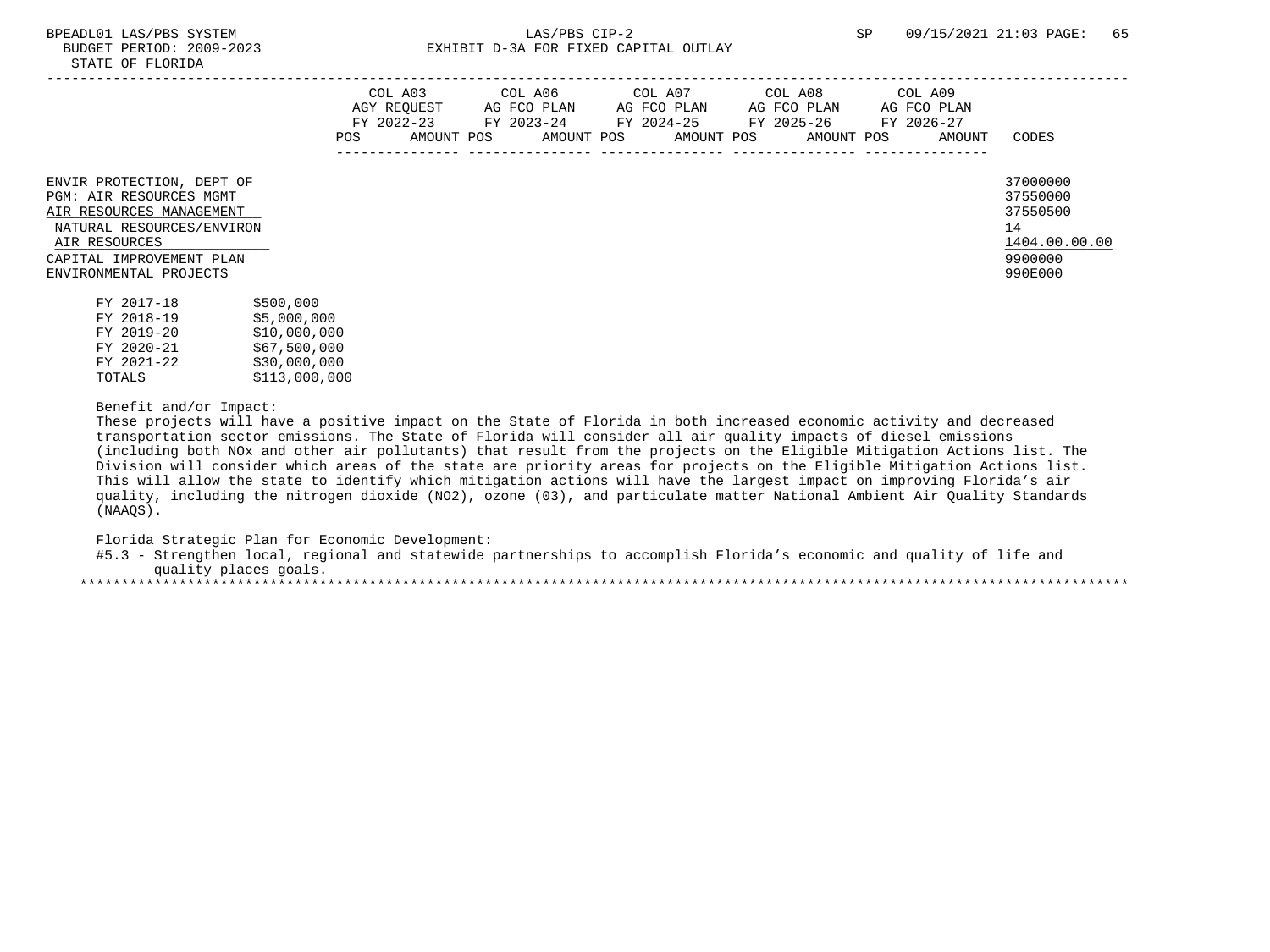\*\*\*\*\*\*\*\*\*\*\*\*\*\*\*\*\*\*\*\*\*\*\*\*\*\*\*\*\*\*\*\*\*\*\*\*\*\*\*\*\*\*\*\*\*\*\*\*\*\*\*\*\*\*\*\*\*\*\*\*\*\*\*\*\*\*\*\*\*\*\*\*\*\*\*\*\*\*\*\*\*\*\*\*\*\*\*\*\*\*\*\*\*\*\*\*\*\*\*\*\*\*\*\*\*\*\*\*\*\*\*\*\*\*\*\*\*\*\*\*\*\*\*\*\*\*\*\*\*\*\* \* BPEADL01 STATISTICAL INFORMATION 09/15/2021 21:03:18 \* \* BUDGET PERIOD: 2009-2023 EXHIBIT A, D AND D-3A LIST REQUEST SRM 37 SP \* \* COMPILE DATE: 09/16/2015 COMPILE TIME: 09:40:41 PAGE: 1 \* \*\*\*\*\*\*\*\*\*\*\*\*\*\*\*\*\*\*\*\*\*\*\*\*\*\*\*\*\*\*\*\*\*\*\*\*\*\*\*\*\*\*\*\*\*\*\*\*\*\*\*\*\*\*\*\*\*\*\*\*\*\*\*\*\*\*\*\*\*\*\*\*\*\*\*\*\*\*\*\*\*\*\*\*\*\*\*\*\*\*\*\*\*\*\*\*\*\*\*\*\*\*\*\*\*\*\*\*\*\*\*\*\*\*\*\*\*\*\*\*\*\*\*\*\*\*\*\*\*\*\* SAVE INITIALS: SAVE DEPARTMENT: 07 SAVE ID: FCO \* ------------------------------------------------------------------------------------------------------------------------------- \* SELECT CODES AND ACCUMULATION LEVELS WHERE ALLOWED. WHEN NO CODE IS SELECTED, ALL CODES WILL BE REPORTED. ITEMIZATION OF EXPENDITURE:  $\overline{10E}$  accumulation level: 0 (1=OPER/FCO, 2=IOE, 0=MERGED) MERGE GROUPS (Y/N): Y BUDGET ENTITY OR GROUP/ACCUMULATION LEVEL (DEP, DIV, BUR, SUB, LBE, MRG):  $*$  1-7: 37 LBE  $*$  $*$  8-14:  $*$  $*$  15-21:  $*$  $*$  22-27: \* \* EXCLUDE: \*  $\star$   $\star$  \* PROGRAM COMPONENT/ACCUMULATION LEVEL (1, 2, 3, 4 OR 5 FOR 2, 4, 6, 8 OR 10 DIGITS, 6=MERGE POLICY, 0=MERGED): \*  $\star$  5  $\star$  $\star$   $\star$ APPROPRIATION CATEGORY OR GROUP/ACCUMULATION LEVEL (1=MAJOR, 2=MINOR, 0=MERGED):  $\star$  08 2 14 2  $\star$  $\star$   $\star$ FUND GROUPS SET: OR FUND: THE SOURCE IDENTIFIER: MERGE FSI (Y/N): N  $FCO (Y/N): Y$  FTE  $(Y/N): N$  SALARY RATE  $(Y/N): N$  \* ------------------------------------------------------------------------------------------------------------------------------- \* ISSUE CODE OR GROUP/ACCUMULATION LEVEL (1, 2 OR 3 FOR 1, 3 OR 7 CHARACTERS, 0=MERGED):  $\star$  3  $\star$  $\star$   $\star$ \* REPORT OPTION: 1 COLUMN SELECTION: A03 A06 A07 A08 A09 CODES \* 1=EAD REPORT \* 2=SCHEDULE IV/IT ISSUES REPORT COLUMNS WITH CALCULATION DIFFERENCE ONLY (Y/N): N THAT EXCEED: 3=STATEWIDE ISSUES 4=SCHEDULE VIIIA ISSUES SCHEDULE VIIIA ISSUES SPREADSHEET (Y/N): N \* \* \* LEVELS OF TOTALS: (N=NO TOTAL, L=LINE TOTAL, T=BY FUND TYPE, D=BY DETAIL FUND, B=BY DETAIL FUND AND FUND TYPE, \* G=FUND GROUP LINE TOTALS, E=BY DETAIL FUND AND FUND GROUP) \* RUN: N ITEM OF EXP: N GROUP: N DEPARTMENT: N DIVISION: N BUREAU: N \* \* SUB-BUREAU: N LBE: T POLICY AREA: N PROG COMP: T D3A SUM ISSUE: N D3A DETAIL ISSUE: L \* MAJOR APP CAT: N MINOR APP CAT: D \* \* APPROPRIATION CATEGORY TITLES: S (S=SHORT, L=LONG) REPORT SEQUENCE: DEPT/BUDGET ENTITY: N A=ALPHABETICAL PROGRAM COMPONENT: N N=NUMERICAL \* ------------------------------------------------------------------------------------------------------------------------------- \* DEPARTMENT NARRATIVE SET:<br>BUDGET ENTITY NARRATIVE SET: PROGRAM COMPONENT NARRATIVE (Y/N): N \* \* \* ISSUE/ACTIVITY NARRATIVE SET: A1 PRIORITY ISSUE NARRATIVE SET (1-9): \*  $\star$   $\star$  \* INCLUDE POSITION DATA (Y/N): N \* \* \* INCLUDE COLUMN CODES  $(Y/N): Y$  \* \* \* OUTPUT FORMAT: L \* \* \* \* \* PAGE BREAKS: LBE \* L=LANDSCAPE (IOE, GRP, DEP, DIV, REPORT HEADING: LAS/PBS CIP-2 \* \* P=PORTRAIT BUR, SUB, LBE, PRC, EXHIBIT D-3A FOR FIXED CAPITAL OUTLAY \* \* SIS, ISC) \* \* ------------------------------------------------------------------------------------------------------------------------------- \*